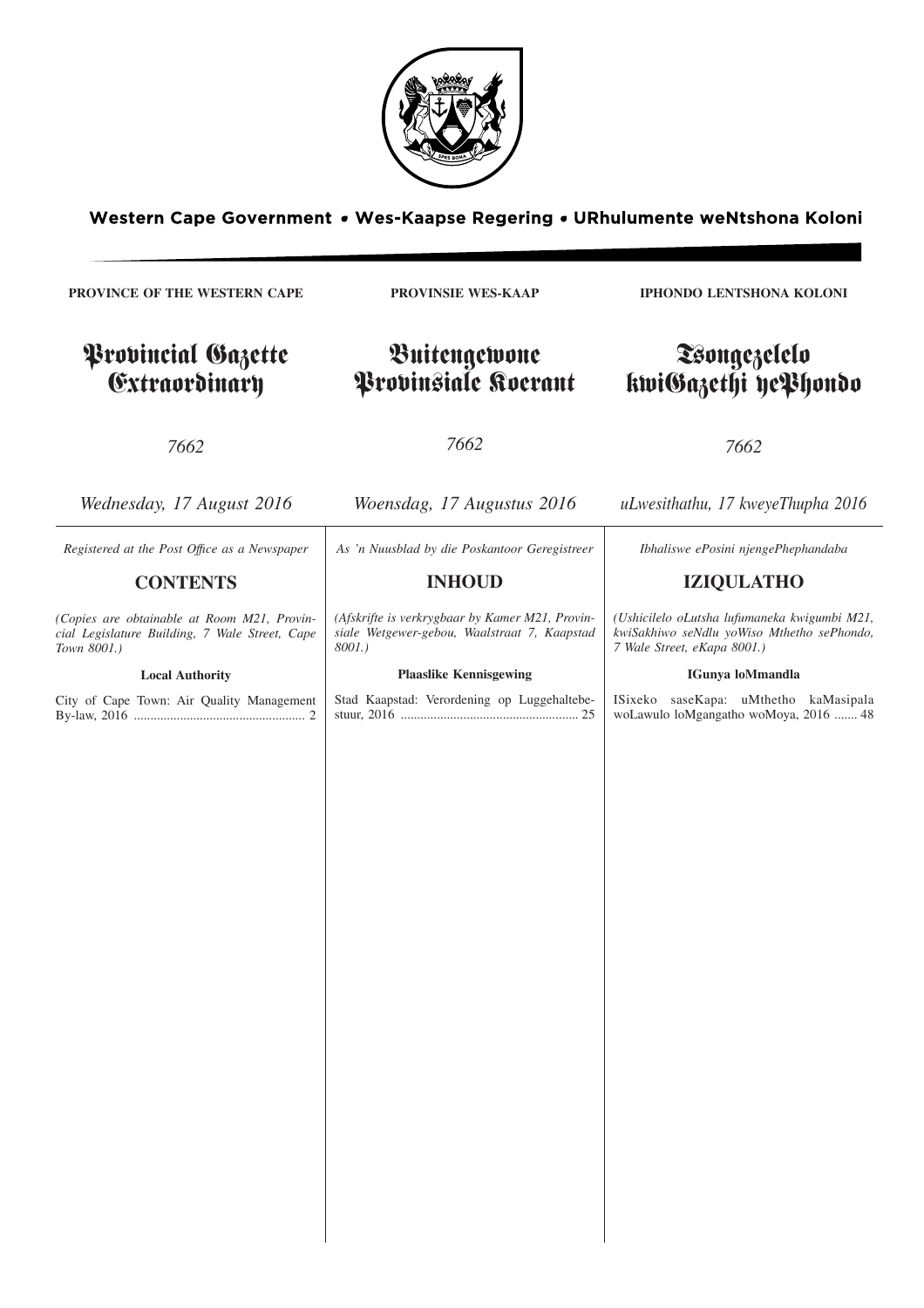#### **CITY OF CAPE TOWN**

### **AIR QUALITY MANAGEMENT BY-LAW, 2016**

**To provide for air quality management and reasonable measures to prevent air pollution; to provide for the designation of the air quality officer; to provide for the establishment of local emissions norms and standards, and the promulgation of smoke control zones; to prohibit smoke emissions from dwellings and other premises; to provide for installation and operation of fuel burning equipment and obscuration measuring equipment, monitoring and sampling; to prohibit the emissions caused by dust, open burning and the burning of material; to prohibit dark smoke from compression ignition powered vehicles and provide for stopping, inspection and testing procedures; to prohibit emissions that cause a nuisance; to repeal the City of Cape Town: Air Quality Management By-law, 2010 and to provide for matters connected therewith;.** 

#### **PREAMBLE**

**WHEREAS** everyone has the constitutional right to an environment that is not harmful to their health or well-being;

**WHEREAS** everyone has the constitutional right to have the environment protected, for the benefit of present and future generations, through reasonable legislative and other measures that-

- a) Prevent pollution and ecological degradation;
- b) Promote conservation; and
- c) Secure ecologically sustainable development and use of natural resources while promoting justifiable economic and social development;

**WHEREAS** Part B of Schedule 4 of the Constitution lists air pollution as a local government matter to the extent set out in section 155(6)(a) and (7);

**WHEREAS** section 156(1)(a) of the Constitution provides that a municipality has the right to administer local government matters listed in Part B of Schedule 4 and Part B of Schedule 5;

**WHEREAS** section 156(2) of the Constitution provides that a municipality may make and administer by-laws for the effective administration of the matters which it has the right to administer;

**WHEREAS** section 156(5) of the Constitution provides that a municipality has the right to exercise any power concerning a matter reasonably necessary for, or incidental to, the effective performance of its functions;

**AND WHEREAS** the City of Cape Town seeks to ensure management of air quality and the control of air pollution within the area of jurisdiction of the City of Cape Town and to ensure that air pollution is avoided or, where it cannot be altogether avoided, is minimised and remedied.

**AND NOW THEREFORE, BE IT ENACTED** by the Council of the City of Cape Town, as follows:-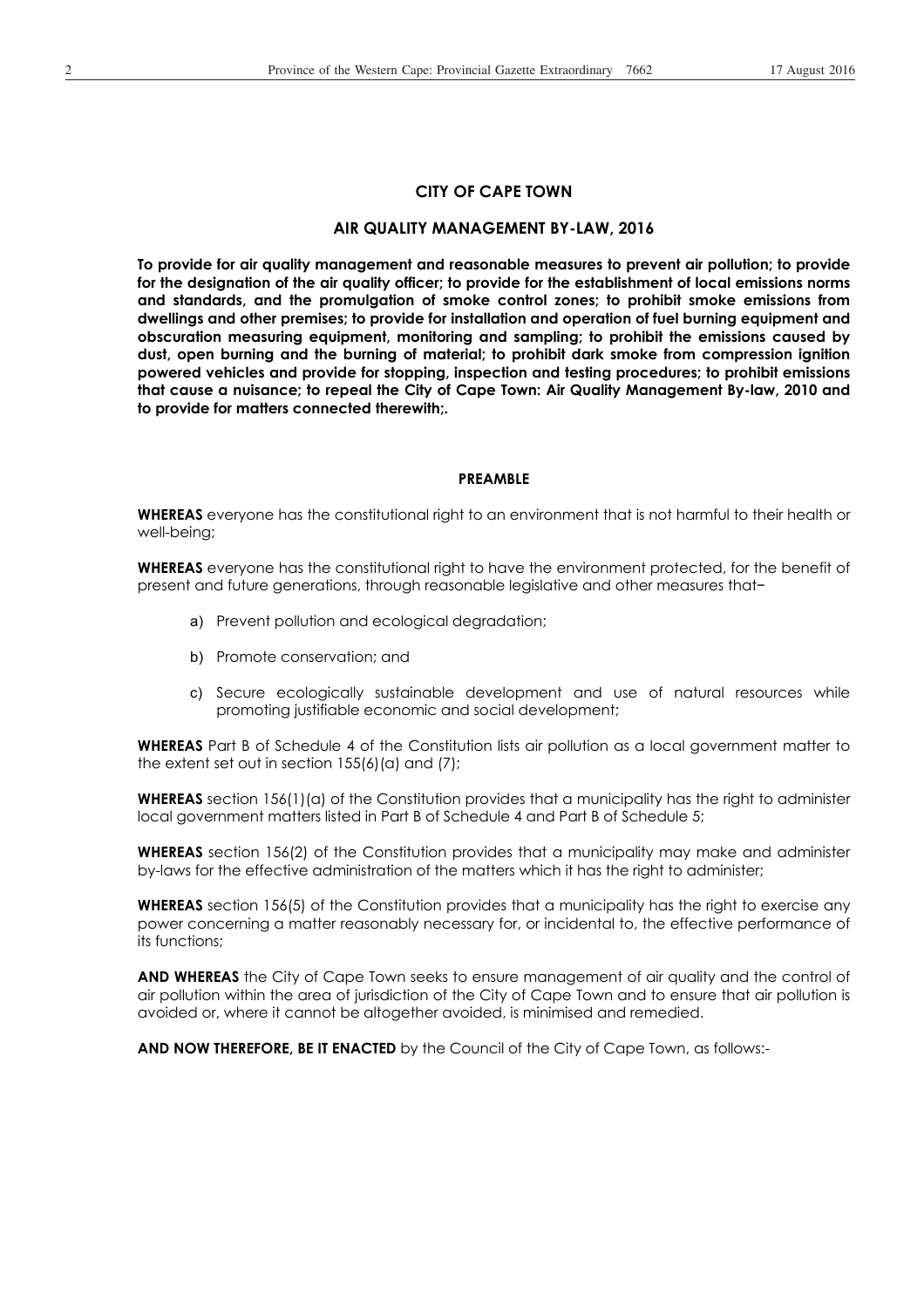## **TABLE OF CONTENTS**

## **CHAPTER I**

## **INTERPRETATION AND FUNDAMENTAL PRINCIPLES**

- 1. Definitions
- 2. Application of this By-law
- 3. Conflict with other laws

#### **CHAPTER II**

#### **DUTY OF CARE**

4. Reasonable measures to prevent air pollution

#### **CHAPTER III**

## **DESIGNATION OF AIR QUALITY OFFICER**

5. Designation of the air quality officer

## **CHAPTER IV**

## **LOCAL EMISSIONS STANDARDS, NORMS AND STANDARDS AND SMOKE CONTROL ZONES**

## **Part 1: Local Emission Standards**

6. Legal mandate

### **Part 2: Norms and Standards**

- 7. Substances Identification Process
- 8. Declaration of air pollution control zone

#### **CHAPTER V**

## **SMOKE EMISSIONS FROM PREMISES OTHER THAN DWELLINGS**

- 9. Application
- 10. Prohibition of dark smoke from premises
- 11. Installation of fuel-burning equipment
- 12. Operation of fuel-burning equipment
- 13. Periodic emissions testing
- 14. Presumption
- 15. Installation and operation of obscuration measuring equipment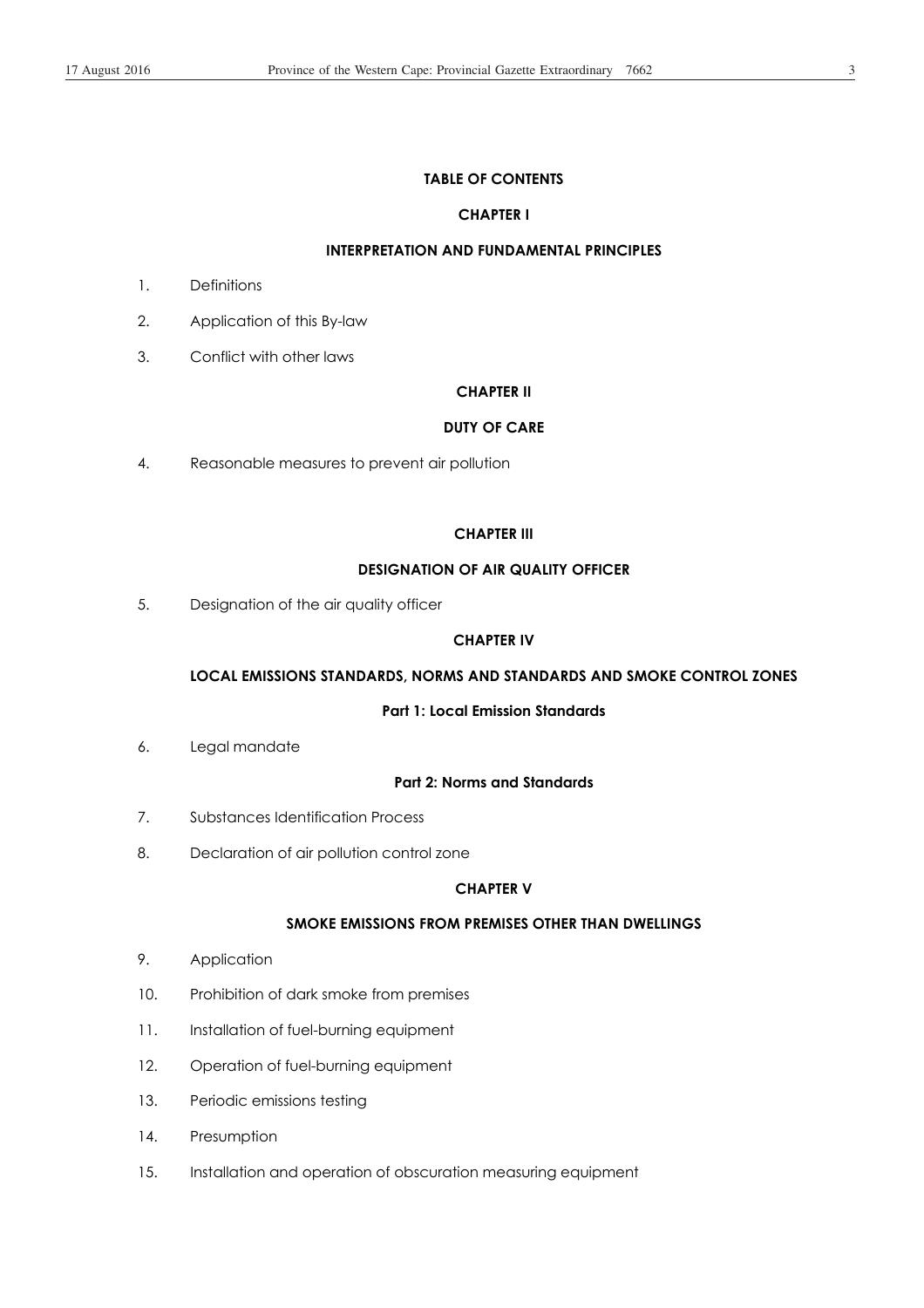- 16 Monitoring and sampling
- 17. Temporary exemption

### **CHAPTER VI**

### **SMOKE EMISSIONS FROM DWELLINGS**

18. Prohibition of emission of dark smoke from dwellings

## **CHAPTER VII**

### **EMISSIONS CAUSED BY OPEN BURNING**

- 19. Authorisation of open burning and burning of material
- 20. Emissions caused by tyre burning and burning of rubber and other material for the recovery of metal

#### **CHAPTER VIII**

#### **EMISSIONS FROM COMPRESSION IGNITION POWERED VEHICLES**

- 21. Prohibition of dark smoke from compression ignition powered vehicles
- 22. Stopping of vehicles for inspection and testing
- 23. Testing procedure
- 24. Repair notice

#### **CHAPTER IX**

### **EMISSIONS THAT CAUSE A NUISANCE**

- 25. Prohibition of emissions that cause nuisance
- 26. Dust emissions
- 27. Steps to abate nuisance

#### **CHAPTER X**

#### **GENERAL MATTERS**

- 28. Compliance notice
- 29 Enforcement
- 30. Appeals
- 31. Exemptions
- 32. Indemnity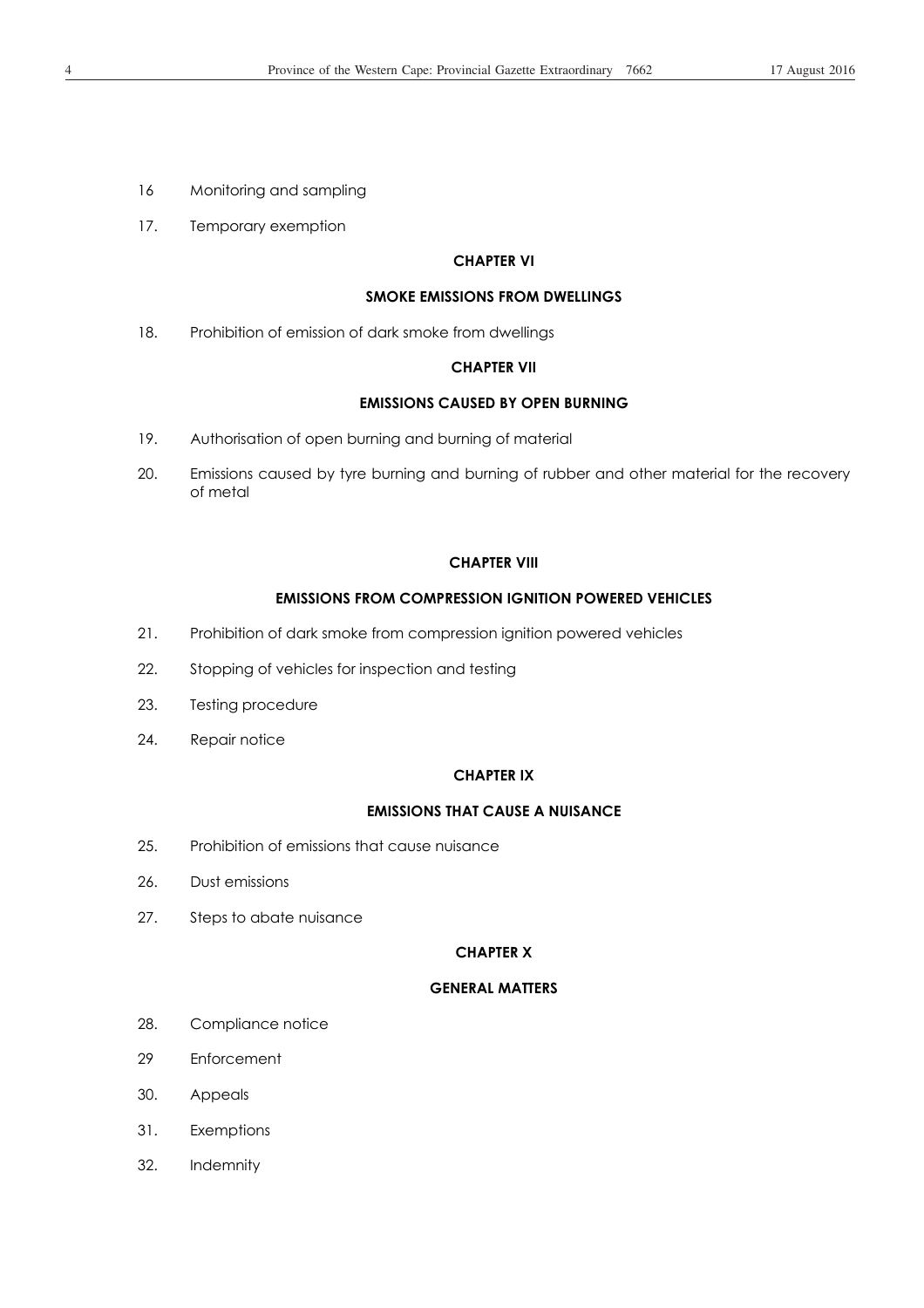### **CHAPTER XI**

## **OFFENCES AND PENALTIES**

- 33. Offences and penalties
- 34 Repeal and savings
- 35. Short title

**Schedule 1- Standards and specifications for Fuel Burning Equipment** 

**Schedule 2-Good management practices to prevent or minimise the discharge of smoke from open burning of vegetation** 

## **CHAPTER I DEFINITIONS AND FUNDAMENTAL PRINCIPLES**

#### **Definitions**

**1.** In this By-law, unless the context indicates otherwise -

**"Air Quality Act"** means the National Environmental Management: Air Quality Act, 2004 (Act No. 39 of 2004);

**''adverse effect''** means any actual or potential impact on the environment that impairs or would impair the environment or any aspect of it to an extent that is more than trivial or insignificant;

**''air pollutant''** includes any dust, smoke, fumes or gas that causes or may cause air pollution;

**''air pollution''** means any change in the environment caused by any substance emitted into the atmosphere from any activity, where that change has an adverse effect on human health or wellbeing or on the composition, resilience and productivity of natural or managed ecosystems, or on materials useful to people, or will have such an effect in the future;

**''air pollution control zone''** means a geographical area declared in terms of section 8 of the By-Law to be an air pollution control zone for purposes of Chapter IV of the By-Law;

**"air quality management plan"** means the air quality management plan referred to in section 15 of the Air Quality Act;

**"air quality officer"** means the air quality officer designated as such in terms of section 14(3) of the Air Quality Act;

**"ambient air"** means **"ambient air"** as defined in section 1 of the Air Quality Act;

**''atmosphere''** means air that is not enclosed by a building, machine, chimney or other similar structure;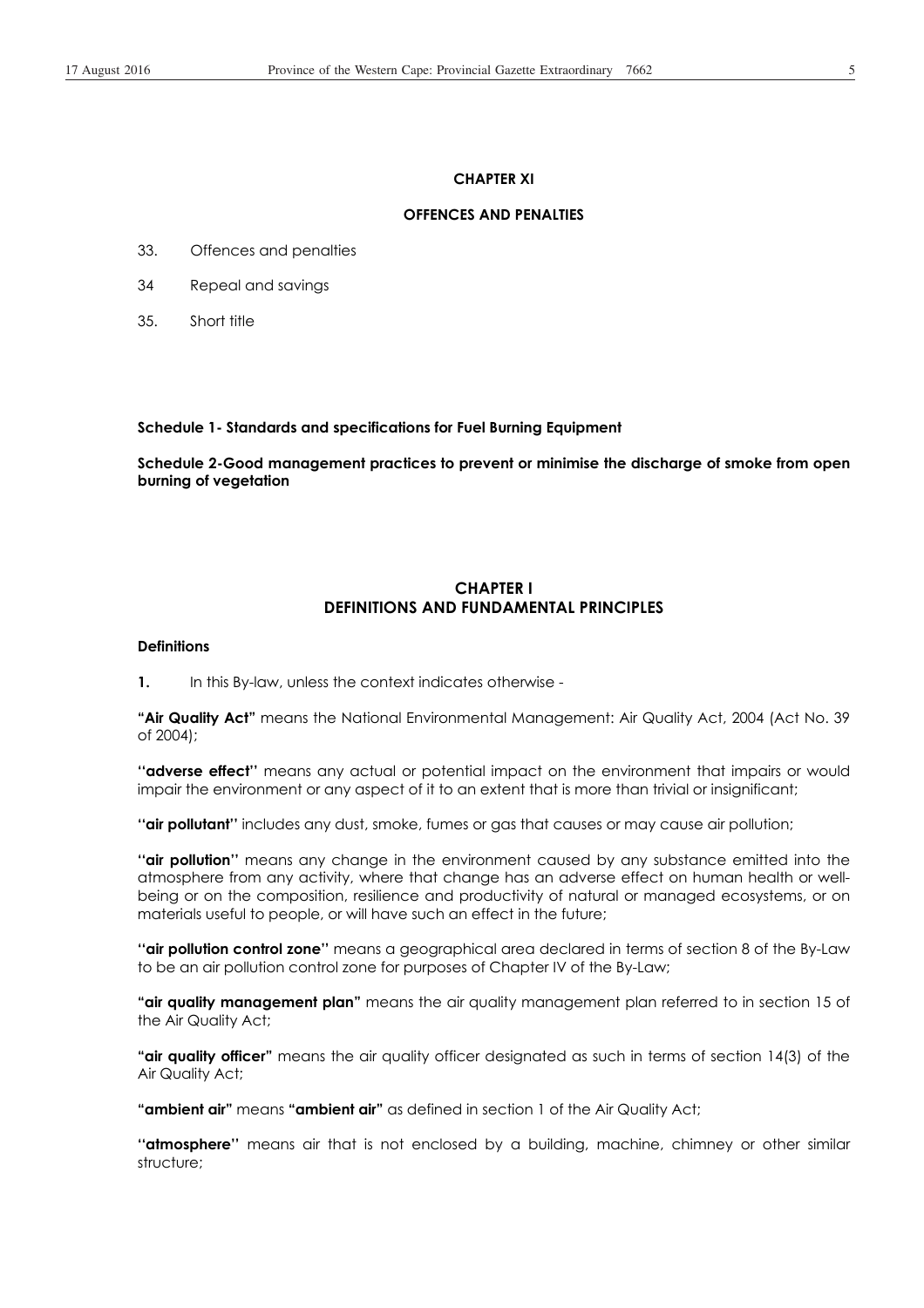**"atmospheric emission"** or **"emission"** means any emission or entrainment process emanating from a point, non-point or mobile source, as defined in the Air Quality Act that results in air pollution;

**''authorised official'** means an employee of the City responsible for carrying out any duty or function or exercising any power in terms of this By-law, and includes employees delegated to carry out or exercise such duties, functions or powers;

**"best practicable environmental option"** means the option that provides the most benefit, or causes the least damage to the environment as a whole, at a cost acceptable in the long term as well as in the short term;

"**burnt metal"** means any metal that has had its exterior coating removed by means of burning in any place or device other than an approved incineration device, for the purpose of recovering the metal beneath the exterior coating;

**''chimney''** means any structure or opening of any kind from which or through which air pollutants may be emitted;

**"City"** means the City of Cape Town established by Provincial Notice No. 479 of 2000 in terms of section 12 of the Local Government: Municipal Structures Act, 1998 (Act No. 117 of 1998) or any structure or employee of the City acting in terms of delegated authority;

**''City Manager''** means a person appointed by the Council in terms of section 54A of the Local Government: Municipal Systems Act, 2000 (Act No. 32 of 2000);

**''compression ignition powered vehicle''** means a vehicle powered by an internal combustion, compression ignition, diesel or similar fuel engine;

**"continuing offence**" means an offence where the act or omission giving rise to the issuing of a notice has not been repaired, removed or rectified by the expiry of a notice issued in terms of this Bylaw;

**"Council''** means the Municipal Council of the City;

**''dark smoke''** means -

- (a) in respect of Chapter V and Chapter VI of this By-law, smoke which, when measured using a light absorption meter, obscuration measuring equipment or other similar equipment, has an obscuration of 20% or greater;
- (b) in respect of Chapter VIII of this By-law
	- (i) smoke emitted from the exhaust outlets of naturally aspirated compression ignition engines which has a density of 50 Hartridge smoke units or more or a light absorption co-efficient of more than  $1,61 \text{ m}^{-1}$ ; or 18,57 percentage opacity; and
	- (ii) smoke emitted from the exhaust outlets of turbo-charged compression ignition engines which has a density of 56 Hartridge smoke units or more or a light absorption co-efficient of more than  $1.91 \text{ m}^{-1}$  ; or 21,57 percentage opacity.

**"directive"** means an instruction issued by the delegated authority for a person to perform or cease to perform certain activities in order to prevent any detrimental effect on air quality, health or the environment;

**''dust''** means any solid matter in a fine or disintegrated form which is capable of being dispersed or suspended in the atmosphere;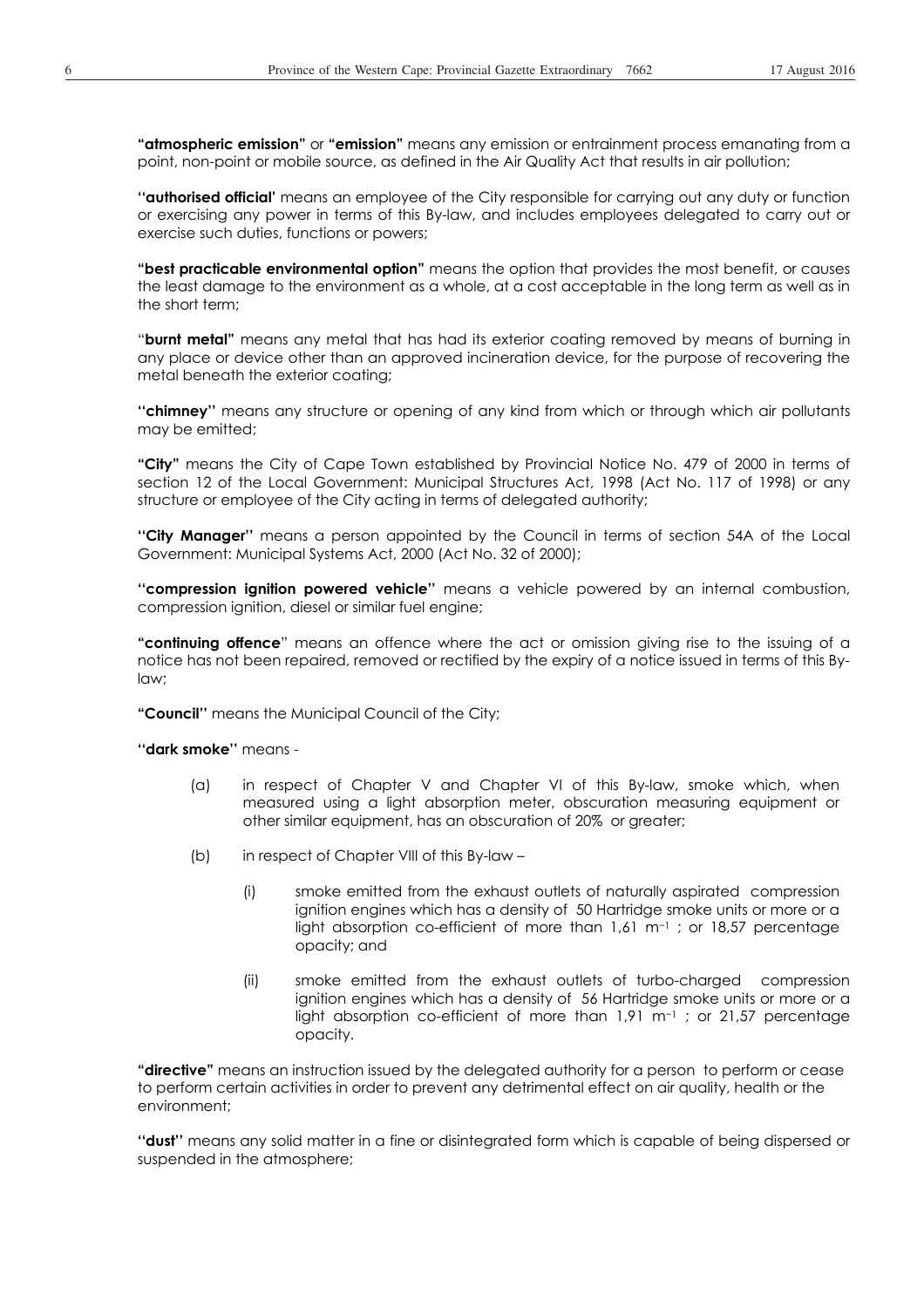**''dwelling''** means any building or structure, or part of a building or structure used as a place of temporary or permanent residence, and includes any outbuilding or other structure ancillary to it;

**''environment''** means the surroundings within which humans exist and that are made up of—

- (a) the land, water and atmosphere of the earth;
- (b) micro-organisms, plant and animal life;
- (c) any part or combination of (a) and (b) and the interrelationships among and between them; and
- (d) the physical, chemical, aesthetic and cultural properties and conditions of the foregoing that influence human health and well-being;

**"Executive Director: City Health**" means the Executive Director of the City responsible for health matters;

**''free acceleration test''** means the testing procedure described in section 23;

**''fuel-burning equipment''** means any installed furnace, boiler, burner, incinerator, smoking device, wood-fired oven, commercial wood or charcoal fired braai, barbecue or other equipment including a chimney –

- (a) designed to burn or capable of burning liquid, gas or solid fuel;
- (b) used to dispose of any material including general and hazardous waste by the application of heat at a rate of less than 10 kg of waste per day; or
- (c) used to subject liquid, gas or solid fuel to any process involving the application of heat;

but excludes standby generators and temporary standby generators; domestic fuel-burning equipment; and gas-fired commercial cooking equipment;

**''light absorption meter''** means a measuring device that uses a light sensitive cell or detector to determine the amount of light absorbed by an air pollutant;

**''living organism''** means any biological entity capable of transferring or replicating genetic material, including sterile organisms and viruses;

**"Municipal Systems Act"** means the Local Government: Municipal Systems Act, 2000, (Act No. 32 of 2000);

 **''nuisance''** means an unreasonable interference or likely interference caused by air pollution which has an adverse impact on -

- (a) the health or well-being of any person or living organism; or
- (b) the use and enjoyment by an owner or occupier of his or her property or the environment;

**''obscuration''** means the ratio of visible light attenuated by air pollutants suspended in the effluent streams to incident visible light, expressed as a percentage;

**''open burning"** means the combustion of any material by burning without a chimney to vent the emitted products of combustion to the atmosphere and includes fires for fire safety training purposes, but excludes any recreational or commercial braai, and **''burning in the open''** has a corresponding meaning;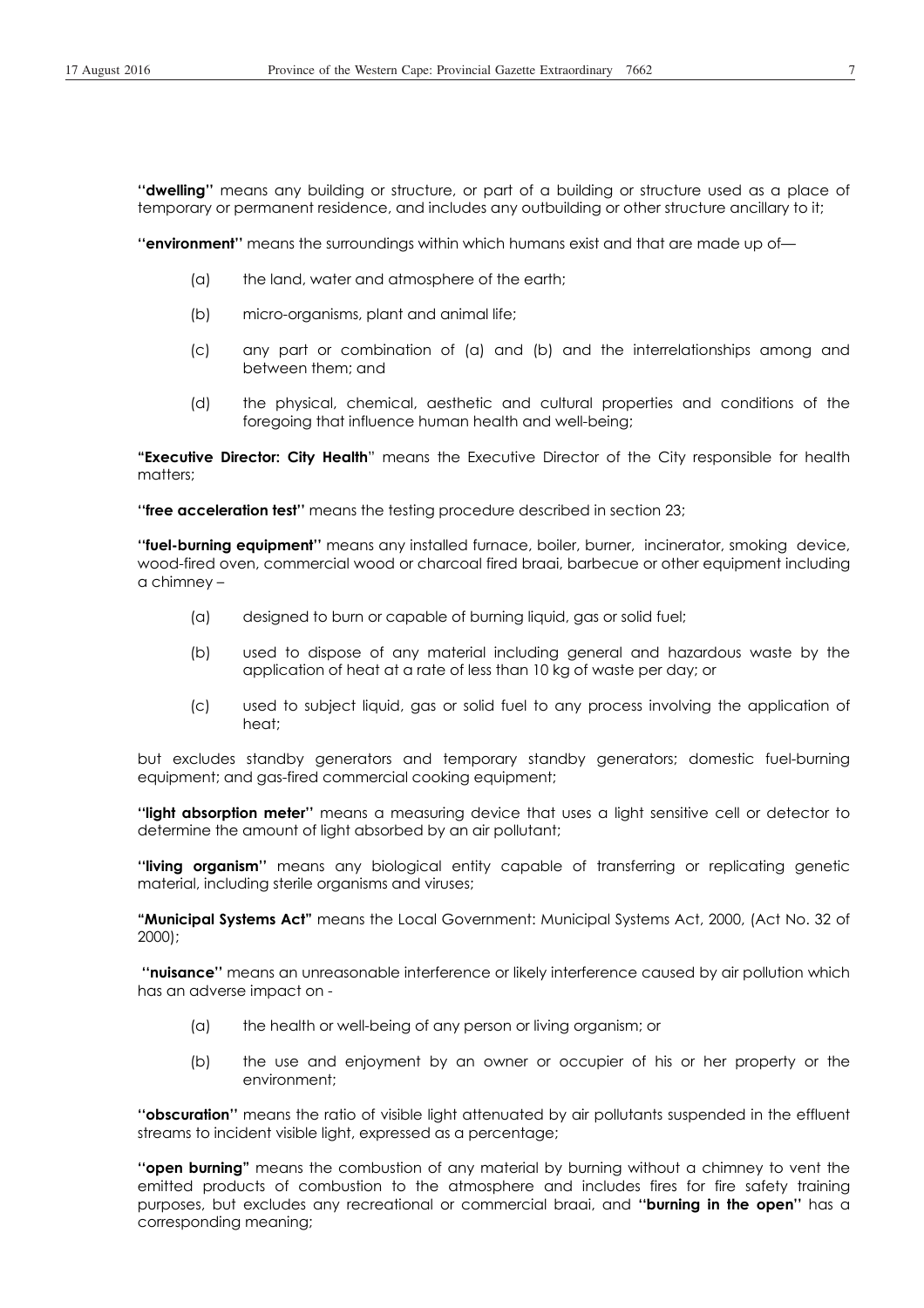**''operator''** means a person who owns or manages an undertaking, or who controls an operation or process, which emits air pollutants;

**''person''** means a natural person or a juristic person;

**''premises''** includes-

- (a) any building or other structure;
- (b) any adjoining land occupied or used in connection with any activities carried on in that building or structure;
- (c) any vacant land;
- (d) any locomotive, ship, boat or other vessel which operates in the jurisdiction of the City of Cape Town; and
- (e) any State-owned entity or land;

**"Provincial Government"** means the Provincial Government of the Western Cape;

**"public road''** means a road which the public has the right to use;

**"smoke''** means the gases, particulate matter and products of combustion emitted into the atmosphere when material is burned or subjected to heat and includes the soot, grit and gritty particles emitted in smoke;

**"specialist study"** means any scientifically based study relating to air quality conducted by an expert or recognised specialist of appropriate qualifications and competency in the discipline of air quality management;

"**spray area**" means an area or enclosure referred to in section 25 used for spray painting, and "**spray booth**" has a corresponding meaning;

**"unauthorised burning"** means burning of any material in any place or device on any premises other than in an approved incineration device without obtaining the prior written authorisation of the City; and

 **''vehicle''** means any motor car, motor cycle, bus, motor lorry or other conveyance propelled wholly or partly by any volatile spirit, steam, gas or oil, or by any means other than human or animal power.

#### **Application of this By-law**

**2.** This By-law applies to all properties or premises within the area of jurisdiction of the City of Cape Town.

#### **Conflict with other laws**

**3.** In the event of any conflict between this By-law and any other by-law or any policy which regulates air pollution, the provisions of this By-law shall prevail in so far as it relates to air quality management.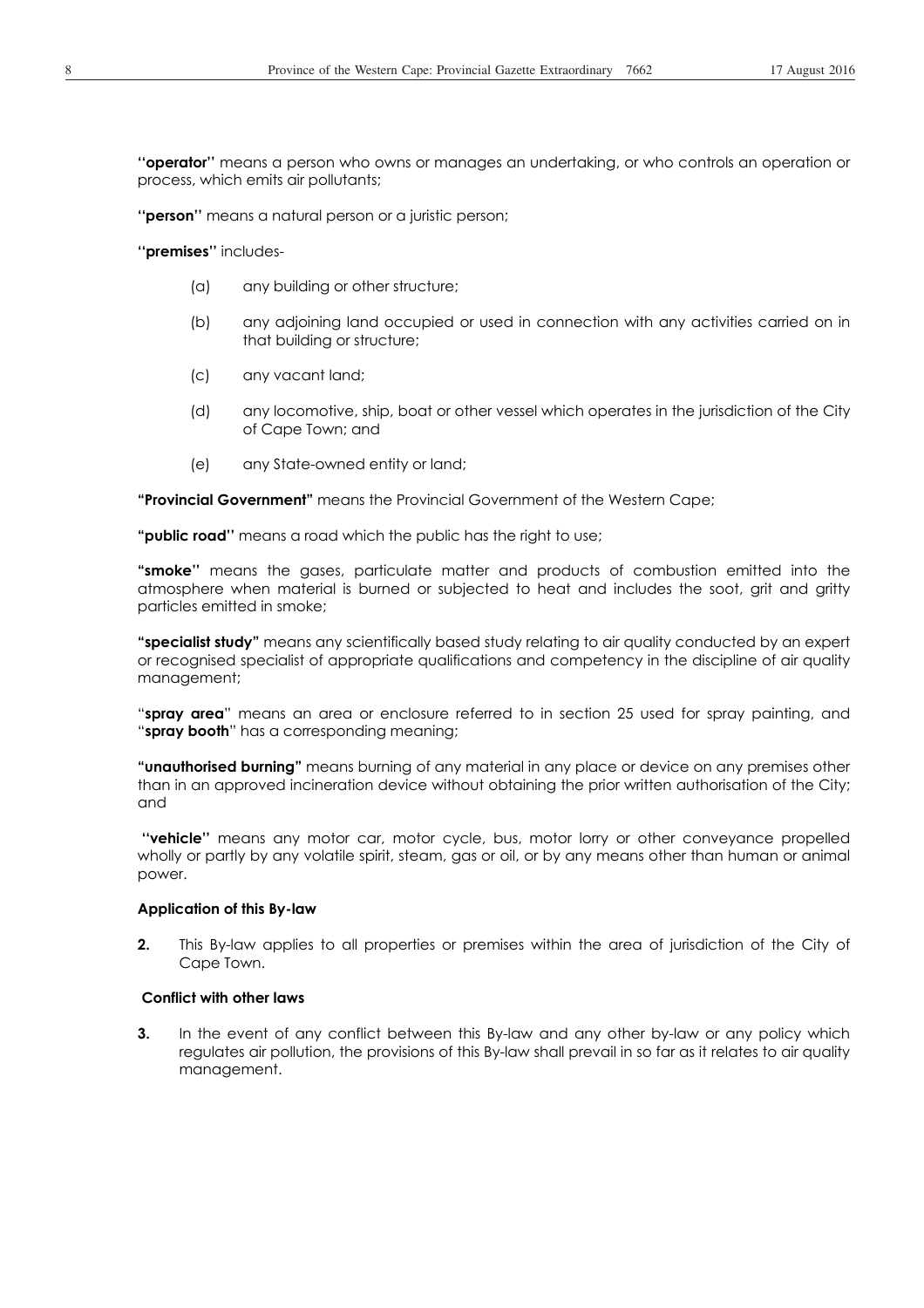## **CHAPTER II DUTY OF CARE**

#### **Reasonable measures to prevent air pollution**

- **4.** (1) Any person who is wholly or partially responsible for causing air pollution or creating a risk of air pollution occurring must take all reasonable measures including the best practicable environmental option–
	- (a) to prevent any potential significant air pollution from occurring; and
	- (b) to mitigate and, as far as reasonably possible, remedy the environmental impacts and consequences of any air pollution that has occurred.
	- (2) The City may direct any person who fails to take the measures required under subsection (1) to—
		- (a) investigate, evaluate and assess the impact on the environment of specific activities and report thereon;
		- (b) take specific reasonable measures before a given date;
		- (c) diligently continue with those measures; and
		- (d) complete them before a specified reasonable date,

provided that prior to such direction the City must give such person adequate notice and direct him or her to inform the authorised official of his or her relevant interests.

- (3) The City may, if a person fails to comply or inadequately complies with a directive contemplated in subsection (2), take reasonable measures to remedy the situation.
- (4) The City may, if a person fails to carry out the measures referred to in subsection (1), recover all reasonable costs incurred as a result of it acting under subsection (3) from any or all of the following persons:
	- (a) any person who is or was responsible for, or who directly or indirectly contributed to the air pollution or the potential air pollution;
	- (b) the owner of the land at the time when the air pollution or the potential for air pollution occurred;
	- (c) the person in control of the land or any person who has or had a right to use the land at the time when the—
		- (i) activity or the process in question is or was performed or undertaken; or
		- (ii) situation came about; or
	- (d) any person who negligently failed to prevent the—
		- (i) activity or the process being performed or undertaken; or
		- (ii) situation from coming about.
- (5) Any person who fails to comply with a directive referred to in 4(2) commits an offence in terms of Chapter XI of this By-Law.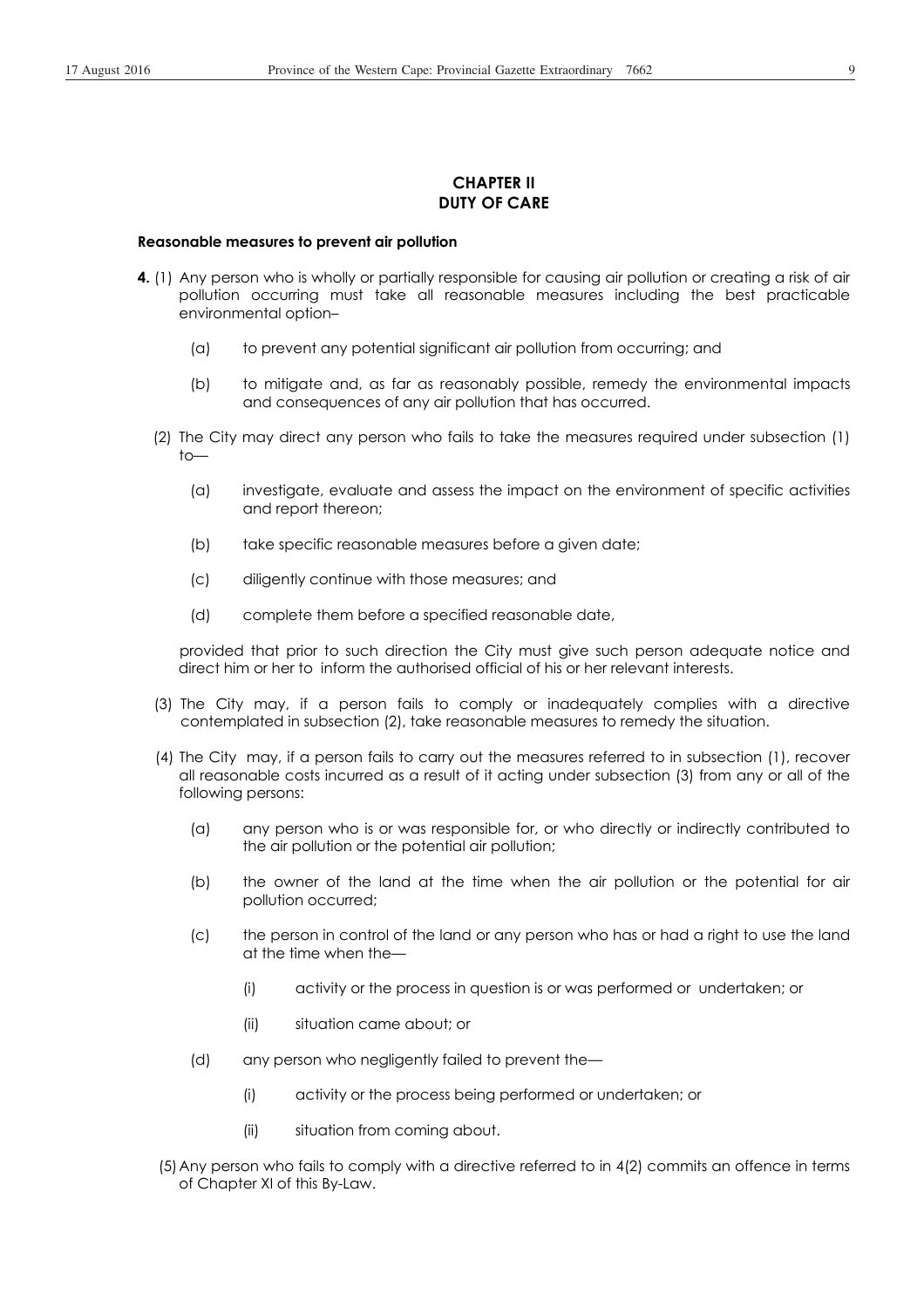## **CHAPTER III DESIGNATION OF THE AIR QUALITY OFFICER**

#### **Designation or appointment of the air quality officer**

**5.** The City Manager must, in consultation with the Executive Director: City Health, designate or appoint an employee of the City as the Air Quality Officer to be responsible for co-ordinating matters pertaining to air quality management and granting or rejecting Atmospheric Emission Licences or Provisional Atmospheric Emission Licences in terms of the Air Quality Act within the City's jurisdiction.

## **CHAPTER IV LOCAL EMISSIONS STANDARDS, NORMS AND STANDARDS AND SMOKE CONTROL ZONES**

#### **Part 1: Local Emissions Standards**

#### **Legal mandate**

**6.** (1) The City may, by notice -

- (a) identify substances or mixtures of substances in ambient air which, through ambient concentrations, bioaccumulation, deposition or in any other way, present a threat to health, well-being or the environment in the area of jurisdiction of the City of Cape Town or which the air quality officer reasonably believes present such a threat; and
- (b) in respect of each of those substances or mixtures of substances, publish local standards for emissions from point, non-point or mobile sources in the area of jurisdiction of City of Cape Town.
- (2) The City may take the following factors into consideration in setting local emission standards:
	- (a) health, safety and environmental protection objectives;
	- (b) analytical methodology;
	- (c) technical feasibility;
	- (d) monitoring capability;
	- (e) socio-economic consequences;
	- (f) ecological role of fire in vegetation remnants; and
	- (g) best practicable environmental option.
- (3) Any person who is emitting substances or mixtures of substances as referred to in subsection (1) must comply with the local emission standards published in terms of this By-law and the failure to do so constitutes an offence in terms of Chapter XI of this By-law.

#### **Part 2: Norms and Standards**

### **Substances identification process**

- **7.**(1) The City must when identifying and prioritising the substances in ambient air that present a threat to public health, well-being or the environment consider the following:
	- (a) the possibility, severity and frequency of effects with regard to human health and the environment as a whole, with irreversible effects being of special concern;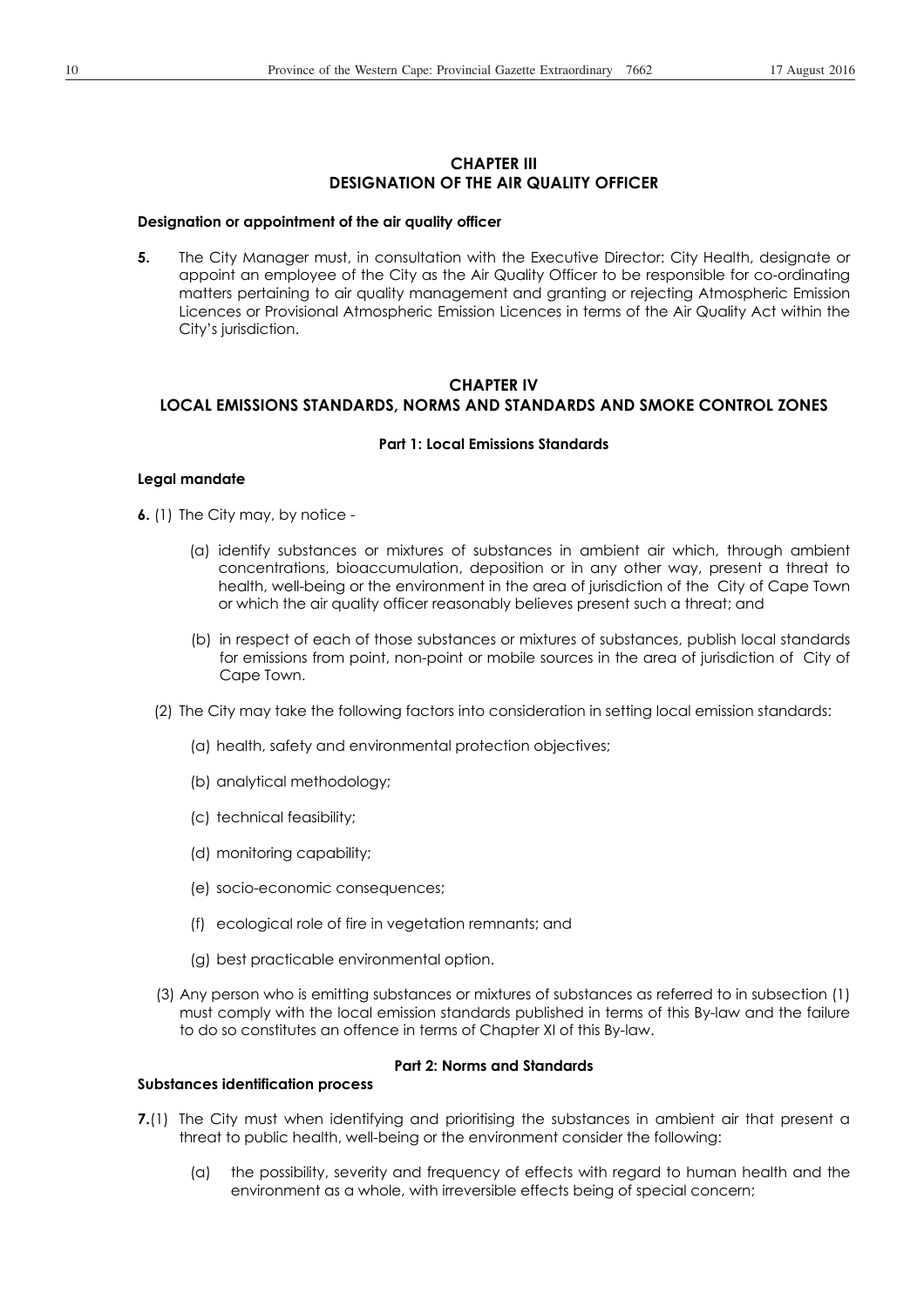- (b) ubiquitous and high concentrations of the substance in the atmosphere;
- (c) potential environmental transformations and metabolic alterations of the substance, as these changes may lead to the production of chemicals with greater toxicity persistence in the environment, particularly if the substance is not biodegradable and is able to accumulate in humans, the environment or food chains;
- (d) the impact of the substance taking the following factors into consideration:
	- (i) size of the exposed population, living resources or ecosystems;
	- (ii) the existence of particularly sensitive receptors in the zone concerned; and
- (e) substances that are regulated by international conventions.
- (2)The air quality officer must, using the criteria set out in subsection (1), compile a list of substances in ambient air that present a threat to public health, well-being or the environment.

#### **Declaration of air pollution control zone**

- **8.** (1) The entire area of the jurisdiction of the City of Cape Town is hereby declared to be an air pollution control zone.
	- (2) The City may, within the air pollution control zone, from time to time by notice in the Provincial Gazette -
		- (a) prohibit or restrict the emission of one or more air pollutants from all premises or certain premises;
		- (b) prohibit or restrict the combustion of certain types of fuel;
		- (c) prescribe different requirements in an air pollution control zone relating to air quality in respect of:
			- (i) different geographical portions;
			- (ii) specified premises;
			- (iii) classes of premises;
			- (iv) premises used for specified purposes; or
			- (v) mobile sources.
	- (3) The City may develop and publish policies and guidelines, including technical guidelines, relating to the regulation of activities which directly and indirectly cause air pollution within an air pollution control zone.
	- (4) No owner or occupier of any premises shall cause or permit the emanation or emission of smoke of such a density or content from such premises as will obscure light to an extent greater than twenty (20) per cent*.*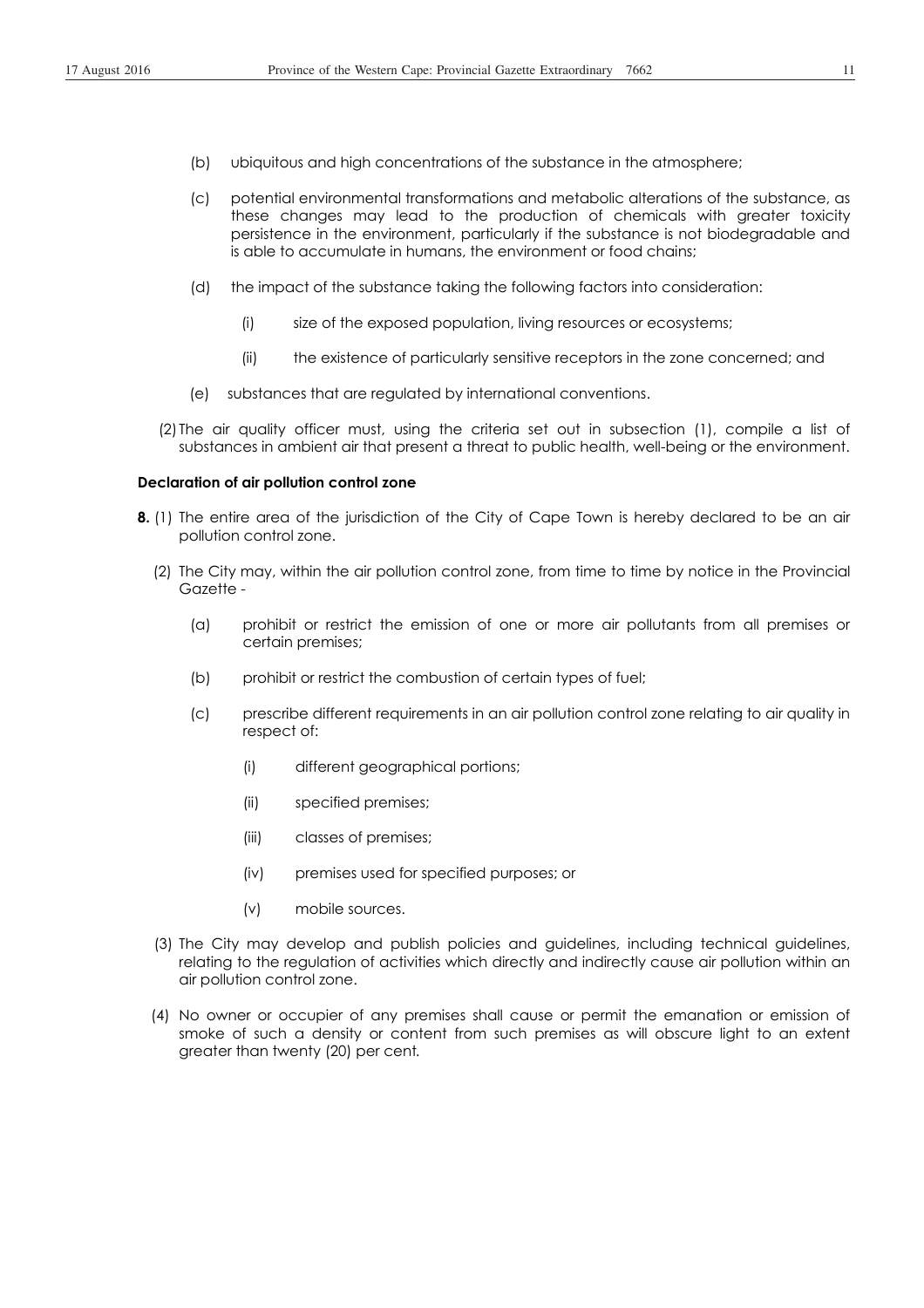## **CHAPTER V SMOKE EMISSIONS FROM PREMISES OTHER THAN DWELLINGS**

#### **Application**

**9.** For the purposes of this Chapter **''premises''** does not include dwellings.

#### **Prohibition of dark smoke from premises**

- **10.** (1) Subject to subsection (2), dark smoke must not be emitted from any premises for an aggregate period exceeding three (3) minutes during any continuous period of thirty (30) minutes.
	- (2) This section does not apply to dark smoke which is emitted from fuel-burning equipment while such equipment is being started, overhauled or repaired, unless such emission could have been prevented using the best practical environmental option.
	- (3) Subsections (1) and (2) do not apply to holders of atmospheric emission licences for activities listed in terms of section 21 of the Air Quality Act, and the emission standards listed in such atmospheric emission licences shall apply.

#### **Installation of fuel-burning equipment**

- **11.** (1) No person shall install, alter, extend, replace or operate any fuel-burning equipment on any premises without the prior written authorisation of the City, which may only be given after consideration of the completed prescribed application form together with the relevant plans and specifications.
	- (2) No rights accrue to any person who has applied for written authorisation in terms of subsection (1) during the interim period whilst the application is under consideration.
	- (3) A written authorisation granted by the City in respect of the installation, alteration, extension, replacement or operation of any fuel-burning equipment in terms of a by-law concerned with air quality management or a regulation in terms of the Atmospheric Pollution Prevention Act, which has been repealed shall be deemed to satisfy the requirements of subsection (1) where proof of such authorisation is presented to the authorised official.
	- (4) Where fuel-burning equipment has been installed, altered, extended or replaced on premises contrary to subsection (1), the authorised official may, on written notice to the owner of the premises or to the operator of the appliance:
		- (a) order the removal of the fuel-burning equipment from the premises, at the expense of the owner, operator or both within the period stated in the notice, or,
		- (b) impose a fine not exceeding R10 000 before considering an application for written authorisation in terms of subsection (1).
	- (5) When ownership of fuel-burning equipment which has been approved by the City is transferred to a new owner, the new owner must apply for written authorisation to use such equipment in terms of subsection (1).
	- (6) Fuel-burning equipment must comply with the emission standards as contained in Schedule 1 of this By-law.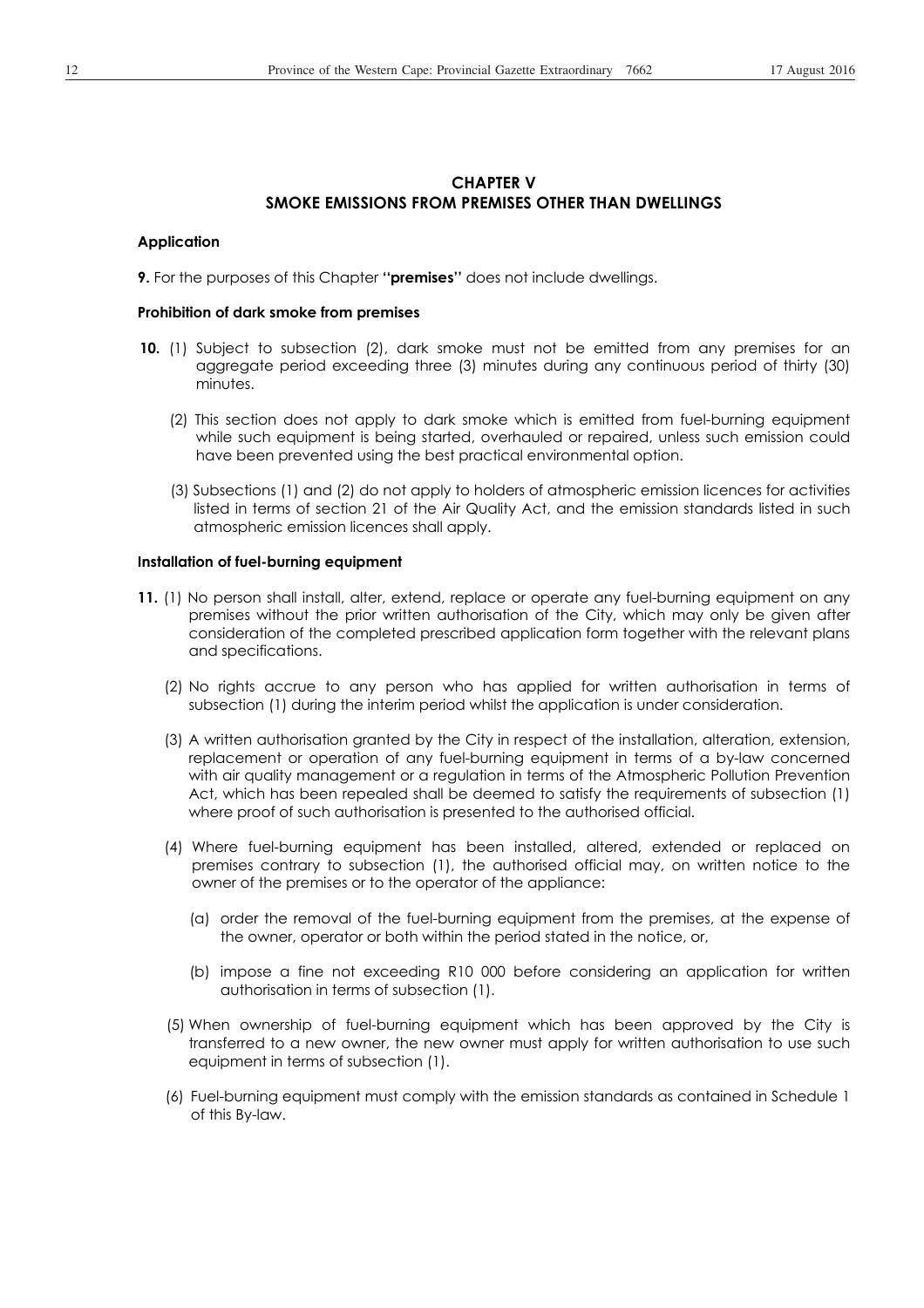#### **Operation of fuel-burning equipment**

- **12.** (1) No person may use or operate any fuel-burning equipment on any premises contrary to a written authorisation referred to in section 11(1).
	- (2) Where fuel-burning equipment has been used or operated on a premises contrary to subsection (1), the authorised official may on written notice to the owner of the premises or operator of the fuel-burning equipment -
		- (a) revoke the written authorisation referred to in subsection (1); and
		- (b) order the removal of the fuel-burning equipment from the premises at the expense of the owner and operator within the period stated in the notice.
	- (3) In the event that the owner of the premises or operator of the fuel-burning equipment fails to comply with a notice issued in terms of subsection (2), the authorised official may remove the fuel-burning equipment from the premises, and recover the reasonable costs incurred from the owner or operator in question.

## **Periodic Emissions Testing**

**13.** The authorised official may order the owner of the premises or operator of any fuel-burning equipment capable of burning solid fuels to conduct periodic emissions testing in accordance with the methods prescribed in Schedule 1 of this By-law.

### **Presumption**

- **14.** (1) Dark smoke shall be presumed to have been emitted from a premises if it is shown that any fuel or material was burned on the premises, and that the circumstances were such that the burning was reasonably likely to give rise to the emission of dark smoke, unless the owner, occupier or operator, as the case may be, can show that no dark smoke was emitted.
	- (2) Where an authorised official has observed fuel-burning equipment emitting particulate emissions; or dark smoke for a period of greater than 3 minutes in every aggregate half hour, the authorised official may issue a compliance notice ordering the operator or owner to immediately cease the operation of the fuel-burning equipment until such time that the fuelburning equipment has been repaired to the satisfaction of the authorised official.
	- (3) Failure to comply with an order issued in terms of subsection (2) shall constitute an offence.

#### **Installation and operation of obscuration measuring equipment**

- **15.** (1) An authorised official may give notice to any operator of fuel-burning equipment, or any owner or occupier of premises on which fuel-burning equipment is used or operated, or intended to be used or operated, to install, maintain and operate obscuration measuring equipment at his or her own cost, if -
	- (a) unauthorised and unlawful emissions of dark smoke from the premises in question have occurred consistently and regularly over a period of at least two days;
	- (b) unauthorised and unlawful emissions of dark smoke from the relevant premises have occurred intermittently over a period of at least fourteen days;
	- (c) fuel-burning equipment has been, or is intended to be, installed on the premises in question which is reasonably likely to emit dark smoke;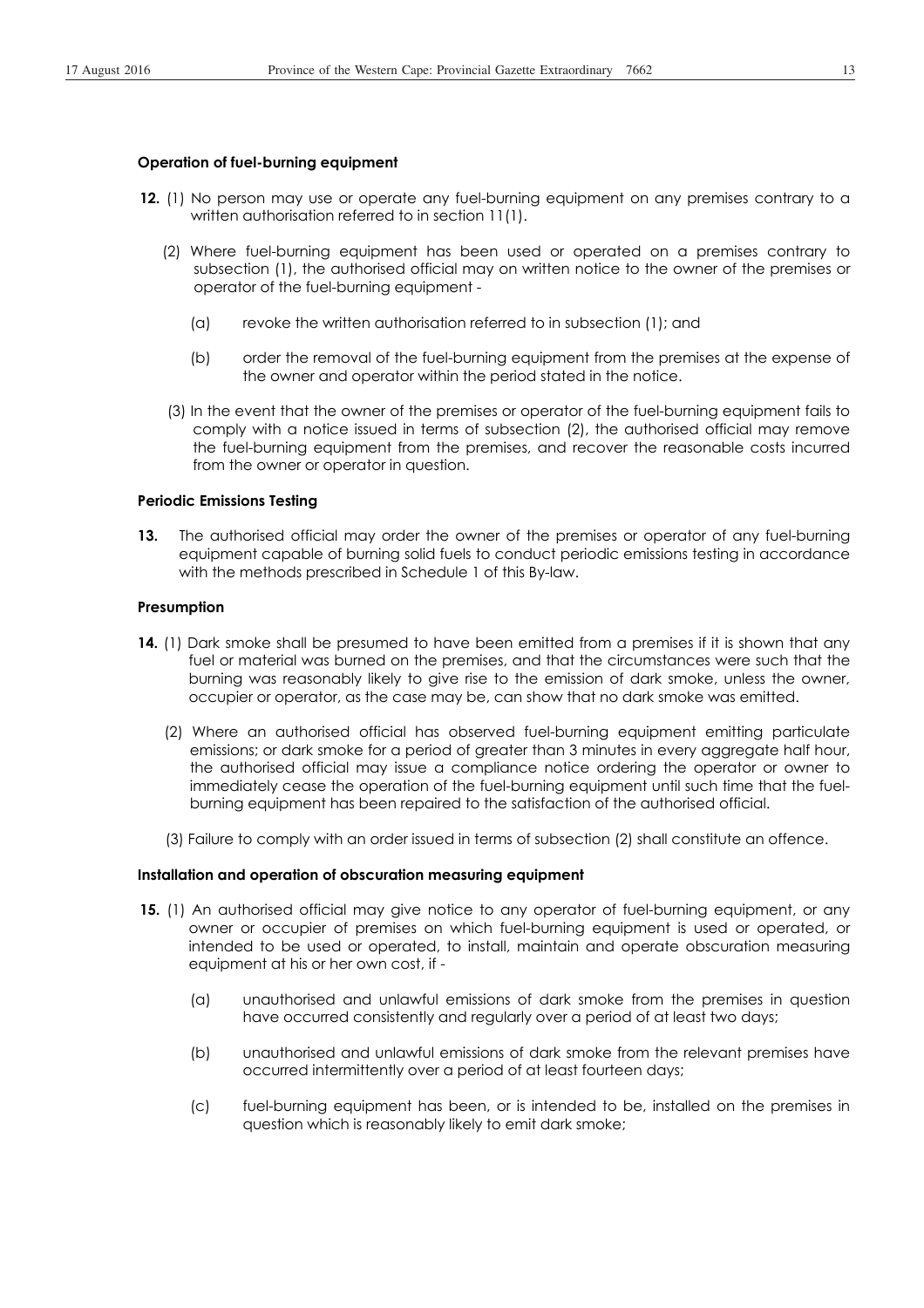- (d) the person on whom the notice is served has been convicted or paid an admission of guilt fine on more than one occasion in the preceding two years for a contravention committed under this Chapter or any previous by-law dealing with air quality matters and has not taken adequate measures to prevent further contravention of the provisions of this Chapter; or
- (e) the authorised official considers that the nature of the air pollutants emitted from the relevant premises is reasonably likely to pose a risk to human health or the environment.

## **Monitoring and sampling**

- **16.** An occupier or owner of premises, and the operator of any fuel-burning equipment, who is required to install obscuration measuring equipment in terms of section 15(1) must -
	- (a) record all monitoring and sampling results and maintain a copy of this record for at least four years after obtaining the results;
	- (b) if requested to do so by an authorised official  $-$ 
		- (i) produce the record of the monitoring and sampling results for inspection; and
		- (ii) provide a written report, in a form and by a date specified by the authorised official, of part or all of the information in the record of the monitoring and sampling results.

#### **Temporary exemption**

- **17.**(1) Subject to section 31 and upon receipt of a fully motivated application in writing by the owner or occupier of premises or the operator of fuel-burning equipment, the City may grant a temporary exemption in writing from one or all the provisions of this Chapter.
	- (2) Any exemption granted under subsection (1) must state at least the following:
		- (a) a description of the fuel-burning equipment and the premises on which it is used or operated;
		- (b) the reasons for granting the exemption;
		- (c) the conditions attached to the exemption, if any;
		- (d) the period for which the exemption has been granted; and
		- (e) any other relevant information.
	- (3) The City may not grant a temporary exemption under subsection (1) until it has:
		- (a) taken reasonable measures to ensure that all persons whose rights may be detrimentally affected by the granting of the temporary exemption, including adjacent land owners or occupiers, are aware of the application for temporary exemption and how to obtain a copy of it;
		- (b) provided such persons with a reasonable opportunity to object to the application; and
		- (c) duly considered and taken into account any objections raised.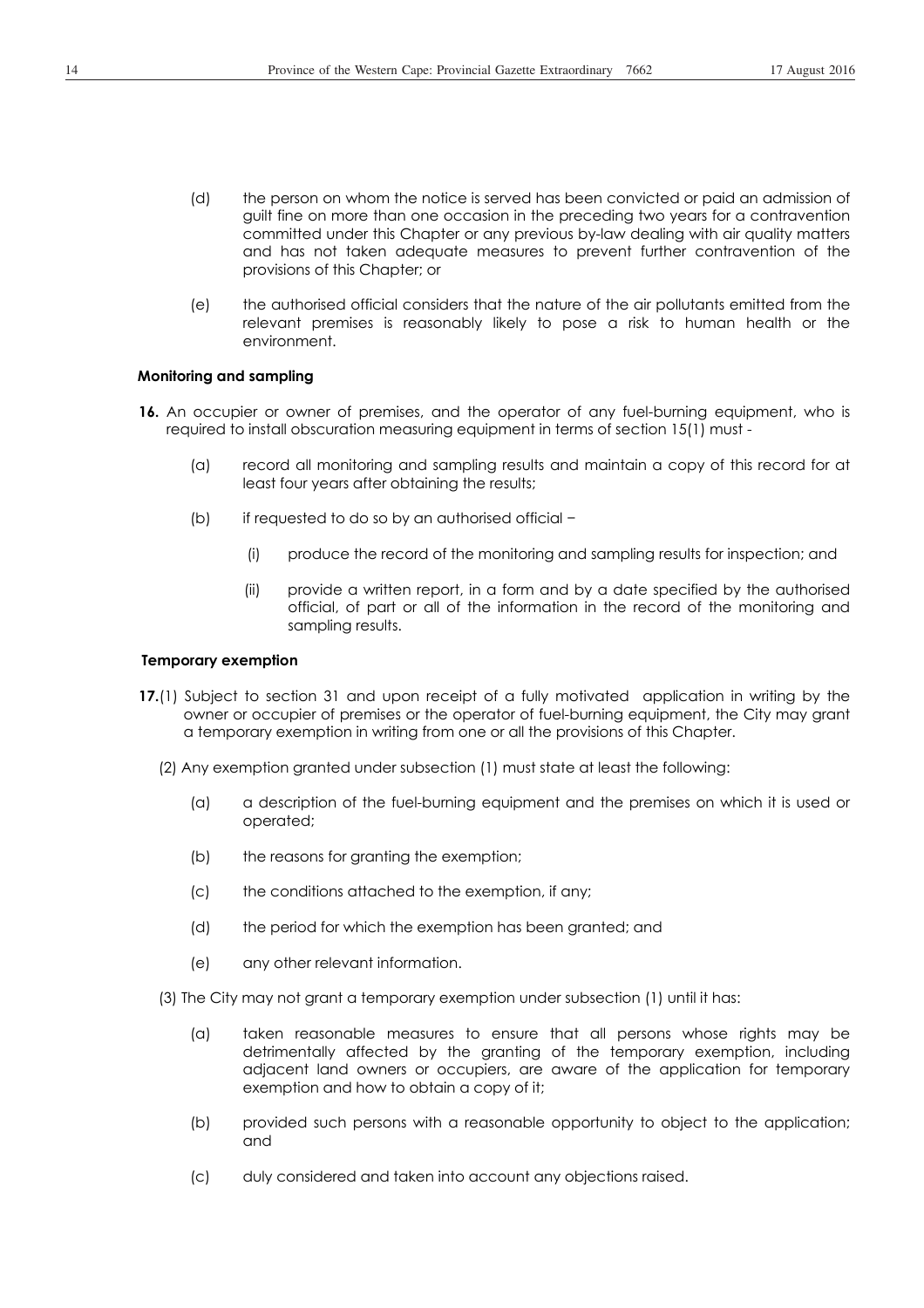## **CHAPTER VI SMOKE EMISSIONS FROM DWELLINGS**

### **Prohibition of emission of dark smoke from dwellings**

- **18.** (1) Subject to section 4(1), no person shall emit or permit the emission of dark smoke from any dwelling for an aggregate period exceeding three minutes during any continuous period of thirty minutes.
	- (2) Subject to section 31, and on application in writing by the owner or occupier of any dwelling, the City may grant a temporary exemption in writing from one or all of the provisions of this Chapter.
	- (3) Subject to section 4(1), no person shall emit or permit the emission of dark smoke so as to cause a nuisance.

# **CHAPTER VII EMISSIONS CAUSED BY OPEN BURNING**

#### **Authorisation of open burning and burning of material**

- **19.** (1) Subject to subsection (4), no person may carry out open burning of any material on any land or premises, unless such person has first obtained written authorisation for open burning from the City.
	- (2)(a) Where a third party wishes to conduct open burning on behalf of the owner of a property, written permission must be obtained by the third party from the owner prior to making application to the City for authorisation to conduct open burning.
		- (b) The City may undertake open burning where it is reasonably necessary and where the owner or occupier cannot be contacted.
	- (3) The City may, in the written authorisation referred to in subsection (1) impose conditions with which the person requesting written authorisation must comply.
	- (4) The City may not authorise open burning referred to in subsection (1) unless it is satisfied that the applicant has adequately addressed or fulfilled the following requirements:
		- (a) the material will be open burned on the land from which it originated;
		- (b) the person requesting authorisation has investigated and assessed every reasonable alternative for reducing, reusing , recycling or removing the material in order to minimize the amount of material to be open burned, to the satisfaction of the City;
		- (c) the person requesting authorisation has investigated and assessed the impact the open burning will have on the environment to the satisfaction of the City;
		- (d) the person requesting authorisation has either placed a notice in a local newspaper circulating in the area or notified in writing the owners and or occupiers of all adjacent properties of –
			- (i) all known details of the proposed open burning; and
			- (ii) the right of owners and occupiers of adjacent properties to lodge written objections to the proposed open burning with the City within seven days of being notified;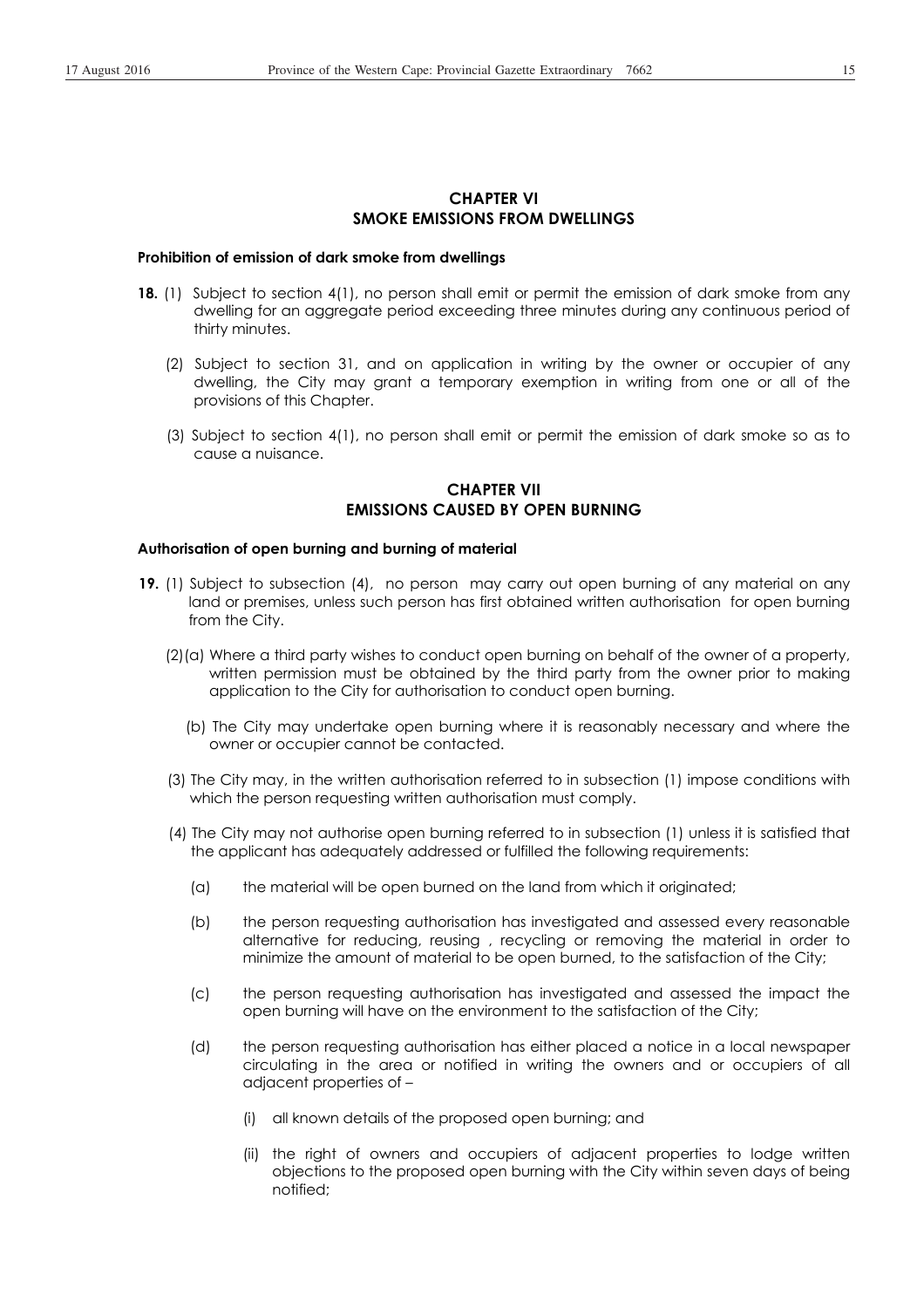- (e) the person requesting authorisation has provided proof that the written notification was received by the owners and or occupiers of all adjacent properties at least seven (7) days prior to the open burning application being considered;
- (f) the prescribed fee has been paid to the City;
- (g) the land on which that person intends to open burn the material is state land, a farm or small-holding, or land within a proclaimed township that is not utilised for residential purposes;
- (h) the open burning is conducted at least 100 metres from any buildings or structures; and
- (i) the open burning will not pose a potential hazard to human health or safety, private property or to the environment.
- (5) The provisions of this section shall not apply to
	- (a) recreational outdoor barbecue or braai activities on private premises or in designated spaces;
	- (b) small controlled fires in informal settlements for the purposes of cooking, heating water and other domestic purposes;
- (6) For the purposes of fire safety training sections  $(4)(a)$ ,  $(b)$ ,  $(f)$  and  $(g)$  shall not apply.
- (7) The management practices set out in schedule 2 to the By-law must be applied to prevent or minimise the discharge of smoke from open burning of vegetation within the City's jurisdiction.

#### **Emissions caused by tyre burning and burning of rubber and other material for the recovery of metal**

**20.** (1) No person may, without prior written authorisation by the City, on any premises –

- (a) carry out or permit the burning of any tyres, rubber products, cables, synthetically covered or insulated products, equipment or any other similar product for purposes of
	- (i) recovering the metal contained therein;
	- (ii) disposing of tyres or any other product described in (a) above as waste; or
	- (iii) for any other reason, except for the thermal treatment of general and hazardous waste in any device licensed in terms of section  $41(1)(a)$  of the National Environmental Management: Air Quality Act;
- (b) possess, store, transport or trade in any burnt metal recovered as a result of unauthorised burning.
- (2) An authorised official may for the purpose of gathering evidence, seize any burnt metal or metal in the process of being burnt where authorisation in terms of section 20(1) has not been obtained or cannot be provided by a person referred to in that subsection.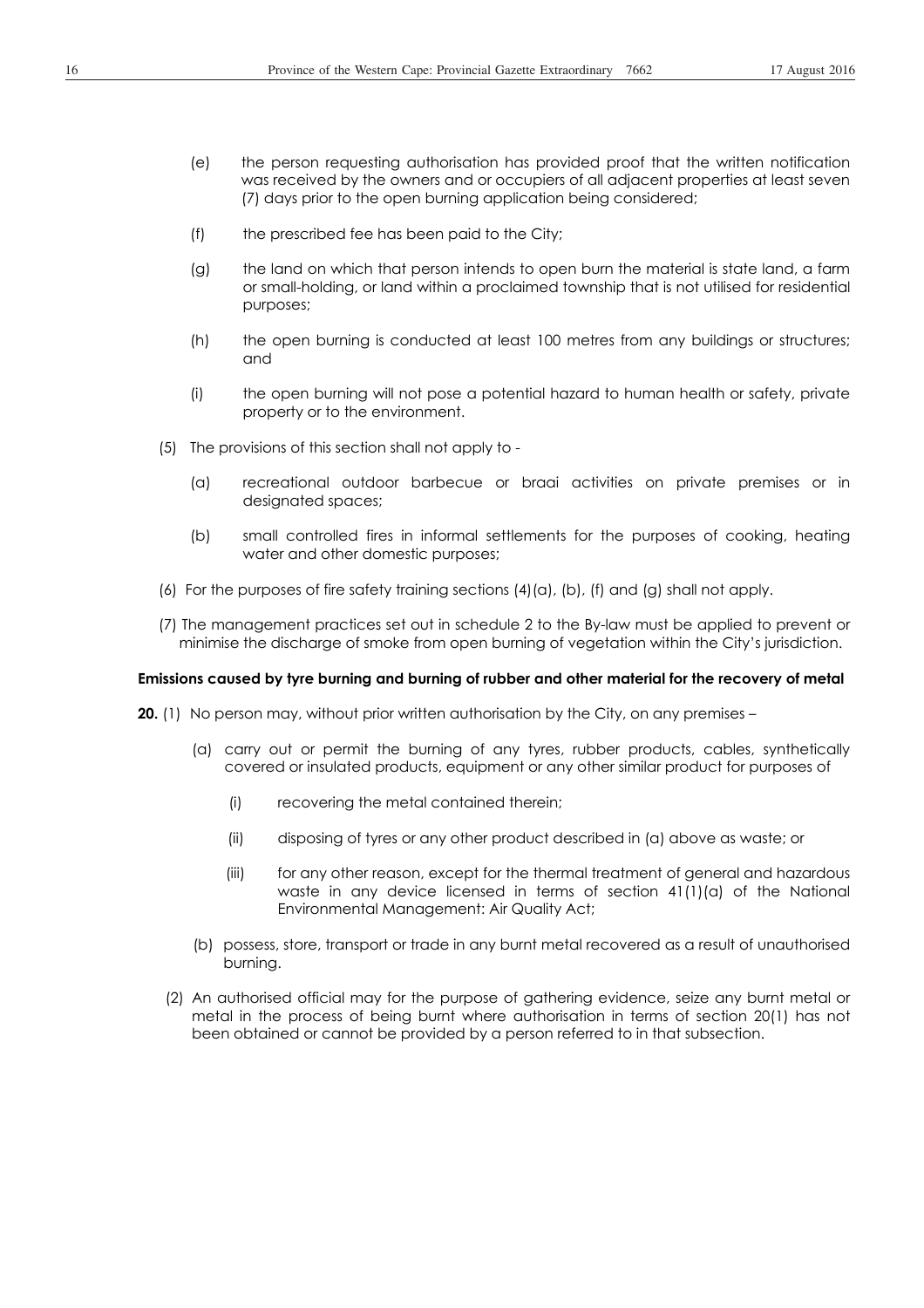# **CHAPTER VIII EMISSIONS FROM COMPRESSION IGNITION POWERED VEHICLES**

#### **Prohibition of dark smoke from compression ignition powered vehicles**

- **21.** (1) No person may on a public or private road or any premises drive or use, or cause to be used, a compression ignition powered vehicle that emits dark smoke.
	- (2) For purposes of this Chapter the registered owner of the vehicle shall be presumed to be the driver unless the contrary is proven.

### **Stopping of vehicles for inspection and testing**

- **22**. (1) In order to enable an authorised official to enforce the provisions of this Chapter, the driver of a vehicle must comply with any reasonable direction given by an authorised official to conduct or facilitate the inspection or testing of the vehicle.
	- (2) An authorised official may issue an instruction to the driver of a vehicle suspected of emitting dark smoke to stop the vehicle in order to  $-$ 
		- (a) inspect and test the vehicle at the roadside, in which case inspection and testing must be carried out  $-$ 
			- (i) at or as near as practicable to the place where the direction to stop the vehicle is given; and
			- (ii) as soon as practicable, and in any case within one hour, after the vehicle is stopped in accordance with the direction; or
		- (b) conduct a visual inspection of the vehicle and, if the authorised official reasonably believes that an offence has been committed under section 21 instruct the driver of the vehicle, who is presumed to be the owner of the vehicle unless he or she produces evidence to the contrary in writing, to take the vehicle to a specified address or testing station, within a specified period of time, for inspection and testing in accordance with section 23.

### **Testing procedure**

- **23.** (1) An authorised official must use the free acceleration test method in order to determine whether a compression ignition powered vehicle is being driven or used in contravention of section 21 (1).
	- (2) The following procedure must be adhered to in order to conduct a free acceleration test:
		- (a) when instructed to do so by the authorised official, the driver must start the vehicle, place it in neutral gear and engage the clutch;
		- (b) while the vehicle is idling, the authorised official must conduct a visual inspection of the emission system of the vehicle;
		- (c) the authorised official must rapidly, smoothly and completely depress the accelerator throttle pedal of the vehicle, or he may instruct the driver to do likewise under his supervision;
		- (d) while the throttle pedal is depressed, the authorised official must measure the smoke emitted from the emission system of the vehicle in order to determine whether or not it is dark smoke;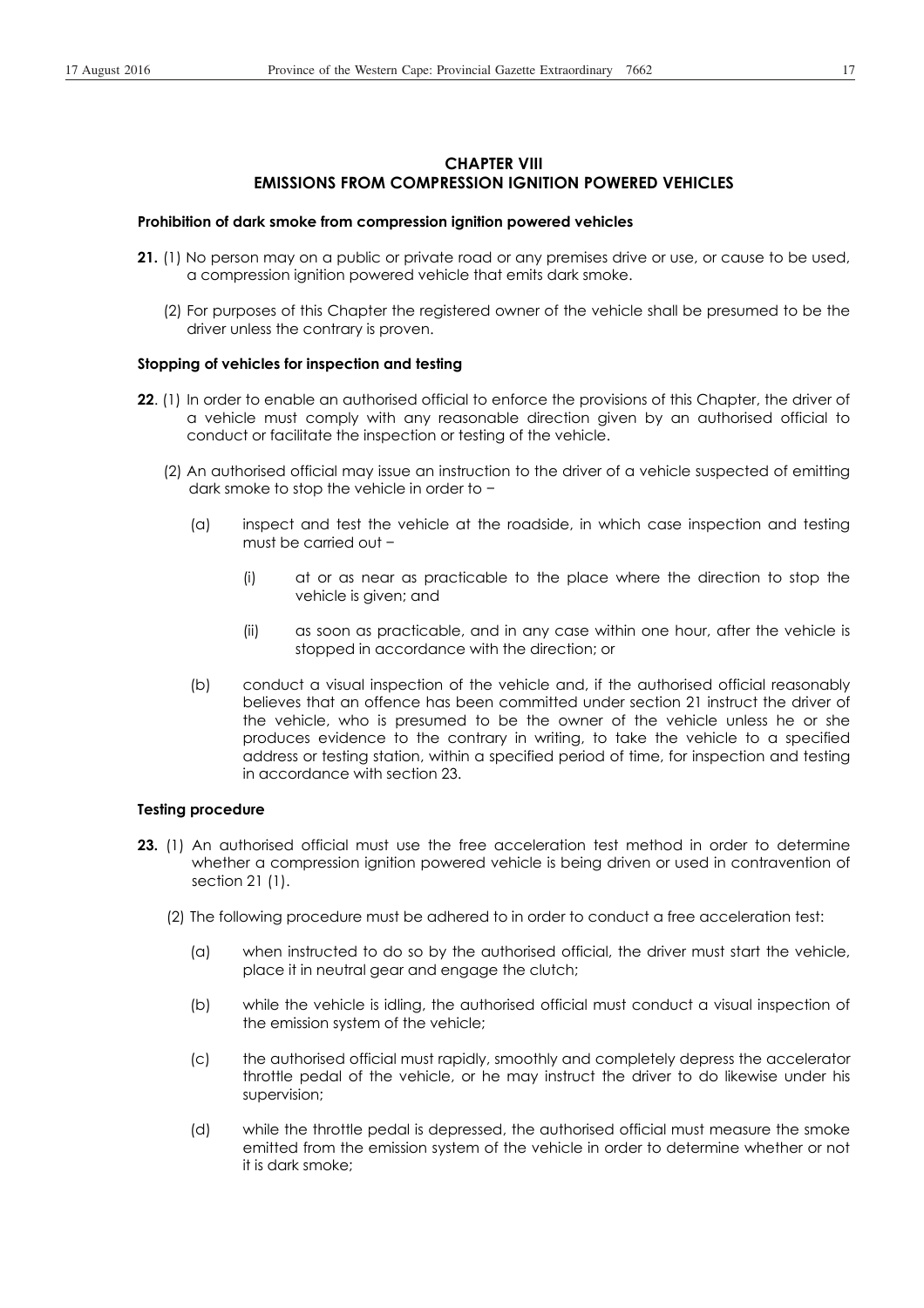- (e) the authorised official must release the throttle pedal when the engine reaches cutoff speed;
- (f) if the authorised official instructs the driver to depress the throttle, the driver may only release the throttle when it reaches cut-off speed or when instructed to do so by the authorised official.
- (3) If, having conducted the free acceleration test, the authorised official is satisfied that the vehicle -
	- (a) is not emitting dark smoke, he or she must furnish the driver of the vehicle with a certificate indicating that the vehicle is not being driven or used in contravention of section 21; or
	- (b) is emitting dark smoke, he or she must issue the driver of the vehicle with a repair notice in accordance with section 24.

#### **Repair notice**

- **24.** (1) In the event that a determination is made in terms of section 23(3) that a vehicle is emitting dark smoke the authorised official must instruct the owner of the vehicle in writing to repair the vehicle and present it for re-testing at the address specified in a repair notice;
	- (2) A copy of the test results must be provided by the registered owner of the vehicle or his representative to the authorised official where the testing station is not a City testing facility on or before the due date of the repair notice.
	- (3) The repair notice must contain the following information:
		- (a) the make and registration number of the vehicle;
		- (b) the name, address and identity number of the driver of the vehicle; and
		- (c) if the driver is not the owner of the vehicle, the name and address of the vehicle owner.
	- (4) The owner of a vehicle is deemed to have been notified of the repair notice on the date that such notice is issued.
	- (5) The City may take whatever steps it considers necessary in the event that the requirements of subsection (1) are not complied with, including impounding the vehicle and recovering any costs incurred in that regard from the owner of the vehicle.

# **CHAPTER IX EMISSIONS THAT CAUSE A NUISANCE**

#### **Prohibition of emissions that cause nuisance**

**25.** (1) No person shall, within the area of jurisdiction of the City of Cape Town-

- (a) spray or apply any coat, plate or epoxy coat to any vehicle, article or object, inside an approved spray area or spray booth, so as to cause a nuisance; or
- (b) spray, coat, plate or epoxy coat to be applied to any such vehicle, article or object or allow it to be sprayed, coated plated or epoxy coated or similar activity outside an approved spray area or spray booth.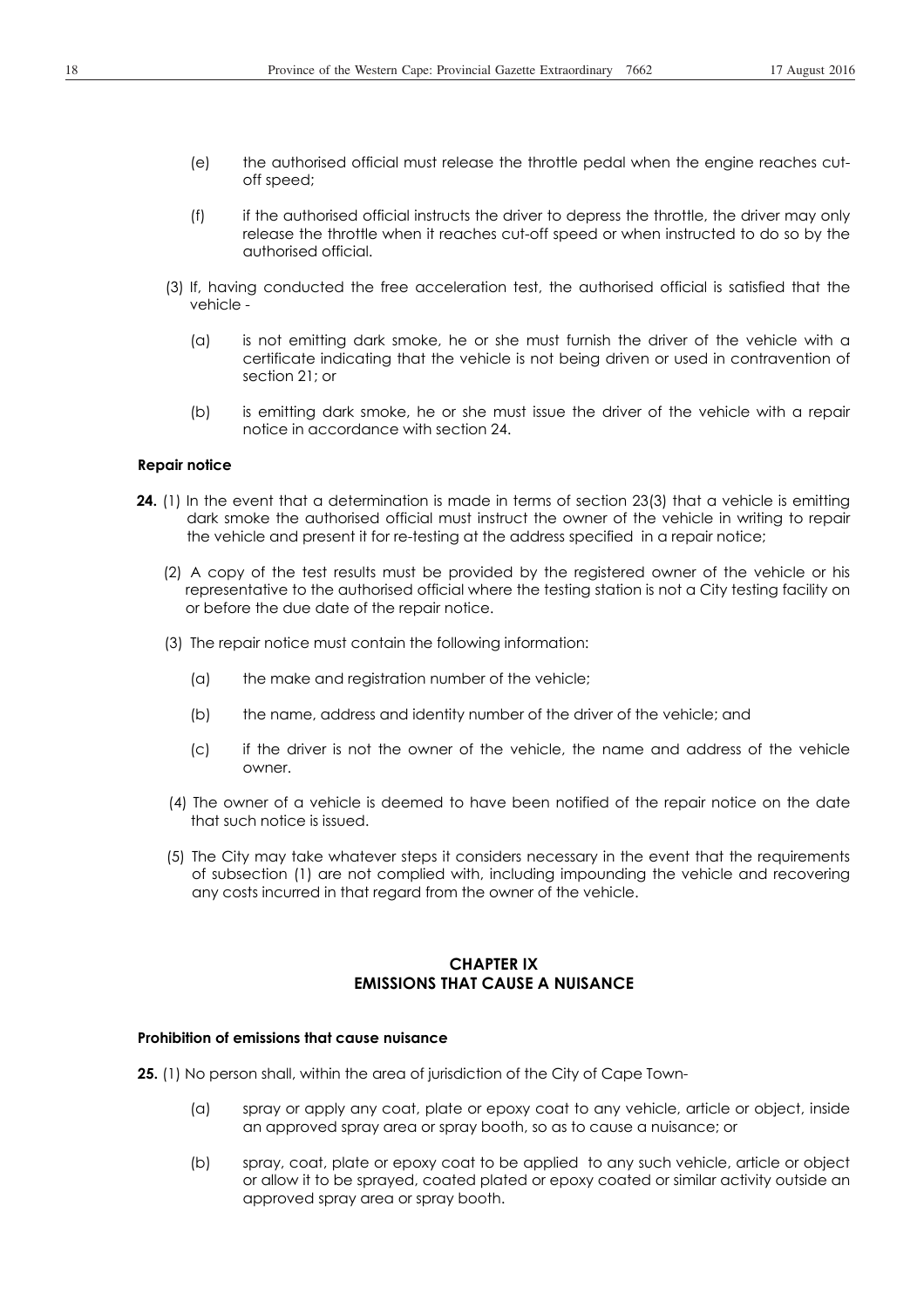- (c) cause any unreasonable interference or likely interference through air pollution, which may adversely affect -
	- (i) the health or well-being of any person or living organism; or
	- (ii) the use and enjoyment by an owner or occupier of his or her property or environment;
- (2) Any spray area or spray booth referred to in subsection (1) must be:
	- (a) constructed and equipped in accordance with the General Safety Regulations promulgated in terms of the Occupational Health and Safety Act, 1993 (Act No. 85 o1993); and
	- (b) approved by the authorised official, for emissions, mechanical ventilation, noise and any other relevant Department as may be required by any other law.
- (3) Any person conducting sand blasting, shot blasting, grinding, finishing or similar activity which customarily produces emissions of dust that may be harmful to public health, or cause a nuisance, shall take the best practicable environmental option to prevent emissions into the atmosphere to the satisfaction of the authorised official.
- (4) Any person undertaking an activity referred to in subsection (3) must implement at least the following control measures:
	- (a) dust extraction control measures;
	- (b) any alternative control measure approved by the air quality officer or his or he delegated representative.
- (5) An occupier or owner of any premises must prevent the existence in, or emission of any air pollution nuisance from, his or her premises.
- (6) The occupier or owner of any premises from which an air pollution nuisance emanates, or where an air pollution nuisance exists, is guilty of an offence.

### **Dust emissions**

- **26.** (1) Any person who conducts any activity or omits to conduct any activity which causes or permits dust emissions into the atmosphere that may be harmful to public health and wellbeing or is likely to cause a nuisance to persons residing or present in the vicinity of such land, activity or premises shall adopt the best practical environmental option to the satisfaction of the authorised official, to prevent and abate dust emissions.
	- (2) An authorised official may require any person suspected of causing a dust nuisance to submit a dust management plan within the time period specified in the written notice.
	- (3) The dust management plan contemplated in subsection (2) must:
		- (a) identify all possible sources of dust within the affected site;
		- (b) detail the best practicable measures to be undertaken to mitigate dust emissions;
		- (c) detail an implementation schedule;
		- (d) identify the person responsible for implementation of the measures;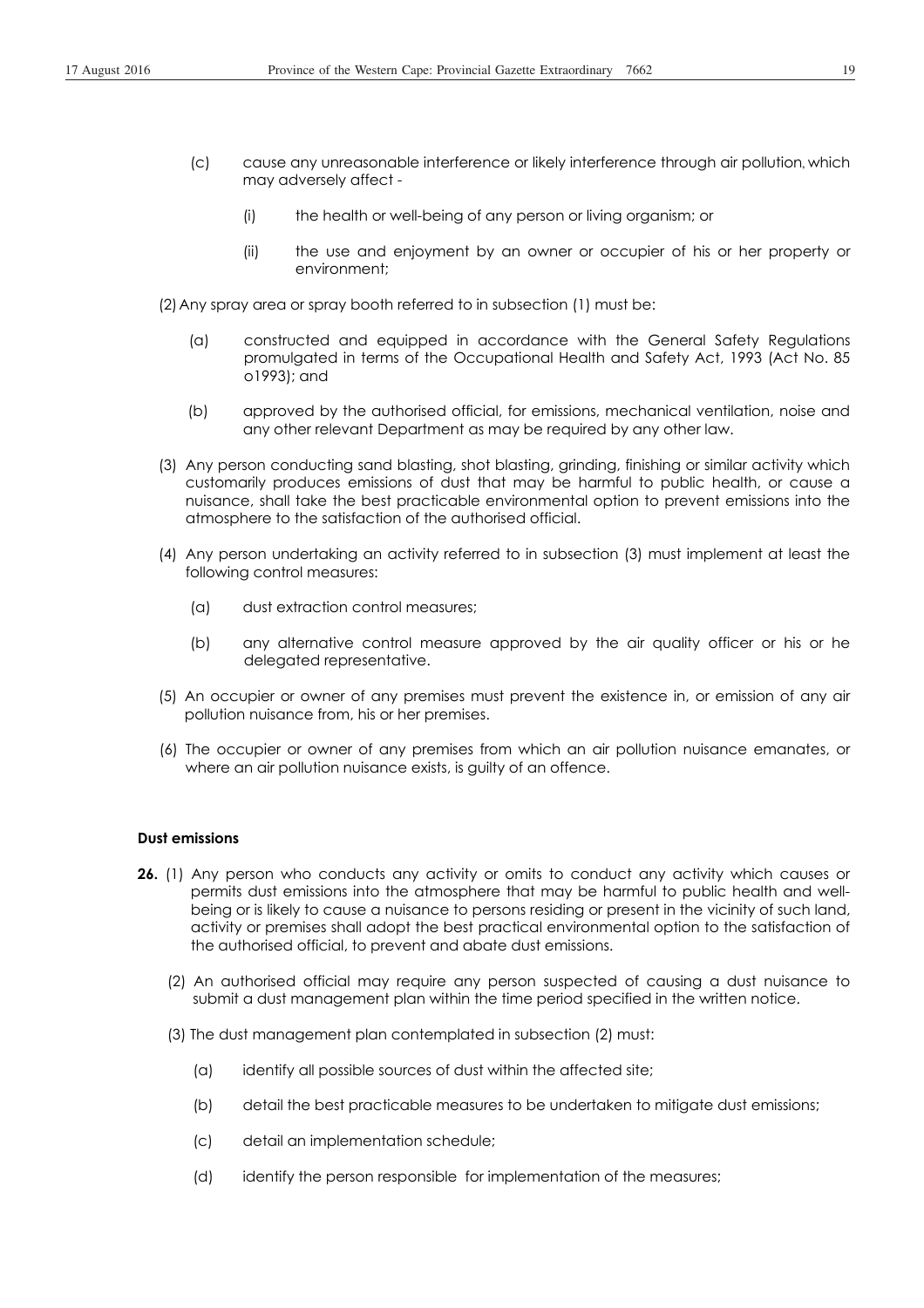- (e) incorporate a dustfall monitoring plan; and
- (f) establish a register for recording all complaints received by the persons regarding dustfall, and for recording follow up actions and responses to the complaints.
- (4) The authorised official may require additional measures to be detailed in the dust management plan.
- (5) The dust management plan must be implemented within a time period specified by the authorised official in a written notice.
- (6) Failure to comply with the provisions of this section constitutes an offence.

#### **Steps to abate nuisance**

**27.** At any time, the City may at its own cost take whatever steps it considers necessary in order to remedy the harm caused by the nuisance and prevent a recurrence of it, and may recover the reasonable costs incurred from the person responsible for causing the nuisance.

## **CHAPTER X GENERAL MATTERS**

#### **Compliance notice**

- **28.**(1) An authorised official may serve a compliance notice on any person whom he or she reasonably believes is likely to act contrary to, or has acted in contravention of the By-law, calling upon that person  $-$ 
	- (a) to comply with the relevant section of the By-law;
	- (b) to take all necessary steps to prevent a recurrence of the non-compliance; and
	- (c) to comply with any other conditions contained in the notice.
	- (2) A compliance notice under subsection (1) may be served  $\overline{\phantom{a}}$ 
		- (a) upon the occupier, manager or owner of any premises, by  $\overline{\phantom{a}}$ 
			- (i) delivering it to the occupier, manager or owner or, if the owner cannot be traced or is living abroad, the agent of the owner;
			- (ii) transmitting it by registered post to the last known address of the owner or the last known address of the agent; or
			- (iii) delivering it to the address where the premises are situated, if the address of the owner and the address of the agent are unknown;

(3) Failure to comply with a compliance notice constitutes an offence.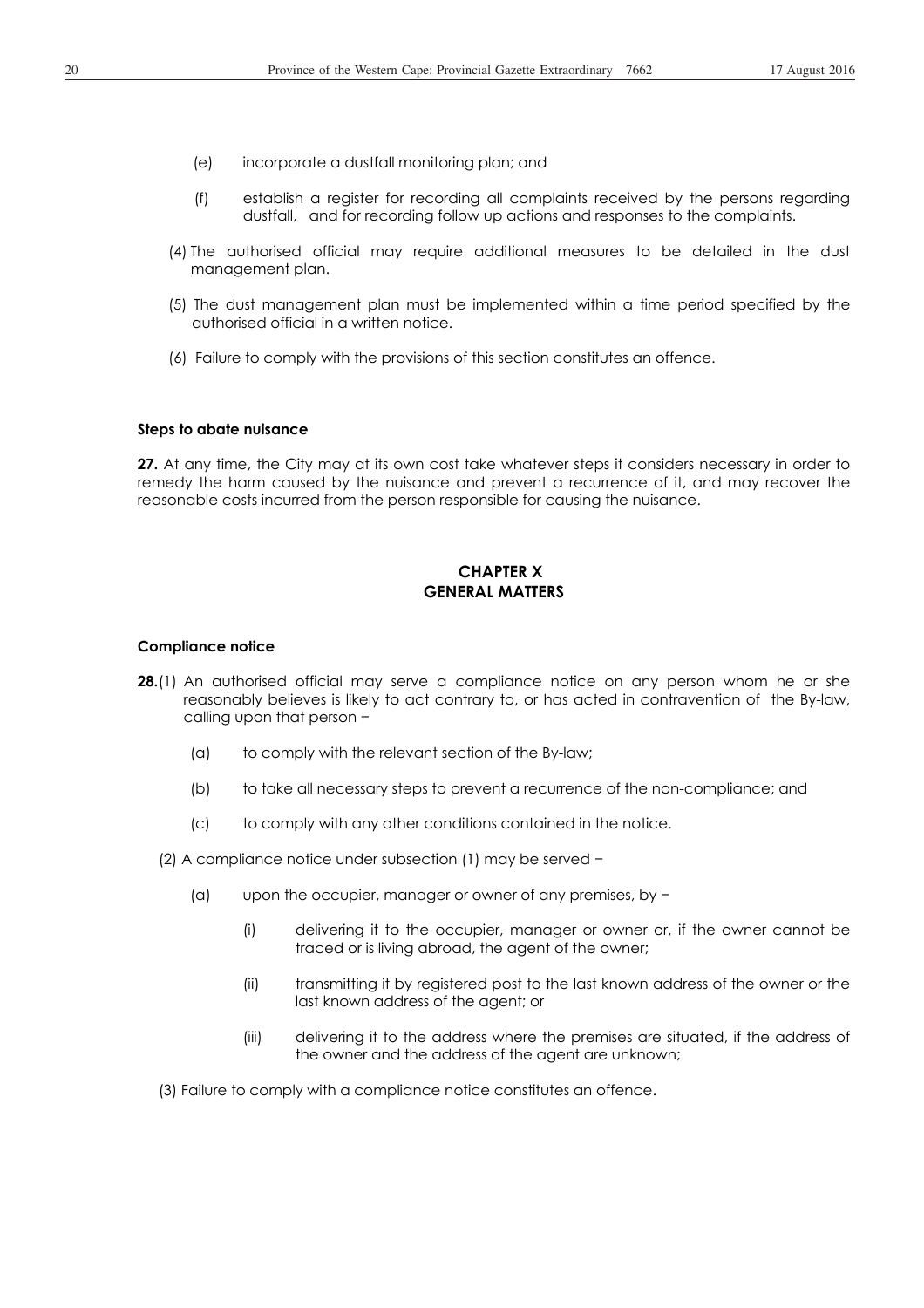#### **Enforcement**

- **29**. (1) An authorised official must take all lawful, necessary and reasonable practicable measures to enforce the provisions of this By-law.
	- (2) The City may develop enforcement procedures which should take into consideration any national or provincial enforcement procedures.

### **Appeals**

**30.**(1) Any person may appeal against a decision taken by an authorised official under this By-law by giving a written notice of the appeal in accordance with the provisions of section 62 of the Municipal Systems Act.

#### **Exemptions**

- **31.** (1) Any person may apply to the City, in writing, for exemption from the application of a provision of this By-law.
	- (2) The City may-
		- (a) approve or refuse an application for exemption; and
		- (b) impose conditions when granting approval for applications for exemption, made in terms of subsection (1).
	- (3) An application in terms of subsection (1) must be accompanied by substantive reasons.
	- (4) The City may require an applicant applying for exemption to take appropriate steps to bring the application to the attention of relevant interested and affected persons and the public.
	- (5) The steps contemplated in subsection (4) must include the publication of a notice in at least two newspapers, one circulating provincially and one circulating within the jurisdiction of the City-
		- (a) giving reasons for the application; and
		- (b) containing such other particulars concerning the application as the air quality officer may require.

(6) The City may -

- (a) from time to time review any exemption granted in terms of this section, and may impose such conditions as it may determine; and
- (b) on good grounds withdraw any exemption.

(7) The City may not grant an exemption under subsection (1) until the City has:

- (a) taken reasonable measures to ensure that all persons whose rights may be detrimentally affected by the granting of the exemption, including adjacent land owners or occupiers, are aware of the application for exemption.
- (b) provided such persons with a reasonable opportunity to object to the application; and
- (c) duly considered and taken into account any reasonable objections raised.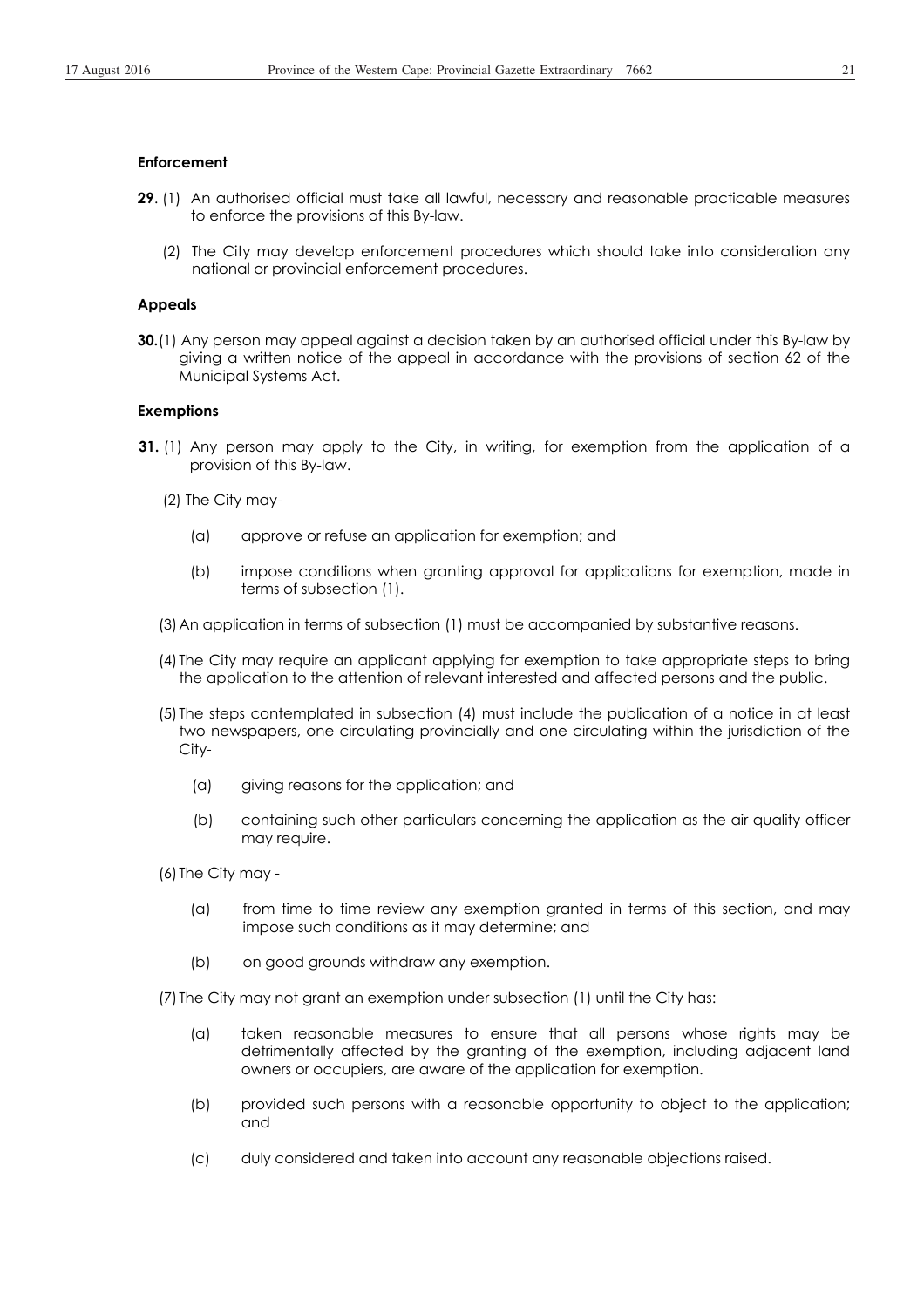#### **Indemnity**

**32.** The City shall not be liable for any damage caused to any property or premises by any action or omission on the part of the employees or officials of the City when exercising any function or performing any duty in terms of this By-law, provided that such employees or officials must, when exercising such function or performing such duty, take reasonable steps to prevent any damage to such property or premises.

## **CHAPTER XI OFFENCES AND PENALTIES**

#### **Offences and penalties**

- **33**.(1) A person who contravenes sections 4(1) and (2), 6(3), 10(1) and (2), 11(1), 12(1), 19(1), 19(3), 20(1), 20(2), 21(1), 22(1), 24(1), 25(3), (4) , (5) and (6) , 26(1), (2), (3) and (5), 28(1), (2) and (3) is guilty of an offence.
	- (2) Any person who is guilty of an offence in terms of this By-law is liable to a fine or, upon conviction to, imprisonment not exceeding 1 year or to both such fine and such imprisonment.
	- (3) Any person who commits a continuing offence may be liable to a fine for each day during which that person fails to comply with a directive, compliance notice or repair notice, issued in terms of this By-law.
	- (4) It is an offence to supply false information to an authorised official in respect of any issue pertaining to this By-law.
	- (5) Where no specific penalty is provided, any person committing an offence in terms of this Bylaw is liable to a fine and upon conviction to imprisonment for a period not exceeding one (1) year or to both such imprisonment and such fine.
	- (6) In addition to imposing a fine or imprisonment, a court may order any person convicted of an offence under this By-law -
		- (a) to remedy the harm caused; and
		- (b) to pay damages for harm caused to another person or to property.

#### **Repeal and savings**

**34.** (1) The City of Cape Town: Air Quality Management By-law 2010 is hereby repealed.

(2) Anything done or deemed to have been done under any other by-law relating to air quality remains valid to the extent that it is consistent with this By-law.

### **Short title**

**35.** This By-law is called the City of Cape Town: Air Quality Management By-law, 2016.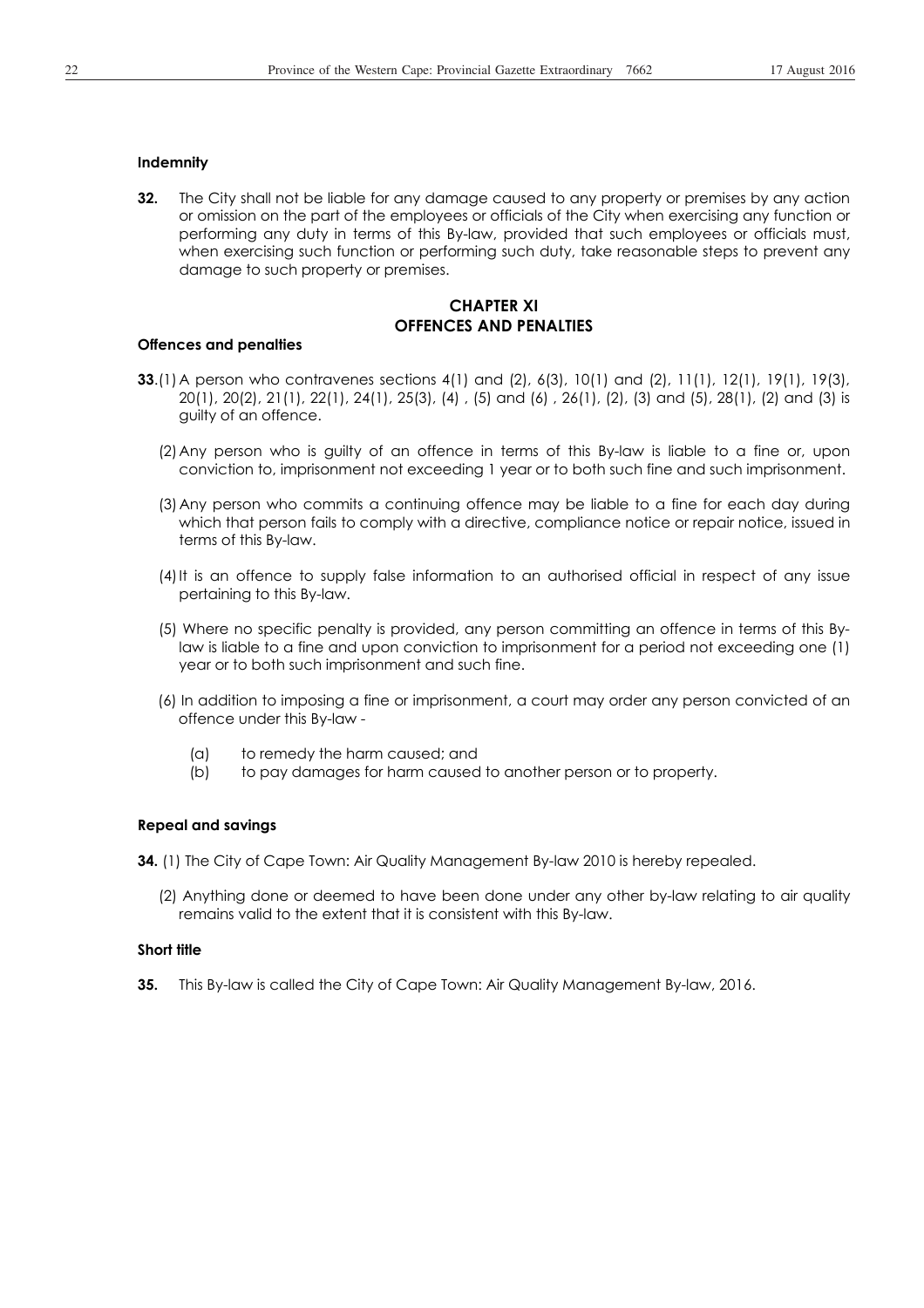## **SCHEDULE 1 Standards and specifications for fuel-burning equipment:**

- 1. All fuel-burning equipment capable of burning more than 100kg/h of coal, biomass or other solid fuel shall be fitted with suitable control equipment so as to limit dust and grit emissions.
- 2. The control equipment shall be fitted in such a manner so as to facilitate easy maintenance.
- 3. The permitted concentration of grit and dust emissions from a chimney serving a coal fired boiler equipped with any mechanical draught fan system shall not be more than 250 mg/Nm<sup>3</sup> (as measured at 0°C, 101,3 kPa and 12% CO2). Where the fuel-burning equipment has been declared as a Controlled Emitter in terms of the Air Quality Act, the respective Controlled Emitter Regulations shall apply.

The approved methods for testing shall be:

### **US EPA:**

- 1. Method 17 In-Stack Particulate (PM).
- 2. Method 5 Particulate Matter (PM).

## **ISO standards:**

ISO 9096: Stationary source emissions - Manual Determination of mass concentration of particulate matter.

#### **British standards:**

BS 3405:1983 Method for measurement of particulate emission including grit and dust (simplified method).

4. The City reserves the right to call upon the owner or his or her agent of the fuel burning equipment to have the emissions from such fuel burning equipment evaluated at his or her own expense as may be required by the authorised official.

### **Insulation of chimneys:**

All fuel-burning equipment using Heavy Fuel Oil or other liquid fuels with a sulphur content equal to or greater than 2.5 % by weight must be fitted with a fully insulated chimney using either a 25mm air gap or mineral wool insulation to prevent the formation of acid smut. Such chimneys must be maintained in a good state of repair at all times.

### **Wood-fired pizza ovens and other solid fuel combustion equipment:**

Wood-fired pizza ovens and other solid fuel combustion equipment shall be fitted with induced draft fans at the discretion of the authorised official.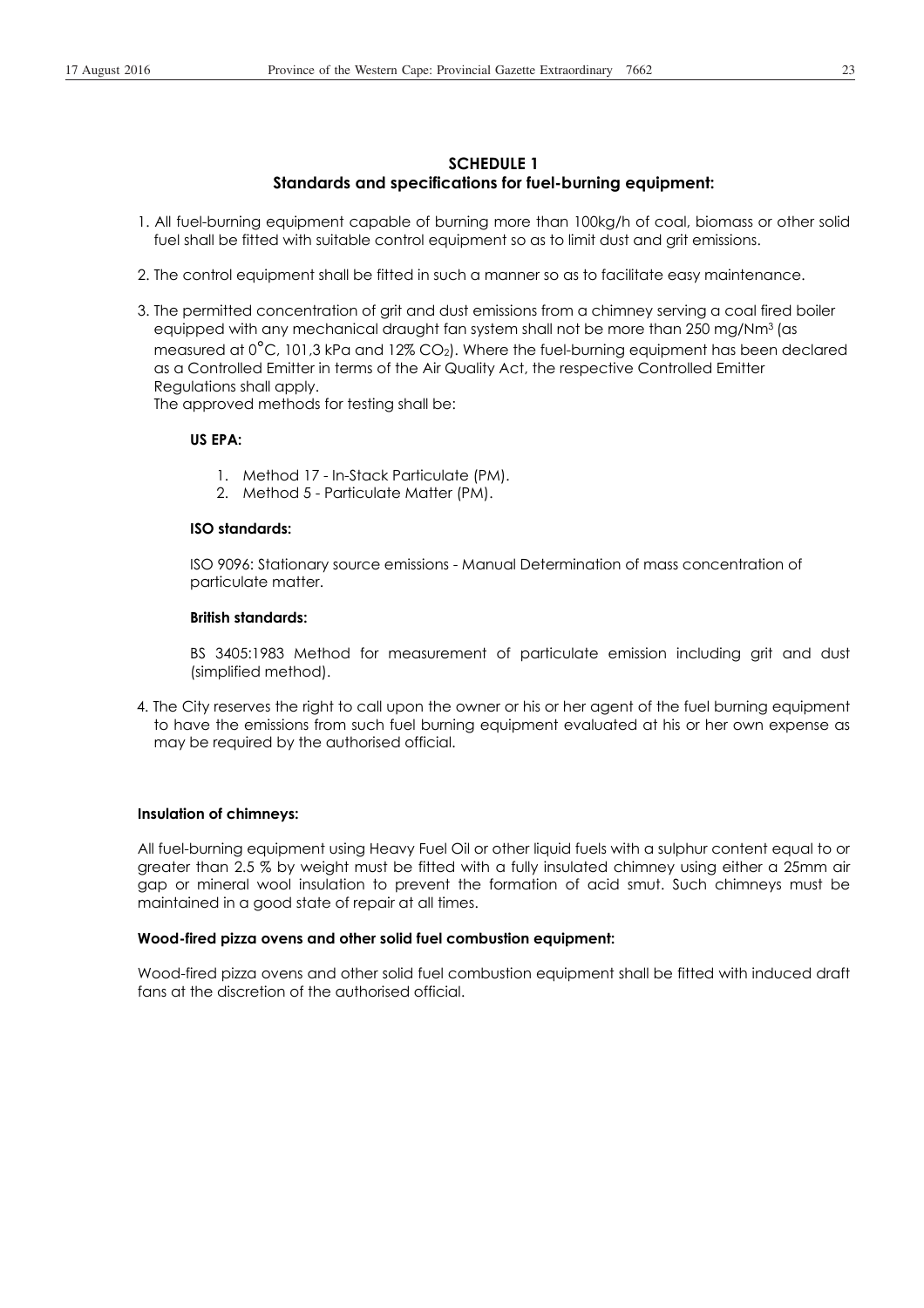# **SCHEDULE 2**

# **Good management practices to prevent or minimise the discharge of smoke from open burning of vegetation**

- 1. Consider alternatives to burning e.g. mulching for recovery of nutrient value, drying for recovery as firewood.
- 2. Vegetation that is to be burned (such as trimmings, pruning or felling's cut from active growth) should as a general guide be allowed to dry to brown appearance prior to burning.
- 3. Except for tree stumps or crop stubble, the place of combustion should be at least 50 metres from any road other than a highway, and 100 metres from any highway or dwelling on a neighbouring property.
- 4. Due regard should be given to direction and strength of wind, and quantity and state of vegetation to be combusted, prior to initiating combustion.
- 5. In the case of vegetation previously treated by spray with any agrichemical, any manufacturer's instructions as on the label of any container in respect of the burning of treated vegetation must be observed.
- 6. Two days' fine weather should be allowed prior to burning.
- 7. Vegetation should be stacked loosely rather than compacted.
- 8. A small fire, started with the driest material, with further material continually fed onto it once it is blazing, is preferable to a large stack ignited and left unattended.

**Note:** Persons conducting open burning of vegetation must ensure compliance with the requirements of the National Veld and Forest Fire Act, 1998, (Act No. 101 of 1998) as amended.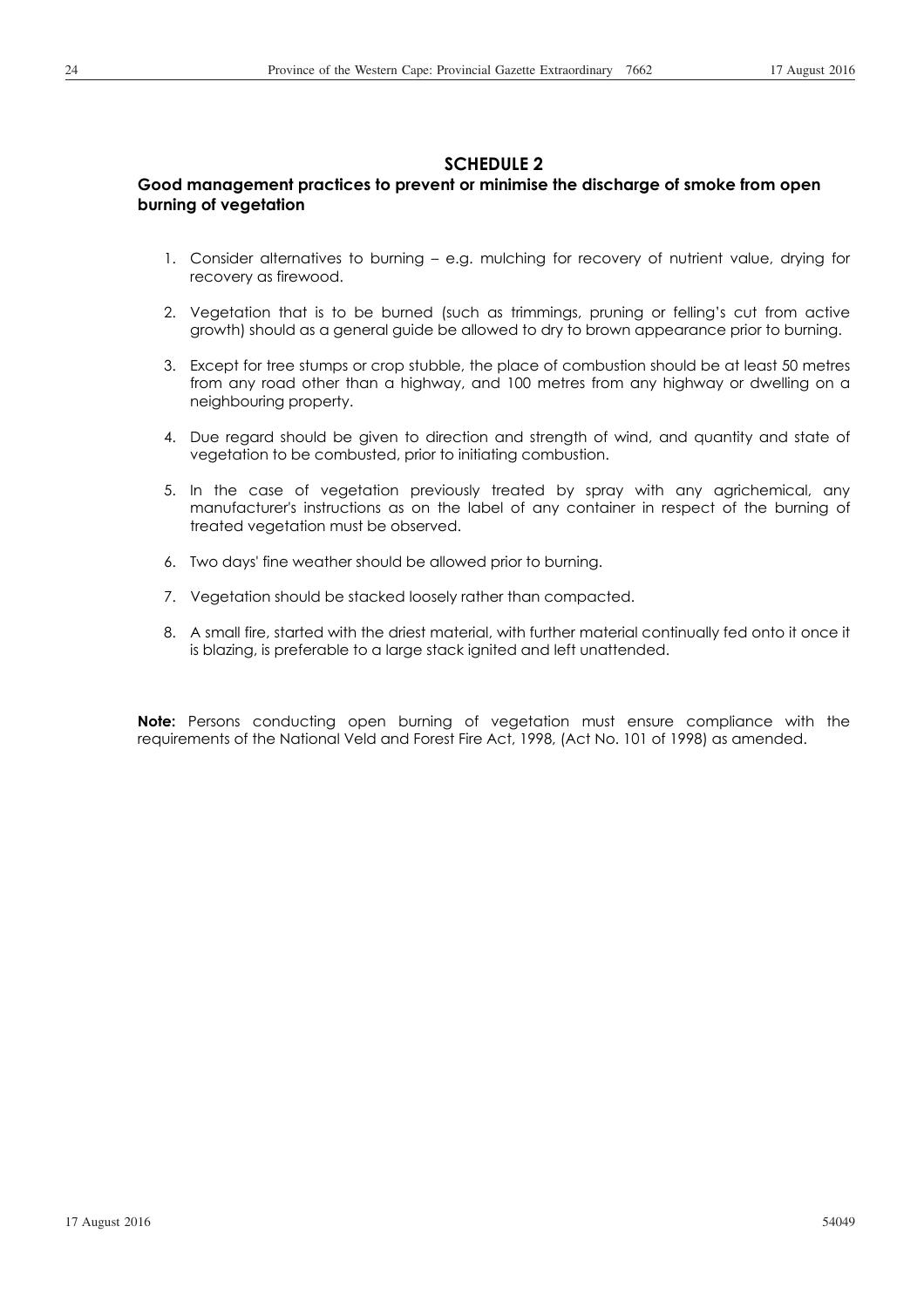### **STAD KAAPSTAD**

#### **VERORDENING OP LUGGEHALTEBESTUUR, 2016**

**Om bepalings neer te lê oor luggehaltebestuur en redelike maatreëls om lugbesoedeling te voorkom; om bepalings neer te lê oor die aanwysing van 'n luggehaltebeampte; om bepalings neer te lê oor die bepaling van plaaslike vrystellingsnorme en -standaarde sowel as die verklaring van rookbeheersones; om rookvrystellings uit wonings en van ander persele te verbied; om bepalings neer te lê oor die installering en hantering van brandstofverbrandingstoerusting en verduisteringsmeters sowel as oor monitering en monsterontleding; om vrystellings as gevolg van stof, oop verbranding en materiaalverbranding te verbied; om die vrystelling van donker rook uit voertuie met kompressieontstekingsenjins te verbied, en bepalings neer te lê oor voorkeer-, inspeksie- en toetsprosedures; om 'n verbod te plaas op atmosferiese vrystellings wat 'n steurnis veroorsaak; om die Stad Kaapstad Verordening op Luggehaltebestuur, 2010, te herroep, en om bepalings neer te lê oor sake bykomend daartoe.** 

#### **AANHEF**

**NADEMAAL** almal die grondwetlike reg het op 'n omgewing wat nie skadelik is vir hulle gesondheid of welstand nie;

**NADEMAAL** almal die grondwetlike reg het op die beskerming van die omgewing, ter wille van huidige en toekomstige geslagte, deur redelike wetgewende en ander maatreëls wat –

- a) besoedeling en ekologiese agteruitgang voorkom;
- b) bewaring bevorder; en
- c) die ekologies volhoubare ontwikkeling en aanwending van natuurlike hulpbronne verseker terwyl dit regverdigbare ekonomiese en maatskaplike ontwikkeling bevorder;

**NADEMAAL** deel B van bylae 4 by die Grondwet lugbesoedeling opnoem as 'n plaaslikeregeringsaangeleentheid in soverre dit in artikel 155(6)(a) en (7) uiteengesit word;

**NADEMAAL** artikel 156(1)(a) van die Grondwet bepaal dat 'n munisipaliteit die reg het op die administrasie van die plaaslike regeringsaangeleenthede in deel B van bylae 4 en deel B van bylae 5;

**NADEMAAL** artikel 156(2) van die Grondwet bepaal dat 'n munisipaliteit verordeninge kan uitvaardig en administreer vir die doeltreffende administrasie van die aangeleenthede wat hy die reg het om te administreer;

**NADEMAAL** artikel 156(5) van die Grondwet bepaal dat 'n munisipaliteit die reg het om enige bevoegdheid uit te oefen met betrekking tot 'n aangeleentheid wat redelikerwys nodig is vir, of verband hou met, die doeltreffende verrigting van sy funksies;

**EN NADEMAAL** die Stad Kaapstad streef na die bestuur van luggehalte en die beheer van lugbesoedeling in die regsgebied van die Stad en wil verseker dat lugbesoedeling voorkom word of, waar dit nie geheel en al voorkom kan word nie, beperk en reggestel word;

**DAAROM VERORDEN** die raad van die Stad Kaapstad **NOU SOOS VOLG**: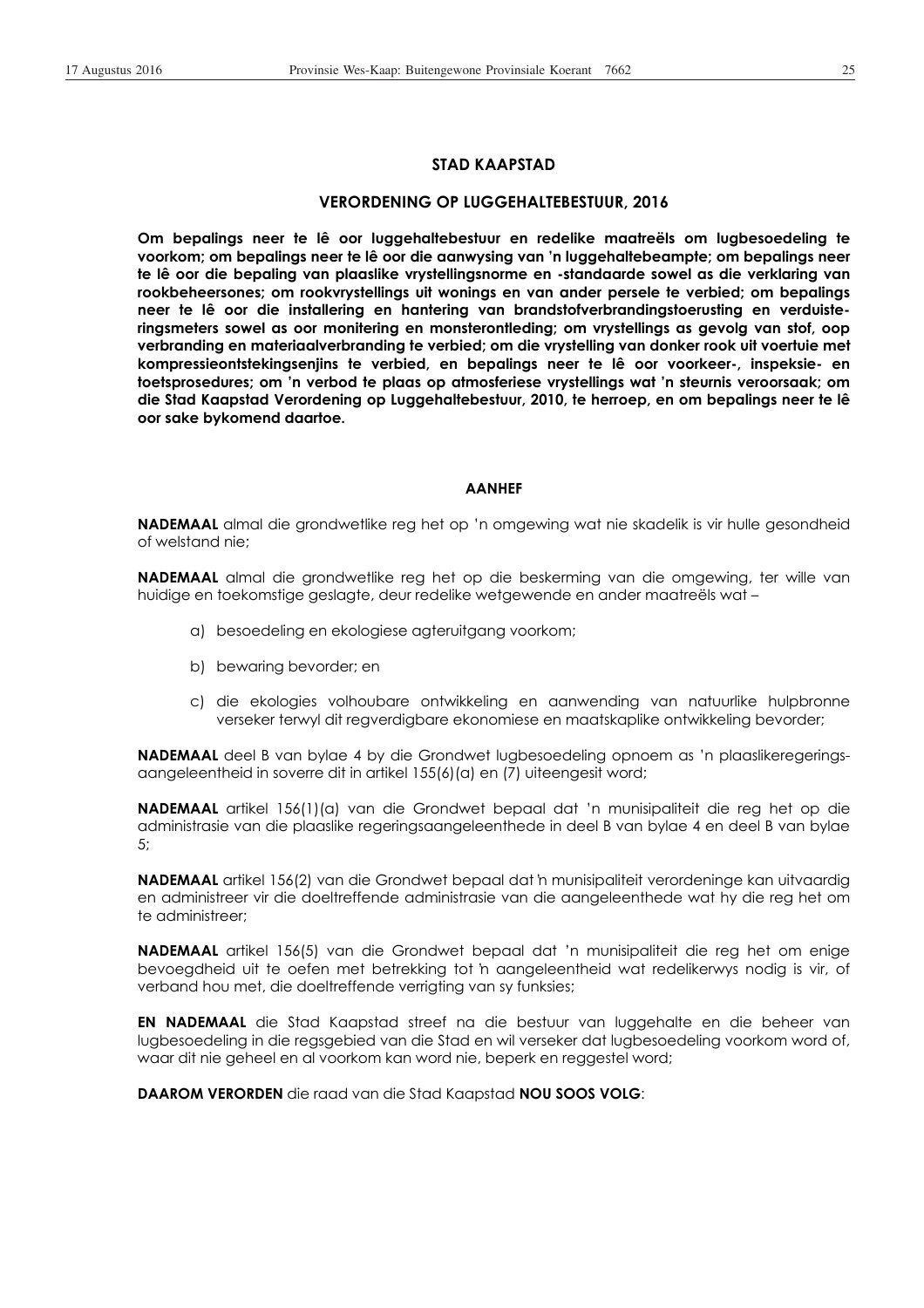### **INHOUDSOPGAWE**

### **HOOFSTUK I**

## **VERTOLKING EN GRONDBEGINSELS**

- 1. Woordomskrywing
- 2. Toepassing van hierdie verordening
- 3. Strydigheid met ander wette

### **HOOFSTUK II**

#### **SORGSAAMHEIDSPLIG**

4. Redelike maatreëls om lugbesoedeling te voorkom

### **HOOFSTUK III**

## **AANWYSING VAN LUGGEHALTEBEAMPTE**

5. Aanwysing van die luggehaltebeampte

## **HOOFSTUK IV**

# **PLAASLIKE VRYSTELLINGSTANDAARDE, NORME EN STANDAARDE, EN ROOKBEHEERSONES**

### **Deel 1: Plaaslike vrystellingstandaarde**

6. Wetlike mandaat

### **Deel 2: Norme en standaarde**

- 7. Proses vir identifikasie van stowwe
- 8. Verklaring van lugbesoedelingsbeheersone

## **HOOFSTUK V**

## **ROOKVRYSTELLINGS VAN PERSELE BUITEN WONINGS**

- 9. Toepassing
- 10. Verbod op die vrystelling van donker rook van persele
- 11. Installering van brandstofverbrandingstoerusting
- 12. Hantering van brandstofverbrandingstoerusting
- 13. Periodieke vrystellingstoetse
- 14. Veronderstelling
- 15. Installering en hantering van verduisteringsmeters
- 16. Monitering en monsterontleding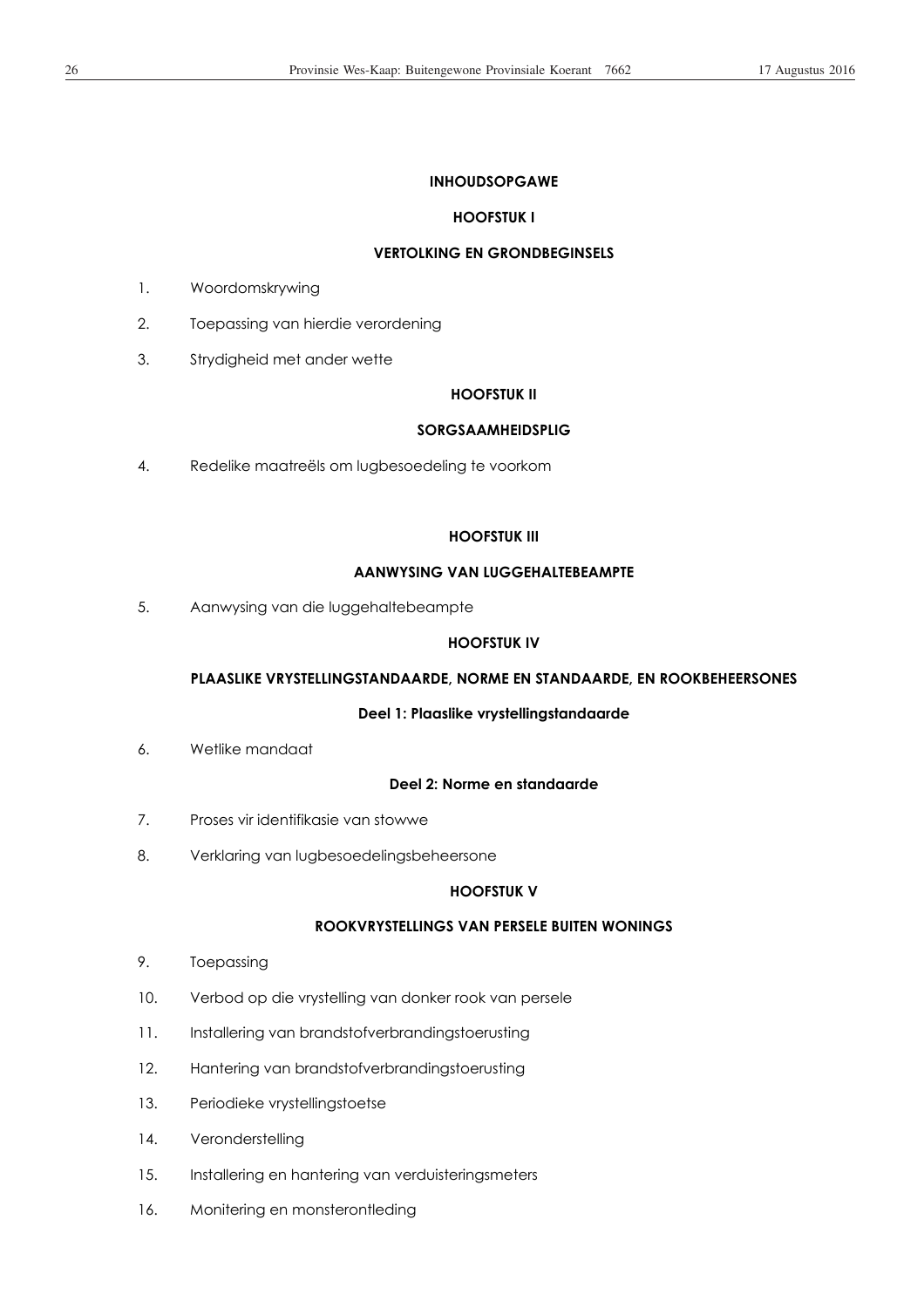17. Tydelike vrystelling

### **HOOFSTUK VI**

### **ROOKVRYSTELLINGS UIT WONINGS**

18. Verbod op die vrystelling van donker rook uit wonings

### **HOOFSTUK VII**

## **VRYSTELLINGS AS GEVOLG VAN OOP VERBRANDING**

- 19. Magtiging van oop verbranding en materiaalverbranding
- 20. Vrystellings as gevolg van die verbranding van bande, rubber en ander materiaal vir metaalherwinning

### **HOOFSTUK VIII**

## **VRYSTELLINGS UIT VOERTUIE MET KOMPRESSIEONTSTEKINGSENJINS**

- 21. Verbod op die vrystelling van donker rook uit voertuie met kompressieontstekingsenjins
- 22. Voorkeer van voertuie vir inspeksie en toetsing
- 23. Toetsprosedure
- 24. Herstelkennisgewing

## **HOOFSTUK IX**

## **VRYSTELLINGS WAT 'N STEURNIS VEROORSAAK**

- 25. Verbod op vrystellings wat 'n steurnis veroorsaak
- 26. Stofvrystellings
- 27. Stappe om steurnis te verwyder

### **HOOFSTUK X**

## **ALGEMENE SAKE**

- 28. Voldoeningskennisgewing
- 29. Afdwinging
- 30. Appèlle
- 31. Vrystellings
- 32. Vrywaring

#### **HOOFSTUK XI**

## **OORTREDINGS EN STRAFMAATREËLS**

- 33. Oortredings en strafmaatreëls
- 34. Herroeping en uitsonderingsbepalings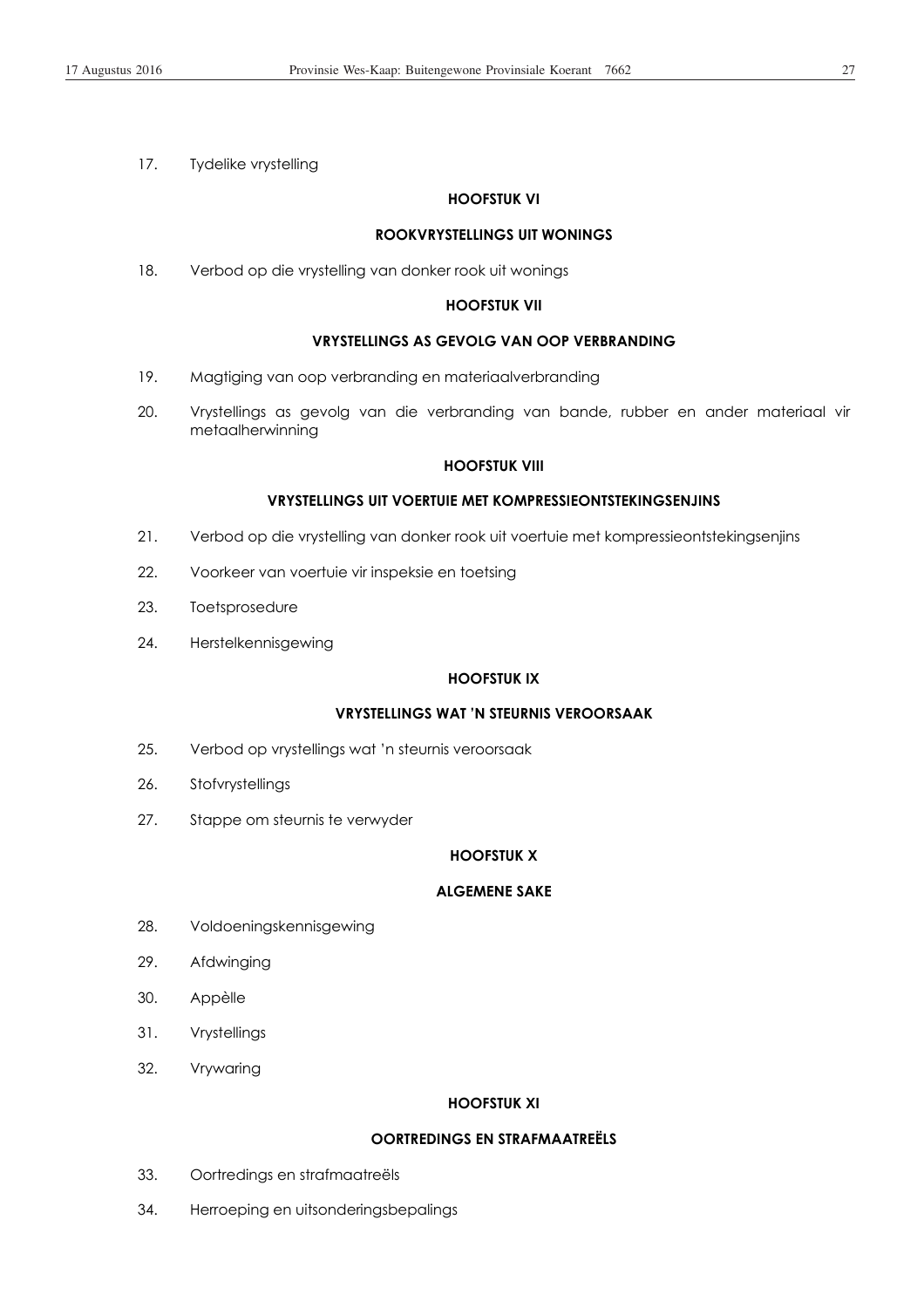### 35. Kort titel

#### **Bylae 1 – Standaarde en spesifikasies vir brandstofverbrandingstoerusting**

**Bylae 2 – Goeie bestuurspraktyke om rookvrystelling by die oop verbranding van plantegroei te voorkom of te beperk** 

## **HOOFSTUK I VERTOLKING EN GRONDBEGINSELS**

#### **Woordomskrywing**

**1.** In hierdie verordening, tensy uit die samehang anders blyk, beteken -

**''atmosfeer''** lug wat nie deur 'n gebou, masjien, skoorsteen of ander soortgelyke struktuur ingesluit word nie;

**"atmosferiese vrystelling"** of **"vrystelling"** enige vrystelling- of meeslepingsproses uit 'n punt-, niepuntof mobiele bron, soos die Wet op Luggehalte dit omskryf, wat tot lugbesoedeling lei;

 **"bes uitvoerbare omgewingskeuse"** die keuse wat die grootste voordeel of die minste skade vir die omgewing in die geheel inhou, teen 'n koste wat op sowel lang as kort termyn vir die samelewing aanvaarbaar is;

**''brandstofverbrandingstoerusting''** enige geïnstalleerde oond, ketel, verbrander, verbrandingsoond, berokingstoestel, houtstoof, kommersiële hout- of houtskoolbraaitoestel of ander toerusting, met inbegrip van 'n skoorsteen, wat –

- (a) ontwerp of daartoe in staat is om vloeistof, gas of vaste brandstof te verbrand;
- (b) gebruik word om weg te doen met enige materiaal, waaronder algemene en gevaarlike afval, deur die aanwending van hitte, teen 'n hoeveelheid van minder as 10 kg afval per dag; of
- (c) gebruik word om vloeistof, gas of vaste brandstof aan enige proses te onderwerp waarby die aanwending van hitte betrokke is;

dog met uitsluiting van noodkragopwekkers en tydelike noodkragopwekkers, huishoudelike brandstofverbrandingstoerusting, en kommersiële kooktoerusting wat met gas werk;

### **''donker rook''** -

- (a) met betrekking tot hoofstuk V en hoofstuk VI van hierdie verordening, rook wat 'n verduistering van 20% of meer toon as dit met 'n ligabsorpsiemeter, verduisteringsmeter of ander soortgelyke toerusting gemeet word;
- (b) met betrekking tot hoofstuk VIII van hierdie verordening
	- (i) rook uit die uitlaat van normaal geaspireerde kompressieontstekingsenjins met 'n digtheid van 50 of meer Hartridge-rookeenhede, of 'n ligabsorpsiekoëffisiënt van meer as 1,61 m<sup>-1</sup>, of 'n ondeursigtigheidspersentasie van 18,57; en
	- (ii) rook uit die uitlaat van turboaangejaagde kompressieontstekingsenjins met 'n digtheid van 56 of meer Hartridge-rookeenhede, of 'n ligabsorpsiekoëffisiënt van meer as 1,91 m<sup>-1</sup>, of 'n ondeursigtigheidspersentasie van 21,57;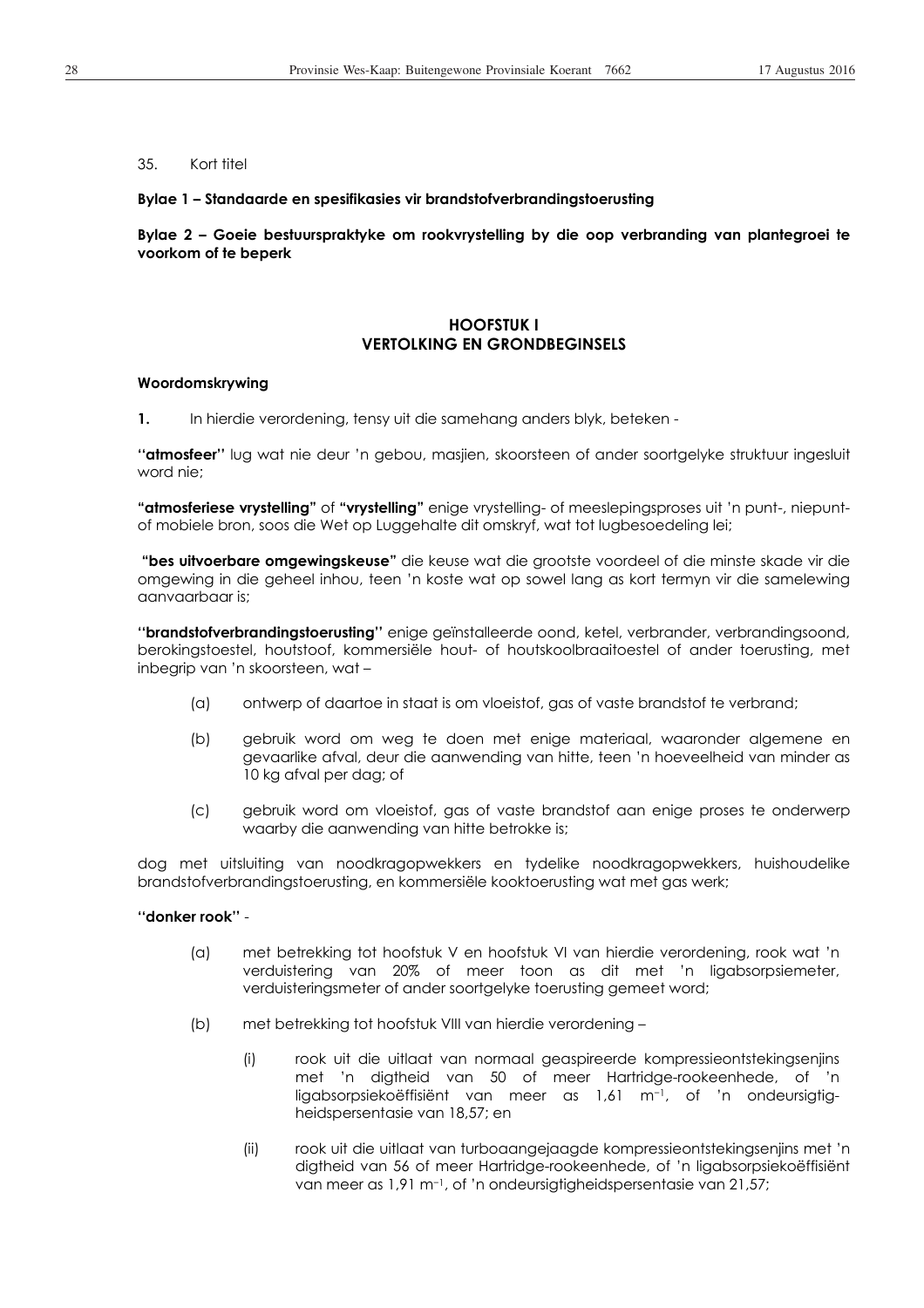**''gemagtigde amptenaar"** 'n werknemer van die Stad met die verantwoordelikheid om enige plig, bevoegdheid of mag ingevolge hierdie verordening uit te voer of uit te oefen, met inbegrip van werknemers aan wie die verantwoordelikheid vir die uitvoering of uitoefening van sodanige pligte, bevoegdhede of magte gedelegeer is;

**''lewende organisme''** enige biologiese entiteit wat genetiese materiaal, waaronder steriele organismes en virusse, kan oordra of repliseer;

**''ligabsorpsiemeter''** 'n meettoestel wat 'n ligsensitiewe sel of verklikker gebruik om te bepaal hoeveel lig 'n lugbesoedelende stof absorbeer;

**''lugbesoedelende stof''** onder andere enige stof, rook, dampe of gas wat lugbesoedeling veroorsaak of kan veroorsaak;

**''lugbesoedeling''** enige verandering in die omgewing weens enige stof wat deur enige aktiwiteit in die atmosfeer vrygestel word, waar sodanige verandering 'n nadelige uitwerking het, of in die toekoms 'n nadelige uitwerking sal hê, op die mens se gesondheid of welstand, of op die samestelling, weerstand en produktiwiteit van natuurlike of bestuurde ekosisteme, of op materiale wat nuttig is vir die mens;

**''lugbesoedelingsbeheersone''** 'n geografiese gebied wat ingevolge artikel 8 van die verordening tot 'n lugbesoedelingsbeheersone vir die doeleindes van hoofstuk IV van die verordening verklaar word;

**"luggehaltebeampte"** die luggehaltebeampte wat ingevolge artikel 14(3) van die Wet op Luggehalte as sodanig aangewys word;

 **"luggehaltebestuursplan"** die luggehaltebestuursplan waarna artikel 15 van die Wet op Luggehalte verwys;

 **''nadelige uitwerking''** enige werklike of moontlike uitwerking op die omgewing wat die omgewing of enige aspek daarvan dermate benadeel of sou kon benadeel dat dit nie as onbeduidend of onbelangrik beskou kan word nie;

**''omgewing''** die milieu waarin mense bestaan en wat bestaan uit -

- (a) die grond, water en atmosfeer van die aarde;
- (b) mikro-organismes en die plante- en dierelewe;
- (c) enige deel of samevoeging van (a) en (b), en die onderlinge verwantskappe daartussen; en
- (d) die fisiese, chemiese, estetiese en kulturele eienskappe en toestande van voormelde wat mense se gesondheid en welstand raak;

**"omringende lug"** dieselfde as in artikel 1 van die Wet op Luggehalte;

**"ongemagtigde verbranding"** verbranding van enige materiaal op enige plek of met enige toestel op enige perseel buiten met 'n goedgekeurde verbrandingstoestel sonder om die vooraf- skriftelike toestemming van die Stad te verkry;

**''oop verbranding**" die verbranding van enige materiaal sonder 'n skoorsteen waardeur die produkte van verbranding in die atmosfeer vrygestel word, met inbegrip van brande vir die doel van brandveiligheidsopleiding, dog met uitsluiting van enige ontspannings- of kommersiële braai, en **''verbranding in die ope lug''** het 'n ooreenstemmende betekenis;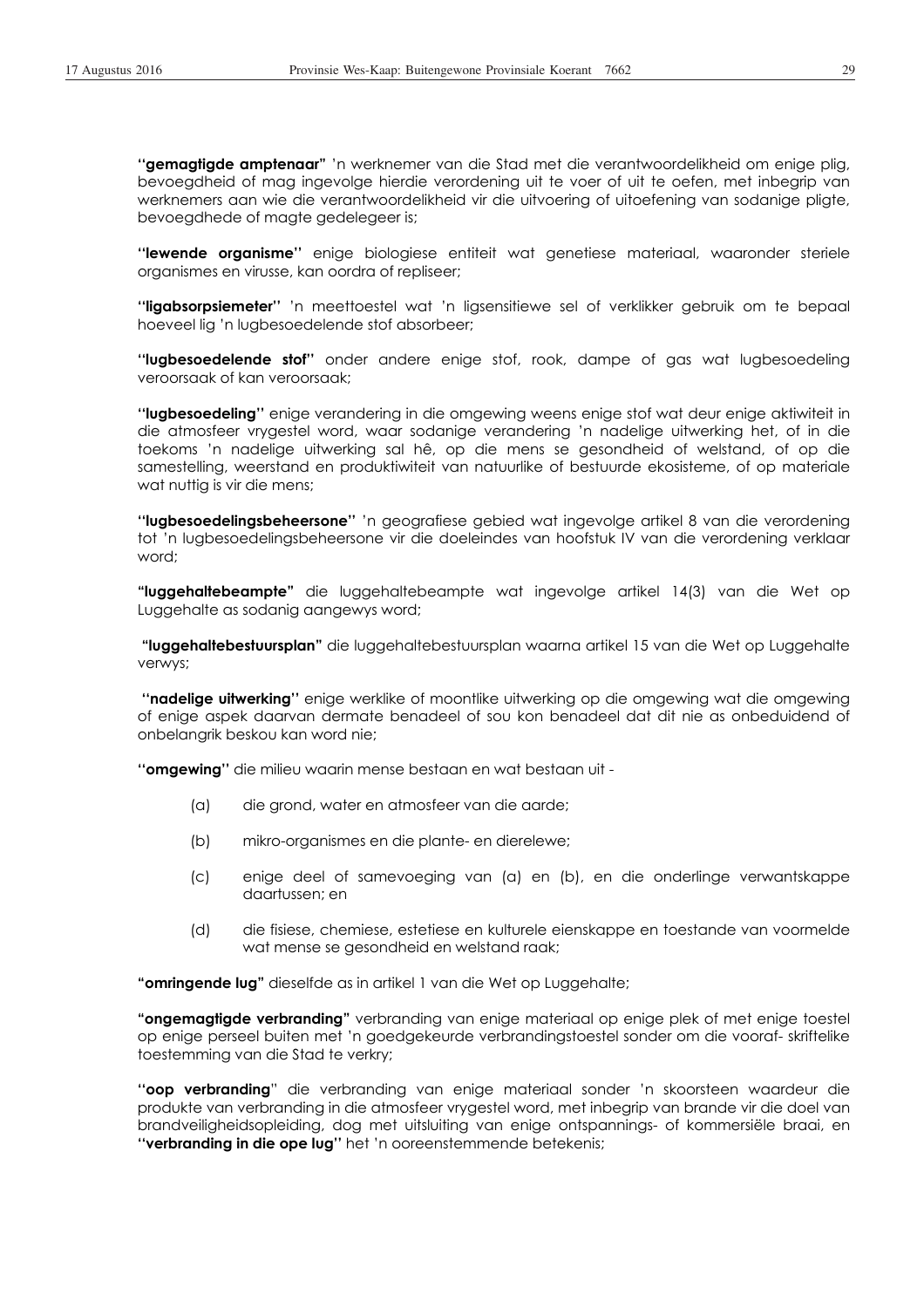**"opdrag"** 'n instruksie wat die gedelegeerde owerheid uitreik ingevolge waarvan 'n persoon sekere aktiwiteite moet uitvoer of staak om enige nadelige uitwerking op luggehalte, gesondheid of die omgewing te voorkom;

 **''openbare pad''** 'n pad met betrekking waartoe die publiek gebruiksreg het;

**''operateur''** 'n persoon wat 'n onderneming besit of bestuur of 'n bedryf of proses beheer wat lugbesoedelende stowwe vrystel;

**''perseel''** onder andere -

- (a) enige gebou of ander struktuur;
- (b) enige aangrensende grond of wat met betrekking tot enige aktiwiteit in daardie gebou of struktuur beset of gebruik word;
- (c) enige oop grond;
- (d) enige lokomotief, skip, boot of ander tuig wat in die regsgebied van die Stad funksioneer; en
- (e) enige entiteit of grond in staatsbesit;

**''persoon''** 'n natuurlike of regspersoon;

**"provinsiale regering"** die provinsiale regering van die Wes-Kaap;

**"raad''** die munisipale raad van die Stad;

**''rook''** die gasse, deeltjiestowwe en produkte van verbranding wat met die verbranding of verhitting van materiaal in die atmosfeer vrygestel word, met inbegrip van die roet, grint en grinterige deeltjies wat as deel van rook vrygestel word;

**''skoorsteen''** enige struktuur of opening van enige aard waaruit of waardeur lugbesoedelende stowwe vrygestel kan word;

**"spesialisstudie"** enige wetenskaplik gegronde studie met betrekking tot luggehalte wat deur 'n kundige of erkende spesialis met toepaslike kwalifikasies en bevoegdheid op die vakgebied van luggehaltebestuur uitgevoer word;

"**spuitgebied**" 'n gebied of ingeslote area waarna artikel 25 verwys en wat vir spuitverfwerk gebruik word, en "**spuitkamer**" het 'n ooreenstemmende betekenis;

 **"Stad"** die Stad Kaapstad wat volgens Provinsiale Kennisgewing nr 479 van 2000 ingevolge artikel 12 van die Wet op Plaaslike Regering: Munisipale Strukture, 1998 (Wet 117 van 1998) ingestel is, of enige struktuur of werknemer van die Stad wat ingevolge gedelegeerde bevoegdheid optree;

**''Stadsbestuurder''** 'n persoon wat die raad ingevolge artikel 54A van die Wet op Plaaslike Regering: Munisipale Stelsels, 2000 (Wet 32 van 2000) as sodanig aanstel;

**''steurnis''** wanneer lugbesoedeling onredelik inbreuk maak of waarskynlik sal maak, en 'n nadelige uitwerking het, op -

- (a) die gesondheid of welstand van enige persoon of lewende organisme; of
- (b) 'n eienaar of okkupeerder se gebruik en genieting van sy of haar eiendom of die omgewing;

**''stof''** enige vaste stof in 'n fyn of gedisintegreerde vorm wat in die atmosfeer kan versprei of sweef;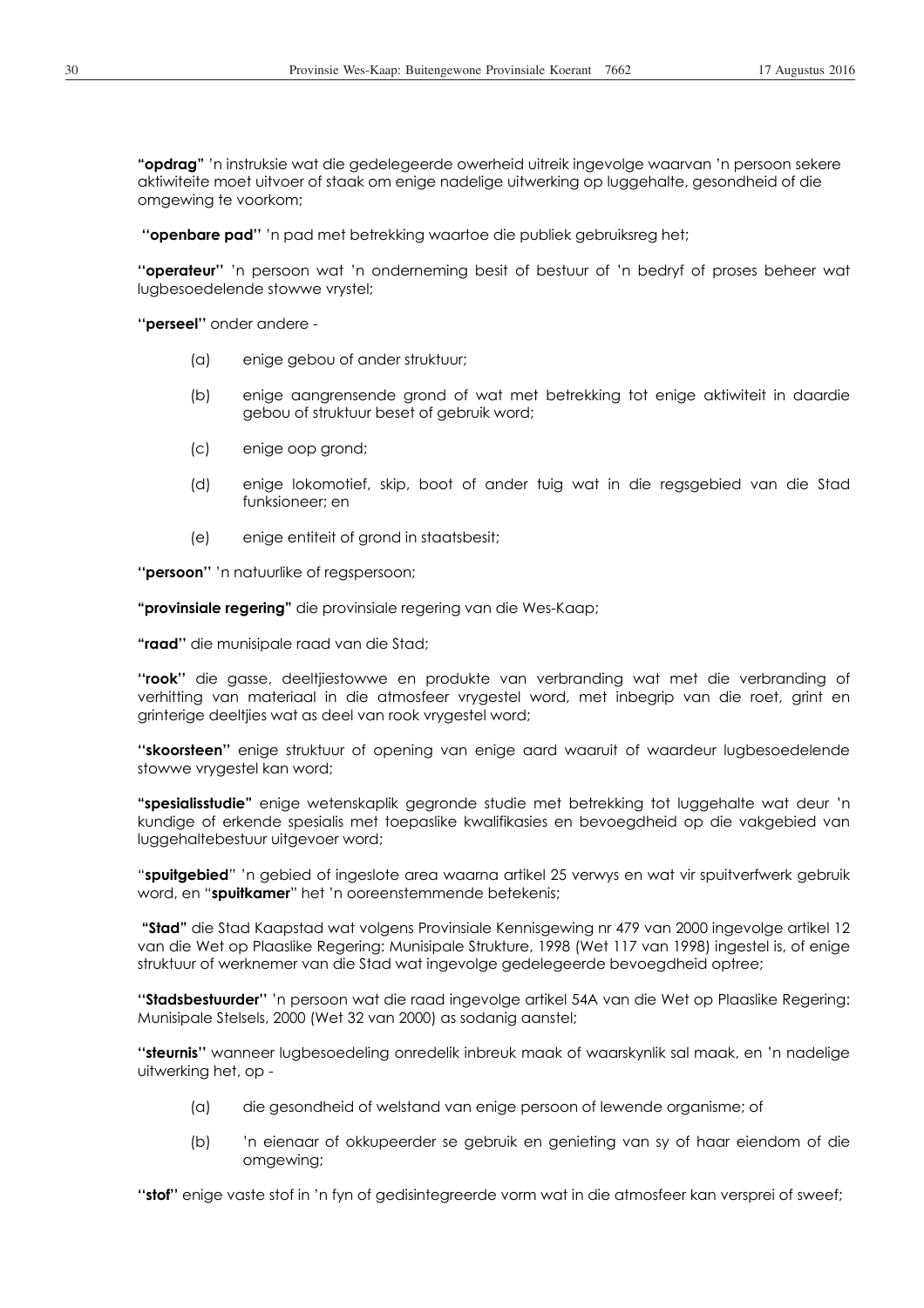**"uitvoerende direkteur: stadsgesondheid**" die uitvoerende direkteur van die Stad wat vir gesondheidsake verantwoordelik is;

**"verbrande metaal"** enige metaal waarvan die buitenste laag verwyder is deur middel van verbranding op enige plek of met enige toestel buiten 'n goedgekeurde verbrandingstoestel ten einde die metaal onder die buitenste laag te herwin;

**''verduistering''** die verhouding van sigbare lig wat verswak is deur lugbesoedelende stowwe wat in die uitvloeistrome sweef, tot die inval van sigbare lig, uitgedruk as 'n persentasie;

**''voertuig''** enige motorkar, motorfiets, bus, vragmotor of ander vervoermiddel wat in die geheel of gedeeltelik deur enige vlugtige spiritus, stoom, gas of olie, of enige ander middel buiten menslike of dierekrag, aangedryf word;

**''voertuig met 'n kompressieontstekingsenjin''** 'n voertuig wat deur 'n binneverbranding-, kompressieontsteking-, diesel- of soortgelyke brandstofenjin aangedryf word;

**"voortgesette oortreding**" 'n oortreding waar die handeling of versuim wat tot die uitreiking van 'n kennisgewing aanleiding gee, nie herstel, verwyder of reggestel word teen die verstrykingsdatum van 'n kennisgewing wat ingevolge hierdie verordening uitgereik is nie;

**''vryversnellingstoets''** die toetsprosedure wat in artikel 23 beskryf word;

**"Wet op Luggehalte"** die Wet op Nasionale Omgewingsbestuur: Luggehalte, 2004 (Wet 39 van 2004);

**"Wet op Munisipale Stelsels"** die Wet op Plaaslike Regering: Munisipale Stelsels, 2000 (Wet 32 van 2000); en

**''woning''** enige gebou of struktuur, of deel van 'n gebou of struktuur, wat as tydelike of permanente woonplek gebruik word, met inbegrip van enige buitegebou of ander bykomstige struktuur.

#### **Toepassing van hierdie verordening**

**2.** Hierdie verordening is van toepassing op alle eiendomme of persele in die regsgebied van die Stad.

#### **Strydigheid met ander wette**

**3.** In geval van strydigheid tussen hierdie verordening en enige ander verordening of beleid wat lugbesoedeling reguleer, sal die bepalings van hierdie verordening geld in soverre dit met luggehaltebestuur verband hou.

## **HOOFSTUK II SORGSAAMHEIDSPLIG**

#### **Redelike maatreëls om lugbesoedeling te voorkom**

- **4.** (1) Enige persoon wat ten volle of gedeeltelik verantwoordelik is vir die ontstaan van lugbesoedeling of die skep van 'n lugbesoedelingsgevaar moet alle redelike maatreëls tref, met inbegrip van die bes uitvoerbare keuse –
	- (a) om te voorkom dat enige moontlik beduidende lugbesoedeling plaasvind; en
	- (b) om die omgewingsimpak en -gevolge van enige lugbesoedeling wat plaasgevind het te temper en so ver redelik moontlik te herstel.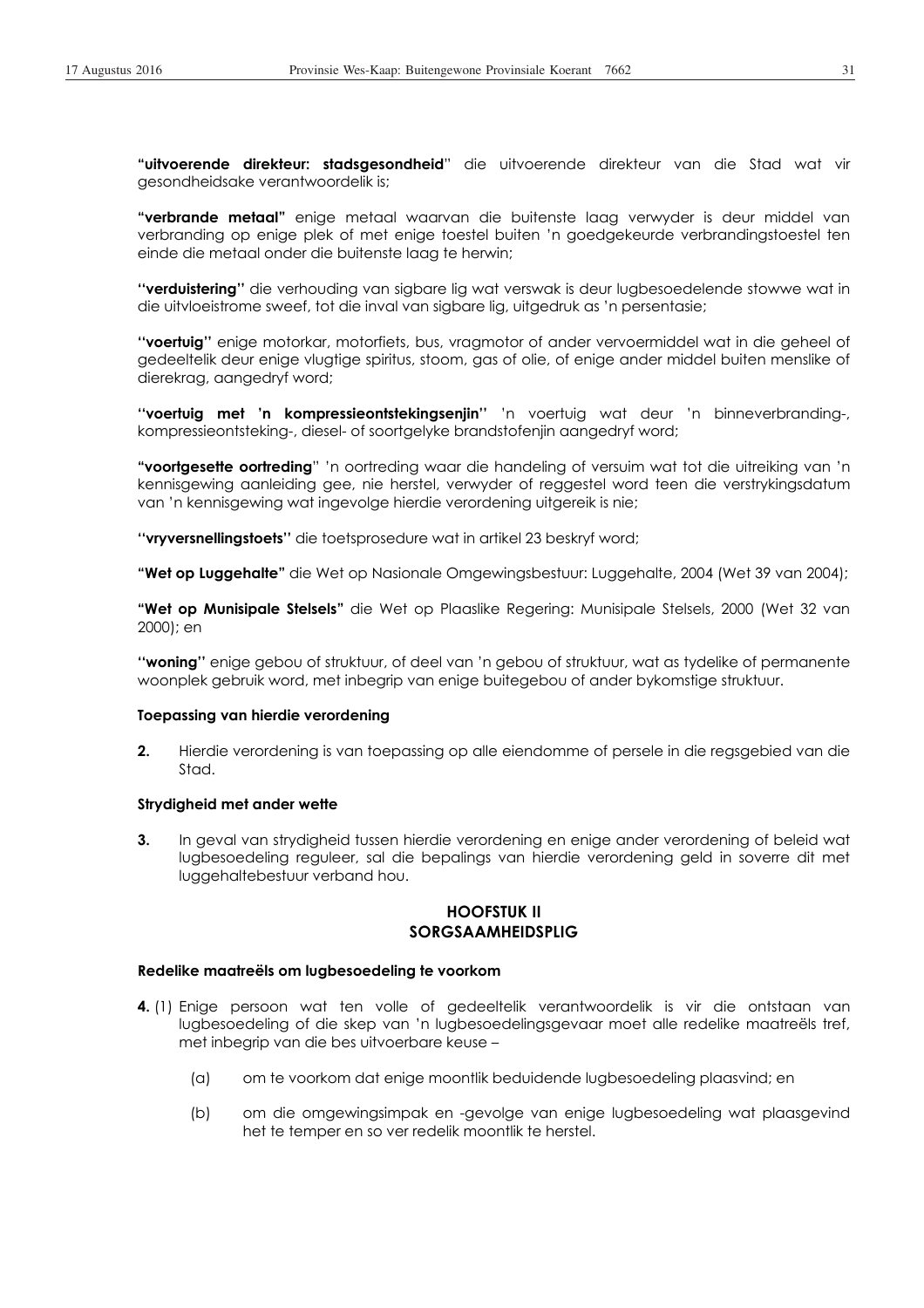- (2) Die Stad kan enige persone wat versuim om die vereiste maatreëls ingevolge subartikel (1) te tref, opdrag gee om –
	- (a) die omgewingsimpak van sekere aktiwiteite te ondersoek, te evalueer en te beoordeel en daaroor verslag te doen;
	- (b) voor 'n sekere datum bepaalde redelike maatreëls te tref;
	- (c) toegewyd met sodanige maatreëls vol te hou; en
	- (d) die maatreëls voor 'n bepaalde redelike datum af te handel;

met dien verstande dat die Stad sodanige persone voor so 'n opdrag voldoende kennis sal gee en versoek om die gemagtigde amptenaar van hulle tersaaklike belange in te lig.

- (3) Indien 'n persoon versuim om gehoor te gee of voldoende gehoor te gee aan 'n opdrag wat in subartikel (2) beoog word, kan die Stad redelike maatreëls tref om die situasie reg te stel.
- (4) Indien 'n persoon versuim om die maatreëls in subartikel (1) te tref, kan die Stad alle redelike koste wat aangegaan word vir optrede ingevolge subartikel (3) van enige van of al die onderstaande persone verhaal:
	- (a) enige persoon wat verantwoordelik is of was vir, of regstreeks of onregstreeks bygedra het tot, die lugbesoedeling of moontlike lugbesoedeling;
	- (b) die grondeienaar ten tyde van die lugbesoedeling of moontlike lugbesoedeling;
	- (c) die persoon in beheer van die grond of enige persoon met die huidige of gewese reg om die grond te gebruik -
		- (i) toe die betrokke aktiwiteit of proses uitgevoer of onderneem is; of
		- (ii) toe die situasie ontstaan het; of
	- (d) enige persoon wat op nalatige wyse versuim om te voorkom
		- (i) dat die aktiwiteit of proses uitgevoer of onderneem word; of
		- (ii) dat die situasie ontstaan.
- (5) Enige persoon wat versuim om te voldoen aan 'n opdrag wat 4(2) hierbo beoog, is skuldig aan 'n oortreding ingevolge hoofstuk XI van hierdie verordening.

## **HOOFSTUK III AANWYSING VAN LUGGEHALTEBEAMPTE**

#### **Aanwysing of aanstelling van die luggehaltebeampte**

**5.** Die Stadsbestuurder moet in oorleg met die uitvoerende direkteur: stadsgesondheid 'n werknemer van die Stad Kaapstad as die luggehaltebeampte aanwys of aanstel, wat verantwoordelik sal wees vir die koördinering van aangeleenthede met betrekking tot luggehaltebestuur en die verlening of weiering van lisensies of voorlopige lisensies vir atmosferiese vrystellings ingevolge die Wet op Luggehaltebeheer in die regsgebied van die Stad.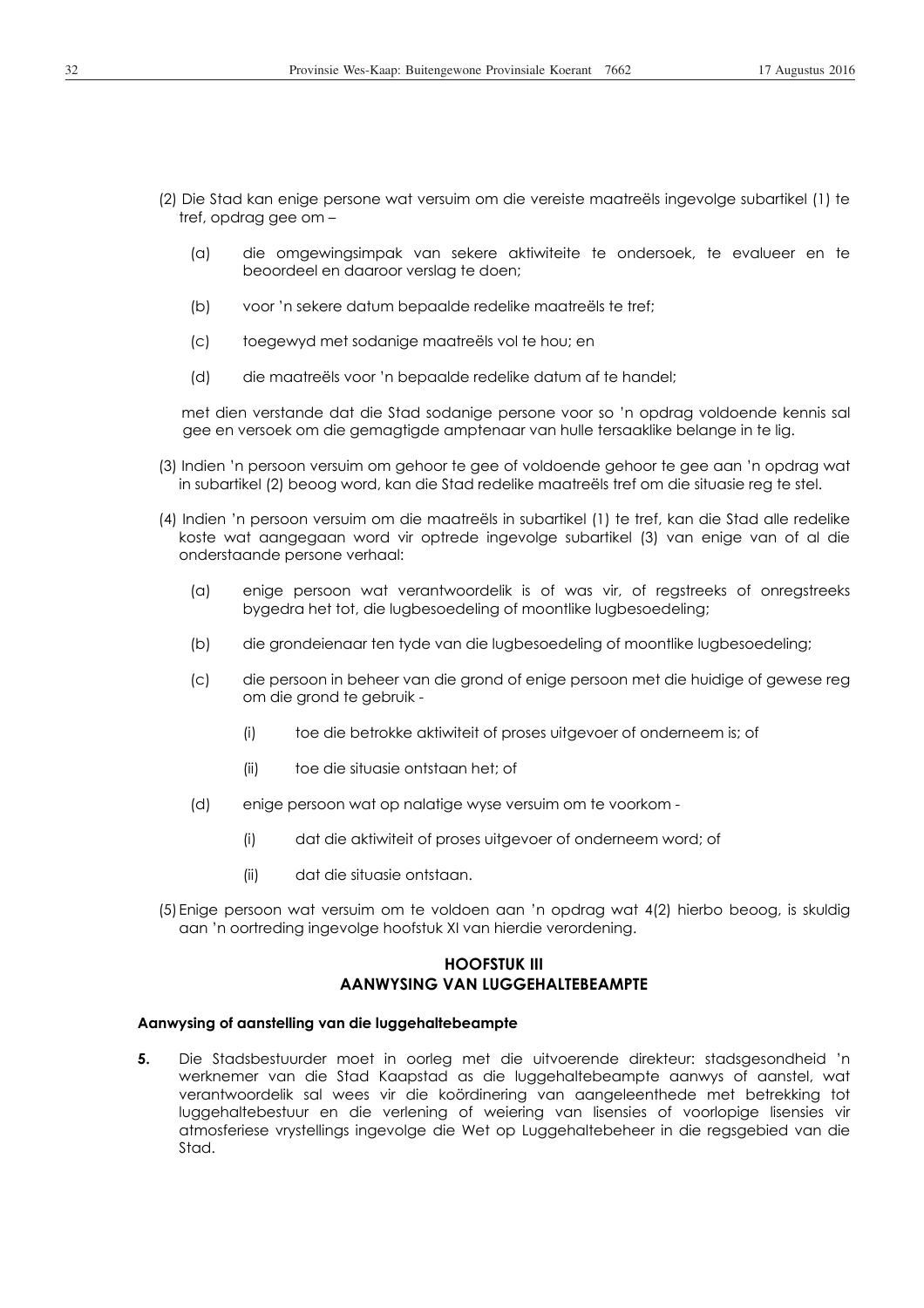# **HOOFSTUK IV PLAASLIKE VRYSTELLINGSTANDAARDE, NORME EN STANDAARDE, EN ROOKBEHEERSONES**

#### **Deel 1: Plaaslike vrystellingstandaarde**

#### **Wetlike mandaat**

**6.** (1) Die Stad kan deur middel van kennisgewing -

- (a) stowwe of mengsels stowwe in die omringende lug identifiseer wat deur omringende konsentrasies, bioakkumulasie, afsetting of op enige ander manier 'n bedreiging vir gesondheid, welstand of die omgewing in die regsgebied van die Stad Kaapstad inhou, of wat na die luggehaltebeampte se redelike oordeel sodanige bedreiging inhou; en
- (b) met betrekking tot elk van daardie stowwe of mengsels stowwe plaaslike standaarde vir vrystelling van punt-, niepunt- of mobiele bronne in die regsgebied van die Stad Kaapstad publiseer.
- (2) In die vasstelling van plaaslike vrystellingstandaarde kan die Stad die volgende faktore in ag neem:
	- (a) gesondheid-, veiligheid- en omgewingsbeskermingsdoelwitte;
	- (b) ontledingsmetodologie;
	- (c) die tegniese uitvoerbaarheid;
	- (d) moniteringsvermoë;
	- (e) sosio-ekonomiese gevolge;
	- (f) die ekologiese rol van brande by plantreste; en
	- (g) die bes uitvoerbare omgewingskeuse.
- (3)Enige persoon wat stowwe of mengsels stowwe vrystel waarna subartikel (1) hierbo verwys, moet voldoen aan die plaaslike vrystellingstandaarde wat ingevolge hierdie verordening gepubliseer word, en versuim om daaraan te voldoen maak 'n oortreding ingevolge hoofstuk XI van hierdie verordening uit.

#### **Deel 2: Norme en standaarde**

#### **Proses vir identifikasie van stowwe**

- **7.**(1) In die identifikasie en prioritisering van die stowwe in die omringende lug wat 'n bedreiging vir openbare gesondheid, welstand of die omgewing inhou, moet die Stad die volgende in ag neem:
	- (a) die moontlikheid, ergheidsgraad en gereeldheid van die uitwerking op mense se gesondheid en die omgewing in die geheel, veral onomkeerbare uitwerkings;
	- (b) alomteenwoordige en hoë konsentrasies van die stof in die atmosfeer;
	- (c) moontlike omgewingstransformasies en metaboliese veranderinge in die stof, aangesien sodanige veranderinge tot die produksie van chemikalieë met groter toksiese nawerking in die omgewing kan lei, veral indien die stof nie bioafbreekbaar is nie en in mense, die omgewing of voedselkettings kan opbou;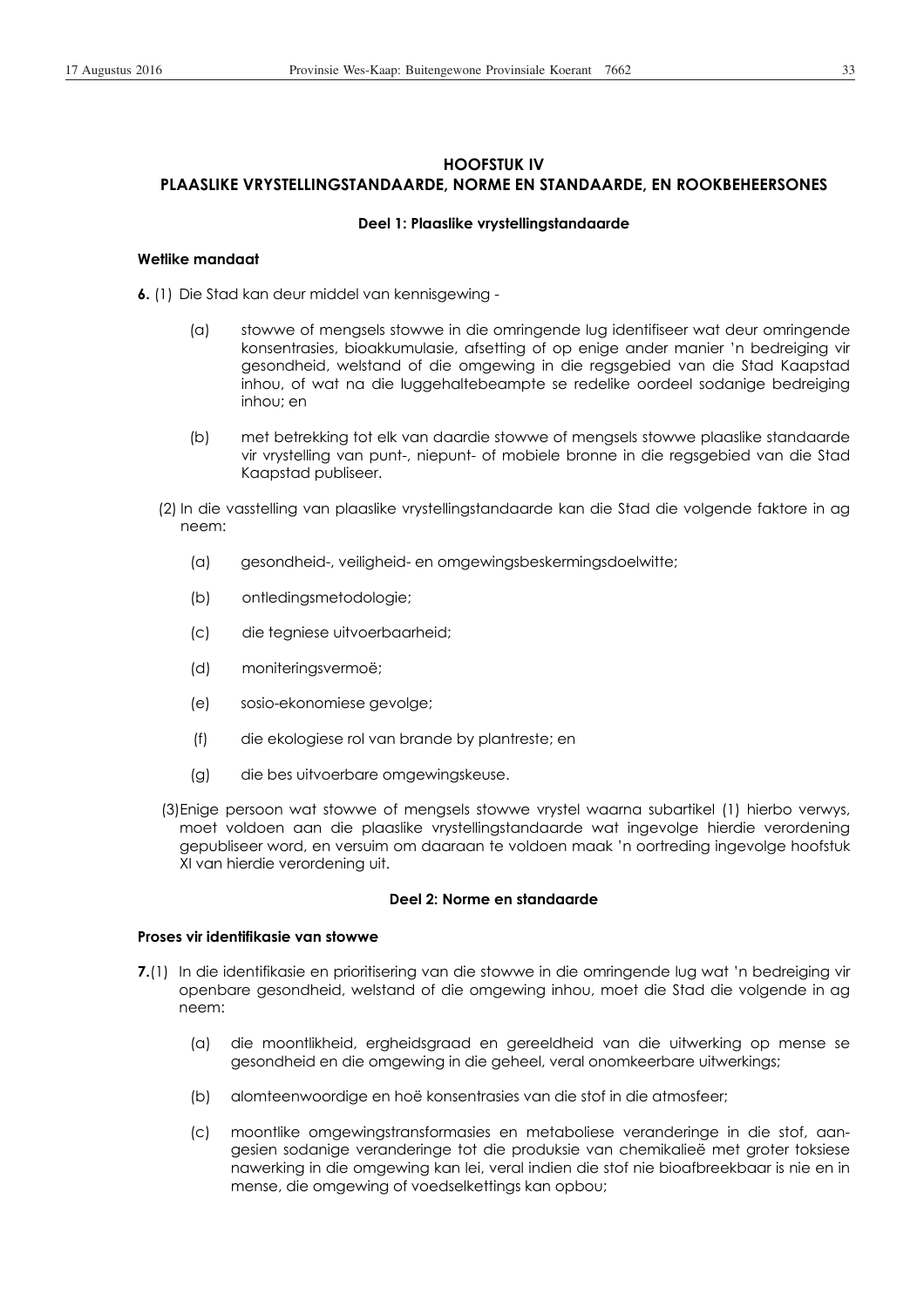- (d) die impak van die stof, gedagtig aan die volgende faktore:
	- (i) die omvang van die bevolking, lewende hulpbronne of ekosisteme;
	- (ii) die bestaan van bepaald sensitiewe reseptore in die betrokke sone; en
- (e) stowwe wat onder internasionale konvensies val.
- (2)Die luggehaltebeampte moet aan die hand van die maatstawwe in subartikel (1) 'n lys opstel van stowwe in die omringende lug wat 'n bedreiging vir openbare gesondheid, welstand of die omgewing inhou.

#### **Verklaring van lugbesoedelingsbeheersone**

- **8.** (1) Hiermee word die hele regsgebied van die Stad Kaapstad tot 'n lugbesoedelingsbeheersone verklaar.
	- (2) Binne die lugbesoedelingsbeheersone kan die Stad van tyd tot tyd deur middel van kennisgewing in die Provinsiale Koerant -
		- (a) die vrystelling van een of meer lugbesoedelende stowwe van alle of sekere persele verbied of beperk;
		- (b) die verbranding van sekere soorte brandstof verbied of beperk;
		- (c) verskillende luggehaltevereistes in 'n lugbesoedelingsbeheersone voorskryf met betrekking tot:
			- (i) verskillende geografiese gedeeltes;
			- (ii) bepaalde persele;
			- (iii) klasse persele;
			- (iv) persele wat vir bepaalde doeleindes gebruik word; of
			- (v) mobiele bronne.
	- (3) Die Stad kan beleide en riglyne, waaronder tegniese riglyne, opstel en publiseer met betrekking tot die regulering van aktiwiteite wat regstreeks of onregstreeks lugbesoedeling in 'n lugbesoedelingsbeheersone veroorsaak.
	- (4) Geen eienaar of okkupeerder van enige perseel mag veroorsaak of toelaat dat rook van sodanige perseel uitvloei of vrygestel word wat van so 'n digtheid of inhoud is dat dit lig met meer as twintig (20) persent sal verduister nie*.*

## **HOOFSTUK V ROOKVRYSTELLINGS VAN PERSELE BUITEN WONINGS**

#### **Toepassing**

**9.** Vir die doeleindes van hierdie hoofstuk sluit **''persele''** nie wonings in nie.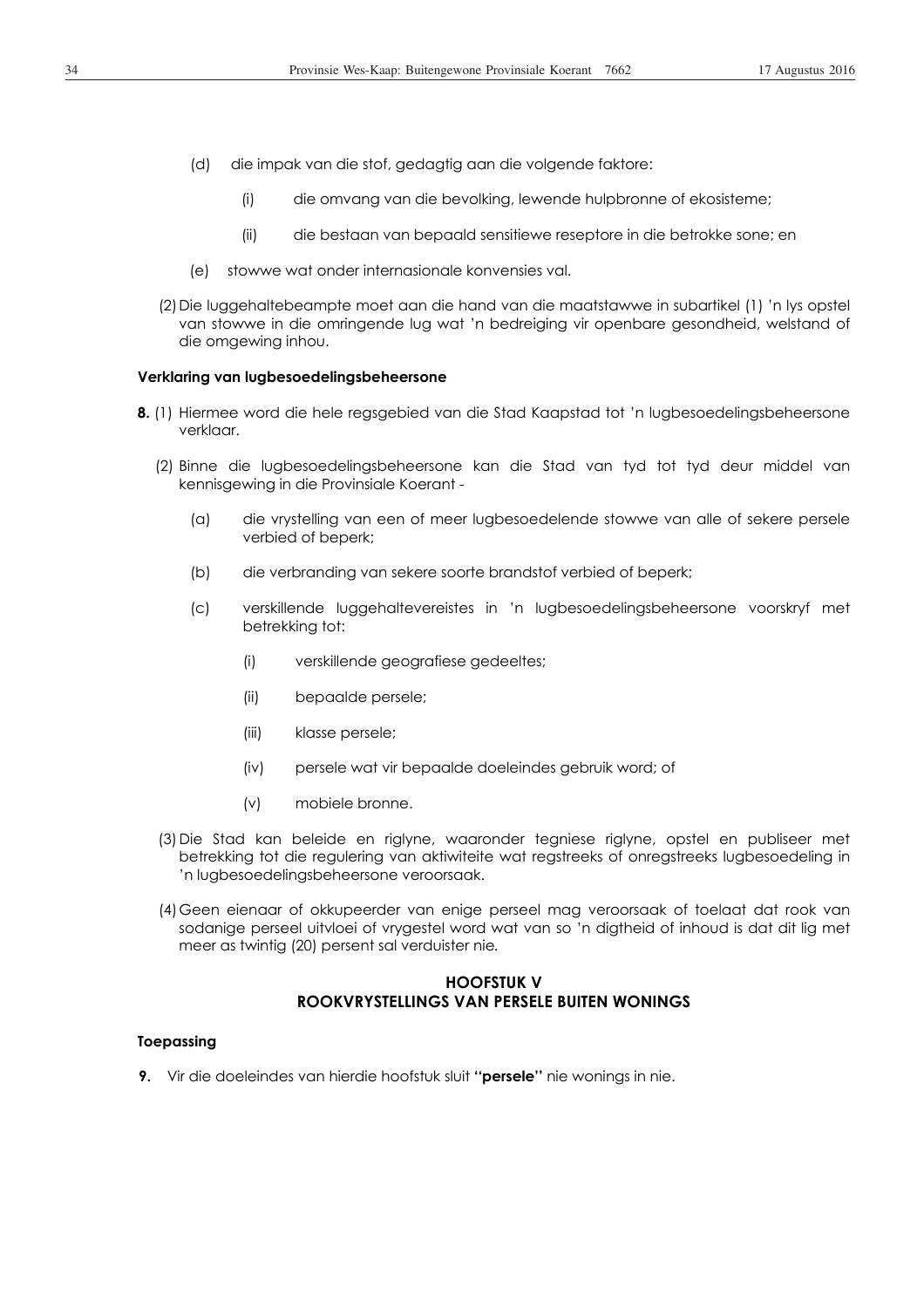- **10.** (1) Onderworpe aan subartikel (2), mag donker rook nie vir langer as drie (3) minute altesaam gedurende enige aaneenlopende tydperk van dertig (30) minute van enige perseel vrygestel word nie.
	- (2) Hierdie artikel is nie van toepassing op donker rook wat deur brandstofverbrandingstoerusting vrygestel word wanneer sodanige toerusting aangesit, nagesien of herstel word nie, tensy sodanige vrystelling deur middel van die bes uitvoerbare omgewingskeuse voorkom kon word.
	- (3) Subartikel (1) en (2) is nie van toepassing op die houers van lisensies vir atmosferiese vrystellings vir aktiwiteite wat ingevolge artikel 21 van die Wet op Luggehaltebeheer gelys word nie, en die vrystellingstandaarde wat in sodanige lisensies vir atmosferiese vrystellings bepaal word, sal geld.

#### **Installering van brandstofverbrandingstoerusting**

- **11.** (1) Geen persoon mag sonder die vooraf- skriftelike toestemming van die Stad enige brandstofverbrandingstoerusting op enige perseel installeer, wysig, uitbrei, vervang of hanteer nie, welke toestemming slegs na oorweging van die voltooide voorgeskrewe aansoekvorm sowel as die tersaaklike planne en spesifikasies verleen mag word.
	- (2) Geen regte val enige aansoeker om skriftelike toestemming ingevolge subartikel (1) toe terwyl die aansoek nog oorweeg word nie.
	- (3) Daar sal aangeneem word dat skriftelike toestemming deur die Stad met betrekking tot die installering, wysiging, uitbreiding, vervanging of hantering van enige brandstofverbrandingstoerusting ingevolge 'n verordening oor luggehaltebestuur of 'n regulasie ingevolge die Wet op Voorkoming van Atmosferiese Besoedeling wat nou herroep is, aan die vereistes van subartikel (1) voldoen indien bewys van sodanige toestemming aan die gemagtigde amptenaar voorsien word.
	- (4) Waar brandstofverbrandingstoerusting strydig met subartikel (1) geïnstalleer, gewysig, uitgebrei of vervang word, kan die gemagtigde amptenaar deur middel van skriftelike kennisgewing aan die eienaar van die perseel of die operateur van die toestel:
		- (a) gelas dat die brandstofverbrandingstoerusting binne die tydperk wat in die kennisgewing aangedui word op die eienaar, operateur of albei se onkoste van die perseel verwyder word, of
		- (b) 'n boete van hoogstens R10 000 oplê voordat 'n aansoek om skriftelike toestemming ingevolge subartikel (1) oorweeg word.
	- (5) Waar die eienaarskap van brandstofverbrandingstoerusting wat deur die Stad goedgekeur is na 'n nuwe eienaar oorgedra word, moet die nuwe eienaar ingevolge subartikel (1) aansoek doen om skriftelike toestemming om sodanige toerusting te gebruik.
	- (6) Brandstofverbrandingstoerusting moet aan die vrystellingstandaarde in bylae 1 by hierdie verordening voldoen.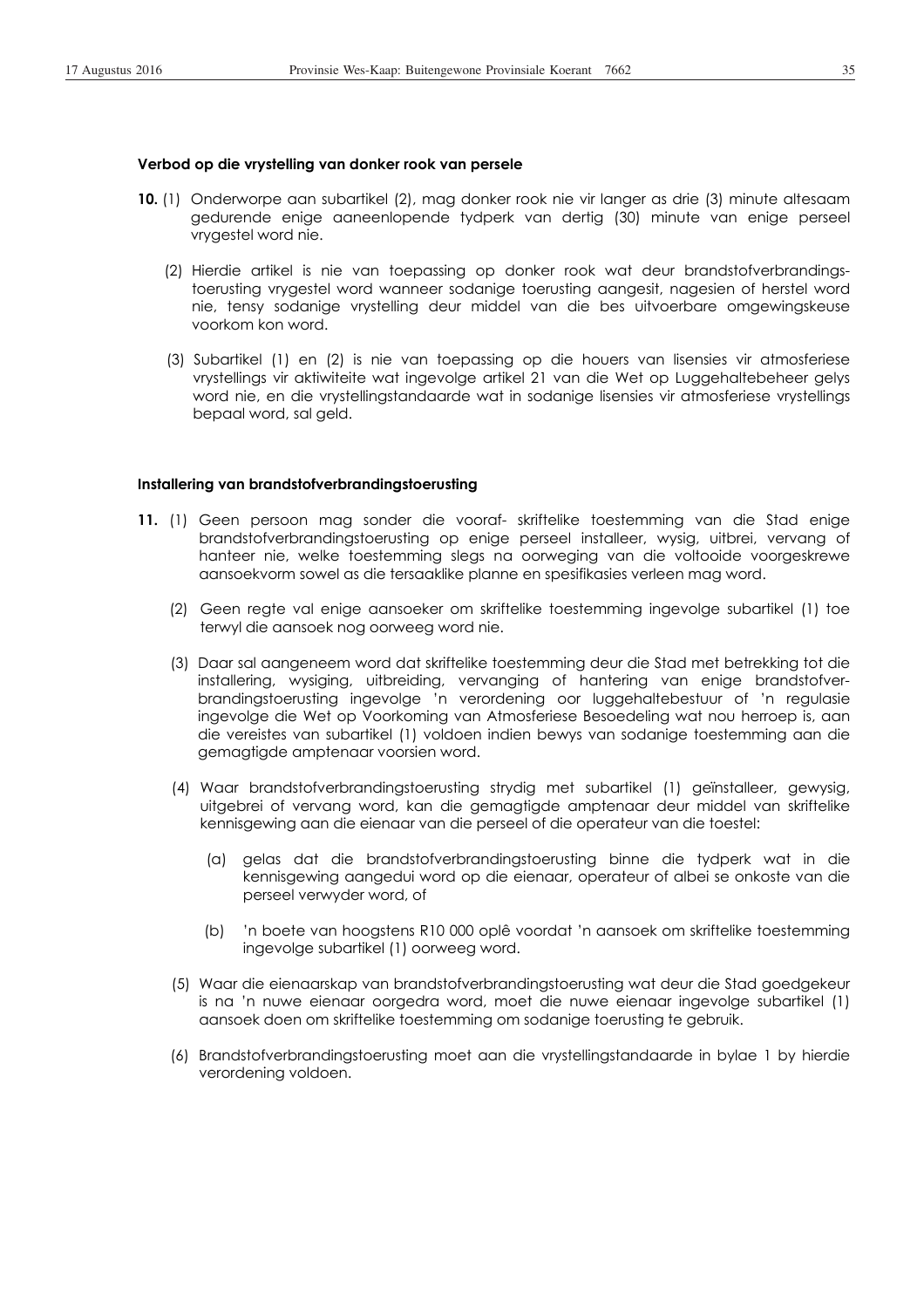#### **Hantering van brandstofverbrandingstoerusting**

- **12.** (1) Geen persoon mag enige brandstofverbrandingstoerusting op enige perseel in stryd met skriftelike toestemming ingevolge artikel 11(1) gebruik of hanteer nie.
	- (2) Waar brandstofverbrandingstoerusting op die perseel in stryd met subartikel (1) gebruik of hanteer word, kan die gemagtigde amptenaar deur middel van skriftelike kennisgewing aan die eienaar van die perseel of die operateur van die brandstofverbrandingstoerusting -
		- (a) die skriftelike toestemming waarna subartikel (1) verwys, terugtrek; en
		- (b) gelas dat die brandstofverbrandingstoerusting binne die tydperk wat die kennisgewing aandui op die eienaar en operateur se onkoste van die perseel verwyder word.
	- (3) Ingeval die eienaar van die perseel of operateur van die brandstofverbrandingstoerusting weier om gehoor te gee aan 'n kennisgewing wat ingevolge subartikel (2) uitgereik is, kan die gemagtigde amptenaar die brandstofverbrandingstoerusting van die perseel verwyder, en die redelike koste wat daarvoor aangegaan is van die betrokke eienaar of operateur verhaal.

## **Periodieke vrystellingstoetse**

**13.** Die gemagtigde amptenaar kan gelas dat die eienaar of operateur van enige brandstofverbrandingstoerusting wat vaste brandstowwe kan verbrand, periodieke vrystellingstoetse ooreenkomstig die voorgeskrewe metodes in bylae 1 by hierdie verordening uitvoer.

#### **Veronderstelling**

- **14.** (1) Daar sal veronderstel word dat donker rook van 'n perseel vrygestel is indien daar aangetoon word dat enige brandstof of materiaal op die perseel verbrand is, en die omstandighede sodanig was dat die verbranding redelik waarskynlik tot die vrystelling van donker rook sou lei, tensy die eienaar, okkupeerder of operateur, na gelang van omstandighede, kan bewys dat geen donker rook vrygestel is nie.
	- (2) Waar 'n gemagtigde amptenaar opmerk dat brandstofverbrandingstoerusting deeltjievrystellings vrystel, of donker rook vir altesaam meer as drie minute per halfuur, kan die gemagtigde amptenaar 'n voldoeningskennisgewing uitreik wat die operateur of eienaar gelas om onmiddellik die gebruik van die brandstofverbrandingstoerusting te staak totdat die brandstofverbrandingstoerusting tot die bevrediging van die gemagtigde amptenaar herstel is.
	- (3) Versuim om gehoor te gee aan 'n bevel wat ingevolge subartikel (2) uitgereik is, maak 'n oortreding uit.

#### **Installering en hantering van verduisteringsmeters**

- **15.** (1) 'n Gemagtigde amptenaar kan enige operateur van brandstofverbrandingstoerusting, of enige eienaar of okkupeerder van 'n perseel waar brandstofverbrandingstoerusting gebruik of hanteer word, of veronderstel is om gebruik of hanteer te word, kennis gee om op sy of haar onkoste 'n verduisteringsmeter te installeer, in stand te hou en te hanteer indien -
	- (a) ongemagtigde en onregmatige vrystellings van donker rook van die betrokke perseel aanhoudend en gereeld oor 'n tydperk van minstens twee dae voorkom;
	- (b) ongemagtigde en onregmatige vrystellings van donker rook van die betrokke perseel met tussenposes oor 'n tydperk van minstens veertien dae voorkom;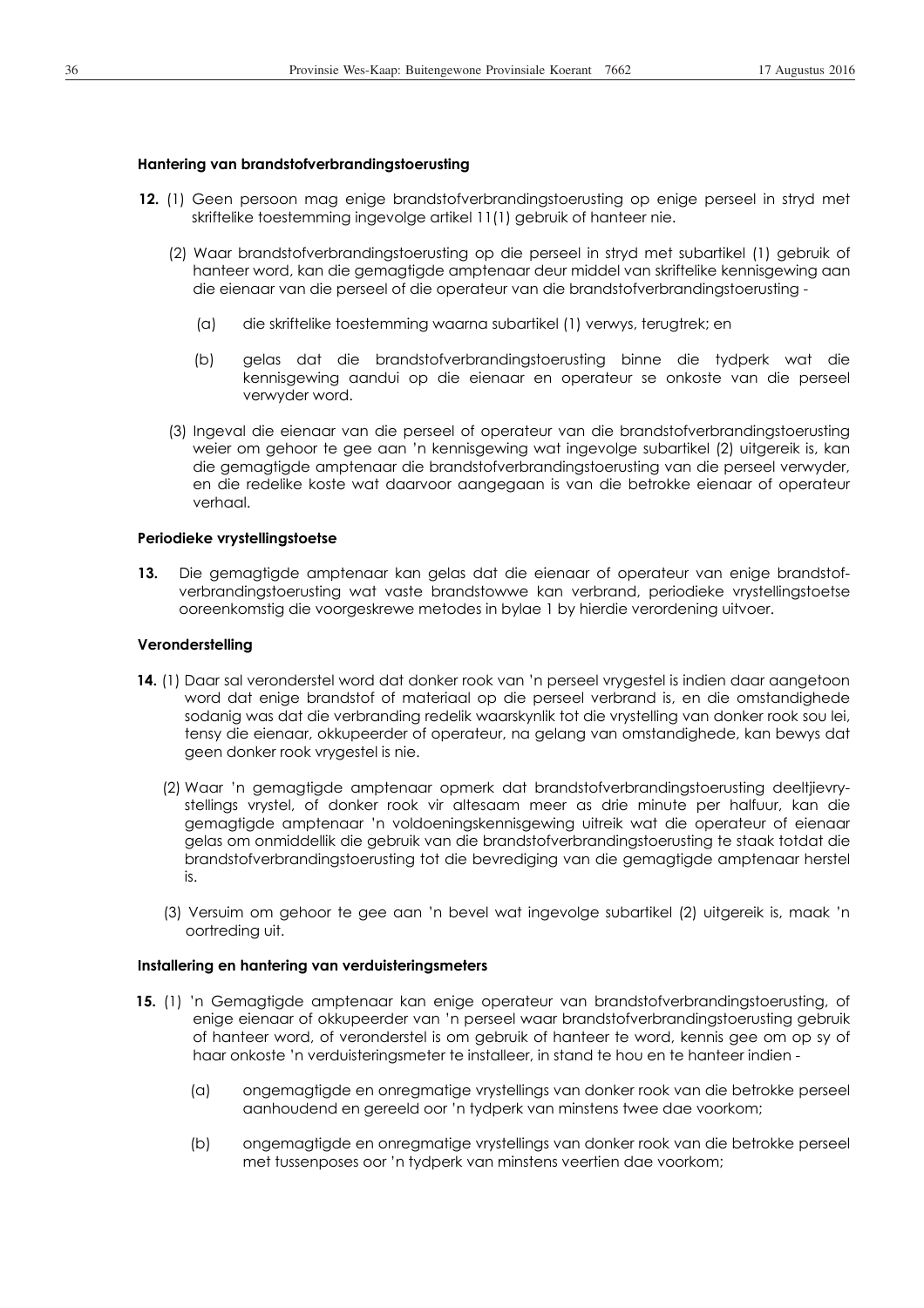- (c) brandstofverbrandingstoerusting op die betrokke perseel geïnstalleer is, of veronderstel is om geïnstalleer te word, wat redelik waarskynlik donker rook sal vrystel;
- (d) die persoon aan wie die kenisgewing bestel is by meer as een geleentheid in die vorige twee jaar skuldig bevind is of 'n afkoopboete betaal het met betrekking tot 'n oortreding ingevolge hierdie hoofstuk of enige vorige verordening oor luggehaltesake, en nie voldoende maatreëls getref het om verdere oortreding van die bepalings van hierdie hoofstuk te voorkom nie; of
- (e) die gemagtigde amptenaar van oordeel is dat die aard van die lugbesoedelende stowwe wat van die betrokke perseel vrygestel word, redelik waarskynlik 'n gevaar vir mense se gesondheid of die omgewing inhou.

### **Monitering en monsterontleding**

- **16.** 'n Okkupeerder of eienaar van 'n perseel en die operateur van enige brandstofverbrandingstoerusting van wie daar vereis word om ingevolge artikel 15(1) 'n verduisteringsmeter te installeer, moet -
	- (a) alle resultate van monitering en monsterontleding aanteken en vir minstens vier jaar nadat die resultate verkry is 'n afskrif van sodanige dokument bewaar;
	- (b) indien 'n gemagtigde amptenaar so versoek -
		- (i) die dokument met die monitering- en monsterontledingsresultate vir inspeksie beskikbaar stel; en
		- (ii) 'n skriftelike verslag voorsien oor 'n deel van of al die inligting in die dokument met die monitering- en monsterontledingsresultate, in 'n vorm en teen 'n datum wat die gemagtigde amptenaar bepaal.

### **Tydelike vrystelling**

- **17.**(1) Onderworpe aan artikel 34 en by ontvangs van 'n ten volle gemotiveerde skriftelike aansoek van die eienaar of okkupeerder van 'n perseel of die operateur van brandstofverbrandingstoerusting, kan die Stad skriftelik tydelike vrystelling van een van of al die bepalings van hierdie hoofstuk toestaan.
	- (2) Enige vrystelling wat ingevolge subartikel (1) toegestaan word, moet ten minste die volgende bevat:
		- (a) 'n beskrywing van die brandstofverbrandingstoerusting en die perseel waar dit gebruik of hanteer word;
		- (b) die redes waarom die vrystelling toegestaan word;
		- (c) die voorwaardes verbonde aan die vrystelling, indien enige;
		- (d) die tydperk waarvoor die vrystelling toegestaan word; en
		- (e) enige ander tersaaklike inligting.
	- (3) Die Stad mag nie 'n tydelike vrystelling ingevolge subartikel (1) toestaan nie tensy die Stad:
		- (a) redelike maatreëls getref het om te verseker dat alle persone wie se regte deur die toestaan van die tydelike vrystelling benadeel kan word, wat aanliggende grondeienaars of okkupeerders insluit, bewus is van die aansoek om tydelike vrystelling sowel as van hoe om 'n afskrif daarvan te bekom;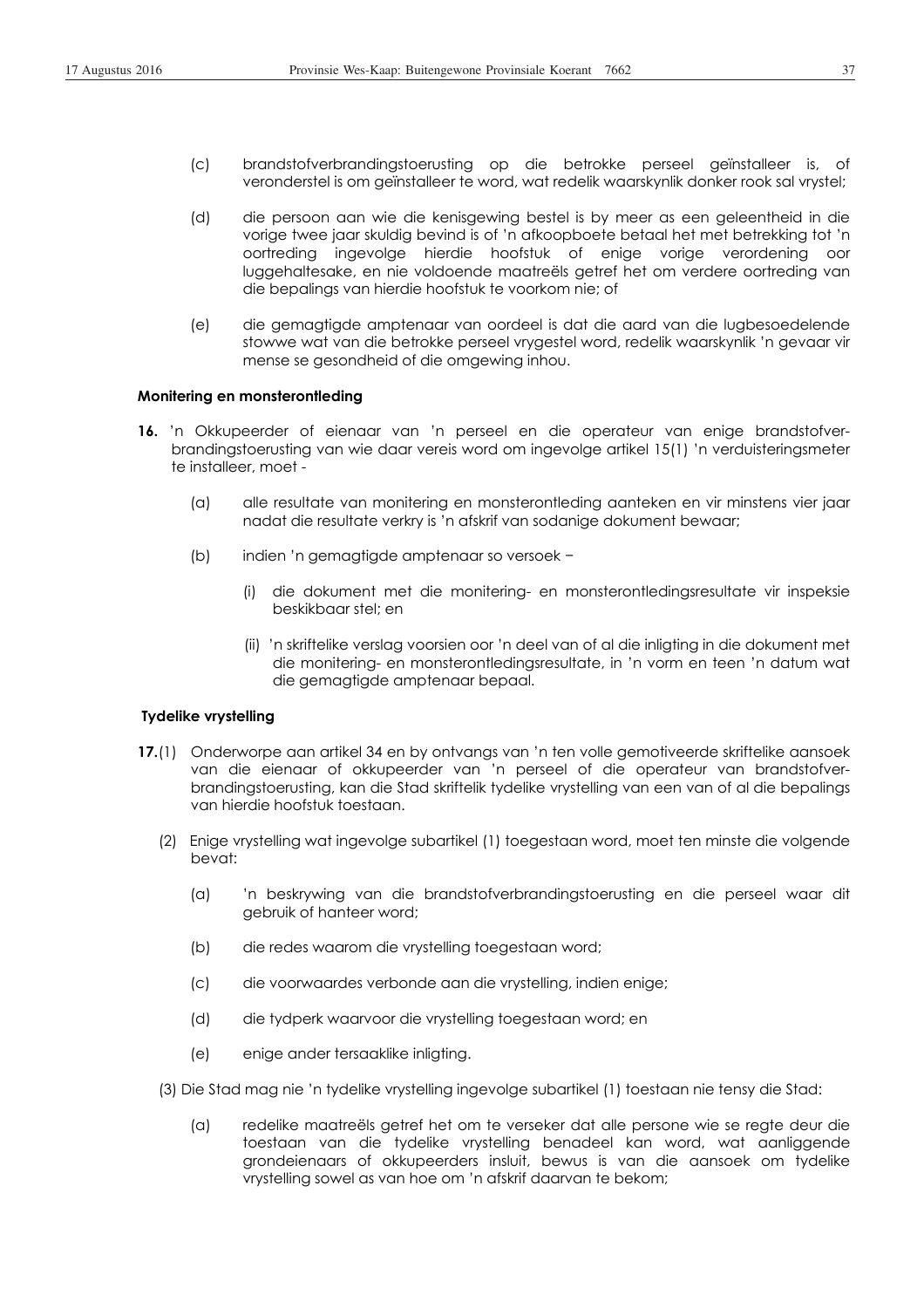- (b) sodanige persone 'n redelike geleentheid gegun het om teen die aansoek beswaar te maak; en
- (c) enige besware wat ontvang is behoorlik oorweeg en in ag geneem het.

# **HOOFSTUK VI ROOKVRYSTELLINGS UIT WONINGS**

### **Verbod op die vrystelling van donker rook uit wonings**

- **18.** (1) Onderworpe aan artikel 4(1), mag geen persoon vir langer as drie minute altesaam in enige aaneenlopende tydperk van dertig minute donker rook uit enige woning vrystel of sodanige vrystelling toelaat nie.
	- (2) Onderworpe aan artikel 31 en op skriftelike versoek deur die eienaar of okkupeerder van enige woning, kan die Stad skriftelik tydelike vrystelling van een van of al die bepalings van hierdie hoofstuk toestaan.
	- (3) Onderworpe aan artikel 4(1), mag geen persoon donker rook vrystel of sodanige vrystelling toelaat in so 'n mate dat dit 'n steurnis veroorsaak nie.

## **HOOFSTUK VII VRYSTELLINGS AS GEVOLG VAN OOP VERBRANDING**

#### **Magtiging van oop verbranding en materiaalverbranding**

- **19.** (1) Onderworpe aan subartikel (4), mag geen persoon enige materiaal in die ope lug op enige grond of perseel verbrand tensy sodanige persoon eers skriftelike toestemming vir oop verbranding van die Stad verkry het nie.
	- (2)(a) Waar 'n derde party namens die eienaar van 'n eiendom oop verbranding wil uitvoer, moet die derde party skriftelike toestemming van die eienaar bekom voordat 'n aansoek om toestemming vir oop verbranding by die Stad ingedien word.
		- (b) Die Stad kan oop verbranding uitvoer waar dit redelikerwys vereis word en die eienaar of okkupeerder nie bereik kan word nie.
	- (3) In die skriftelike toestemming waarna subartikel (1) verwys, kan die Stad voorwaardes oplê waaraan die persoon wat die skriftelike toestemming versoek, moet voldoen.
	- (4) Die Stad mag nie oop verbranding ingevolge subartikel (1) toelaat tensy die Stad tevrede is dat die persoon wat toestemming versoek die onderstaande vereistes voldoende nagekom of hanteer het nie:
		- (a) die materiaal moet in die ope lug verbrand word op die grond waarvandaan dit kom;
		- (b) die persoon wat toestemming versoek moet tot die bevrediging van die Stad alle redelike alternatiewe vir die vermindering, hergebruik, herwinning of verwydering van die materiaal ondersoek en beoordeel het ten einde die hoeveelheid materiaal wat in die ope lug verbrand moet word te verminder;
		- (c) die persoon wat toestemming versoek moet die omgewingsimpak van die oop verbranding tot die bevrediging van die Stad ondersoek en beoordeel het;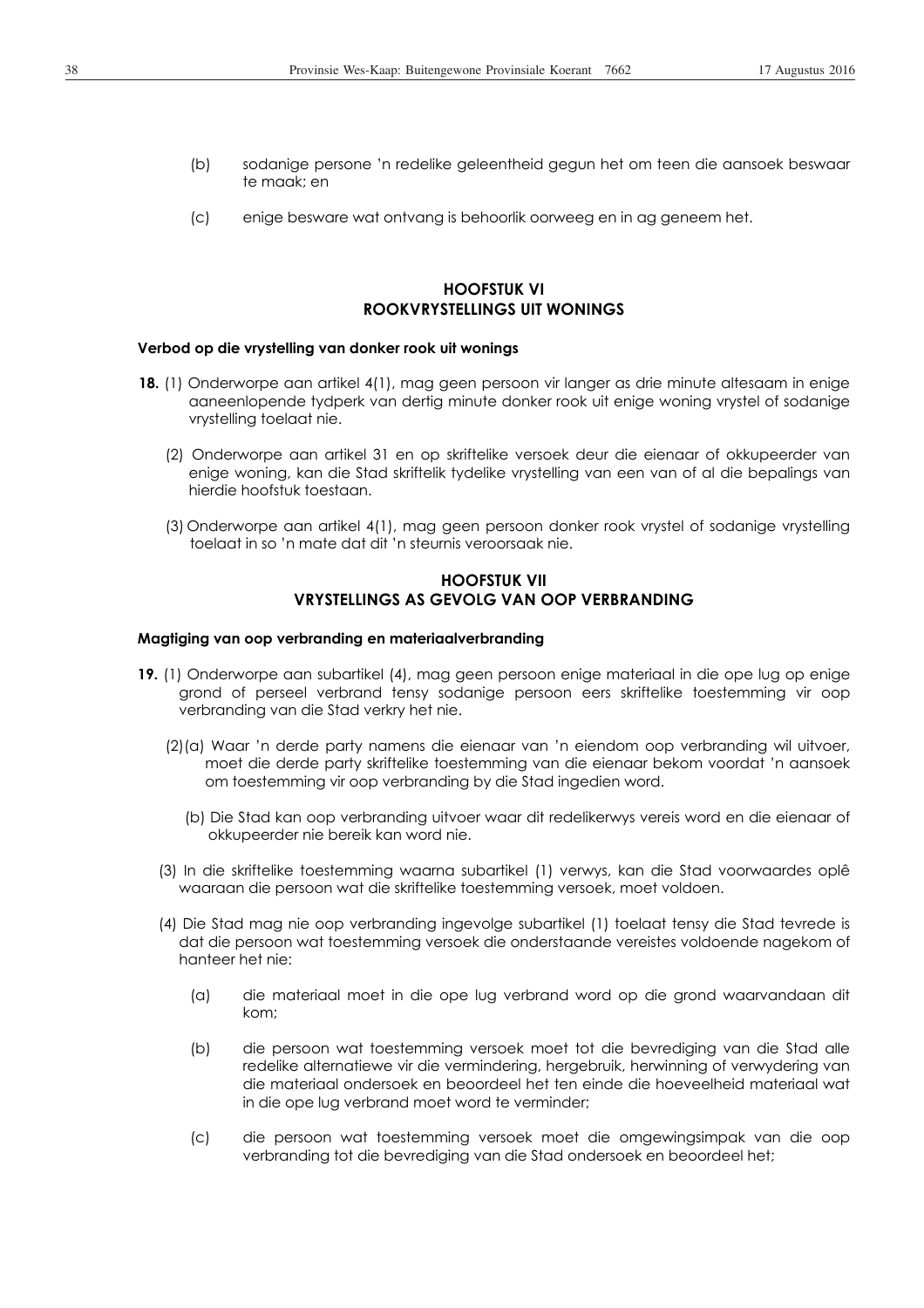- (d) die persoon wat toestemming versoek moet hetsy 'n kennisgewing geplaas het in 'n plaaslike koerant wat in die omgewing verskyn, of die eienaars en okkupeerders van alle aanliggende eiendomme skriftelik in kennis gestel het van –
	- (i) alle bekende besonderhede van die voorgestelde oop verbranding; en
	- (ii) die reg van die eienaars en okkupeerders van aanliggende eiendomme om binne sewe dae nadat hulle in kennis gestel is skriftelike besware teen die voorgestelde oop verbranding by die Stad in te dien;
- (e) die aansoeker moet bewys gelewer het dat die eienaars en okkupeerders van alle aanliggende eiendomme die skriftelike kennisgewing minstens sewe (7) dae voor die oorweging van die aansoek om oop verbranding ontvang het;
- (f) die Stad moes die voorgeskrewe fooi ontvang het;
- (g) die grond waarop die persoon voornemens is om die materiaal te verbrand moet staatsgrond, 'n plaas of kleinhoewe, of grond in 'n amptelike dorpsgebied wees wat nie vir residensiële doeleindes gebruik word nie;
- (h) die oop verbranding moet ten minste 100 meter vanaf enige geboue of strukture uitgevoer word; en
- (i) die oop verbranding moet nie 'n moontlike gevaar vir mense se gesondheid of veiligheid, privaat eiendom of die omgewing inhou nie.
- (5) Die bepalings van hierdie artikel is nie van toepassing nie op
	- (a) buitebraai-ontspanningsaktiwiteite op privaat persele of in aangewese ruimtes;
	- (b) klein, beheerde vure in informele nedersettings vir kosbereiding, waterverhitting en ander huishoudelike doeleindes.
- (6) Artikel (4)(a), (b), (f) en (g) is nie van toepassing op brandveiligheidsopleiding nie.
- (7) Die bestuurspraktyke wat in bylae 2 by die verordening uiteengesit word, moet toegepas word om die vrystelling van rook te voorkom of te beperk waar plantegroei in die ope lug in die Stad se regsgebied verbrand word.

## **Vrystellings as gevolg van die verbranding van bande, rubber en ander materiaal vir metaalherwinning**

- **20.** (1) Geen persoon mag sonder die vooraf- skriftelike toestemming van die Stad op enige perseel–
	- (a) enige bande, rubberprodukte, kabels, sinteties bedekte of geïsoleerde produkte, toerusting of enige ander soortgelyke produk verbrand of laat verbrand nie om –
		- (i) die metaal daarin te herwin;
		- (ii) met die bande of enige ander produk wat in (a) hierbo beskryf word as afval weg te doen nie; of
		- (iii) enige ander rede, buiten vir die termiese behandeling van algemene en gevaarlike afval in enige toestel wat ingevolge artikel 41(1)(a) van die Wet op Nasionale Omgewingsbestuur: Luggehalte gelisensieer is;
	- (b) enige verbrande metaal wat as gevolg van ongemagtigde verbranding herwin is, hê, berg, vervoer of verhandel nie.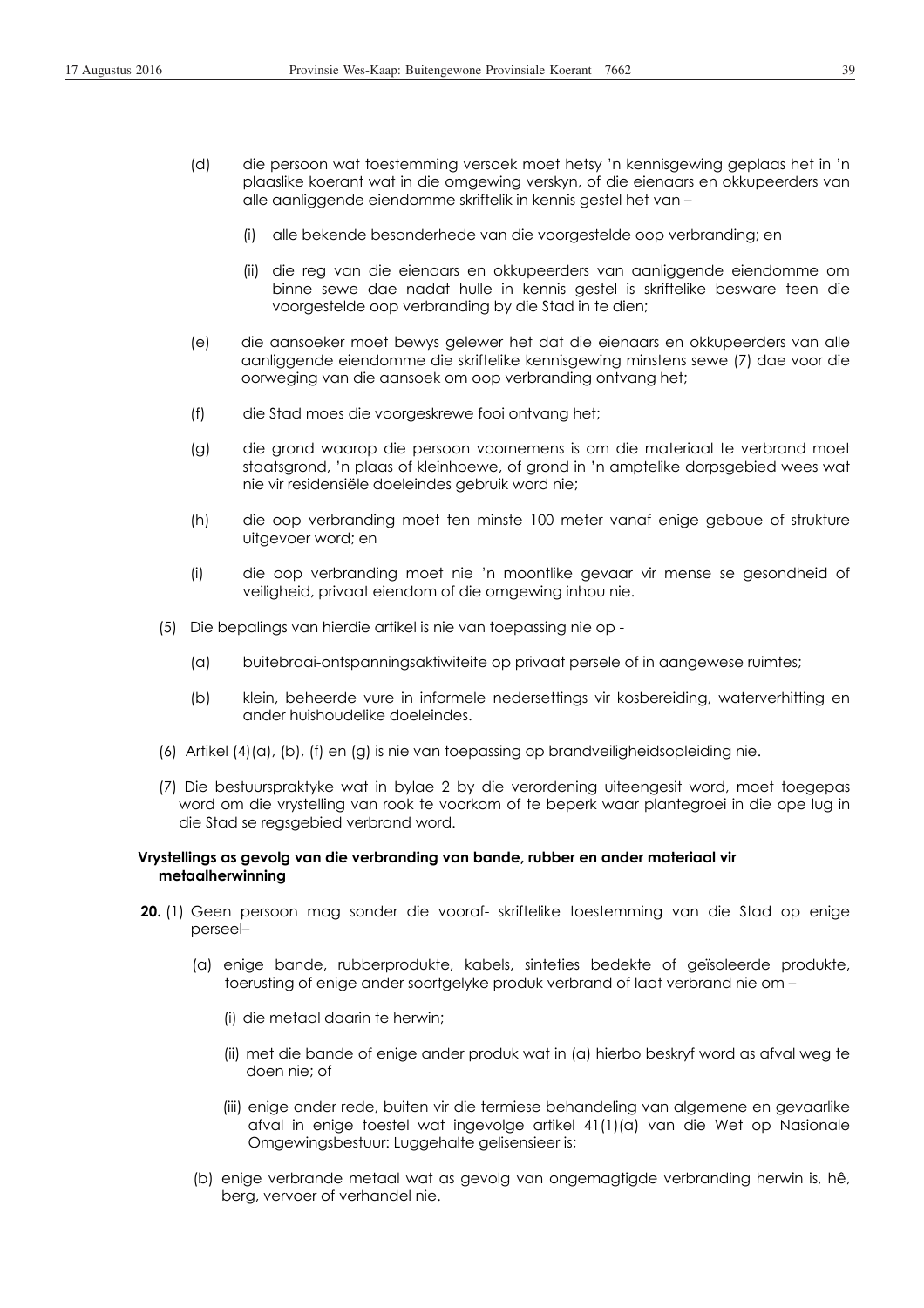(2) Vir die doeleindes van bewysinsameling kan 'n gemagtigde amptenaar beslag lê op enige verbrande metaal of metaal wat besig is om verbrand te word waar die toestemming in artikel 20(1) nie verkry is of nie deur 'n persoon waarna daardie subartikel verwys, voorsien kan word nie.

# **HOOFSTUK VIII**

# **VRYSTELLINGS UIT VOERTUIE MET KOMPRESSIEONTSTEKINGSENJINS**

## **Verbod op die vrystelling van donker rook uit voertuie met kompressieontstekingsenjins**

- **21.** (1) Geen persoon mag 'n voertuig met 'n kompressieontstekingsenjin wat donker rook vrystel op 'n openbare of privaat pad of enige perseel bestuur of gebruik of laat gebruik nie.
	- (2) Vir die doeleindes van hierdie hoofstuk word die geregistreerde eienaar van die voertuig as die bestuurder beskou, tensy teenbewys gelewer word.

### **Voorkeer van voertuie vir inspeksie en toetsing**

- **22.** (1)Ten einde 'n gemagtigde amptenaar in staat te stel om die bepalings van hierdie hoofstuk toe te pas, moet die bestuurder van 'n voertuig gehoor gee aan enige redelike opdrag van 'n gemagtigde amptenaar om die inspeksie of toetsing van die voertuig uit te voer of te fasiliteer.
	- (2) 'n Gemagtigde amptenaar mag die bestuurder van 'n voertuig wat vermoedelik donker rook vrystel, opdrag gee om die voertuig te stop ten einde -
		- (a) die voertuig langs die pad te inspekteer en te toets, in welke geval inspeksie en toetsing uitgevoer moet word -
			- (i) by of so na as moontlik aan die plek waar die opdrag om die voertuig te stop gegee is; en
			- (ii) so gou prakties moontlik, en in ieder geval binne 'n uur nadat die voertuig ooreenkomstig die opdrag gestop het; of
		- (b) 'n visuele inspeksie van die voertuig te doen, en indien die gemagtigde amptenaar van redelike oordeel is dat 'n oortreding ingevolge artikel 21 begaan is, die bestuurder van die voertuig, wat as die eienaar van die voertuig beskou sal word tensy hy of sy skriftelike teenbewys lewer, versoek om die voertuig binne 'n bepaalde tydperk vir inspeksie en toetsing ingevolge artikel 23 na 'n bepaalde adres of toetsstasie te neem.

### **Toetsprosedure**

- **23.** (1) 'n Gemagtigde amptenaar moet die vryversnellingstoetsmetode gebruik om vas te stel of 'n voertuig met 'n kompressieontstekingsenjin in stryd met artikel 21(1) bestuur of gebruik word.
	- (2) Die volgende prosedure moet nagekom word ten einde 'n vryversnellingstoets uit te voer:
		- (a) wanneer die gemagtigde amptenaar so vra, moet die bestuurder die voertuig aansit, dit na vryrat (neutraal) oorskakel, en die koppelaar los;
		- (b) terwyl die voertuig luier, moet die gemagtigde amptenaar 'n visuele inspeksie van die voertuig se uitlaatstelsel doen;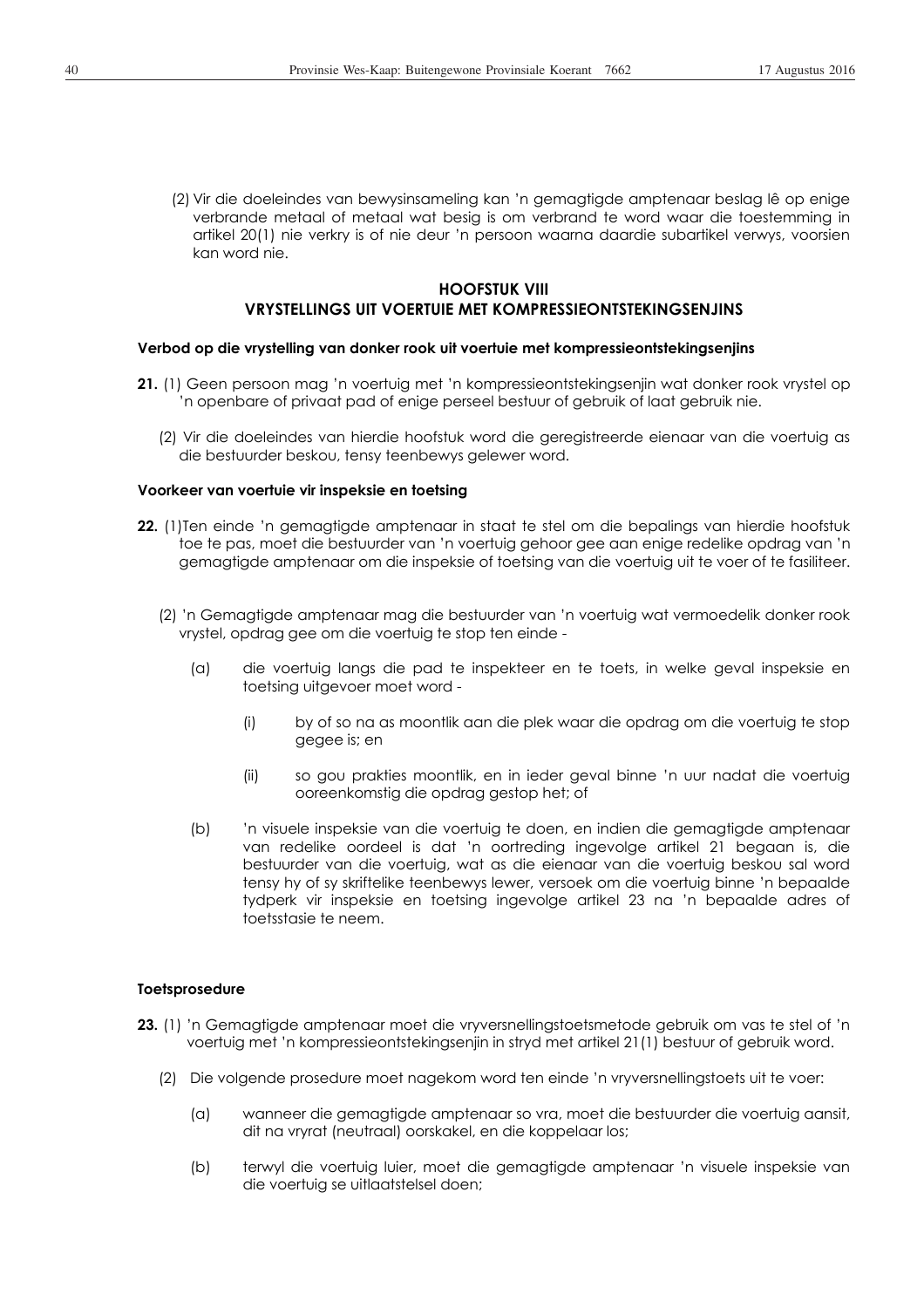- (c) die gemagtigde amptenaar moet die voertuig se versnelpedaal vinnig, egalig en volledig intrap, of kan die bestuurder opdrag gee om dit onder die gemagtigde amptenaar se toesig te doen;
- (d) terwyl die versnelpedaal ingetrap is, moet die gemagtigde amptenaar die rookvrystelling uit die voertuig se uitlaatstelsel meet ten einde vas te stel of donker rook vrygestel word of nie;
- (e) die gemagtigde amptenaar moet die versnelpedaal los wanneer die enjin uitskakelsnelheid bereik;
- (f) indien die gemagtigde amptenaar die bestuurder vra om die versnelpedaal in te trap, mag die bestuurder die versnelpedaal los slegs wanneer die enjin uitskakelsnelheid bereik of wanneer die gemagtigde amptenaar so vra.
- (3) Indien die gemagtigde amptenaar na afloop van die vryversnellingstoets tevrede is dat die voertuig -
	- (a) nie donker rook vrystel nie, moet hy of sy die bestuurder van die voertuig van 'n sertifikaat voorsien wat aandui dat die voertuig nie in stryd met artikel 21 bestuur of gebruik word nie; of
	- (b) wél donker rook vrystel, moet hy of sy ingevolge artikel 24 'n herstelkennisgewing aan die bestuurder van die voertuig uitreik.

#### **Herstelkennisgewing**

- **24.** (1) Ingeval 'n beslissing ingevolge artikel 23(3) gemaak word dat 'n voertuig donker rook vrystel, moet die gemagtigde amptenaar die eienaar van die voertuig skriftelik opdrag gee om die voertuig te herstel en vir 'n tweede toets te neem na die adres wat in 'n herstelkennisgewing aangedui word.
	- (2) Waar die toetsstasie nie 'n toetsfasiliteit van die Stad is nie, moet die geregistreerde eienaar van die voertuig of sy of haar verteenwoordiger 'n afskrif van die toetsresultate voor of op die keerdatum op die herstelkennisgewing aan die gemagtigde amptenaar voorsien.
	- (3) Die herstelkennisgewing moet die volgende inligting bevat:
		- (a) die fabrikaat en registrasienommer van die voertuig;
		- (b) die naam, adres en identiteitsnommer van die bestuurder van die voertuig; en
		- (c) indien die bestuurder nie die eienaar van die voertuig is nie, die naam en adres van die voertuigeienaar.
	- (4) Daar sal aangeneem word dat die eienaar van 'n voertuig van die herstelkennisgewing verwittig is op die datum waarop sodanige kennisgewing uitgereik is.
	- (5) Ingeval daar nie aan die vereistes van subartikel (1) voldoen word nie, kan die Stad enige stappe doen wat dit nodig ag, wat insluit om die voertuig te skut en enige koste wat in daardie verband aangegaan word van die voertuigeienaar te verhaal.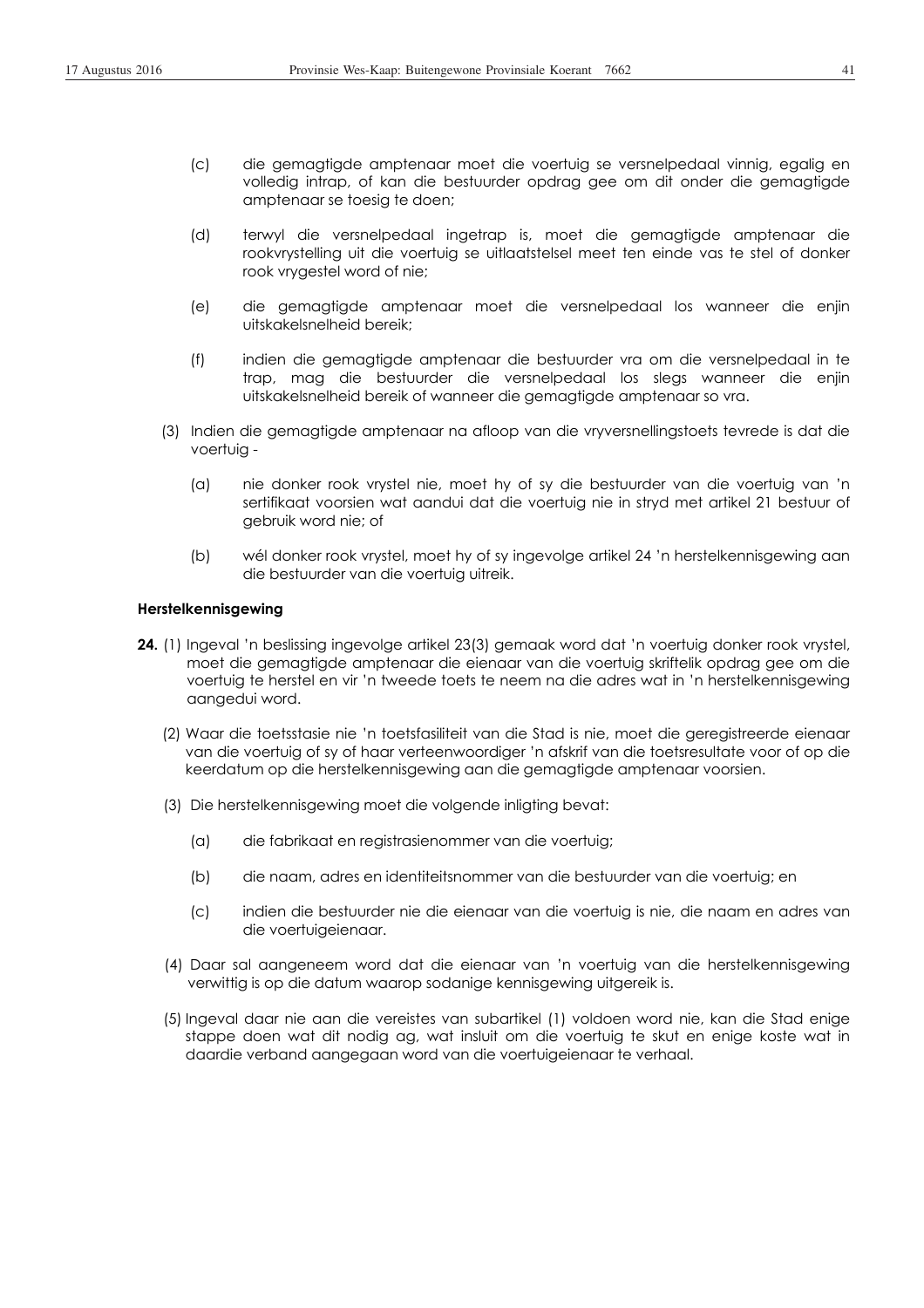# **HOOFSTUK IX VRYSTELLINGS WAT 'N STEURNIS VEROORSAAK**

### **Verbod op vrystellings wat 'n steurnis veroorsaak**

**25.** (1) Geen persoon mag in die regsgebied van die Stad -

- (a) in 'n goedgekeurde spuitgebied of -kamer enige deklaag, plateerlaag of epoksilaag op enige voertuig, item of voorwerp aanbring in so 'n mate dat dit 'n steurnis veroorsaak nie; of
- (b) buite 'n goedgekeurde spuitgebied of -kamer enige sproei, deklaag, plateerlaag of epoksilaag op enige voertuig, item of voorwerp aanbring, of toelaat dat dit aangebring word, of enige soortgelyke aktiwiteit uitvoer nie;
- (c) enigsins deur lugbesoedeling onredelik inbreuk maak of waarskynlik inbreuk maak, en 'n moontlike nadelige uitwerking hê, op -
	- (i) die gesondheid of welstand van enige persoon of lewende organisme nie; of
	- (ii) 'n eienaar of okkupeerder se gebruik en genieting van sy of haar eiendom of omgewing nie.

(2) Enige spuitgebied of -kamer waarna subartikel (1) verwys, moet:

- (a) opgerig en toegerus word ooreenkomstig die algemene veiligheidsregulasies wat ingevolge die Wet op Beroepsgesondheid en -veiligheid, 1993 (Wet 85 van 1993) uitgevaardig is; en
- (b) met betrekking tot vrystellings, meganiese ventilasie en geraas goedgekeur word deur die gemagtigde amptenaar en enige ander tersaaklike departement wat enige ander wet kan vereis.
- (3) Enige persoon wat sandstraling, haelstraling, slypwerk, skrynwerk of 'n soortgelyke aktiwiteit onderneem wat gewoonlik stofvrystellings tot gevolg het wat openbare gesondheid kan benadeel of 'n steurnis veroorsaak, moet tot die bevrediging van die gemagtigde amptenaar die beste uitvoerbare keuse uitoefen om vrystellings in die atmosfeer te voorkom.
- (4) Enige persoon wat 'n aktiwiteit onderneem waarna subartikel (3) verwys, moet ten minste die onderstaande beheermaatreëls tref:
	- (a) beheermaatreëls vir stofonttrekking;
	- (b) enige alternatiewe beheermaatreël wat die luggehaltebeampte of sy of haar gedelegeerde verteenwoordiger goedkeur.
- (5)'n Okkupeerder of eienaar van enige perseel moet die voorkoms van enige lugbesoedelingsteurnis op, of die vrystelling van enige lugbesoedelingsteurnis van, sy of haar perseel voorkom.
- (6) Die okkupeerder of eienaar van enige perseel van waar 'n lugbesoedelingsteurnis vrygestel word of waar 'n lugbesoedelingsteurnis voorkom, is skuldig aan 'n oortreding.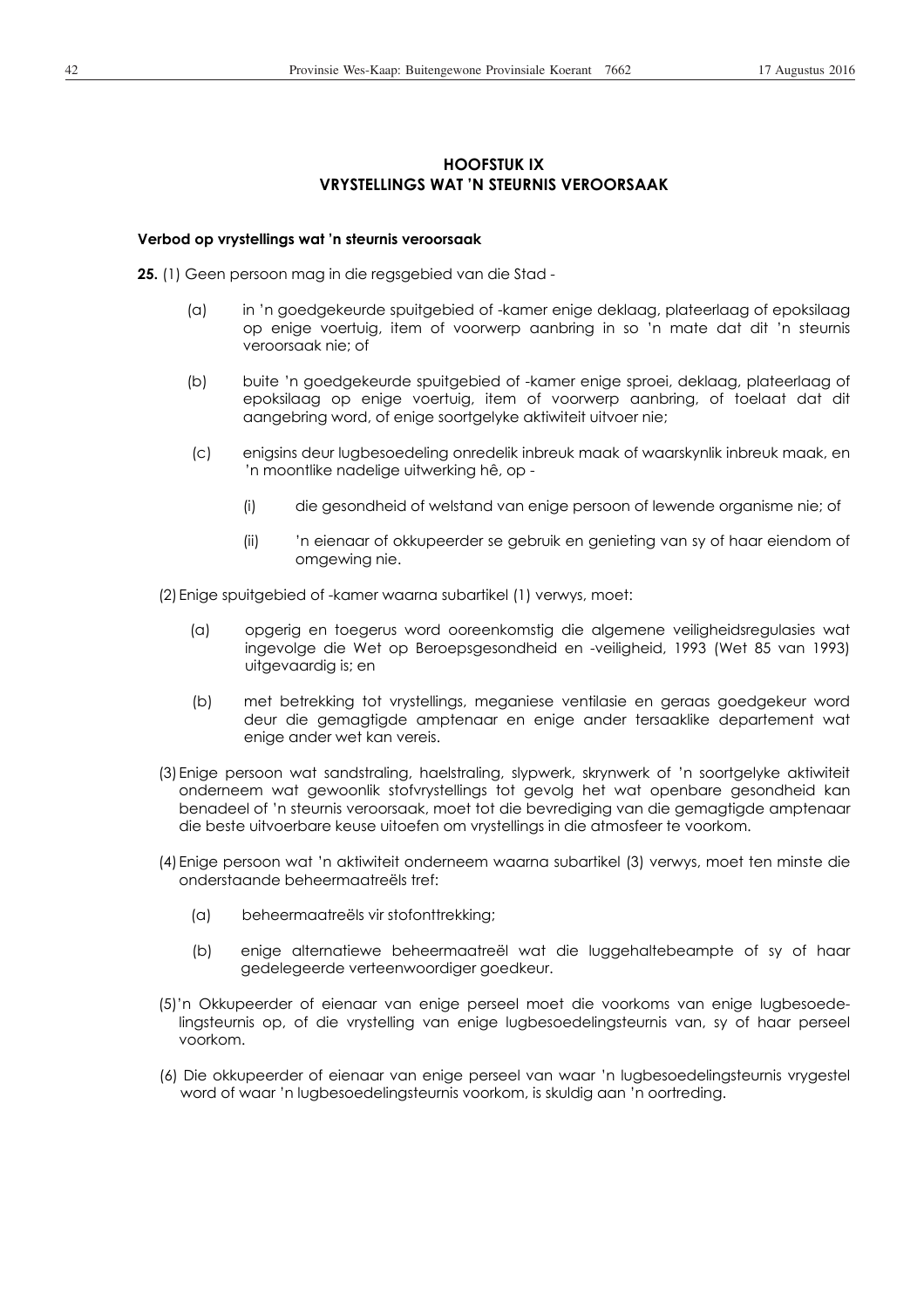### **Stofvrystellings**

- **26.** (1) Enige persoon wat enige aktiwiteit onderneem of versuim om te onderneem en sodoende stof in die atmosfeer vrystel of toelaat wat skadelik vir openbare gesondheid en welstand kan wees, of waarskynlik 'n steurnis sal veroorsaak vir persone wat in die omgewing van sodanige grond, aktiwiteit of perseel woon of teenwoordig is, moet tot die bevrediging van die gemagtigde amptenaar die beste praktiese omgewingskeuse uitoefen om stofvrystellings te voorkom en te verminder.
	- (2) 'n Gemagtigde amptenaar kan van enige persoon wat vermoedelik 'n stofsteurnis veroorsaak, vereis om 'n stofbestuursplan in te dien binne die tydperk wat in die skriftelike kennisgewing aangedui word.
	- (3) Die stofbestuursplan wat in subartikel (2) beoog word, moet:
		- (a) alle moontlike stofbronne op die betrokke terrein bepaal;
		- (b) die mees uitvoerbare maatreëls beskryf wat getref sal word om stofvrystellings te temper;
		- (c) 'n inwerkingstellingsrooster uiteensit;
		- (d) aandui wie vir die inwerkingstelling van die maatreëls verantwoordelik sal wees;
		- (e) 'n plan vir die monitering van stofneerslae insluit; en
		- (f) 'n register instel waarin alle klagtes oor stofneerslae sowel as opvolgaksies en reaksies met betrekking tot die klagtes aangeteken kan word.
	- (4) Die gemagtigde amptenaar kan versoek dat bykomende maatreëls in die stofbestuursplan beskryf word.
	- (5) Die stofbestuursplan moet in werking gestel word binne 'n tydperk wat die gemagtigde amptenaar in 'n skriftelike kennisgewing bepaal.
	- (6) Versuim om aan die bepalings van hierdie artikel gehoor te gee, maak 'n oortreding uit.

#### **Stappe om steurnis te verwyder**

**27.** Die Stad kan te eniger tyd op eie onkoste enige stappe doen wat dit nodig ag ten einde die skade vanweë die steurnis reg te stel en 'n herhaling daarvan te voorkom, en kan die redelike koste wat hiervoor aangegaan word van die persoon verhaal wat vir die ontstaan van die steurnis verantwoordelik was.

## **HOOFSTUK X ALGEMENE SAKE**

#### **Voldoeningskennisgewing**

- **28.**(1) 'n Gemagtigde amptenaar kan 'n voldoeningskennisgewing bestel aan enige persoon wat na die amptenaar se redelike oordeel waarskynlik strydig sal optree met óf strydig opgetree het met die verordening, en daardie persoon versoek -
	- (a) om aan die tersaaklike artikel van die verordening te voldoen;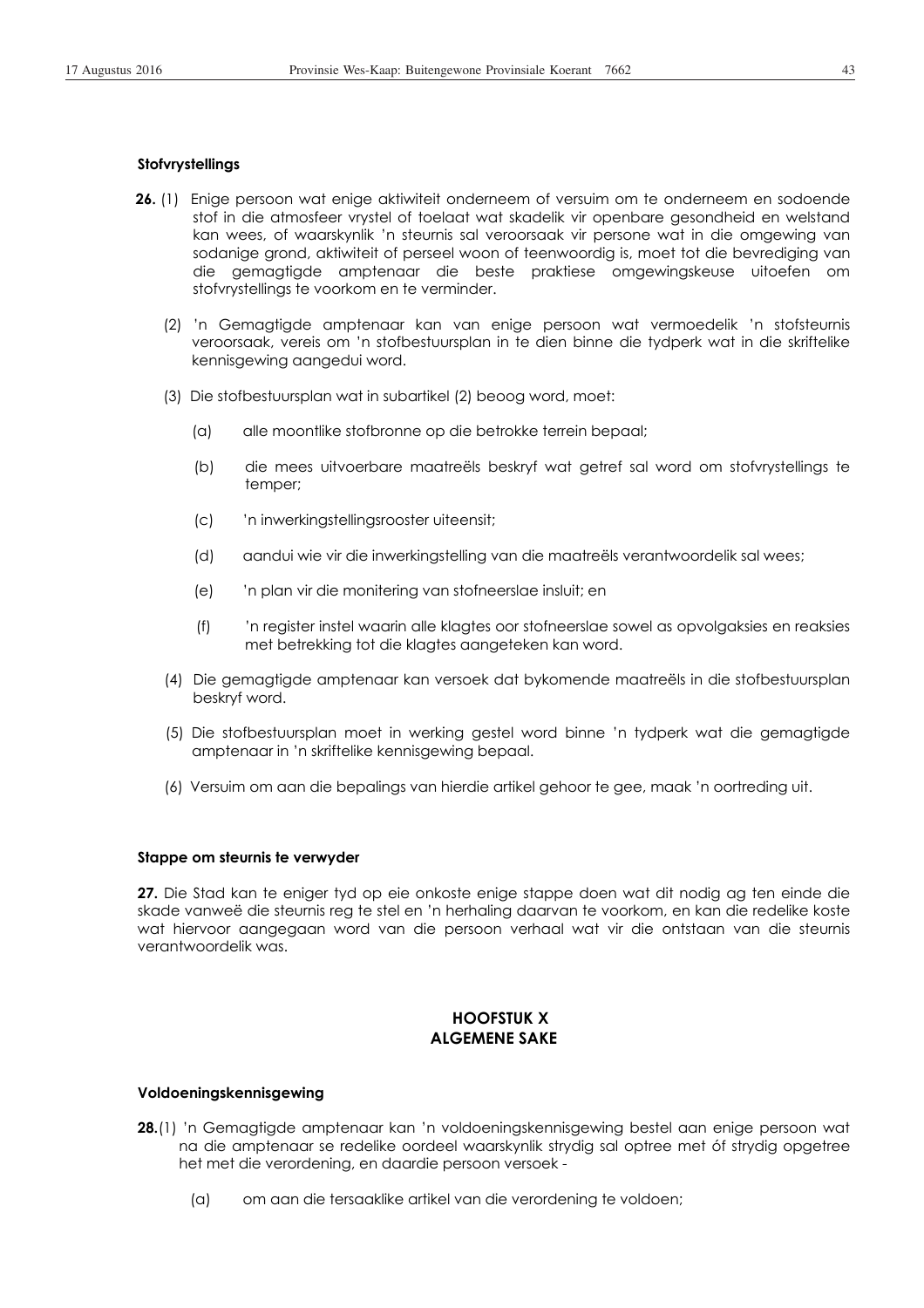- (b) om alle nodige stappe te doen om 'n herhaling van die nievoldoening te voorkom; en
- (c) om aan enige ander voorwaardes in die kennisgewing gehoor te gee.
- (2) 'n Voldoeningskennisgewing ingevolge subartikel (1) kan bestel word
	- (a) aan die okkupeerder, bestuurder of eienaar van enige perseel deur
		- (i) dit af te lewer by die okkupeerder, bestuurder of eienaar, of by die eienaar se agent indien die eienaar nie opgespoor kan word nie of in die buiteland woon;
		- (ii) dit met geregistreerde pos na die mees onlangse bekende adres van die eienaar of van die agent te stuur; of
		- (iii) dit af te lewer by die adres waar die perseel geleë is indien die adres van die eienaar en die adres van die agent onbekend is.
- (3) Versuim om aan 'n voldoeningskennisgewing gehoor te gee, maak 'n oortreding uit.

### **Afdwinging**

- **29**. 1) 'n Gemagtigde amptenaar moet alle regmatige, nodige en redelik praktiese maatreëls tref om die bepalings van hierdie verordening af te dwing.
	- (2) Die Stad kan afdwingingsprosedures opstel wat enige nasionale of provinsiale afdwingingsprosedures in ag behoort te neem.

### **Appèlle**

**30.**(1) Enige persoon kan teen 'n besluit deur 'n gemagtigde amptenaar ingevolge hierdie verordening appelleer deur ooreenkomstig die bepalings van artikel 62 van die Wet op Munisipale Stelsels skriftelike kennis van sodanige appèl te gee.

### **Vrystellings**

- **31.** (1) Enige persoon kan skriftelik by die Stad aansoek doen om vrystelling van die toepassing van 'n bepaling van hierdie verordening.
	- (2) Die Stad kan
		- (a) 'n aansoek om vrystelling goedkeur of weier; en
		- (b) voorwaardes oplê in geval van die goedkeuring van aansoeke wat ingevolge subartikel (1) ingedien word.
	- (3) 'n Aansoek ingevolge subartikel (1) moet van substantiewe redes vergesel word.
	- (4) Die Stad kan van 'n aansoeker om vrystelling verwag om toepaslike stappe te doen om die aansoek onder die aandag van tersaaklike belangstellende en geaffekteerde persone sowel as die publiek te bring.
	- (5) Die stappe wat in subartikel (4) beoog word, moet die publikasie van 'n kennisgewing in minstens twee koerante insluit, waarvan een provinsiaal en een in die regsgebied van die Stad verskyn -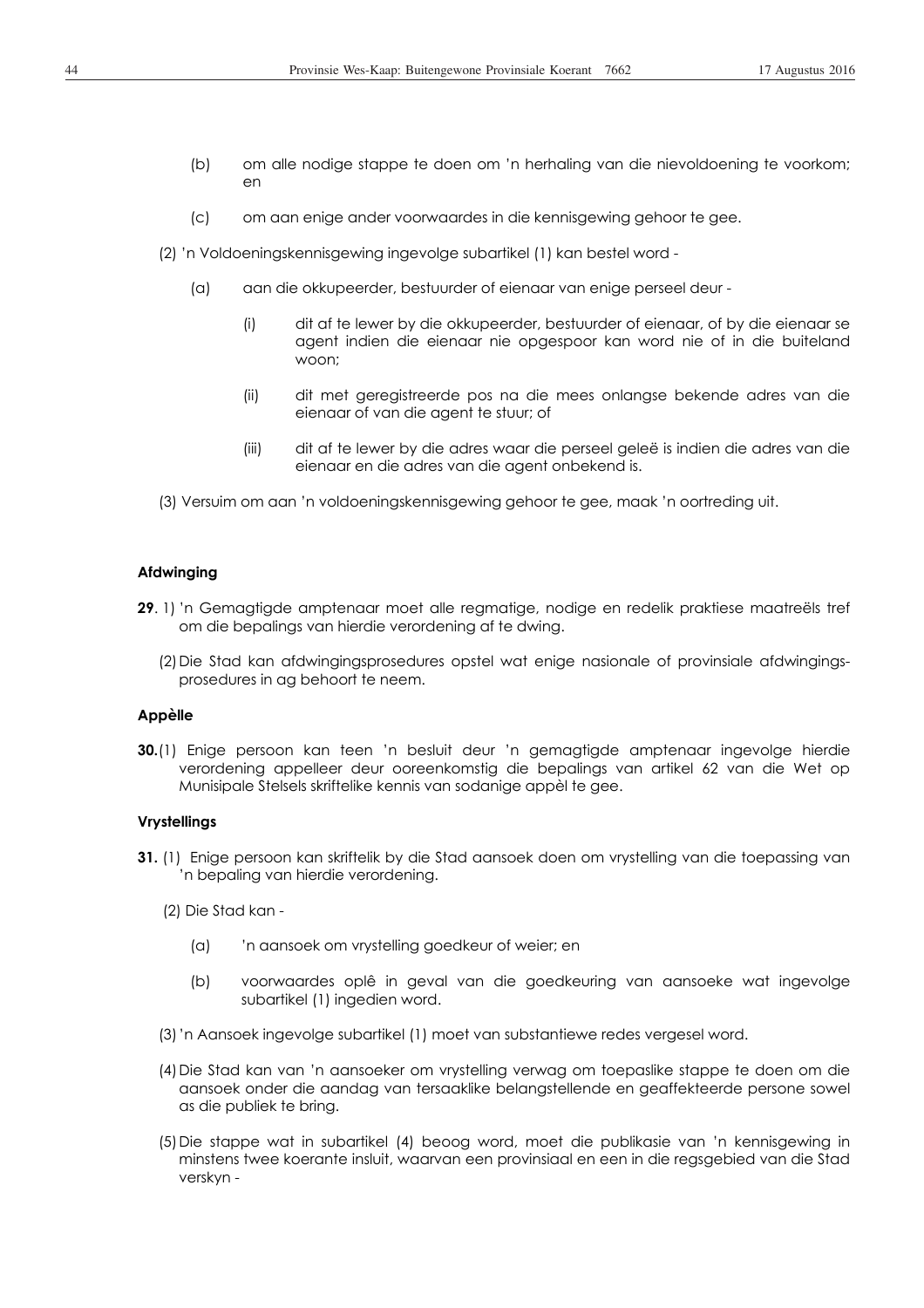(b) met sodanige ander besonderhede van die aansoek as wat die luggehaltebeampte vereis.

(6) Die Stad kan -

- (a) van tyd tot tyd enige vrystelling hersien wat ingevolge hierdie artikel toegestaan is en kan sodanige voorwaardes oplê as wat dit nodig ag; en
- (b) enige vrystelling op goeie gronde terugtrek.

(7) Die Stad mag nie 'n vrystelling ingevolge subartikel (1) toestaan nie tensy die Stad:

- (a) redelike maatreëls getref het om te verseker dat alle persone wie se regte deur die toestaan van die vrystelling benadeel kan word, wat aanliggende grondeienaars of okkupeerders insluit, bewus is van die aansoek om vrystelling en van hoe om 'n afskrif daarvan te bekom;
- (b) sodanige persone 'n redelike geleentheid gegun het om teen die aansoek beswaar te maak; en
- (c) enige besware wat ontvang is behoorlik oorweeg en in ag geneem het.

### **Vrywaring**

**32.** Die Stad sal nie aanspreeklik wees vir enige skade aan enige eiendom of perseel weens enige optrede of versuim van die werknemers of amptenare van die Stad in die uitoefening van enige bevoegdheid of die uitvoering van enige taak ingevolge hierdie verordening nie, mits sodanige werknemers of amptenare in die uitoefening van sodanige bevoegdheid of die uitvoering van sodanige taak redelike stappe gedoen het om enige skade aan sodanige eiendom of perseel te voorkom.

# **HOOFSTUK XI OORTREDINGS EN STRAFMAATREËLS**

### **Oortredings en strafmaatreëls**

- **33**.(1) 'n Persoon wat strydig optree met artikel 4(1) en (2), 6(3), 10(1) en (2), 11(1), 12(1), 19(1), 19(3), 20(1), 20(2), 21(1), 22(1), 24(1), 25(3), (4), (5) en (6) , 26(1), (2), (3) en (5), 28(1), (2) en (3) is skuldig aan 'n oortreding.
	- (2) Enige persoon wat skuldig is aan 'n oortreding ingevolge hierdie verordening is strafbaar met 'n boete of, by skuldigbevinding, met tronkstraf van hoogstens 'n jaar, of sowel sodanige boete as sodanige tronkstraf.
	- (3) Enige persoon wat 'n voortgesette oortreding begaan, kan strafbaar wees met 'n boete vir elke dag waarop daardie persoon versuim om gehoor te gee aan 'n opdrag, voldoeningskennisgewing of herstelkennisgewing wat ingevolge hierdie verordening uitgereik is.
	- (4) Dit is 'n oortreding om met betrekking tot enige kwessie in verband met hierdie verordening valse inligting aan 'n gemagtigde amptenaar te voorsien.
	- (5) Waar geen spesifieke strafmaatreël bepaal word nie, is enige persoon wat 'n oortreding ingevolge hierdie verordening begaan strafbaar met 'n boete en, by skuldigbevinding, met tronkstraf van hoogstens 'n jaar, of met sowel sodanige tronkstraf as sodanige boete.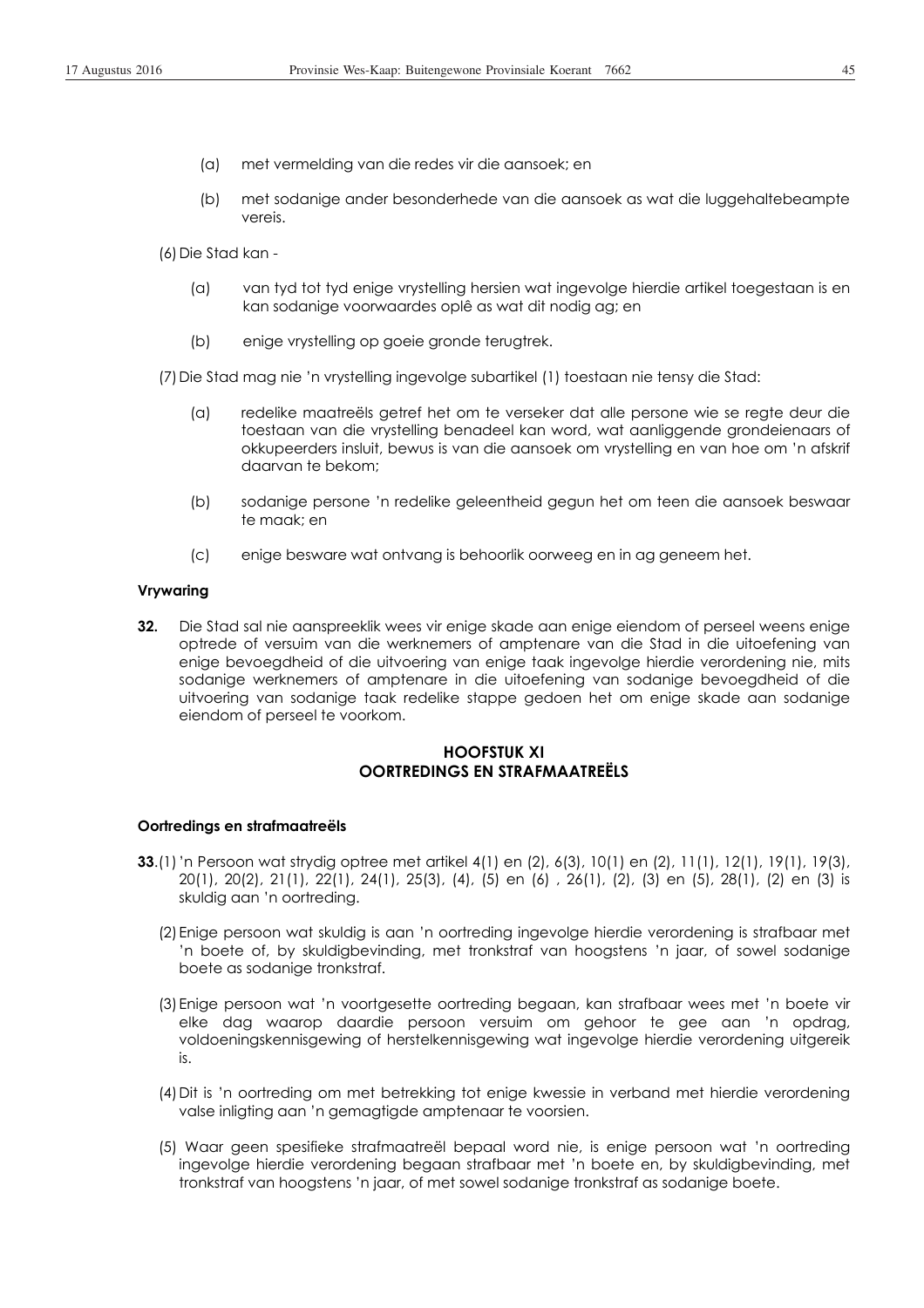- (6) Benewens die oplegging van 'n boete of tronkstraf, kan 'n hof gelas dat enige persoon wat aan 'n oortreding ingevolge hierdie verordening skuldig bevind word -
	- (a) die skade regstel wat veroorsaak is; en
	- (b) vergoeding betaal vir die skade wat aan 'n ander persoon of aan eiendom veroorsaak is.

### **Herroeping en uitsonderingsbepalings**

- **34.** (1) Hiermee word die Stad Kaapstad: Verordening op Luggehaltebestuur, 2010, herroep.
	- (2) Enigiets wat ingevolge enige ander verordening oor luggehalte gedoen is of as gedoen beskou word, bly geld in soverre dit met hierdie verordening strook.

### **Kort titel**

**35.** Hierdie verordening staan bekend as die Stad Kaapstad: Verordening op Luggehaltebestuur, 2016.

## **BYLAE 1 Standaarde en spesifikasies vir brandstofverbrandingstoerusting**

- 1. Gepaste beheertoerusting moet gemonteer word op alle brandstofverbrandingstoerusting wat meer as 100 kg/h steenkool, biomassa of ander vaste brandstof kan verbrand, ten einde stof- en grintvrystellings te beperk.
- 2. Die beheertoerusting moet so gemonteer word dat dit maklike instandhouding moontlik maak.
- 3. Die toegelate konsentrasie grint- en stofvrystellings uit 'n skoorsteen wat 'n steenkoolketel bedien wat met enige meganiese trekwaaierstelsel toegerus is, mag nie 250 mg/Nm3 oorskry nie (gemeet by 0°C, 101,3 kPa en 12% CO2). Waar die brandstofverbrandingstoerusting ingevolge die Wet op Luggehalte as 'n beheerde vrysteller verklaar is, is die betrokke regulasies oor beheerde vrystellers van toepassing.

Die goedgekeurde toetsmetodes is soos volg:

## **Amerikaanse omgewingsbeskermingsagentskap (US EPA)**

- 1. Metode 17 deeltjies in skoorsteen (PM)
- 2. Metode 5 deeltjiestof (PM)

## **ISO-standaarde**

ISO 9096: Vrystellings uit stilstaande bron – handbepaling van massakonsentrasie deeltjiestof

### **Britse standaarde**

BS 3405:1983 Metode vir die meting van deeltjievrystelling, waaronder grint en stof (vereenvoudigde metode)

4. Die Stad behou die reg om die eienaar van die brandstofverbrandingstoerusting of sy of haar agent te versoek om die vrystellings uit sodanige brandstofverbrandingstoerusting op sy of haar eie onkoste te laat evalueer soos wat die gemagtigde amptenaar kan vereis.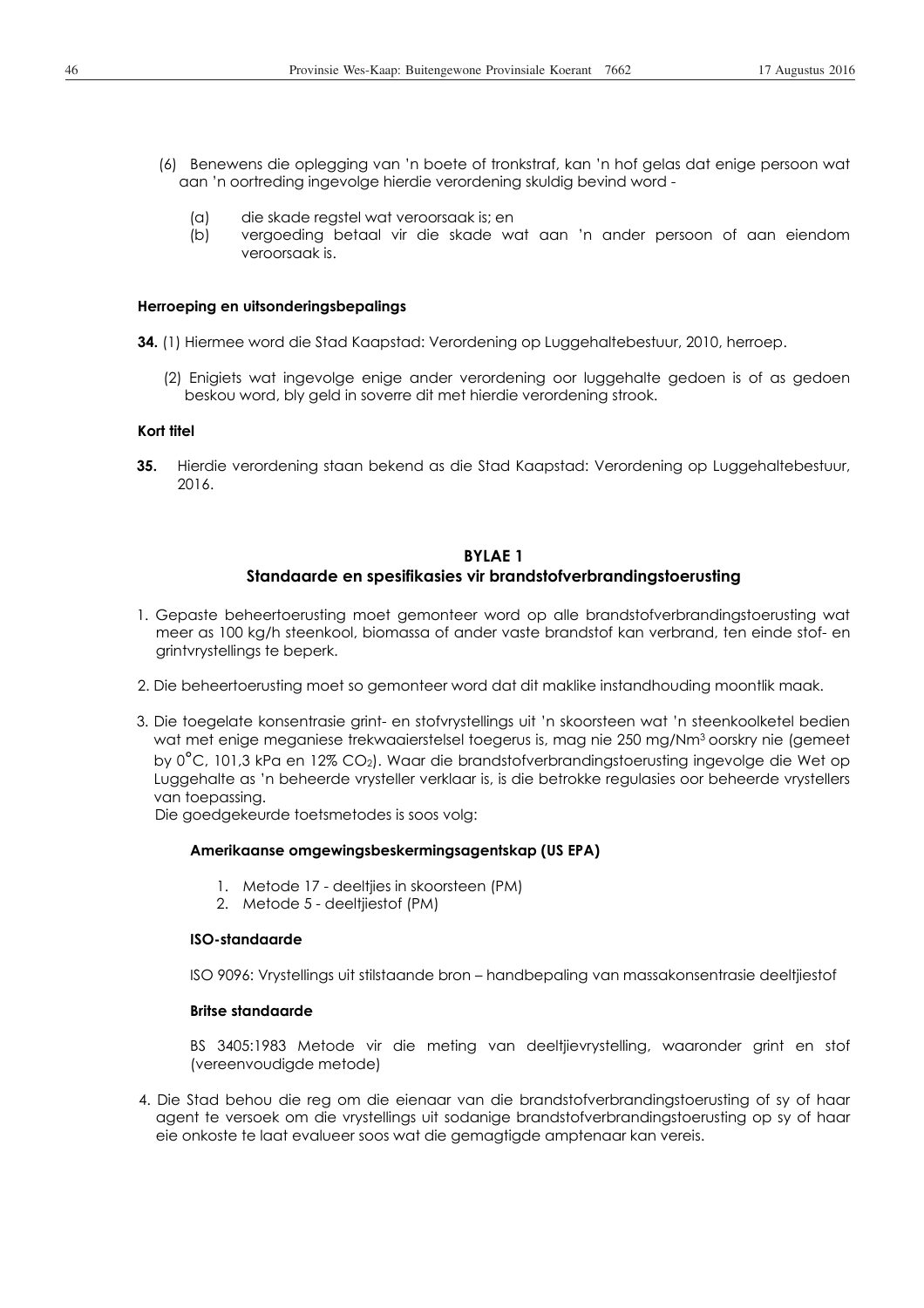### **Isolasie van skoorstene**

Alle brandstofverbrandingstoerusting wat swaar brandstofolie of ander vloeibare brandstowwe met 'n swawelinhoud van 2,5% per gewig of meer gebruik, moet oor 'n ten volle geïsoleerde skoorsteen beskik wat met hetsy 'n luggaping van 25 mm of mineraalwolisolasie geïsoleer is om die vorming van suur roet te voorkom. Sodanige skoorstene moet te alle tye in 'n goeie toestand gehou word.

#### **Houtpizzaoonde en ander toerusting wat vaste brandstof verbrand**

Houtpizzaoonde en ander toerusting wat vaste brandstof verbrand, moet na die goeddunke van die gemagtigde amptenaar oor geïnduseerde trekwaaiers beskik.

## **BYLAE 2**

# **Goeie bestuurspraktyke om rookvrystelling by die oop verbranding van plantegroei te voorkom of te beperk**

- 1. Oorweeg alternatiewe vir verbranding, soos om die plantmateriaal met blare of strooi te bedek om voedingswaarde te herwin, of om dit te droog om as brandhout te gebruik.
- 2. Plantegroei wat verbrand moet word (soos snysels, snoeisels of hakhout wat van aktiewe groei afgesny is), behoort as 'n algemene riglyn gedroog te word totdat dit bruin is voordat dit verbrand word.
- 3. Buiten boomstompe of gewasstoppels, behoort die verbrandingsplek minstens 50 meter vanaf enige pad buiten 'n snelweg en 100 meter vanaf enige snelweg of woning op 'n naburige eiendom te wees.
- 4. Voordat verbranding begin word, moet daar behoorlik ag geslaan word op die rigting en sterkte van die wind en die hoeveelheid en toestand van die plantegroei wat verbrand moet word.
- 5. In geval van plantegroei wat voorheen met enige chemiese landbousproei behandel is, moet enige vervaardigersaanwysings in verband met die verbranding van behandelde plantegroei wat op die etiket van enige houer verskyn, gevolg word.
- 6. Twee mooiweersdae behoort te verloop voordat verbranding plaasvind.
- 7. Plantegroei moet losweg opgestapel eerder as styf saamgepers word.
- 8. 'n Klein vuur wat met die droogste materiaal aangesteek en, sodra dit vlamvat, voortdurend met nóg materiaal gestook word, word verkies bo 'n groot stapel wat aan die brand gesteek en sonder toesig gelaat word.

**Let wel:** Persone wat plantegroei in die ope lug verbrand, moet seker maak dat hulle voldoen aan die vereistes van die Nasionale Wet op Veld- en Bosbrande, 1998 (Wet 101 van 1998), soos gewysig.

17 Augustus 2016 54049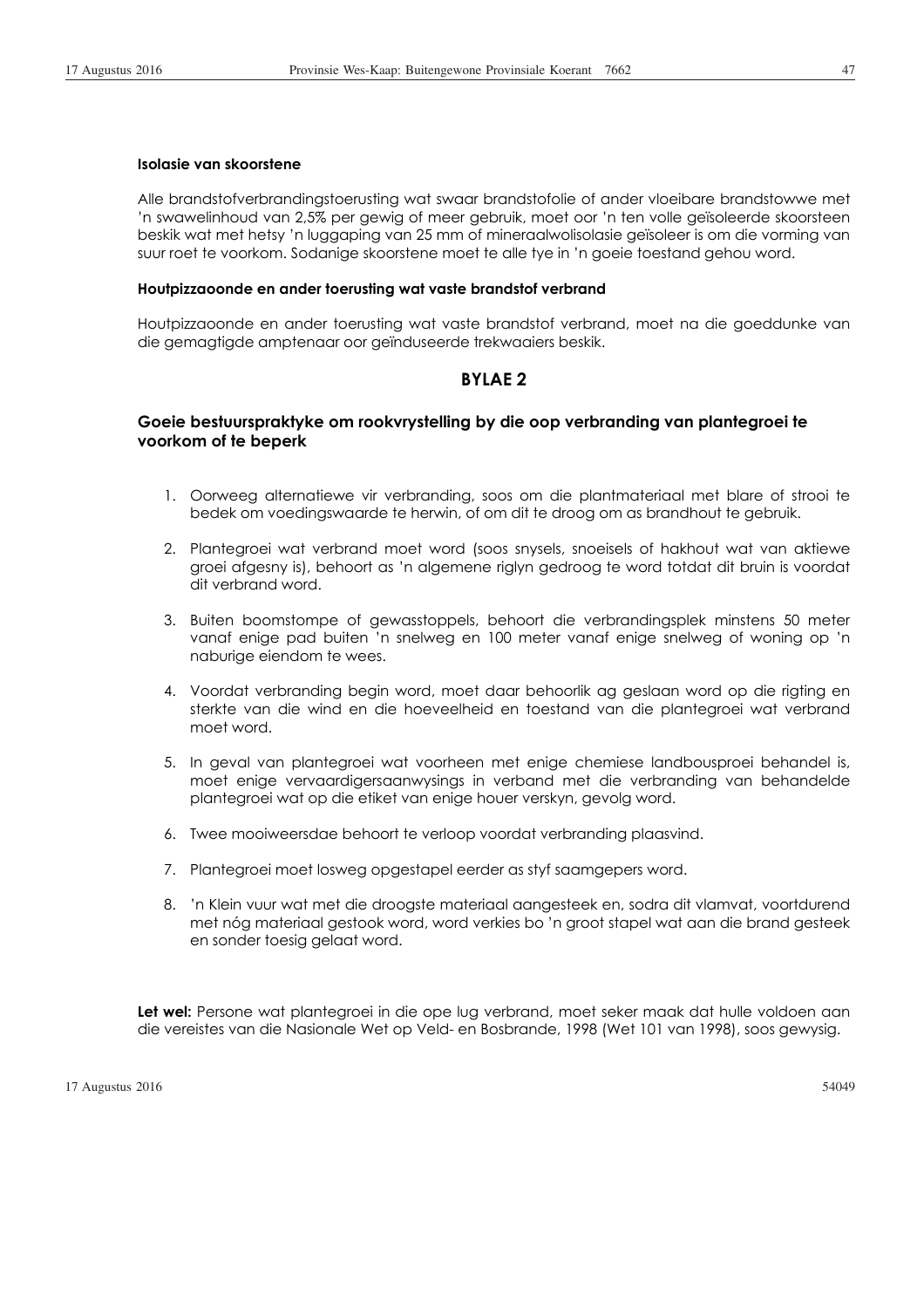# **ISIXEKO SASEKAPA**

#### **UMTHETHO KAMASIPALA WOLAWULO LOMGANGATHO WOMOYA, 2016**

**Ukubonelela ngolawulo lomgangatho womoya namanyathelo afanelekileyo okuthintela ungcoliseko lomoya; ukubonelela ngokunyulwa kwegosa lomgangatho womoya; ukubonelela ngokusekwa kweenqobo nemigangatho zokukhutshwa kwemisi kwingingqi, kunye nokubhengezwa kweezowuni ekulawulwa kuzo ukutshaya; ukuthintela ukukhutshwa komsi kwiindawo zokuhlala nakwezinye iindawo; ukubonelela ngokufakelwa nokusebenza kwesixhobo esitshisa amafutha kunye nesixhobo esilinganisa ubumnyama, esijongayo nesenza iisampuli; ukuthintela ukukhutshwa kwemisi edalwa luthuli, iindawo ezitshayo ezivulekileyo nokutshiswa kwempahla; ukuthintela umsi omnyama ophuma kwizithuthi ezidunyiswa ngoxinzelelo lwenjini nokubonelela ngokumiswa, kuvavanywe ze kuhlolwe izithuthi ngokwenkqubo; ukuthintela imisi edala inkathazo; ukuze kurhoxiswe uMthetho kaMasipala weSixeko saseKapa: woLawulo loMgangatho woMoya, 2010 kunye nokubonelela ngemibandela engqamene noko;.** 

#### **IMBULAMBETHE**

**NJENGOKUBA** wonke umntu uenelungelo lomgaqo-siseko lokuba kwimeko-bume esingqongileyo engeyongozi kwimpilo okanye kwintlalo-ntle yakhe;

**NJENGOKUBA** wonke umntu unelungelo lomgaqo-siseko lokuba kwimeko-bume esingqongileyo ekhuselekileyo, kusenzelwa izizukulwana ezikhoyo nezizayo, ngokusetyenziswa kwemithetho efanelekileyo namanye amanyathelo athií

- a) Athintele ungcoliseko kwaye athoba isidima sezinto eziphilileyo nendawo eziphila kuyo;
- b) Axhase ukulondolozwa kwendalo; kwaye
- c) Aqinisekisa uphuhliso ngokuzinzileyo kwezityalo nezilwanyana nendawo ezikuyo nokusetyenziswa kwemithombo yendalo ngeli xesha kuxhaswa uphuhliso loqoqosho nentlalo olufanelekileyo;

**NJENGOKUBA** iSiqendu B seShedyuli ye-4 yoMgaqo-siseko idwelisa ungcoliseko lomoya njengomcimbi omele ukujongwa kurhulumente wengingqi njengoko kumiselweyo kwicandelo le-155(6)(a) no-(7);

**NJENGOKUBA** icandelo le-156(1)(a) loMgaqo-siseko lichaza ukuba umasipala unelungelo lokulawula imibandela yorhulumente wengingqi edweliswe kwiSiqendu B seShedyuli 4 nakwiSiqendu B seShedyuli 5;

**NJENGOKUBA** icandelo le-156(2) loMgaqo-siseko limisela ukuba umasipala unakho ukuqulunqa nokulawula imithetho kamasipala esenzela ukulawulwa ngokukuko kwemicimbi anelungelo lokuyilawula;

**NJENGOKUBA** icandelo le-156(5) loMgaqo-siseko limisela ukuba umasipala unelungelo lokusebenzisa nawaphi na amagunya aphathelene nomcimbi oyimfuneko ngokufanelekileyo ukuze, okanye ongqinelana, aqhube imisebenzi yakhe ngokufanelekileyo;

**KWAYE NANJENGOKUBA** iSixeko saseKapa sizama ukuqinisekisa ulawulo lomgangatho womoya nokujongwa kongcoliseko lomoya kwindawo ephantsi kolawulo lweSixeko nokuqinisekisa ukuba kuyathintelwa ukungcoliswa komoya okanye, kwimeko apho oku kungenakuthintelwa ngokupheleleyo, kucuthwe kwaye ilungiswe lo meko.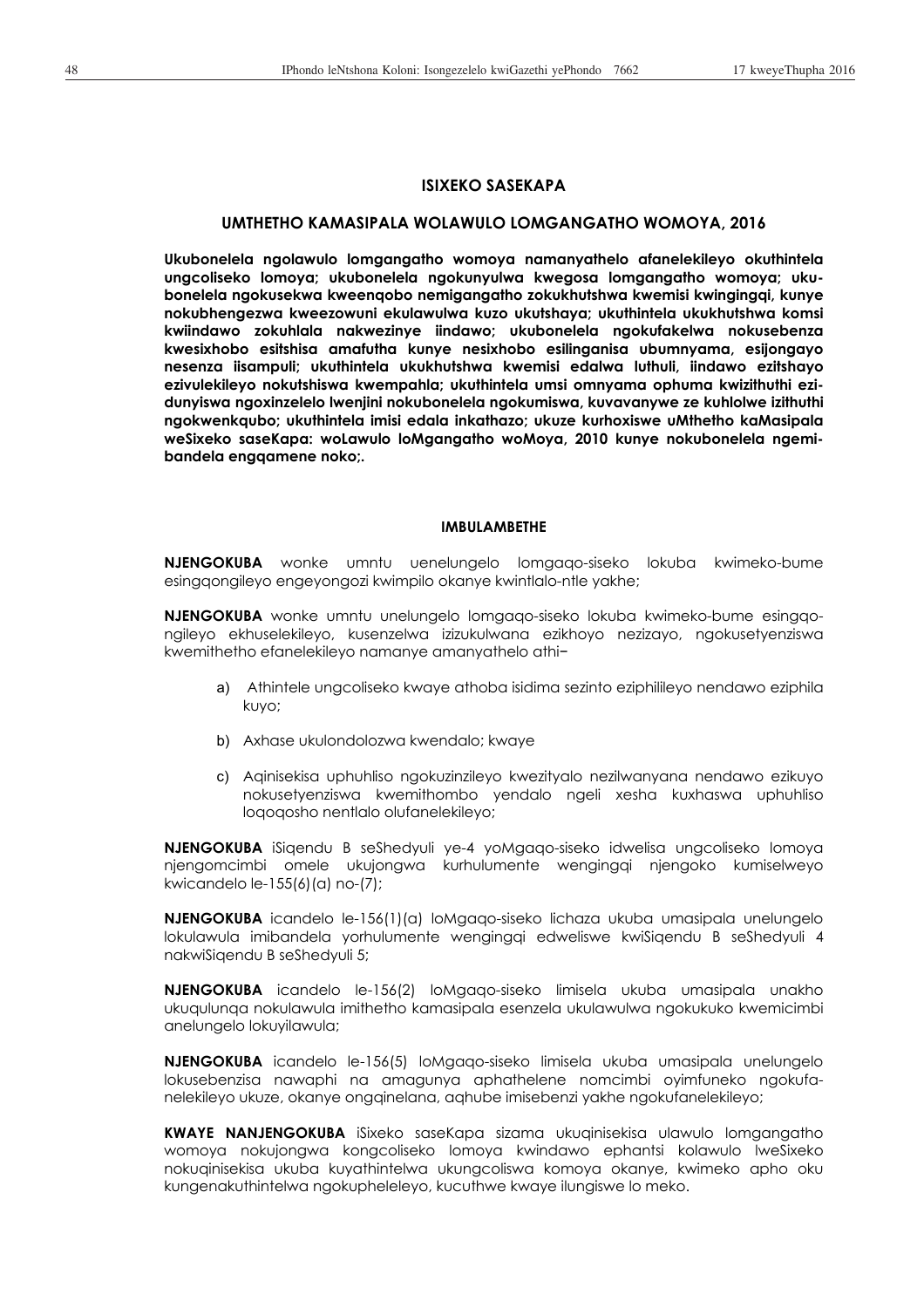**KWAYE KE NGOKU NGENXA YOKO, MAKUMISELWE NJENGOMTHETHO** liBhunga leSixeko saseKapa, ngolu hlobo:-

### **ULUHLU LWEZIQULATHO**

### **ISAHLUKO I**

### **INKCAZA NEMITHETHO-SISEKO ENGUNDOQO**

- 1. Iinkcazelo
- 2. Ukusetyenziswa kwalo Mthetho kaMasipala
- 3. Ungquzulwano neminye imithetho

## **ISAHLUKO II**

# **UMSEBENZI WENKATHALO**

4. Amanyathelo afanelekileyo okuthintela ungcoliseko lomoya

### **ISAHLUKO III**

### **UKONYULWA KWEGOSA LOMGANGATHO WOMOYA**

5. Ukonyulwa kwegosa lomgangatho womoya

### **ISAHLUKO IV**

## **IMIGAQO YOKUKHUTSHWA KWEMISI KWINGINGQI, IINQOBO NEMIGAQO KUNYE NEMIDA YOLAWULO LOMSI**

## **Isahluko 1: IMigaqo yokuKhutshwa koMsi kwingingqi**

6. Isigunyaziso ngokomthetho

### **Isahluko 2: IiNqobo ezisesikweni neMigaqo**

- 7. INkqubo yokuFumanisa izinto eziseMoyeni
- 8. Ukwaziswa kwemida yolawulo longcoliseko lomoya

## **ISAHLUKO V**

# **UKUKHUTSHWA KWEMISI KUMAZIKO ANGEZIZO IINDAWO ZOKUHLALA**

- 9. Ukusetyenziswa
- 10. Ukuthintelwa komsi omnyama kwimida yezakhiwo
- 11. Ukufakelwa kwesixhobo esitshisa amafutha
- 12. Ukusetyenziswa kwesixhobo esitshisa amafutha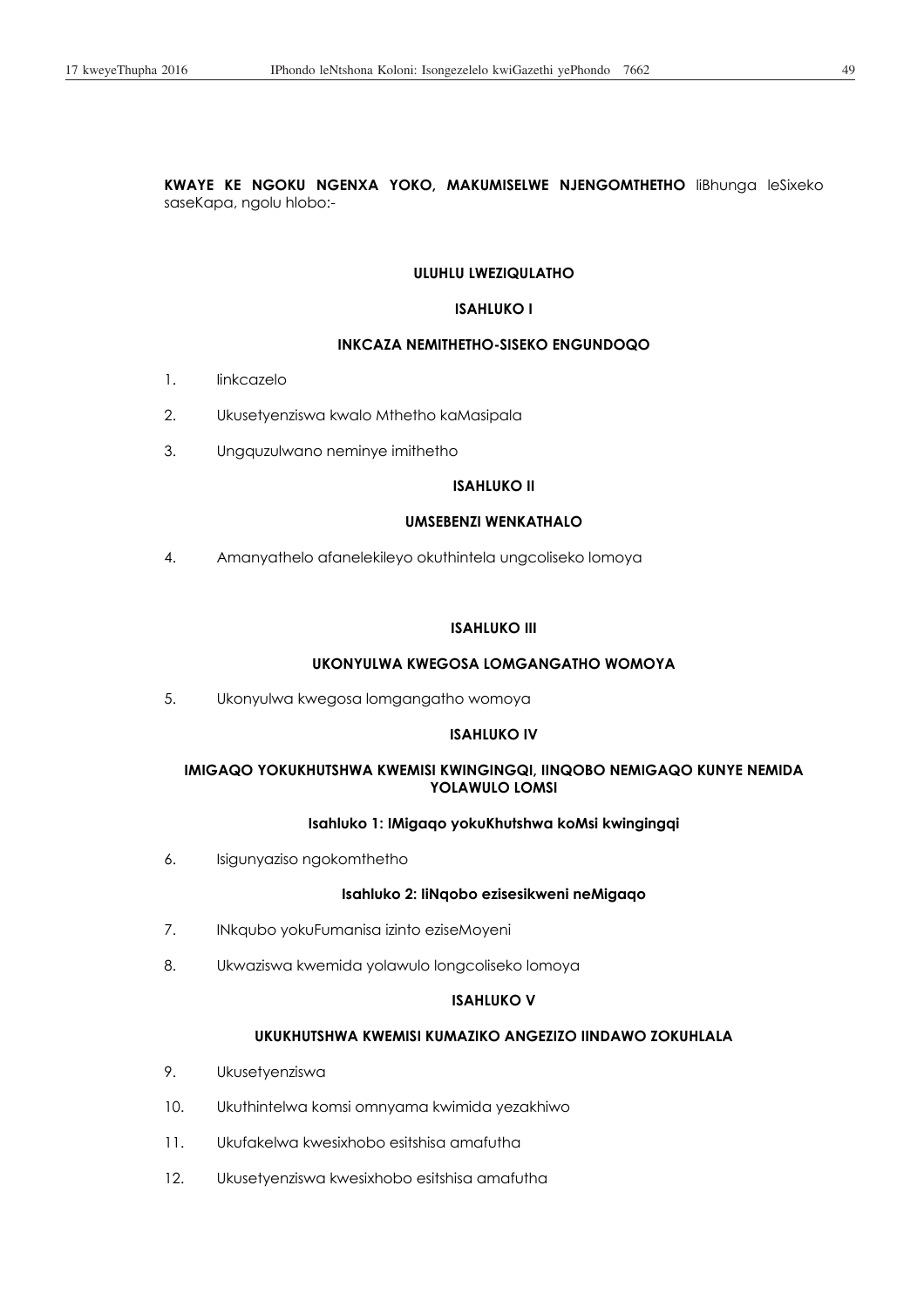- 13. Ukuvavanywa kwemisi ekhutshwayo ngamaxesha athile
- 14. Ingqiniseko
- 15. Ukufakelwa nokusetyenziswa kwesixhobo somlinganiselo wobumnyama
- 16 Ukubek'iliso nokuthatha iisampuli
- 17. Ukukhululelwa okwethutyana

### **ISAHLUKO VI**

### **UKUKHUTSHWA KOMSI KWIINDAWO EKUHLALA KUZO ABANTU**

18. Ukuthintelwa kokukhutshwa komsi omnyama kwiindawo ekuhlala kuzo abantu

## **ISAHLUKO VII**

## **UMSI OKHUTSHWA YIMILILO EVUTHA PHANDLE**

- 19. Ugunyaziso lokubasa ngaphandle nokutshisa izinto
- 20. Umsi obangelwa kukutshiswa kwamatayari nokutshiswa kweerabha nezinye izinto kusenzelwa ukufumana isinyithi

### **ISAHLUKO VIII**

## **UMSI OKHUTSHWA ZIZITHUTHI EZISEBENZISA AMAFUTHA**

- 21. Ukuthintelwa komsi omnyama ophuma kwizithuthi ezihamba ngamafutha
- 22. Ukumiswa kwezithuthi ukuze zihlolwe zivavanywe
- 23. Inkqubo yovavanyo
- 24. Isaziso solungiso

## **ISAHLUKO IX**

## **UKUKHUTSHWA KOMSI OBANGELA INKATHAZO ELUNTWINI**

- 25. Ukuthintelwa kwemisi ebangela inkathazo eluntwini
- 26. Ukwenza uthuli
- 27. Amanyathelo okuphelisa inkathazo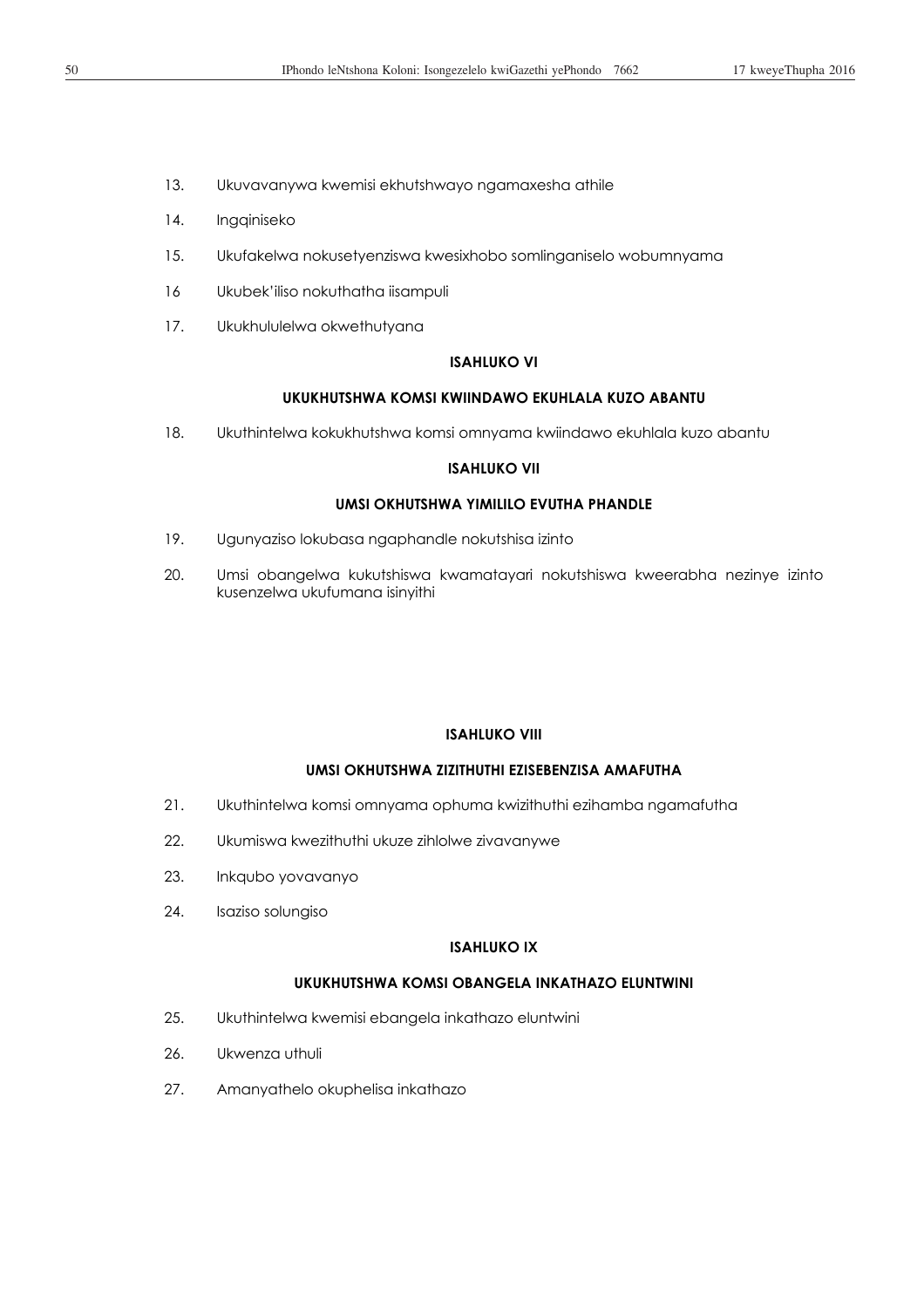### **ISAHLUKO X**

### **IMICIMBI JIKELELE**

- 28. Isaziso sokuthobela
- 29 Unyanzeliso-mthetho
- 30. Izibheno
- 31. Ukukhululelwa
- 32. Ukuzikhusela kumabango

### **ISAHLUKO XI**

## **AMATYALA NEZOHLWAYO**

- 33. Amatyala nezohlwayo
- 34 Ukubhangiswa neendawo ezinokugcinwa
- 35. Isihloko esifutshane

**IShedyuli yoku-1- Iinqobo ezisesikweni neenkcukacha ezibalulweyo ngeZixhobo eziTshisa amaFutha** 

**IShedyuli ye-2-Imisebenzi yolawulo olufanelekileyo ukuthintela okanye ukuctha ukukhutshwa komsi ngokutshiswa kwezityalo phandle** 

# **ISAHLUKO I IINKCAZELO NEMITHETHO-SISEKO ENGUNDOQO**

## **Iinkcazelo**

**1.** Kulo Mthetho kaMasipala, ngaphandle kokuba umxholo ubonisa ngolunye uhlobo -

**"UMthetho woMgangatho woMoya"** kuthethwa uMthetho woLawulo lokuSingqongileyo kaZwelonke: woMgangatho woMoya, 2004 (uMthetho wama-39 ka-2004);

**''impembelelo engalunganag''** kuthethwa nayiphi na impembelelo eyenzekayo okanye enokwenzeka kwimeko-bume esingqongileyo eyonakalisa okanye enokuthi yonakalise imeko-bume esingqongileyo okanye nayiphi na imbonakalo yayo kangangokuba ide yenzeke imihla ngemihla okanye ngokungenamsebenzi;

**''isingcolisi somoya''** siquka naluphi uthuli, umsi, ukuqhuma okanye irhasi ebangela okanye enokubangela ukungcoliseka komoya;

**''ungcoliseko lomoya''** kuthethwa naluphi na utshintsho kwimeko-bume esingqongileyo olubangelwa yiyo nantoni na ekhutshelwa emoyeni ojikeleza umhlaba isuka kuwo nawuphi na umsebenzi, nalapho olo tshintsho lunempembelelo engalunganga kwimpilo yabantu okanye kwintlalo-ntle yabo okanye kulwakhiwo, kukomelela nemveliso yendalo okanye ekulawulweni kwezinto eziphilileyo, okanye kwizinto eziluncedo ebantwini, okanye oluya kuba nempembelelo kwixesha elizayo;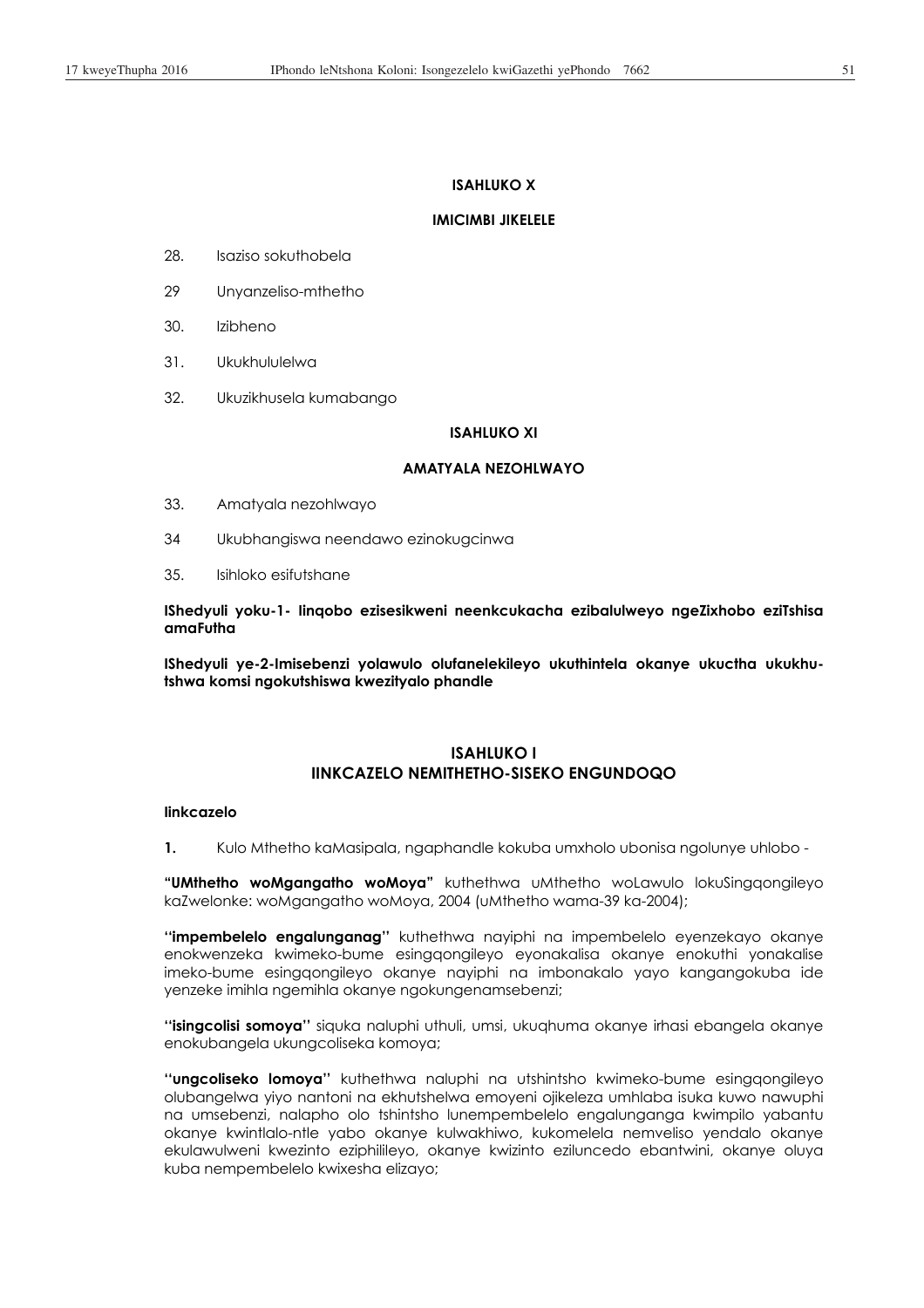**''umda wolawulo longcoliseko lomoya''** kuthethwa indawo ngokwelizwe ebhengezwe ngokwemigaqo yecandelo le-8 lalo Mthetho kaMasipala ukuba ngumda wolawulo longcoliseko lomoya ngeenjongo zeSahluko IV soMthetho kaMasipala;

**"isicwangciso solawulo lomgangatho womoya"** kuthethwa isicwangciso solawulo lomgangatho womoya esichazwe kwicandelo le-15 loMthetho woMgangatho woMoya;

**"igosa lolawulo lomgangatho womoya"** kuthethwa igosa lolawulo lomgangatho womoya elonyulwe ngokwemigaqo yecandelo le-14(3) loMthetho woMgangatho woMoya;

**"umoya osingqongileyo"** kuthethwa **"umoya osingqongileyo"** njengoko uchaziwe kwicandelo 1 loMthetho woMgangatho woMoya;

**''umoya ojikeleza umhlaba''** kuthethwa umoya ongavalelekanga zizakhiwo, oomatshini, iitshimili okanye ezinye izakheko ezifana nezo;

**"izinto ezikhutshelwa emoyeni"** okanye **"umsi okhutshwayo"** kuthethwa nawuphi na umsi okhutshwayo okanye inkqubo yomsi ohamba nawo ovela kwindawo ethile, apho kungekho ndawo okanye kumthombo wento ehambayo, njengoko kuchaziwe kuMthetho woMgangatho woMoya othi ukhokhelele ekungcolisweni komoya;

**''igosa eligunyazisiweyo'** kuthethwa umsebenzi weSixeko onoxanduva lokwenza nawuphi na umsebenzi okaanye ukusebenzisa amagunya ngokungqinelana nalo Mthetho kaMasipala, kwaye kuqukwa abasebenzi abagunyaziselwe ukwenza imisebenzi efana noxanduva, imisebenzi okanye amagunya;

**"indlela esebenzayo yokusingqongileyo"** kuthethwa oko kunika eyona nzuzo ingcono, okanye okubangela owona monakalo mncinane kwimeko yokusingqongileyo ngokubanzi, ngeendleko ezamkelekileyo ngokwexesha elide nangokwexesha elifutshane;

"**isinyithi esitshisiweyo"** kuthethwa nasiphi isinyithi esithe isigqumathelo saso sasuswa ngokuthi sitshiswe nakuyiphi na indawo okanye isixhobo ngaphandle kwesixhobo esamkelweyo sokutshisa, ngenjongo yokufumana intsimbi isinyithi esingaphantsi kwesigqumathelo esingaphandle;

 **''itshimini''** kuthethwa nasiphi isakhekho okanye umngxuma walo naluphi na uhlobo nalapho kuthi kuphume izingcolisi zomoya;

**"iSixeko"** kuthethwa iSixeko saseKapa esasekwa ngokweSaziso sePhondo esinguNomb. 479 ka-2000 ngokwemigaqo yecandelo le-12 loMthetho woRhulumente beNgingqi: olawula iZigqeba zikaMasipala, 1998 (uMthetho onguNo. 117 ka-1998) okanye nasiphi isigqeba okanye umsebenzi weSixeko osebenza ngokungqinelana namagunya awanikezelweyo;

**''uMphathi weSixeko''** kuthethwa umntu owonyulwe liBhunga ngokwemigaqo yecandelo lama-54A loMthetho woRhulumente beNgingqi olawula iiNkqubo zikaMasipala, 2000 (uMthetho onguNomb.32 ka-2000);

**''inqwelo-mafutha esebenzisa ucinezelo lwenjini''** kuthethwa isithuthi esixhotyiswe ngokutshiswa kwangaphakathi kwamafutha, ukucinezelwa kwenjini, idizili okanye amafutha enjini anjalo;

**"ityala eliqhubekayo**" kuthethwa ityala apho isenzo okanye ukukhutshwa komsi kukhokhelela ekukhutshweni kwesaziso kodwa lo monakalo ube ungekalungiswa, isuswe okanye ijongwe phambi kokuphelelwa kwesaziso esikhutshwe ngokungqinelana nalo Mthetho kaMasipala;

**"iBhunga''** kuthethwa iBhunga loMasipala weSixeko;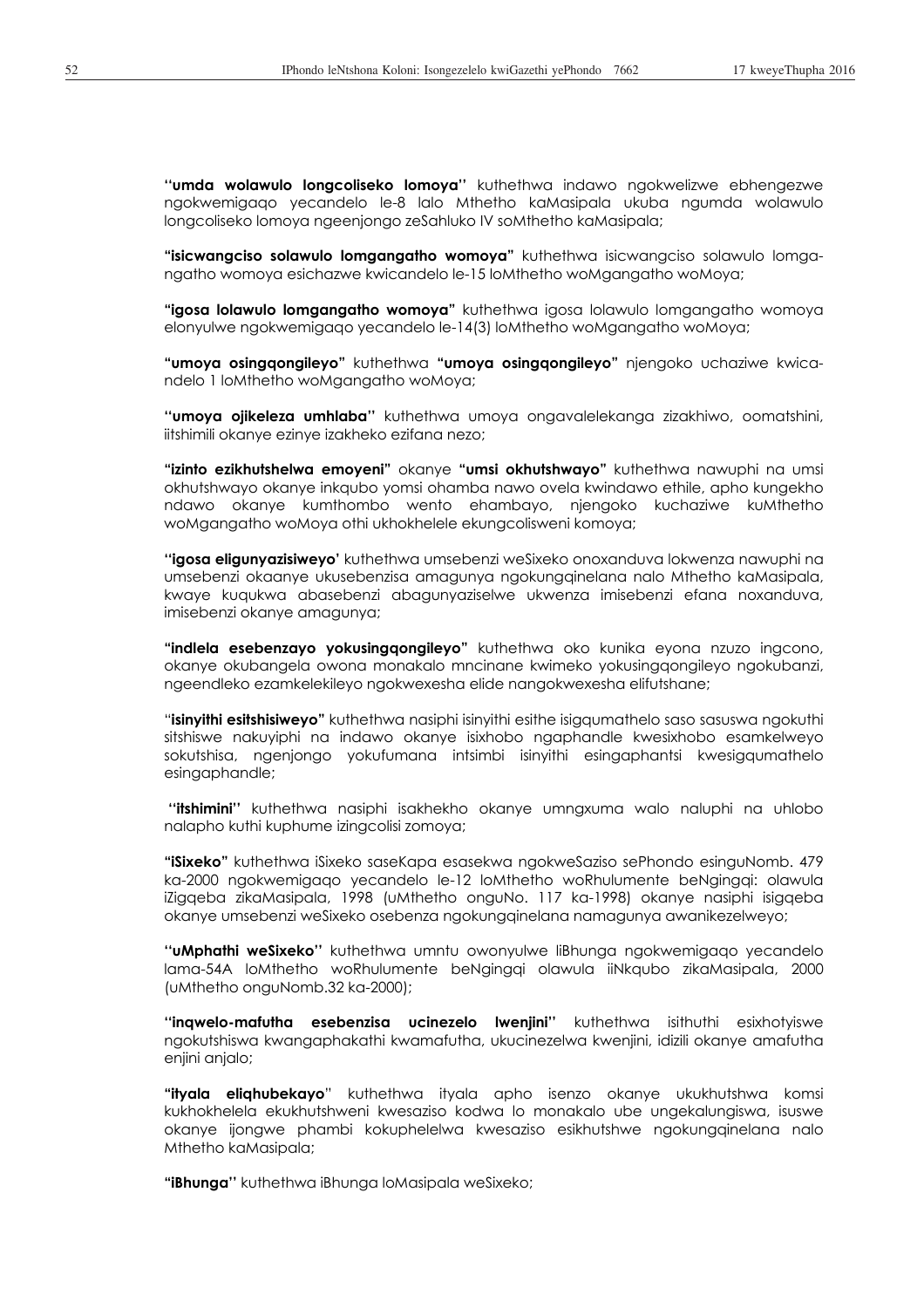**''umsi omnyama''** kuthethwa -

- (a) ngokunxulumene neSahluko V kunye neSahluko VI salo Mthetho kaMasipala, umsi othi, xa ulinganiswa kusetyenziswa imitha elula yokufunxa, isixhobo sokulinganisa wobumnyama okanye esinye isixhobo esifana neso, sinamandla obumnyama akumyinge wama-20% okanye ngaphezulu;
- (b) ngokunxulumene neSahluko VIII salo Mthetho kaMasipala
	- (i) umsi okhutshwa kwimibhobho ekhupha imisi kwizithuthi kwiinjini zoxinzelelo lwendalo nezinengxinano yomsi yeeyunithi zomsi ezingama-50 Hartridge okanye ngaphezulu okanye ukufunxa okulula okongeziweyo okungaphezu kwe-1,61 m<sup>-1</sup>; okanye 18,57 umyinge womthamo; kunye
	- (ii) nomsi okhutshwa kwimibhobho ekhupha umsi wezithuthi kwiinjini ezinoxinzelelo lokutshisa ngokumandla nezinomlinganiselo wama-56 Hartridge weeyunithi zomsi okanye ngaphezulu okanye ukufunxa ngokulula okongeziweyo ezingaphezu kwe-1,91 m<sup>-1</sup>; okanye 21,57 umyinge womthamo."

**"umyalelo"** kuthethwa umyalelo okhutshwe ngugunyaziwe onikezelwe lo magunya ukuba umntu othile enze okanye azinxweme ekwenzeni izinto ezithile ezinokonzakalisa umgangatho womoya, impilo okanye imeko-bume esingqongileyo

**''uthuli''** kuthethwa nantoni na eqinileyo ethambileyo okanye engadibenanga nekwaziyo ukusasazeka okanye ichithelwe emoyeni;

**''indawo yokuhlala''** kuthethwa nasiphi na isakhiwo okanye isakheko, okanye inxalenye yesakhiwo okanye yesakheko esetyenziswa njengendawo yokuhlala okwethutyana okanye umphelo, kwaye kuqukwa nasiphi na isakhiwo esingaphandle kwesikhulu okanye esinye isakheko esidibene naso;

**''imeko-bume esingqongileyo''** kuthethwa iindawo ezingqongileyo apho kuhlala khona abantu kwaye lo ndawo yenziwe ngezi zinto—

- (a) umhlaba, amanzi nomoya ojikelezayo;
- (b) izinto eziphilayo, ubomi bezityalo nezilwanyana;
- (c) nayiphi na inxalenye okanye indibanisela yoko kuchazwe ku-(a) naku-(b) nobudlelwane bazo phakathi kwazo; kunye
- (d) nezinto ezibonakalayo, imichiza, iimpawu zobuhle nezenkcubeko kunye neemeko zoku ezichaphazela impilo nentlalo-ntle yabantu;

**"UMlawuli weSigqeba: icandelo lezeMpilo leSixeko**" kuthethwa uMlawuli weSigqeba weSixeko onoxanduva kwimicimbi yezempilo;

**''uvavanyo ngokucinezela umcephe isithuthi simile''** kuthethwa inkqubo yovavanyo echazwe kwicandelo lama-23;

**''isixhobo esitshisa amafutha''** kuthethwa naliphi iziko lesinyithi elifakelweyo, ibhoyilara, imbiza yokubilisa amanzi, isitovu sokutshisa inkunkuma, isixhobo sokutshaya, i-onti evutha ngeenkuni, iinkuni zokuthengwa okanye iinkuni zokosa ezinamalahle, ukosa inyama phandle okanye esinye isixhobo esiquka itshimini –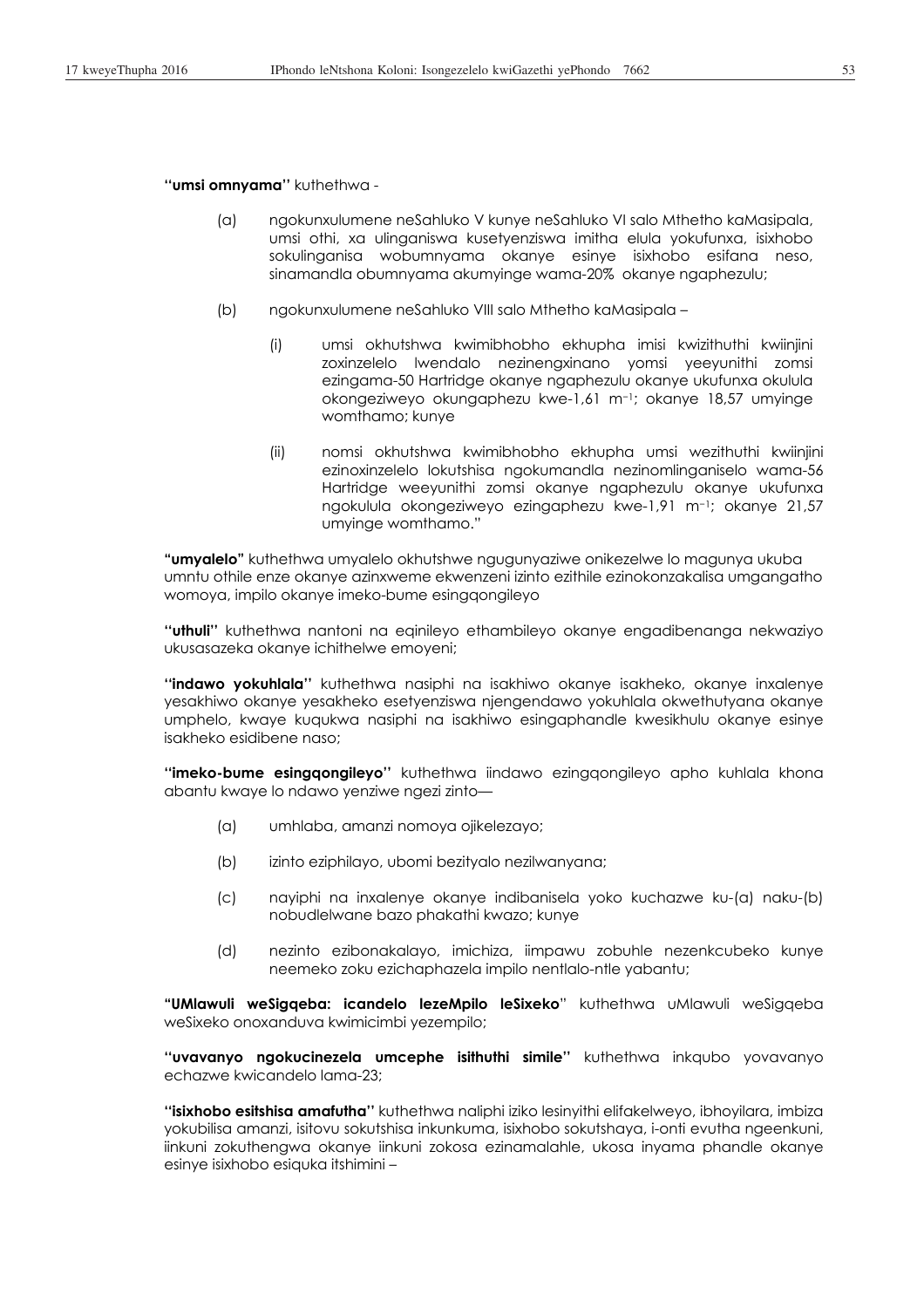- (a) elungiselelwe ukutshisa okanye enokutshisa ulwelo, irhasi okanye amafutha aqinileyo;
- (b) esetyenziselwa ukulahla nantoni na kuqukwa inkunkuma eqhelekileyo neyingozi ngokusebenzisa ubushushu kwiqondo elingaphantsi kwe-10 kg yenkunkuma ngosuku; okanye
- (c) esetyenziselwa ukulungelelanisa ulwelo, irhasi okanye amafutha aziziqina kuyo nayiphi inkqubo ebandakanya ukusetyenziswa kobushushu;

kodwa ayibandakanyi oomatshini abaphehla umbane abangamalalela nabasetyenziswa okwethutyana; izixhobo zokutshisa amafutha emakhaya; kunye nezixhobo zokupheka koomatshini abasebenza ngerhasi ekuthengiseni;

**''imitha yokufunxa ukukhanya''** kuthethwa isixhobo sokulinganisa esisebenzisa iseli esebenza ngokukhanya okanye ukuchaza ubungakanani bokukhanya obufunxwe sisingcolisi somoya;

**''izinto eziphilayo''** kuthethwa into engezilwanyana okanye izityalo ekwaziyo ukudlulisa okanye ekhupha izinto zemveli ezifanayo, kuqukwa ezingenazintsholongwane kunye neentsholongwane ezincinane;

**"uMthetho olawula iiNkqubo zikaMasipala"** kuthethwa uMthetho woRhulumente weNgingqi: olawula iiNkqubo zikaMasipala, 2000, (uMthetho onguNomb. 32 ka-2000);

 **''inkathazo''** kuthethwa ukuphazamisa okungafanelekanga okanye ungenelelo olungalunganga olubangelwa lungcoliseko lomoya olunempembelelo engathandekiyo -

- (a) kwimpilo okanye kwintlalo-ntle yakhe nawuphi na umntu okanye into ephilayo; okanye
- (b) ukusetyenziswa okanye ukonwatyelwa ngumnini okanye lowo uhlala kulo propati okanye kwimeko-bume esingqongileyo;

**''ukusitheka''** kuthethwa umlinganiselo wokukhanya oncitshiswe zizingcolisi zomoya ezibambeke kwimilanjana ukuya kukukhanya okubonakalayo, obuchazwa njengepesenti;

**''ukutshisa kwindawo evulekileyo"** kuthethwa ukutshiswa kwayo nantoni na ungenayo itshimini yokukhupha iimveliso ezifakwe apho zokubasa izise kumoya ojikelezileyo kwaye oko kuquka imililo yeenjongo zoqeqesho kwimililo, kodwa akubandakanywa nakuphi na ukutshisa ngeenjongo zokuzonwabisa okanye zokosa ngokorhwebo, kwaye **''ukutshisa kwindawo evulekileyo''** kunezi ntsingiselo zinxulumene nazo;

**''umsebenzisi''** kuthetha nabani na ongumnini okanye ophethe kwindawo ethile, okanye olawula umsebenzi okanye inkqubo ethile, evelisa izingcolisi zomoya;

**''umntu''** kuthethwa umntu ngokwnedalo okanye umntu ngokobulungisa;

**''amasango''** kuqukwa-

- (a) nasiphi na isakhiwo okanye esinye isakheko;
- (b) nawuphi na umhlaba ongenelela ekuhlala kuwo okanye osetyenziswa ngokunxulumene nemisebenzi eyenziwa kweso sakhiwo okanye isakheko;
- (c) nawuphi na umhlaba ongenanto;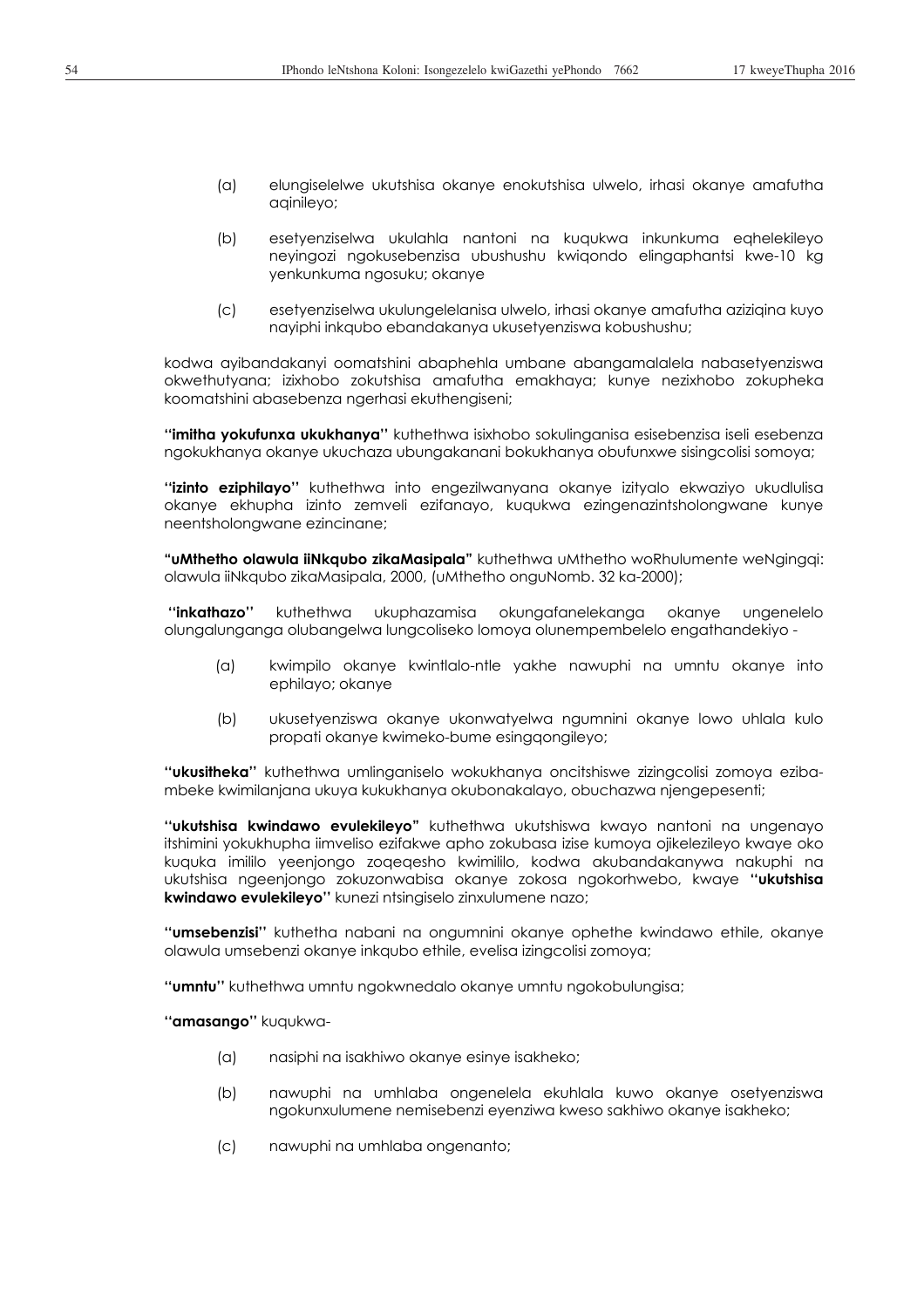- (d) nayo nayiphi na into ehambayo, inqanawa, iphenyane okanye nawuphi na umkhumbi osebenza kummandla ophantsi kolawulo lweSixeko; kunye
- (e) anawo nayiphi na iqumrhu likaRhulumente okanye umhlaba;

**"uRhulumente wePhondo"** kuthethwa uRhulumente wePhondo leNtshona Koloni;

**''indlela kawonke-wonke''** kuthetha indlela uluntu olunelungelo lokuyisebenzisa;

**''umsi''** kuthethwa nayiphi na irhasi, izinto ezithile neemveliso zokutshisa ezikhutshelwa emoyeni ojikelezileyo apho kutshiswe khona into okanye ibekwe ebushushwini kwaye oko kuquka umle okanye umsizi, uhlalutye nezinto ezinohlalutye eziphuma emsini;

**"uphando lobungcaphephe"** kuthethwa naluphi na uphando lobungcaphephe oluphathelene nomgangatho womoya oluqhutywa yingcali okanye yingcaphephe eyamkelweyo eneziqinisekiso zemfundo ezifanelekileyo nobunye ubuchule kwikhondo lolawulo lomgangatho womoya;

"**indawo yokufefeza**" kuthethwa indawo okanye indawo evalelweyo echazwe kwicandelo lama-25 esetyenziselwa ukupayinta ngokufefeza, kunye "**negunjana lokufefeza**" likwathetha into efana nale;

**"ukutshisa okungagunyaziswanga"** kuthethwa ukutshiswa kwayo nantoni na naphi na okanye isixhobo kuwo nawaphi na amasango ngaphandle kwesixhobo sokutshisa esamkelweyo ngaphandle kokufumana imvume ebhaliweyo kwangaphambili kwiSixeko; kwaye;

 **''isithuthi''** kuthethwa nayiphi na inqwelo mafutha, isithuthuthu, ibhasi, iloli okanye nasiphi na isithuthi esisebenzisa ngokuyinxalenye okanye xa siphelele isipirithi esinokutsha, umphunga, irhasi okanye i-oli, okanye ngayo nayiphi indlela engengawo amandla omntu okanye esilwanyana.

## **Ukusetyenziswa kwalo Mthetho kaMasipala**

**2.** Lo Mthetho kaMasipala usebenza kuzo zonke iipropati okanye amasango aphantsi kolawulo lweSixeko.

#### **Ungquzulwano neminye imithetho**

**3.** Xa kunokubakho uxambuliswano phakathi kwalo Mthetho kaMasipala neminye imithetho kamasipala okanye nawuphi umgaqo-nkqubo olawula ungcoliseko lomoya, imiqathango yalo Mthetho kaMasipala iya kuba yiyo elandelwayo ngokuphathelene nolawulo lomgangatho womoya.

## **ISAHLUKO II UMSEBENZI WENKATHALO**

## **Amanyathelo afanelekileyo okuthintela ungcoliseko lomoya**

- **4.** (1) Nabani na onoxanduva ngokupheleleyo okanye ngokuyinxalenye ekudaleni ungcoliseko lomoya okanye ukudala umngcipheko wongcoliseko lomoya olwenzekayo makathathe onke amanyathelo afanelekileyo kuqukwa neyona ndlela anokuyikhetha yokukhusela okusingqongileyo ngokufanelekileyo–
	- (a) ukuthinbtela naluphi na ungcoliseko lomoya olumandla ekubeni lwenzeke; kwaye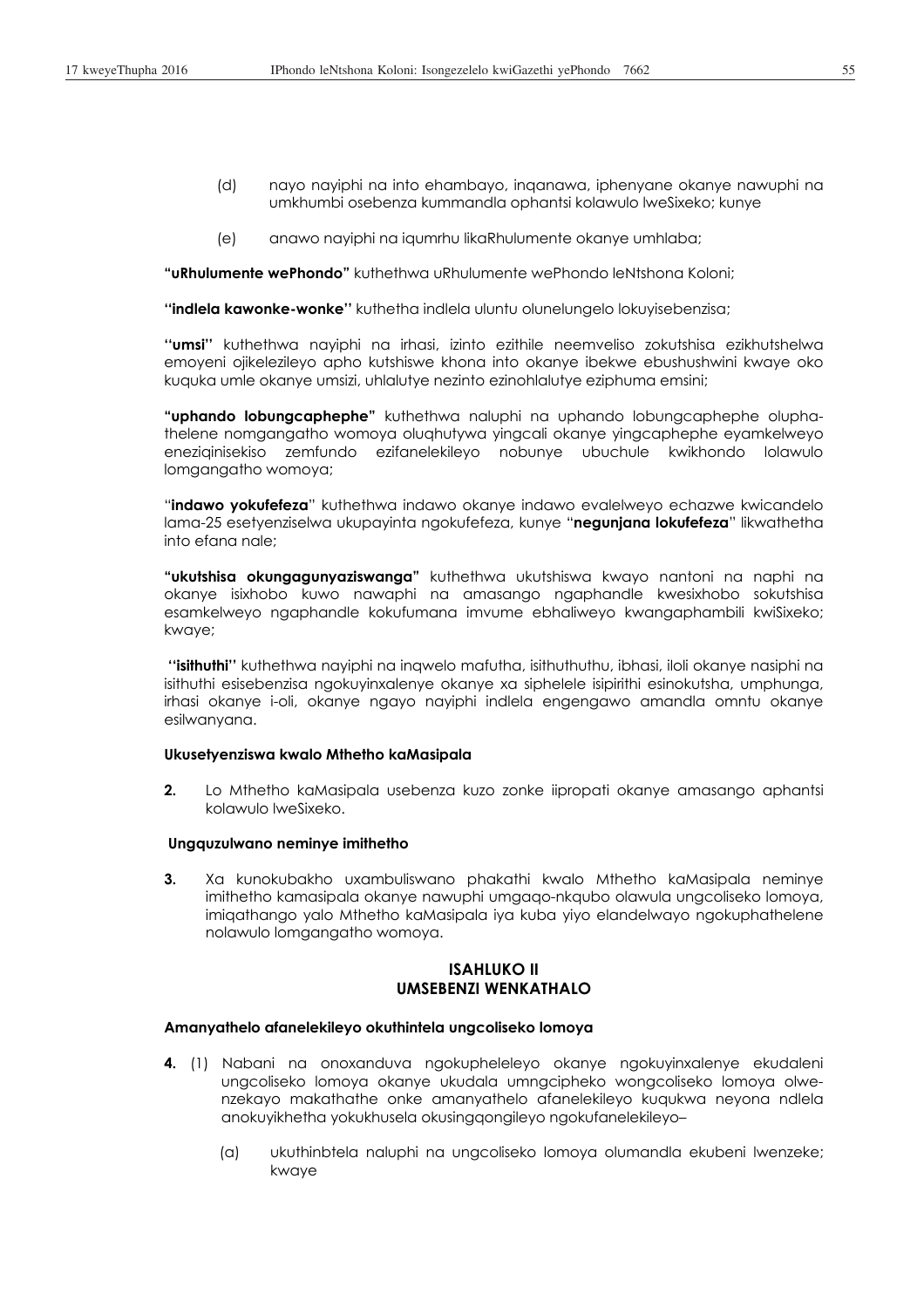- (b) makacuthe ze, ngokufanelekileyo kangangoko kunokwenzeka, alungise iimpembelelo zokusingqongileyo neziphumo zongcoliseko lomoya olwenzekileyo.
- (2) ISixeko sinakho ukuyalela nabani na ongakwaziyo ukuthatha amanyathelo afanelekileyo afunekayo phantsi kwecandelwana (1) ukuze—
	- (a) siphande, siphengululwe ze sihlole impembelelo kokusingqongileyo yemisebenzi ekhethekileyo ze sinike ingxelo ngalo nto;
	- (b) ukuthatha amanytahelo afanelekileyo phambi komhla ochaziweyo;
	- (c) siqhube ngenyameko nalo manyathelo; kwaye
	- (d) siwagqibezele phambi komhla ofanelekileyo ochaziweyo,

kuphela ukuba phambi kwalo myalelo iSixeko kufuneka sinike lo mntu isaziso esifanelekileyo simyalele ukuba azise igosa eligunyazisiweyo ngeenjongo zakhe.

- (3) ISixeko sinakho ukuthi, ukuba umntu akaphumeleli ukuthobela okanye uthobela ngokungonelanga umyalelo ochazwe kwicandelwana (2), ukuthatha amanyathelo afanelekileyo okulungisa lo meko.
- (4) ISixeko sinakho ukuthi, ukuba umntu akaphumeleli ukuthatha amanyathelo achazwe kwicandelwana (1), ukufumana zonke iindleko ezifanelekileyo ezenzekileyo ngenxa yokuba sona sithe sathatha amanyathelo phantsi kwecandelwana (3) kuye nawuphi na okanye kwaba bantu balandelayo:
	- (a) nawuphi na umntu othe okanye obenoxanduva, okanye obe negalelo ngqo kungcoliseko lomoya okanye kumathuba okwenza ungcoliseko lomoya;
	- (b) umnini womhlaba ngelo xesha xa kusenzeka ungcoliseko lomoya okanye kukho amathuba okungcoliseka komoya;
	- (c) umntu ophetheyo kulo mhlaba okanye nabani na onelungelo lokusebenzisa umhlaba ngelo xesha xa—
		- (i) umsebenzi okanye inkqubo ekuthethwa ngayo yayivunyelwe okanye yayisenziwa; okanye
		- (ii) ukudula kwale meko; okanye
	- (d) nabani na ongazange aphumelele ngokungakhathali ukuthintela—
		- (i) isenzo okanye inkqubo eyenziweyo okanye eyenziwayo; okanye
		- (ii) ekubeni lo meko iqhubeke.
- (5) Nabani na ongaphumeleli ukuthobela umyalelo ochazwe ku-4(2) wophula umthetho ngokungqinelana neSahluko XI salo Mthetho kaMasipala.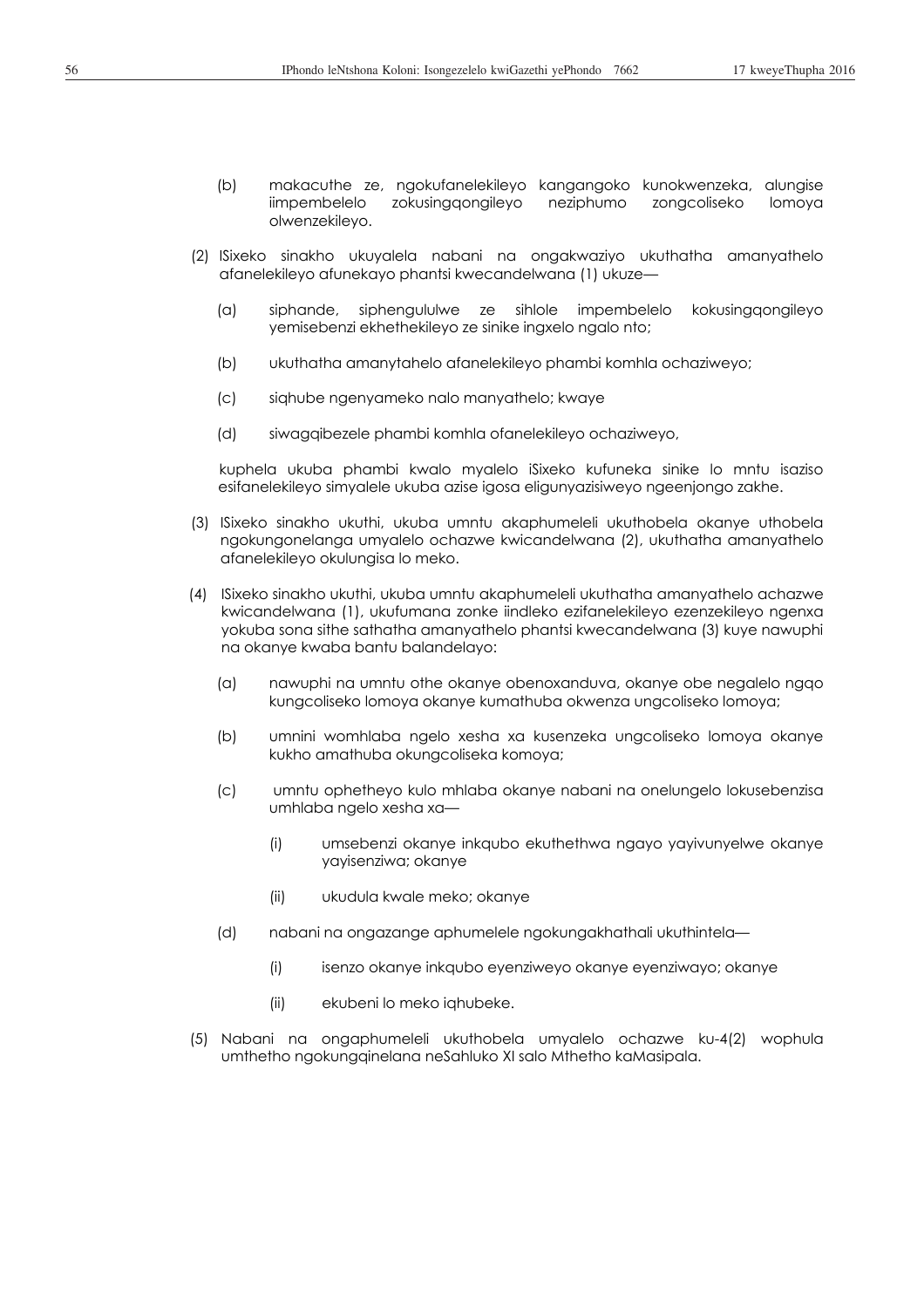# **ISAHLUKO III UKONYULWA KWEGOSA LOMGANGATHO WOMOYA**

### **Ukonyulwa okanye ukuqeshwa kwegosa lomgangatho womoya**

**5.** UMphathi weSixeko kufuneka, ngokubambisana noMlawuli weSigqeba: ezeMpilo kwiSixeko, onyule okanye aqeshe umsebnzi weSixeko saseKapa njengeGosa loMgangatho woMoya oza kuba noxanduva lokuququzelela imicimbi ephathelene nolawulo lomgangatho womoya nokunika okanye ukukhaba iiMpepha-mvume zokuKhuphela umsi eMoyeni osiNgqongileyo okanye iiMpepha-mvume zeThutyana zokukhuphela umsi kuMoya osiNgqongileyo ngokungqinelana noMthetho olawula uMgangatho woMoya phantsi kommandla wolawulo lweSixeko.

# **ISAHLUKO IV IMIGAQO YOKUKHUTSHWA KWEMISI YENGINGQI, IINQOBO NEMIMISELO KUNYE NEMIDA YOLAWULO LOMSI**

### **Isahluko 1: IMigaqo yokukhutshwa kwemisi kwiNgingqi**

### **Igunya elisemthethweni**

**6.** (1) ISixeko sinakho ukuthi, ngesaziso -

- (a) sichonge izinto okanye imixube yezinto ezikumoya osingqongileyo nalapho, ngenxa yoxinzelelo kumoya osingqongileyo, ukufumba ngomthamo omninzi, ukubeka okanye ngenye indlela, zibe yingozi kwimpilo, kwintlalo-ntle okanye kwimeko-bume esingqongileyo kummandla wogunyaziso weSixeko saseKapa okanye apho igosa lomgangatho womoya likholwa ukubaoko kuzisa obo bungozi; kwaye
- (b) ngokuphathelene nento nganye kwezo okanye umxube wezinto, zivelise umsi wezinto ezinokukhutshwa kulo ndawo, nokuba akukulo ndawo okanye kumthombo ohambayo kummandla wogunyaziso weSixeko saseKapa.
- (2) ISixeko sinokuthathela ezi nkalo zilandelayo ingqalelo ngokumisela imigangatho yokukhutshwa komsi kwingingqi:
	- (a) kwimpilo, kukhuseleko nakwiinjongo zokukhusela okusingqongileyo;
	- (b) inkqubo esetyenziswayo yokuhlola;
	- (c) uphando-nzulu ngezinto ezinokwenzeka;
	- (d) ubuchule bokubek'esweni;
	- (e) iziphumo kwintlalo nakuqoqosho;
	- (f) indima kwindalo yomlilo kwiintsalela zezityalo; kunye
	- (g) neyona nto inokukhethwa inokwenziwa kokusingqongileyo.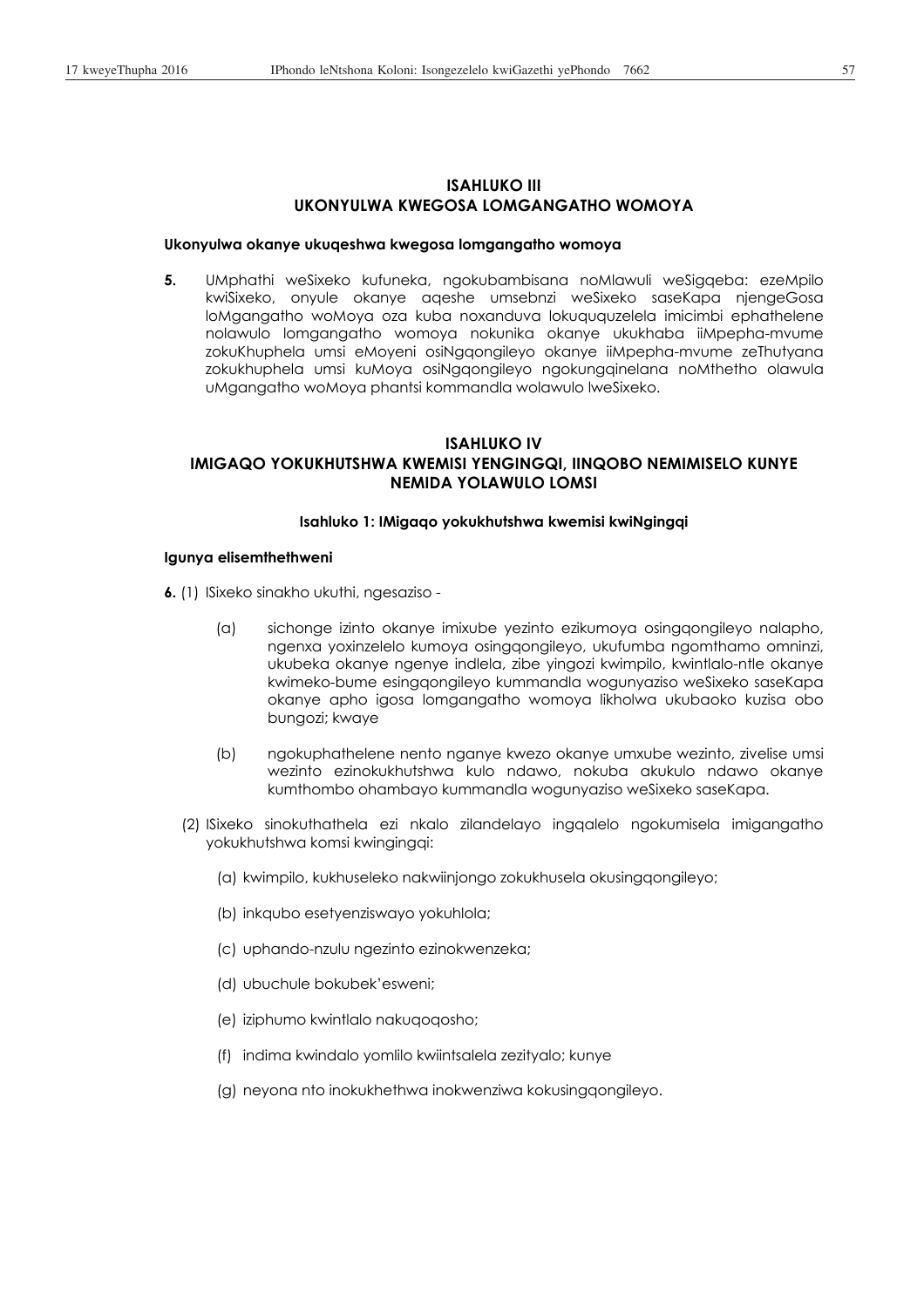(3) Nabani na onento ayikhuphela emoyeni okanye umxube wezinto ezithile njengoko kuchaziwe kwicandelwana (1) makathobele imigaqo yokukhutshwa kwemisi eyabhengezwa ngokungqinelana nalo Mthetho kaMasipala kwaye ukungaphumeleli ukweza oko sisenzo solwaphulo-mthetho ngokungqinelana neSahlukoXI salo Mthetho kaMasipala.

#### **ICandelo le-2: Imigaqo emiselweyo Inkqubo elandelwayo yokufumanisa izinto ezisemoyeni**

- **7.** (1) ISixeko kufuneka xa sifumanisa naxa sibeka phambili izinto ezisemoyeni ojikelezayo neziyingozi kwimpilo yoluntu, intlalo-ntle okanye kokusingqongileyo siqwalasele oku kulandelayo:
	- (a) amathuba, ubuzaza nobuninzi beempembelelo ngokuphathelene nempilo yoluntu nakokusingqongileyo ngokubanzi, ngeempembelelo ezingenakujikwa eziyinkxalabo emandla;
	- (b) ukuba sendaweni yonke noxinzelelo olumandla lwezo zinto kumoya osingqongileyo;
	- (c) ukuba nokutshintshwa kwemeko yezendalo nokuguquka kwemeko yesingcolisimoya, njengoko ezi nguqu zinokukhokhelela ekuvelisweni kwemichiza eyityhefu kakhulu kokusingqongileyo, ngokukodwa ukuba ezo zinto ngokukodwa ukuba lo nto inokuboliswa ziintsholongwane kwaye inakho ukuphinda-phindeka, kokusingqongileyo okanye kuthungelwano lomjikelo wokutya;
	- (d) impembelelo yezinto kuqwalaselwa ezi mpawu zilandelayo:
		- (i) ubungakanani babantu abasesichengeni, izinto eziphilayo okanye iindawo ezihla kuyo;
		- (ii) ubukho bezibnto ekulula kakhulu ukuba zingene kuzo ezi zingcolisi kulo ndawo ichaphazelekayo; kunye
	- (e) nezinto ezingcolisa umoya ezilawulwa yimigaqo yamazwe ngamazwe.
	- (2) Igosa lomgangatho womoya kufuneka, lisebenzisa inkqubo emiselwe kwicandelwana (1), liqulunqe uluhlu lwezinto ezikumoya ojikelezileyo eziyingozi kwimpilo yoluntu, kwintlalo-ntle okanye kokusingqongileyo.

### **Ukubhengezwa kommandla wolawulo longcoliseko lomoya**

- **8.** (1) Iyonke le ndawo iphantsi kolawulo lweSixeko saseKapa ibhengezwa njengendawo yolawulo longcoliseko lomoya.
	- (2) ISixeko sinokuthi, kumda wolawulo longcoliseko lomoya, ngamaxesha athile ngokwenza isaziso kwiPhepha-mvume lePhondo -
		- (a) sithintele okanye sinqande ukukhutshwa kwezingcolisi-moya ezohlukeneyo kuzo zonke iindawo okanye kwiindawo ezithile;
		- (b) sithintele okanye sinqande ukutshiswa kweendidi ezithile zamafutha;
		- (c) limisele iimfuno ezohlukeneyo kumda wolawulo longcoliseko lomoya eziphathelene nomgangatho womoya ngokuphathelene: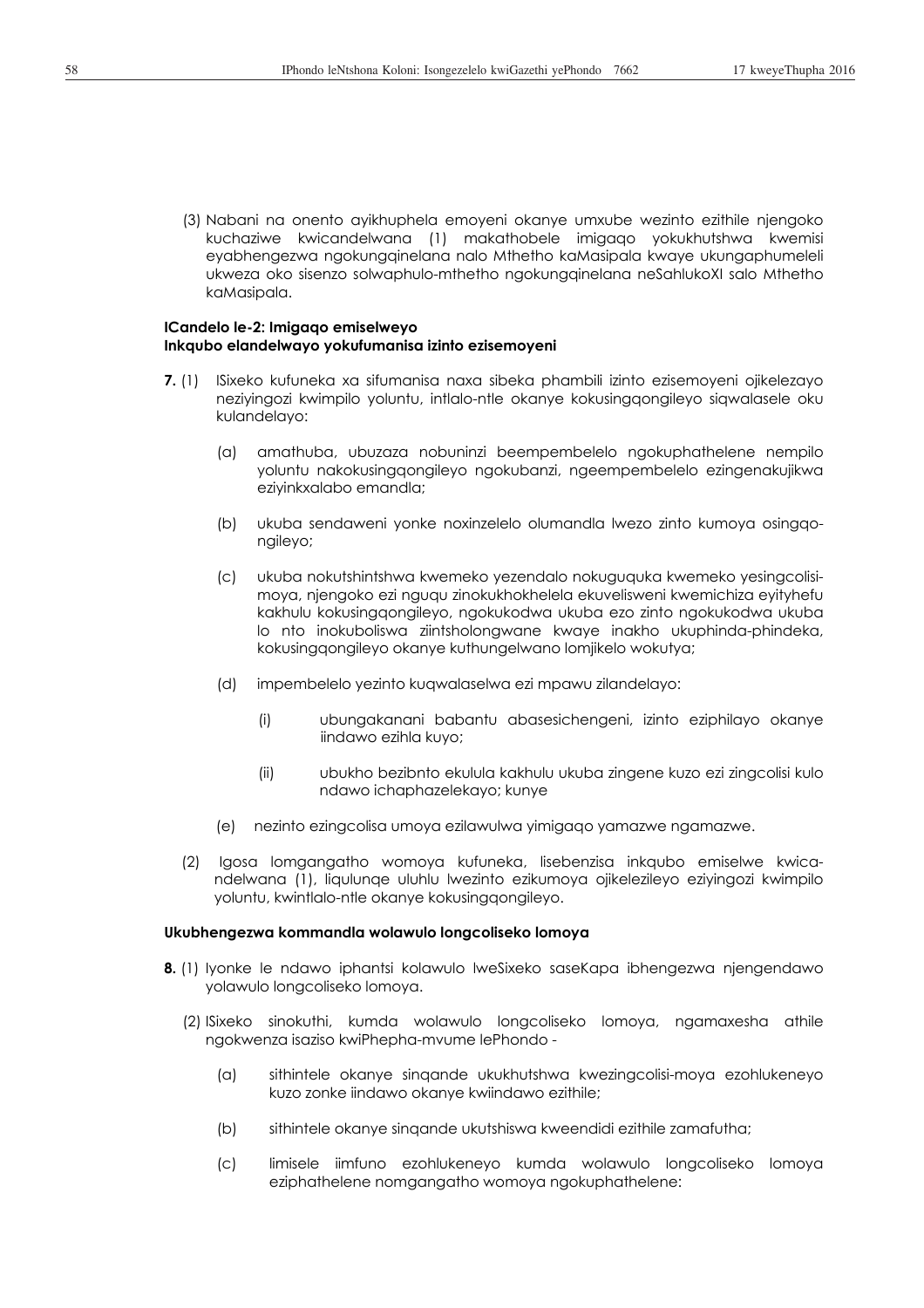- (i) neendawo ezohlukeneyo ngokwelizwe;
- (ii) kumasango akhethekileyo;
- (iii) kwiindidi zamaziko;
- (iv) kumaziko asetyenziselwa iinjongo ezikhethekileyo; okanye
- (v) kwimithombo ejikelezayo.
- (3) ISixeko sinakho ukuqulunqa nokupapasha imigaqo-nkqubo nezikhokhelo, kuqukwa nezikhokhelo zobuchwepheshe, ngokuphathelene nokulawulwa kwemisebenzi edala ngqo nangokungathanga ngqo ungcoliseko lomoya kumda wolawulo longcoliseko lomoya.
- (4) Akukho mnini okanye mntu uhlala kulo ndawo uya kudala okanye uya kuvumela ukukhutshwa komsi ongulo mthamo okanye ubukhulu kulo ndawo njengoko uya kuvalela ukukhanya ngomlinganiselo ongaphezu kweepesenti ezingamashumi amabini (20)*.*

# **ISAHLUKO V UKUKHUTSHWA KOMSI KUMAZIKO ANGEZIZO IINDAWO ZOKUHLALA**

#### **Ukusetyenziswa**

**9.** Ngenjongo zesi Sahluko **''amasango''** akabandakanyi izakhiwo.

## **Ukuthintelwa komsi omnyama ovela kumasango endawo**

- **10.** (1) Ngokuxhomekeke kwicandelwana (2), umsi omnyama akuvumelekanga ukuba ukhutshwe nakuwaphi na amasango ixesha elingaphezu kwemizuzu emithathu (3) ngexesha eliqhubekayo lemizuzu engamashumi amathathu (30).
	- (2) Eli candela alibhekisi kumsi omnyama okhutshwa kwisixhobo esitshisa amafutha ngexesha eso sixhobo sidunyuswa, sihlaziywa okanye silungiswa, ngaphandle kokuba lo msi ubunokuthintelwa kusetyenziswa eyona ndlela ingcono kokusingqongileyo.
	- (3) Amacandelwana (1) no-(2) akasebenzi kwabo baneempepha-mvume zomoya ojikelezileyo zokwenza imisebenzi edweliswe ngokwemigaqo yecandelo lama-21 loMthetho woMgangatho woMoya, kunye nemigangatho yokukhutshwa komsi edweliswe kwezo mpepha-mvume zokukhupha imise kulo moya ujikelezileyo.

## **Ukufakelwa kwesixhobo esitshisa amafutha**

- **11.** (1) Akukho mntu uya kufakela, atshintshe, andise, okanye asebenzise nasiphi isixhobo esitshisa amafutha kuwo nawaphi na amasango ngaphandle kokufumana imvume ebhaliweyo kwangaphambili kwiSixeko, nenokunikezelwa kuphela emva kokuba kuqwalaselwe uxwebhu lwesicelo olumiselweyo olugcwalisiweyo ndawonye nezicwangciso neenkcukacha ezifanelekileyo.
	- (2) Akukho mnalungelo aya kufunyanwa ngumntu owenze isicelo sesigunyaziso esibhaliweyo ngokungqinelana necandelwana (1) ngexesha elifutshane xa isicelo eso sisaqwalaselwa.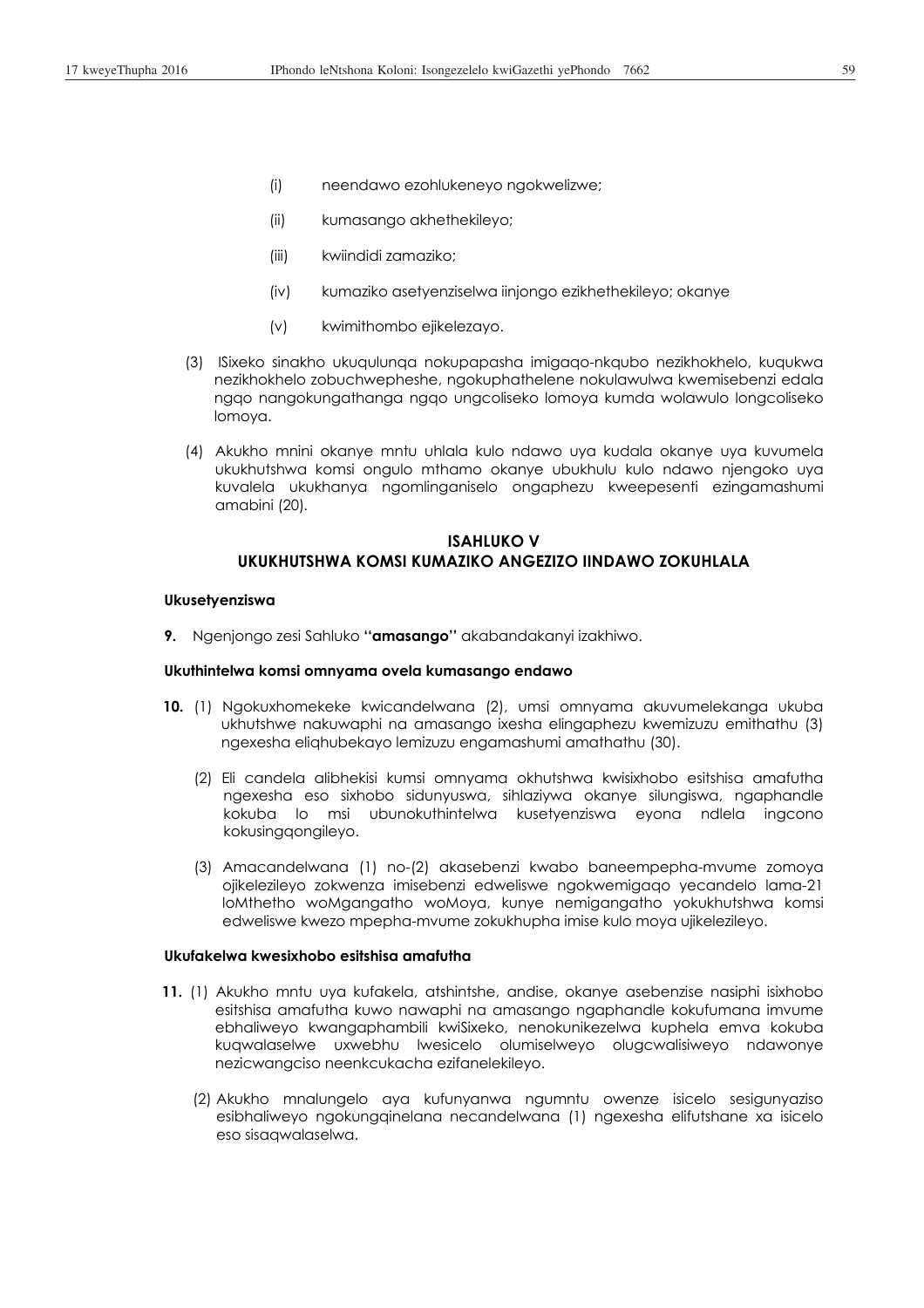- (3) Isigunyaziso esibhaliweyo esinikezelwe siSixeko ngokuphathelene nokufakelwa, ukutshintshwa, ukwandiswa, okanye ukusetyenziswa kwesixhobo esitshisa amafutha ngokungqinelana nomthetho kamasipala ekuthethwa ngawo nolawulo lomgangatho womoya okanye umgaqo ngokungqinelana noMthetho wokuThintelwa koNgcoliseko kuMoya osiJikelezileyo, norhoxisiweyo ngoku siya kuthatyathwa njengesanelisa iimfuno zecandelwana (1) nalapho ubungqina boko buya kwandlalwa kwigosa eligunyazisiweyo.
- (4) Apho kufakelwe khona isixhobo esitshisa amafutha, satshintshwa, sandiswa okanye kwafakelwa esinye endaweni yesinye kumaziko ngokuchasene nemiqathango yecandelwana (1), igosa eligunyazisiweyo linakho ukuthi, ngesaziso esibhaliweyo kumnini wendawo okanye kumsebenzisi wesixhobo eso:
	- (a) liyalele ukususwa kwesixhobo esitshisa amafutha kulo ndawo, ngeendleko zomnini, umsebenzisi okanye bobabini ngexesha elichazwe kwisaziso eso, okanye,
	- (b) limisele umdliwo ongadlulanga kwi-R10 000 phambi kokuqwalasela isicelo sesigunyanyiso ngokungqinelana necandelwana (1).
- (5) Xa ubunini besixhobo esitshisa amafutha esiphunyezwe siSixeko budluliselwa kumnini omtsha, umnini omtsha kufuneka enze isicelo sesigunyaziso esibhaliweyo sokusebenzisa eso sixhobo ngokwemigaqo yecandelwana (1).
- (6) Isixhobo esitshisa amafutha masithobele imigaqo yokukhutshwa komsi equlethwe kwiShedyuli 1 yalo Mthetho kaMasipala.

### **Ukusetyenziswa kwesixhobo esitshisa amafutha**

- **12.** (1) Akukho mntu uvumelekile ukusebenzisa nasiphi isixhobo esitshisa amafutha kuyo nayiphi na indawo ngokuchasene nesigunyaziso esibhaliweyo esichazwe kwicandelo 11(1).
	- (2) Kwimeko apho isixhobo esitshisa amafutha sisetyenziswe kwindawo ngokuchasene nemiqathango yecandelwana (1), igosa eligunyazisiweyo linakho ukuthumelela isaziso esibhaliweyo umnini wendawo apho kukho isixhobo esitshisa amafutha -
		- (a) lirhoxise isigunyaziso esibhaliweyo esichazwe kwicandelwana (1); kwaye
		- (b) ukuyalela ukususwa kwesixhobo esitshisa amafutha kulo ndawo ngeendleko zomnini wendawo nomsebenzisi waso ngexesha elimiswe kwisaziso.
	- (3) Kwimeko apho umnini wezakhiwo okanye umsebenzisi wesixhobo esitshisa amafutha engaphumeleli ukuthobela isaziso esikhutshwe ngokwemigaqo yecandelwana (2), igosa eligunyazisiweyo linakho ukususa isixhobo esitshisa amafutha kulo ndawo, ze lihlawulise iindleko ezifanelekileyo ezenziweyo ngumnini okanye umsebenzisi ekuthethwa ngaye.

### **UVavanyo lokuKhutshwa komsi ngamaxesha athile**

**13.** Igosa eligunyazisiweyo linakho ukuyalela umnini okanye umsebenzisi waso nasiphi isixhobo esitshisa amafutha esikwaziyo ukutshisa amafutha aziziqina ukwenza uvavanyo lwemisi ekhutshwayo ngamaxesha athile ngokungqinelana neendlela ezimiswe kwiShedyuli 1 yalo Mthetho kaMasipala.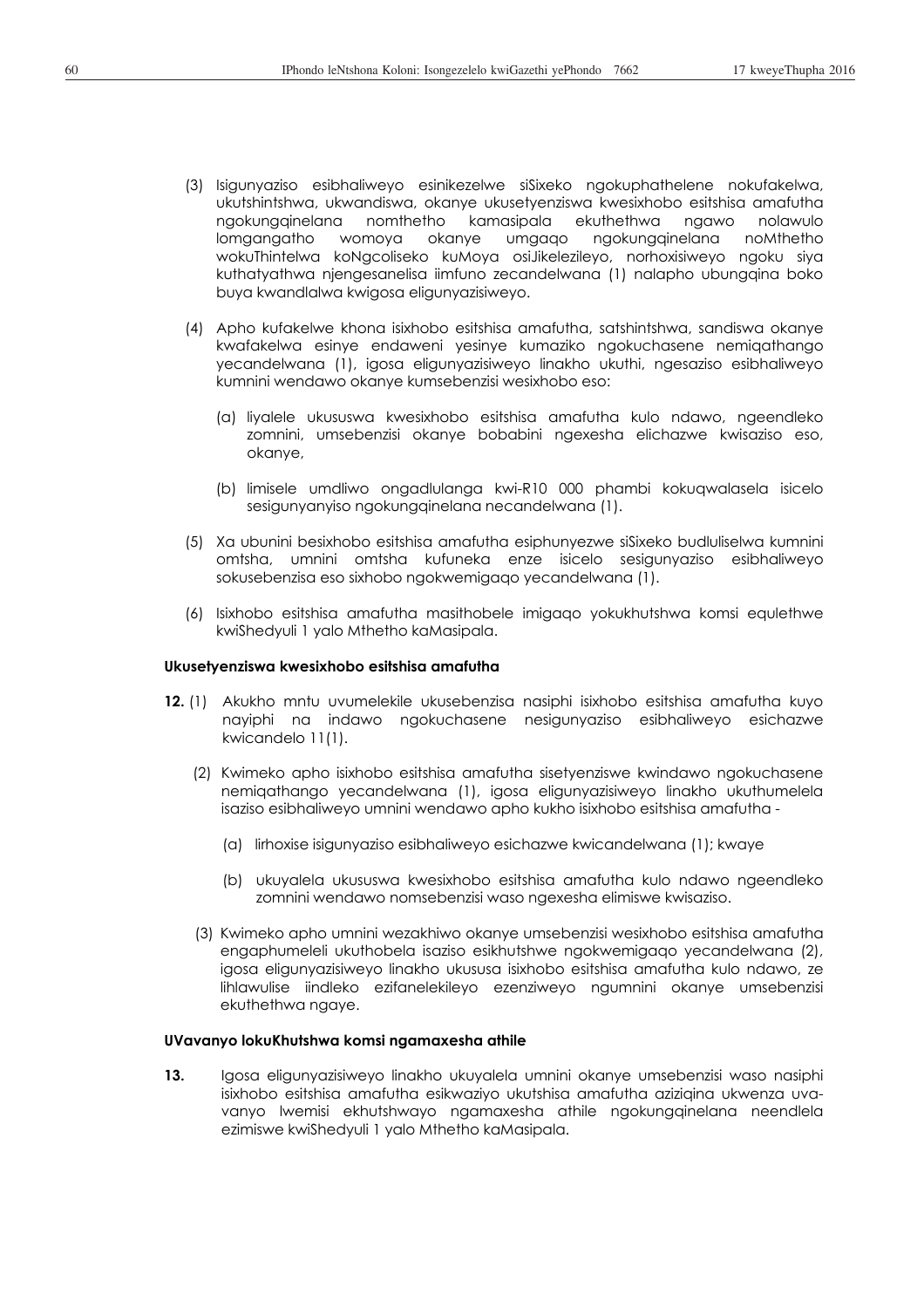### **Ukucingela**

- **14.** (1) Umsi omnyama uya kucingelwa ukuba ukhutshwe kwindawo ethile ukuba kubonakala ukuba kutshiswe amafutha okanye into ethile kulo ndawo, kunye nokuba iimeko bezichaza ukuba oko kutshiswa bekunamathuba okwenza umsi ophumayo omnyama, ngaphandle kokuba umnini, lowo uhlala apho okanye umsebenzisi, ngokwemeko leyo, angabonisa ukuba akukho msi mnyama ukhutshiweyo apho.
	- (2) Kwimeko apho igosa eligunyazisiweyo libone isixhobo esitshisa amafutha sikhupha umsi okhethekileyo; okanye umsi omnyama ixesha elingaphezulu kwemizuzu emi-3 rhoqo kwisiqingatha seyure esilinganisiweyo, igosa eligunyazisiweyo linakho ukukhupha isaziso sokuthobela esiyalela umsebenzisi okanye umnini ukuba awuyeke kwangelo xesha lo msebenzi wesixhobo esitshisa amafutha de kufike ixesha apho isixhobo esitshisa amafutha sibe silungisiwe ngokokwaneliseka kwegosa eligunyazisiweyo.
	- (3) Ukungaphumeleli ukuthobela umyalelo okhutshwe ngokungqinelana necandelwana 2 kuya kuba lulwaphulo-mthetho.

#### **Ukufakelwa nokusetyenziswa kwesixhobo esilinganisa ubumnyama bomsi**

- **15.** (1) Igosa eligunyazisiweyo linakho ukukhupha isaziso kuye nawuphi na umsebenzisi wesixhobo esitshisa amafutha, okanye umnini okanye lowo uhlala kulo ndawo apho kusetyenziswa, okanye kujoliswe ukusetyenziswa isixhobo esitshisa amafutha, ukufakela, ukulondoloza nokusebenzisa isixhobo esilinganisa ubumnyama bomsi ngeendleko zakhe, ukuba -
	- (a) ukukhutshwa komsi omnyama okungagunyaziswanga nokungekho mthethweni kulo ndawo kuthethwa ngayo kwenzeka rhoqo kwaye kuyaqhubeka ixesha leentsuku ezimbini ubuncinane;
	- (b) ukukhutshwa komsi omnyama okungagunyaziswanga nokungekho mthethweni kulo ndawo kwenzeke ngokweziqabu kwisithuba seentsuku ezilishumi elinesine ubuncinane;
	- (c) isixhobo esitshisa amafutha sithe, okanye silungiselelwe ukuba, sifakelwe kwindawo leyo kuthethwa ngayo nenokuthi ikhuphe umsi omnyama;
	- (d) umntu ekukhutshelwe yena isaziso ze wagwetywa okanye wahlawuliswa umdliwo wokuvuma ityala izihlandlo ezininzi kwiminyaka emibini edlulileyo ngokwaphula umthetho phantsi kweli Candelo okanye nawuphi na umthetho kamasipala ngemibandela yomgangatho womoya kwaye akathathanga manyathelo afanelekileyo ukuthintela okunye ukwaphula umthetho kwimiqathango yeli Candelo; okanye
	- (e) igosa eligunyazisiweyo liqwalasela ukuba uhlobo lwezingcolisi-moya ezikhutshwa kulo ndawo zinokubeka umngcipheko okanye ubungozi kwimpilo okanye kwimeko-bume esingqongileyo.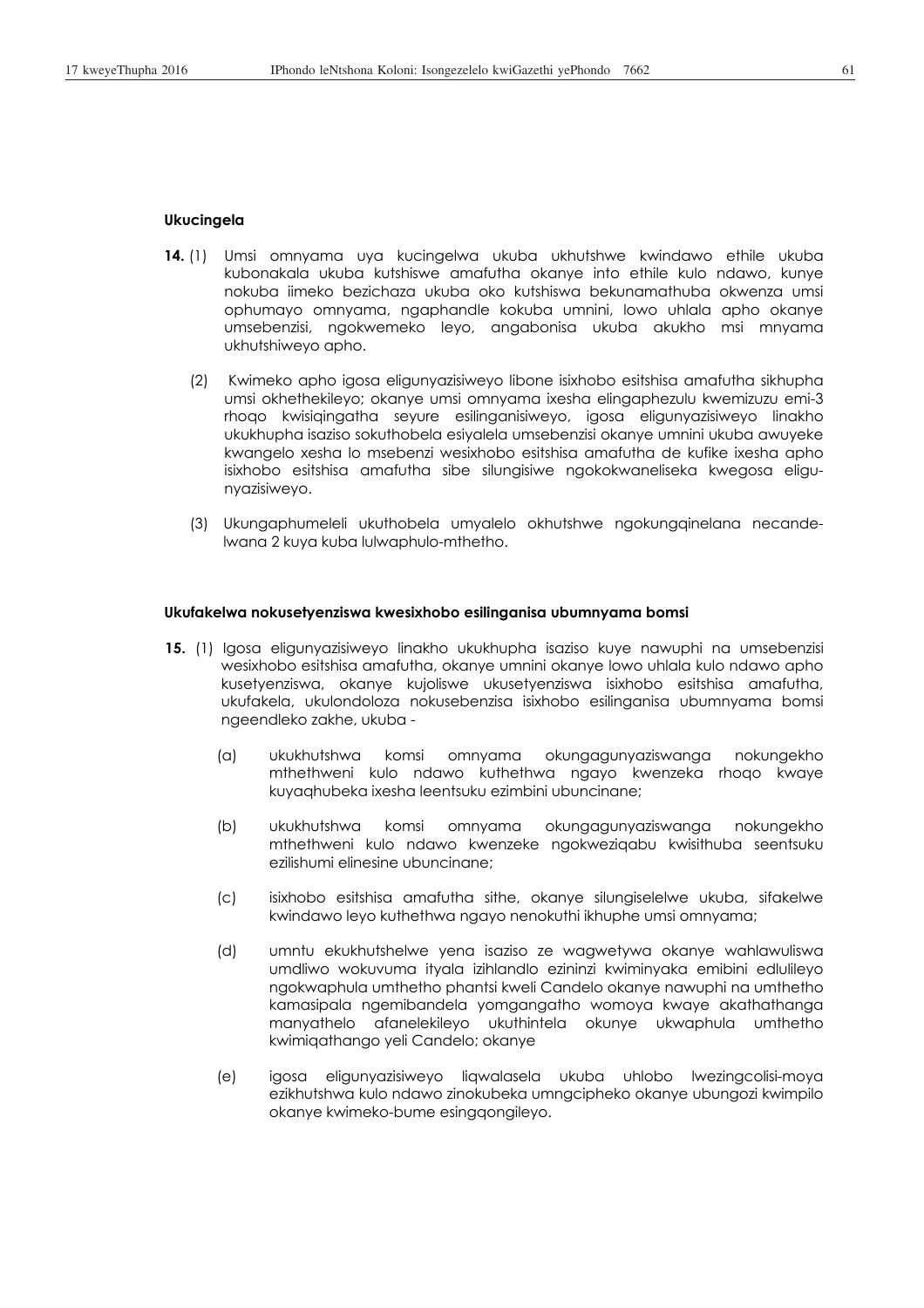### **Ukubeka iliso kunye nokuvavanya**

- **16.** Lowo uhlala okanye umnini wendawo, kunye nomsebenzisi waso nasiphi isixhobo esitshisa amafutha, ekufuneka ukuba afakele isixhobo sokulinganisa ubumnyama bomsi ngokwemigaqo yecandelo 15(1) kufuneka -
	- (a) abhale phantsi zonke iziphumo zokubek'iliso nezesampuli ze agcine ikopi yezi nkcukacha ubuncinane iminyaka emine emva kokufumana iziphumo;
	- (b) ukuba ucelwe ukuba enze njalo ligosa eligunyazisiweyo -
		- (i) avelise iinkcukacha zokubek'iliso nezeesampuli zohlolo; kwaye
		- (ii) abonelele ngengxelo ebhaliweyo, ngohlobo nangomhla ochazwe ligosa eligunyaizisweyo, ngenxalenye okanye ngazo zonke iinkcukacha ezibhaliweyo zokubek'esweni nezesampuli.

#### **Ukukhululelwa okwexeshana**

- **17.**(1) Ngokuxhomekeke kwicandelo lama-34 nasekubeni kufunyenwe isicelo esinezizathu ezivakalayo ngokubhaliweyo ngumnini okanye lowo uhlala kweso siza okanye umsebenzisi wesixhobo esitshisa amafutha, iSixeko sinakho ukukhululela okwethutyana ngokubhaliweyo komnye okanye kuyo yonke imiqathango yeli Candelo.
	- (2) Nakuphi ukukhululelwa okunikezelwe phantsi kwecandelwana (1) makuchaze ubuncinane oku kulandelayo:
		- (a) inkcazeloa ngesixhobo esitshisa amafutha nendawo esisetyenziselwa kuyo;
		- (b) izizathu zokunikezela olo khululelo;
		- (c) iimeko ezihambelana nolo khululelo, ukuba zikho;
		- (d) ixesha elinikezelweyo lokukhululelwa; kunye
		- (e) naziphi ezinye iinkcukacha ezifanelekileyo.
	- (3) ISixeko asinakho ukunikezela ngokhululo lwethutyana phantsi kwecandelwana (1) de sibe:
		- (a) sithathe amanyathelo afanelekileyo ukuqinisekisa ukuba bonke abantu ekunokwenzeka ukuba amalungelo abo anyhashiwe ngokunikezelwa kokhululo lwethutyana, kuqukwa nabanini abamelene nalo okanye abo bahlala kulo propati, banolwazi ngesicelo sokukhululelwa okwethutyana nendlela yokufumana ikopi yaso;
		- (b) ukuba abo bantu bafumene amathuba afanelekileyo okuchasa isicelo; kwaye
		- (c) ziqwalaselwe ngokukuko kwaye zathathelwa ingqalelo ezo zicelo ziphakanyisiweyo.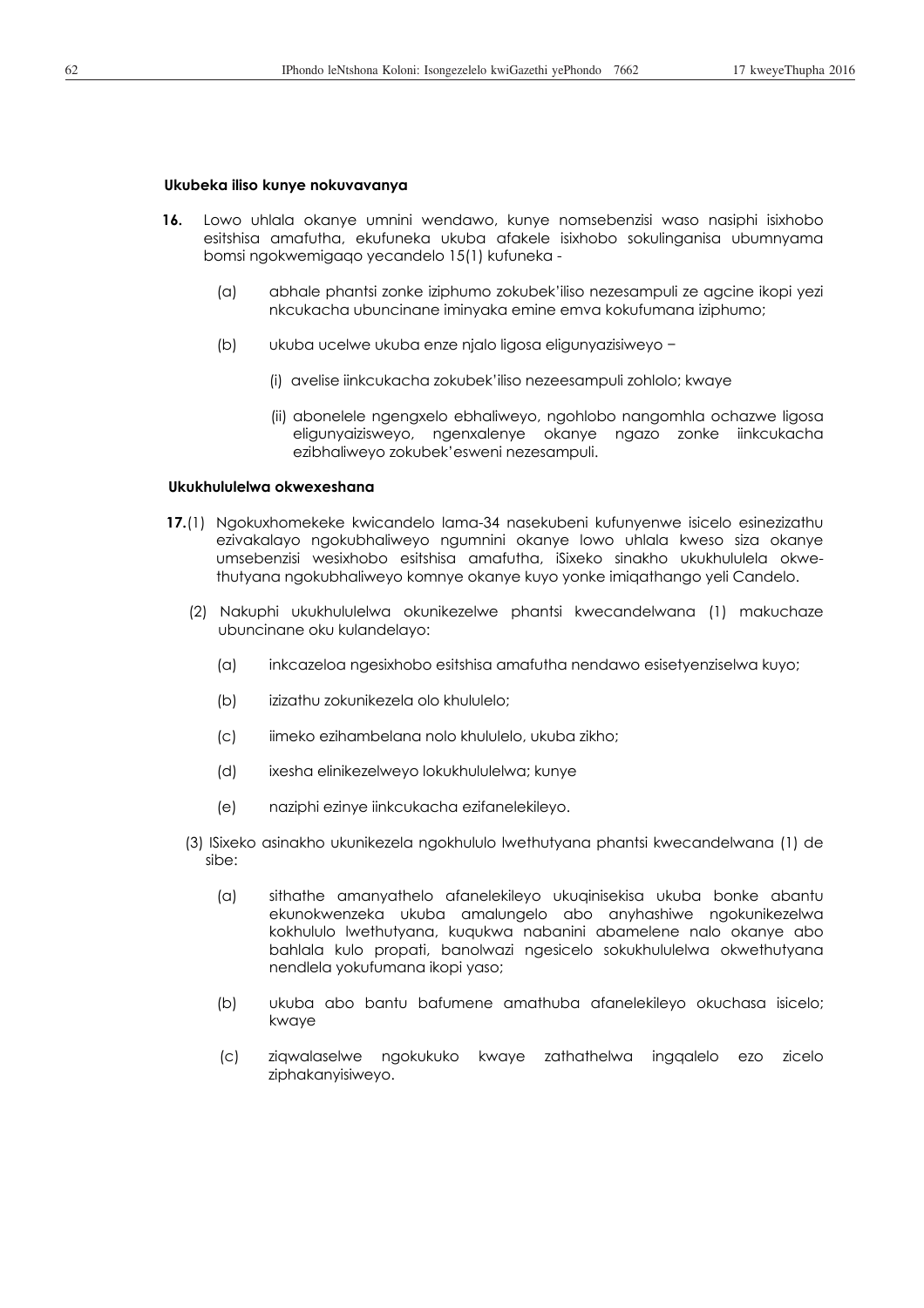# **ISAHLUKO VI UKUKHUTSHWA KOMSI KWIINDAWO EKUHLALA KUZO ABANTU**

### **Ukuthintelwa kokukhutshwa komsi omnyama kwiindawo ekuhlala kuzo abantu**

- **18.** (1) Ngokuxhomekeke kwicandelo 4(1), akukho mntu uya kukhupha okanye uya kuvumela ukukhutshwa komsi omnyama kuyo nayiphi na indawo ekuhlala kuyo abantu ixesha elilinganisiweyo elingaphezu kwemizuzu emithathu ngexesha eliqhubekayo lemizuzu engamashumi amathathu.
	- (2) Ngokuxhomekeke kwicandelo lama-31, nokwenziwa kwesicelo esibhaliweyo ngumnini okanye lowo uhlala nakweyiphina indawo yokuhlala, iSixeko sinakho ukunikezela ngokhululelo lwethutyana ngokubhaliweyo kumqathango omnye okanye yonke yesi Sahluko.
	- (3) Ngokuxhomekeke kwicandelo 4(1), akukho mntu uya kukhupha okanye uya kuvumela ukukhutshwa komsi omnyama kangangokuba ubangele inkathazo.

# **ISAHLUKO VII UMSI OBANGELWA YIMILILO ETSHISWA NGAPHANDLE**

### **Isigunyaziso sokutshisa ngaphandle nokutshisa impahla**

- **19.** (1) Ngokuxhomekeke kwicandelwana (4) akukho mntu uvumelekileyo ukutshisa ngaphandle nantoni na nakuwuphi na umhlaba okanye indawo, ngaphandle kokuba lo mntu uqale wafumana isigunyaziso esibhaliweyo sokutshisa ngaphandle kwiSixeko.
	- (2) (a) Kwimeko apho umntu wangaphandle efuna ukutshisa ngaphandle egameni lomnini wepropati, makufunyanwe imvume ebhaliweyo ngulo mntu uzimeleyo kumnini wepropati phambi kokwenza isicelo kwiSixeko sesigunyaziso sokutshisa ngaphandle.
		- (b) ISixeko singatshisa ngaphandle xa sibona kufanelekile nalapho umnini okanye lowo uhlala kulo propati engafumaneki.
	- (3) ISixeko sinakho ukuthi, ngesigunyaziso esibhaliweyo esichazwe kwicandelwana (1) simisele imiqathango kulo mntu ekumele ukuba ayithobele lowo wenza isicelo esibhaliweyo.
	- (4) ISixeko asinakho ukugunyazisa ukutshisa ngaphandle okuchazwe kwicandelwana (1) ngaphandle kokuba sonelisekile ukuba umfaki-sicelo ujongene ngokufanelekileyo nezi mfuno zilandelayo:
		- (a) impahla leyo iza kutshiselwa ngaphandle emhlabeni apho ivele kuwo;
		- (b) umntu ocela isigunyaziso ulwenzile na uphando nohlolo lwezinye iindlela ezinokwenziwa ngokufanelekileyo zokucutha, ukusebenzisa ngokutsha , ukurisayiklisha okanye ukususa impahla ukuze kucuthwe umthamo wempahla leyo iza kutshiselwa ngaphandle, ngokokwaneliseka kweSixeko;
		- (c) lo mntu ucela isigunyaziso uwenzile na uphando okanye uhlolo ngempembelelo yokutshisela ngaphandle kokusingqongileyo ngokokwaneliseka kweSixeko;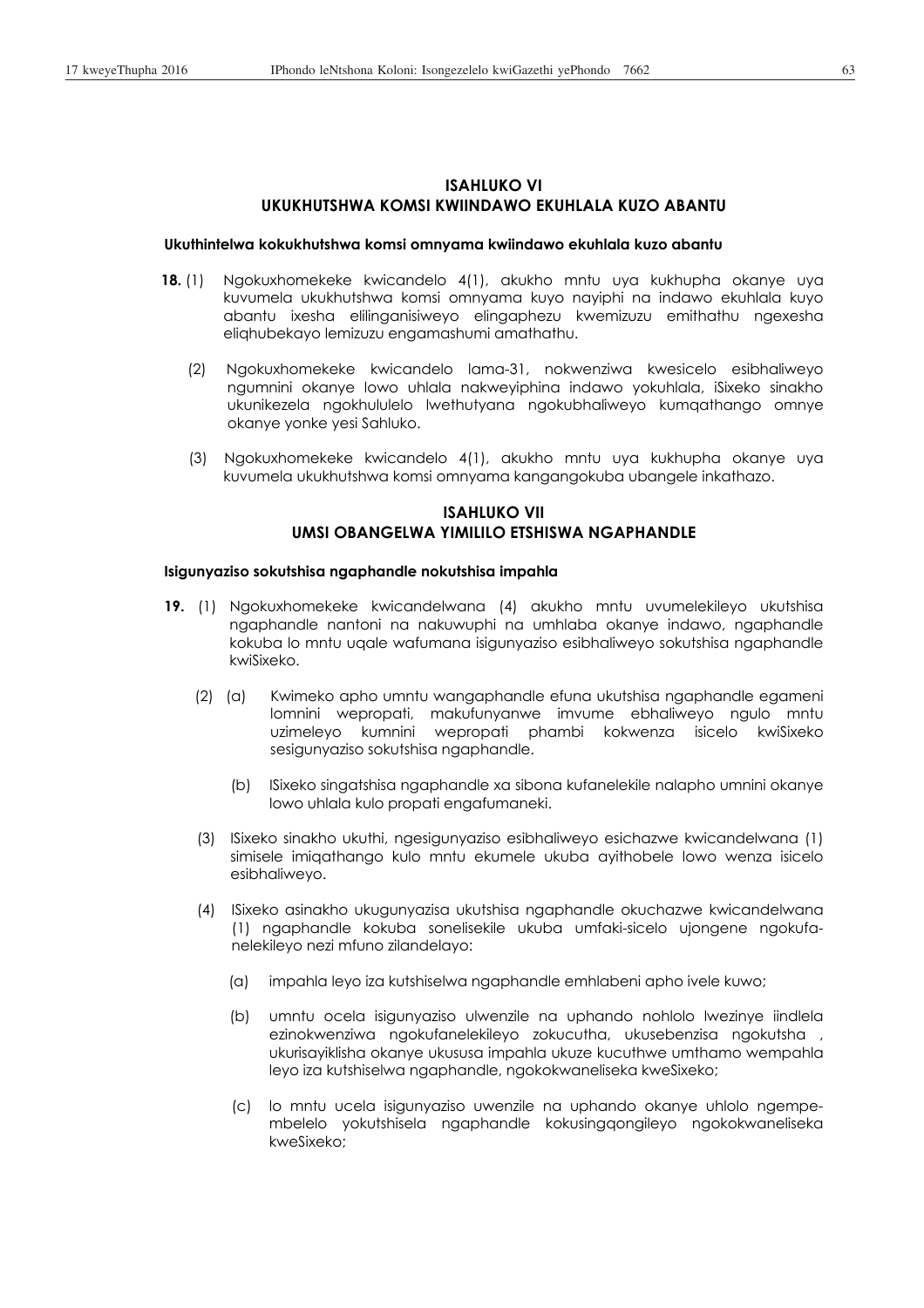- (d) lo mntu ucela isigunyaziso usifakile na isaziso kwiphepha-ndaba lengingqi elijikeleziswa kwingingqi okanye wazisa ngokubhaliweyo abanini okanye abo bahlala kuzo zonke iipropati ezimelene nale –
	- (i) ngazo zonke iinkcukacha zokutshisela ngaphandle okucetywayo; kunye
	- (ii) nelungelo labanini nabo bahlala kwiipropati ezimeleyo lokufaka izichaso ezibhaliweyo ngesiphakamiso sokutshisela ngaphandle kwiSixeko kwisithuba seentsuku ezi-7 sazisiwe;
- (e) umntu lowo ucela isigunyaziso ubunikile na ubungqina bokuba isaziso esibhaliweyo sifunyenwe ngabanini okanye abo bahlala kwiipropati ezimeleyo ubuncinane kwiintsuku ezisixhenxe (7) phambi kokuba siqwalaselwe isicelo sokutshisela ngaphandle.
- (f) umrhumo omisiweyo sele uhlawuliwe kwiSixeko.
- (g) umhlaba apho lo mntu ezimisele ukutshisela khona ngaphandle impahla ngumhlaba karhulumente, ifama okanye umhlatyana, okanye umhlaba okwilokishi eyaziwayo ongasetyenziselwa iinjongo zendawo yokuhlala;
- (h) ukutshisela ngaphandle kwenziwa ubuncinane kumgama we-100 leemitha ukusuka kwizakhiwo okanye kwizakheko; kwaye
- (i) ukutshisela ngaphandle akuzi kubeka ingozi kwimpilo yabantu okanye kukhuseleko, kwiipropati zabucala okanye kokusingqongileyo.
- (5) Imiqathango yeli candelo ayizi kusebenza
	- (a) kwizenzo zokuzonwabisa ngaphandle apho kosiwa inyama okanye izenzo zokoja kwindawo ezimeleyo okanye kwiindawo ezilungiselelwe oko;
	- (b) kwimililo emincinane elawulwayo kwiindawo zamatyotyombe ngeenjongo zokupheka, ukuzifudumeza nezinye iinjongo zasekhaya;
- (6) Ngeenjongo zoqeqesho kukhuseleko kwimililo amacandelo (4)(a), (b), (f) no-(g) ayisayi kusebenza.
- (7) Imisebenzi yolawulo emiselwe kwishedyuli ye-2 yoMthetho kaMasipala mayisetyenziselwe ukuthintela okanye ukucutha ukukhutshwa komsi ekutshisweni ngaphandle kwezityalo eziphantsi kolawulo lweSixeko.

### **Imisi ebangelwa kukutshiswa kwamatayala nokutshiswa kweerhabha nezinye izinto ngabo bafuna isinyithi**

- **20.** (1) Akukho mntu uvumelekileyo, ngaphandle kwesigunyaziso esibhaliweyo seSixeko, kuyo nayiphi na indawo –
	- (a) Ukuqhuba okanye ukuvumela ukuba kutshiswe amatayala, iimveliso zerhabha, iintambo, ezogqunywe ngobunono okanye ezogqunywe ngerhabha, izixhobo okanye nayiphi enye imveliso efana nazo ngeenjongo –
		- (i) zokufumana isinyithi/intsimbi engaphakathi kuzo;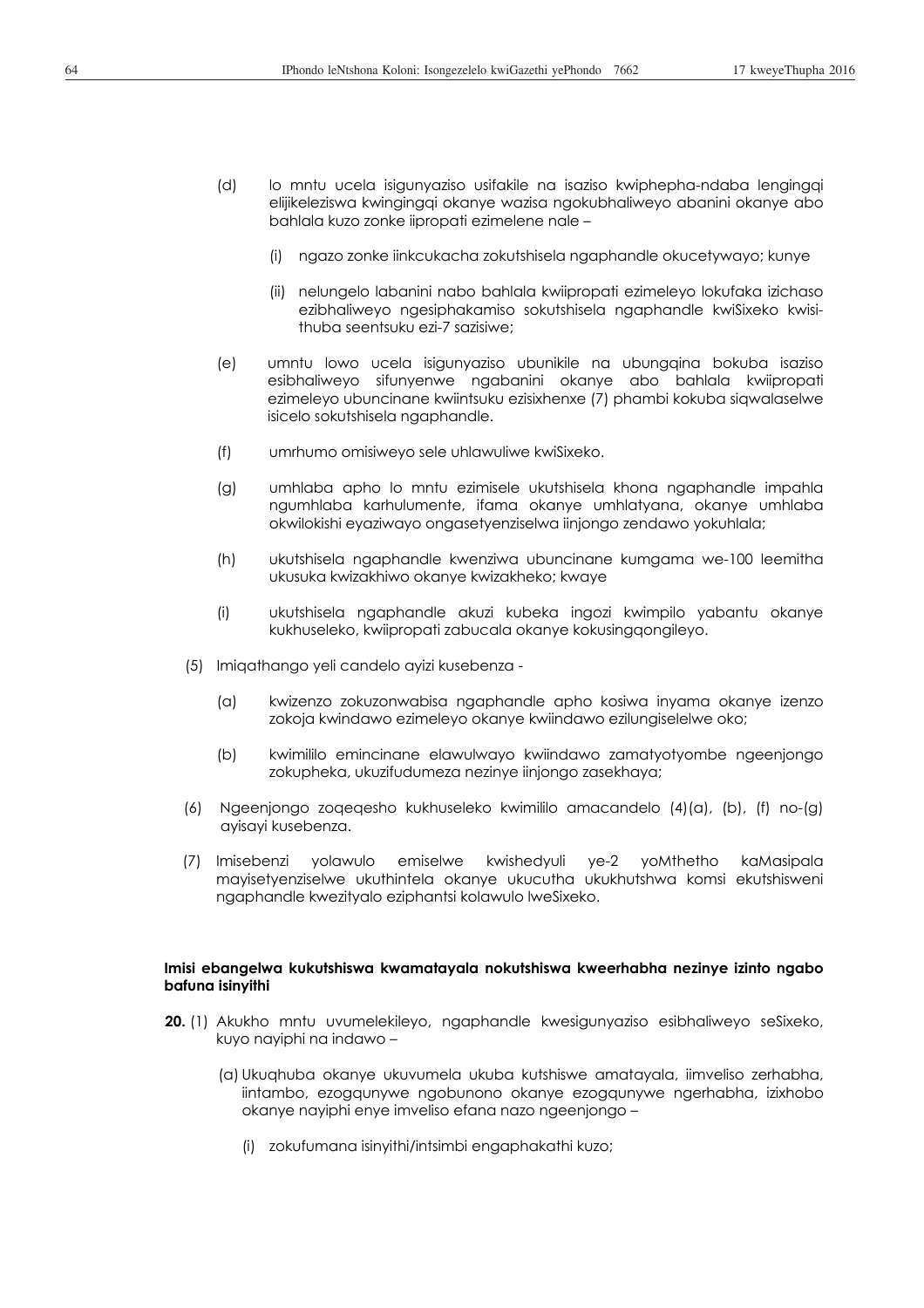- (ii) zokulahla amatayala okanye ezinye iimveliso ezichazwe ku-(a) ngentla njengenkunkuma; okanye
- (ii) ngaso nasiphi esinye isizathu, ngaphandle kokucoca ephathelene nobushushu benkunkuma jikelele nenkunkuma eyingozi kuso nasiphi isixhobo esinelayisenisi ngokungqinelana necandelo lama-41(1)(a) loMthetho woLawulo lokuSingqongileyo weSizwe: olawula uMgangatho woMoya;
- (b) ukuba naso, ukusigcina, ukusithutha okanye ukurhweba ngentsimbi etshisiweyo efunyenwe ngenxa yokutshiswa okungagunyaziswanga.
- (2) Igosa eligunyazisiweyo linakho ukuthi ngenjongo yokuqokelela ubungqina, lithimbe nayiphi na intsimbi etshisiweyo okanye isinyithi kwinkqubo yokutshiswa kwazo nalapho isigunyaziso ngokwecandelo lama-20(1) singafunyanwanga okanye singenakubonelelwa ngumntu ochazwe kwelaa candelwana.

# **ISAHLUKO VIII UKUKHUTSHWA KOMSI KWIINQWELO-MAFUTHA EZISEBENZISA UCINEZELO LWENJINI**

#### **Ukuthintelwa komsi omnyama ophuma kwizithuthi ezihamba ngamafutha**

- **21** (1) Akukho mntu uvumelekileyo kwindlela kawonke-wonke okanye kwindlela yabucala okanye nakuyiphi na indawo ukuqhuba okanye ukusebenzisa, okanye ukubangela ukuba kusetyenziswe, isithuthi esisebenzisa amafutha ukuduma esikhupha umsi omnyama.
	- (2) Ngeenjongo zeli Candelo umnini obhalisiweyo wesithuthi uya kucingelwa ukuba ngumqhubi lowo ngaphandle kokuba kunikwe ubungqina obuchasene noko.

### **Ukumiswa kwezithuthi ukuba zihlolwe nokuvavanywa kwazo**

- **22.** (1) Ukuze igosa eligunyazisiweyo livunyelwe linyanzelise imiqathango yesi Sahluko, umqhubi wesithuthi kufuneka athobele nawuphi umyalelo ofanelekileyo okhutshwa ligosa eligunyazisiweyo ukuba lenze okanye liququzelele ukuhlolwa okanye ukuvavanywa kwesithuthi eso.
	- (2) Igosa eligunyazisiweyo linakho ukukhupha umyalelo kumqhubi wesithuthi esikhupha umsi omnyama ukuba amise isithuthi eso ukuze -
		- (a) lihlole kwaye livavanye isithuthi ecaleni kwendlela, nalapho uhlolo novavanyo olo kufuneka luqhutywe -
			- (i) endaweni okanye kufuphi nendawo efanelekileyo apho kunikwa khona umyalelo wokumisa isithuthi; kwaye
			- (ii) ngokukhawuleza kangangoko kunokwenzeka, kwaye nakuyo nayiphi imeko kwisithuba seyute enye, emva kokuba isithuthi simisiwe ngokungqinelana nomyalelo lowo; okanye
		- (b) liqhube uhlolo olubonwayo lwesithuthi kwaye, ukuba igosa eligunyazisiweyo likholwa ukuba kukho ukwaphulwa komthetho okwenziweyo phantsi kwecandelo lama-21 liya kuyalela umqhubi wesithuthi eso, ekucingelwa ukuba ngumnini wesithuthi ngaphandle kokuba uvelise ubungqina obuchasa oko obubhaliweyo, ase isithuthi eso kwidilesi emisiweyo okanye kwisikhululo sovavanyo lwezithuthi, ngexesha elimisiweyo, ukuze sihlolwe kwaye sivavanywe ngokungqinelana necandelo lama-23.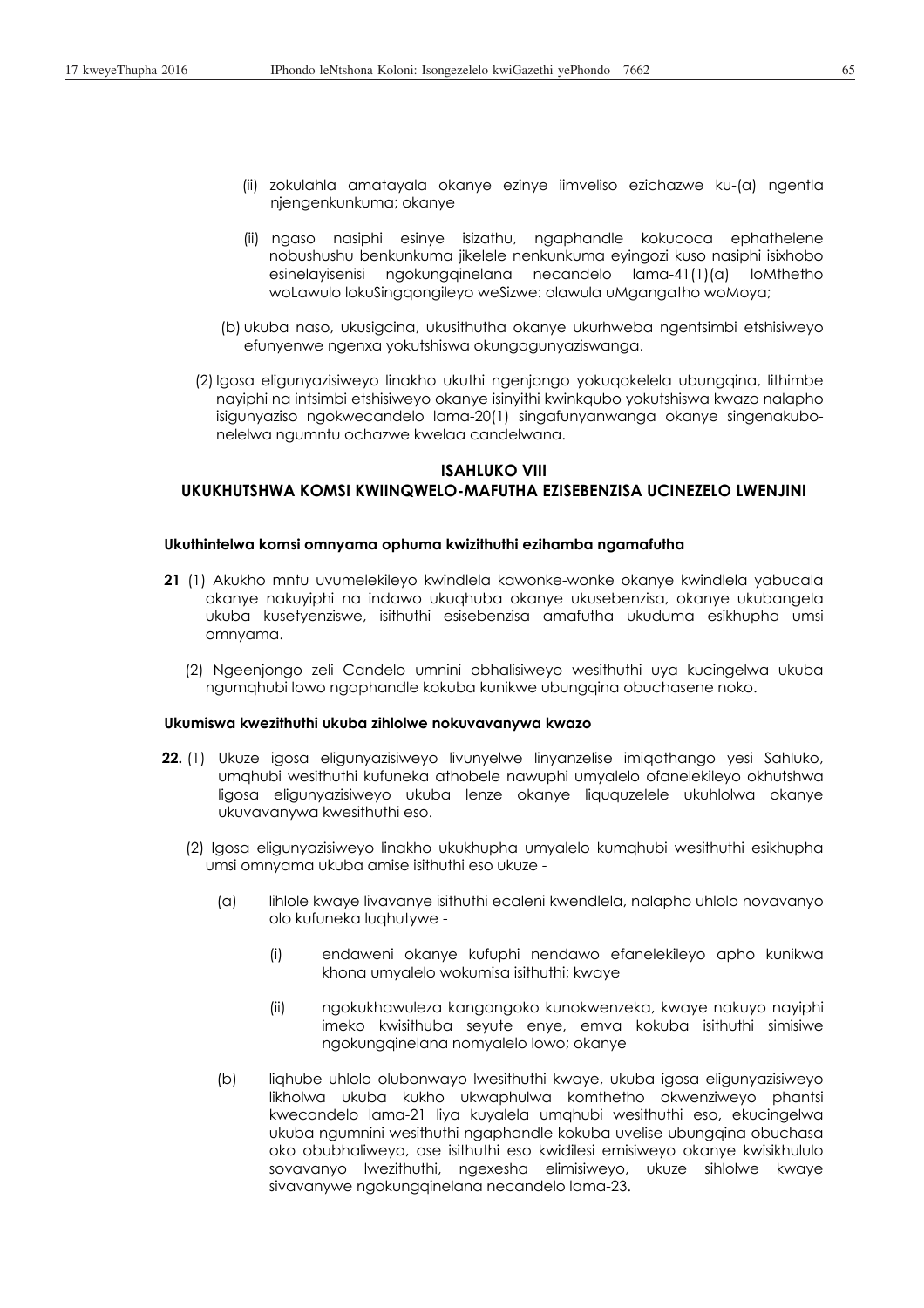### **Inkqubo yovavanyo**

- **23.** (1) Igosa eligunyazisiweyo malisebenzise inkqubo yokunyusa umcephe wesantya isithuthi singahambi ukuze kuqondisiswe ukuba isithuthi eso esisebenzisa ucinezelo lwenjini siqhutywa okanye sisetyenziswa ngokuchasene necandelo lama-21 (1).
	- (2) Le nkqubo ilandelayo mayithotyelwe ukuze kuqhutywe uvavanyo lokunyusa umcephe ngesantya isithuthi simile:
		- (a) xa eyalelwe ukwenza njalo ligosa eligunyazisiweyo, umqhubi makadumise isithuthi, asifake kwigiya ephakathi ze anyathele iklatshi;
		- (b) ngeli xesha isithuthi sidumayo, igosa eligunyazisiweyo maliqhube uvavanyo ngokubona indlela ophuma ngayo umsi kweso sithuthi;
		- (c) igosa eligunyazisiweyo malikhawuleze, ngononophelo licinezele ngamandla umcephe wokunyusa isantya kwisithuthi eso, okanye linokuyalela umqhubi ukuba enze njalo emjongile;
		- (d) ngeli xesha kucinezelwe umcephe, igosa eligunyazisiweyo malilinganise umsi ophuma kumbhobho okhupha umsi wesithuthi ukuze liqondisise ukuba lo msi mnyama okanye awumnyamanga;
		- (e) igosa eligunyazisiweyo maliyeke ukucinezela umcephe xa injini ifikelela ekugqibeleni kwesantya sesithuthi eso;
		- (f) ukuba igosa eligunyazisiweyo liyalele umqhubi ukuba acinezele umcephe, umqhubi unakho ukuyeka ukucinezela umcephe xa injini ifikelela kwisantya sokugqibela okanye xa eyalelwe ukwenza njalo ligosa eligunyazisiweyo.
	- (3) Ukuba, emva kokuba kwenziwe uvavanyo lokunyusa umcephe isithuthi simile, igosa eligunyazisiweyo lonelisekile ukuba isithuthi -
		- (a) asikhuphi umsi omnyama, kufuneka anike umqhubi wesithuthi isiqinisekiso esichaza ukuba isithuthi eso asiqhutywa okanye asisetyenziswa ngokuchasene necandelo lama-21; okanye
		- (b) sikhupha umsi omnyama, kufuneka akhuphele umqhubi wesithuthi isaziso sokulungiswa ngokungainelana necandelo lama-24.

#### **Isaziso sokulungisa**

- **24.** (1) Kwimeko apho kwenziwe isigqibo ngokungqinelana necandelo lama-23(3) sokuba isithuthi eso sikhupha umsi omnyama igosa eligunyazisiweyo kufuneka liyalele umnini wesithuthi ngokubhaliweyo ukuba alungise isithuthi eso kwaye asingenisele ukuvavanywa kwakhona kwidilesi echazwe kwisaziso sokulungisa;
	- (2) Ikopi yeziphumo zovavanyo mazinikezelwe ngumnini obhalisiweyo wesithuthi okanye ummeli wakhe kwigosa eligunyazisiweyo ukuba isikhululo sovavanyo asililo iziko lovavanyo leSixeko ngomhla okanye phambi wokugqibela ochazwe kwisaziso sokulungisa.
	- (3) Isaziso sokulungisa masibandakanye ezi nkcukacha zilandelayo:
		- (a) uhlobo nenombolo yobhaliso yesithuthi eso;
		- (b) igama, idilesi nenombolo yesazisi yomqhubi wesithuthi; kunye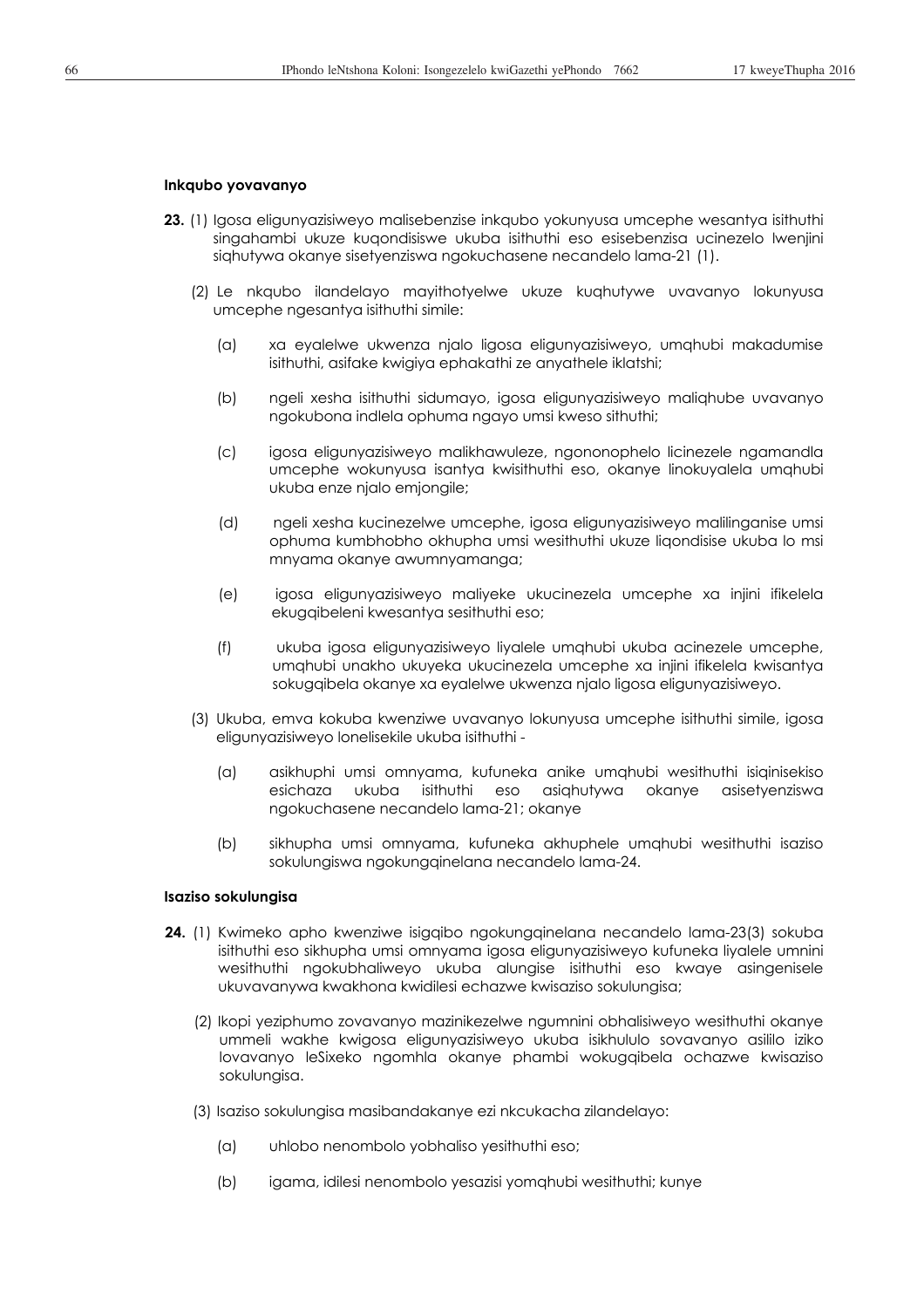- (c) ukuba umqhubi ayinguye umnini wesithuthi, igama nedilesi yomnini wesithuthi.
- (4) Umnini wesithuthi kuya kuthathwa ngokuba wazisiwe ngesaziso sokulungisa ngomhla esikhutshwe ngayo eso saziso.
- (5) ISixeko singathatha nokuba ngawaphi na amanyathelo esibona efanelekile kwimeko yokuba iimfuno zecandelwana (1) azithotyelwa, kuqukwa nokuthinjwa kwesithuthi nokufunyanwa kweendleko ezenzekileyo kulo meko kumnini wesithuthi eso.

# **ISAHLUKO IX UKUKHUTSHWA KOMSI OBANGELA INKATHAZO ELUNTWINI**

#### **Ukuthintelwa kwemisi ebanga inkathazo eluntwini**

- **25.** (1) Akukho mntu uya kuthi, kwindawo ephantsi kolawulo lweSixeko-
	- (a) afefeze okanye athambise ulwaleko oluthile, ipleyiti okanye ulwaleko kumphandle ngeplastiki enamathelayo kuso nasiphi isithutthu, nantoni na, ngaphakathi kwindawo evunyelwe ukuba ifefezwe okanye afefeze kwigunjana, ngenjongo yokudala inkathazo; okanye
	- (b) afefeze, afake ulwaleko, ulwaleko lwezitywetywe okanye ngeplastiki eza kusetyenziswa nakusiphi na isithuthi, into okanye avumele ukuba kufefezwe, kufakwe ulwaleko lwezitywetywe okanye iplastiki enamathelayo okanye nawuphi na umsebenzi ofana nalo ngaphandle kwendawo ekuvumeleke ukuba kufefezwe kuyo okanye igunjana lokufefeza, ngenjongo yokudala inkathazo.
	- (c) adale naluphi ungenelelo olungafanelekanga okanye olunjalo ngongcoliseko lomoya, olunokuchaphazela ngokungathandekiyo -
		- (i) impilo okanye intlalo-ntle yakhe nabani na okanye into ephilayo; okanye
		- (ii) ukusetyenziswa nokonwatyelwa ngumnini okanye lowo uhlala kwipropati yakhe okanye kwimeko-bume esingqongileyo;
	- (2) Nayiphi indawo yokufefeza okanye igunjana lokufefeza elichazwe kwicandelwana (1) kufuneka:
		- (a) lakhiwe kwaye lifakwe izixhobo ngokungqinelana neMiqathango yoKhuseleko Jikelele eyabhengezwa ngokungqinelana noMthetho wezeMpilo noKhuseleko eMsebenzini, 1993 (uMthetho onguNomb. 85 ka-1993); kwaye
		- (b) uphunyezwe ligosa eligunyazisiweyo, ukuze kukhutshwe imise, imingxunya yoomatshini yomoya, ingxolo nalo naliphi elinye iSebe elinokunyanzeliswa nguwo nawuphi omnye umthetho.
	- (3) Nabani na oqhuba umsebenzi otsazisa isanti, ukucoca ngokutshiza ngomoya, ukusila amatye, ukugudisa okanye umsebenzi ofana nalowo nowawufudula uvelisa umsi wothuli olunokuba yingozi kwimpilo yoluntu, okanye ubangele inkathazo eluntwini, uya kulandela awona manyathelo angcono kokusingqongileyo ukuthintela ukukhutshwa kwemisi kumoya ojikelezileyo ngokwaneliseka kwegunya eligunyazisiweyo.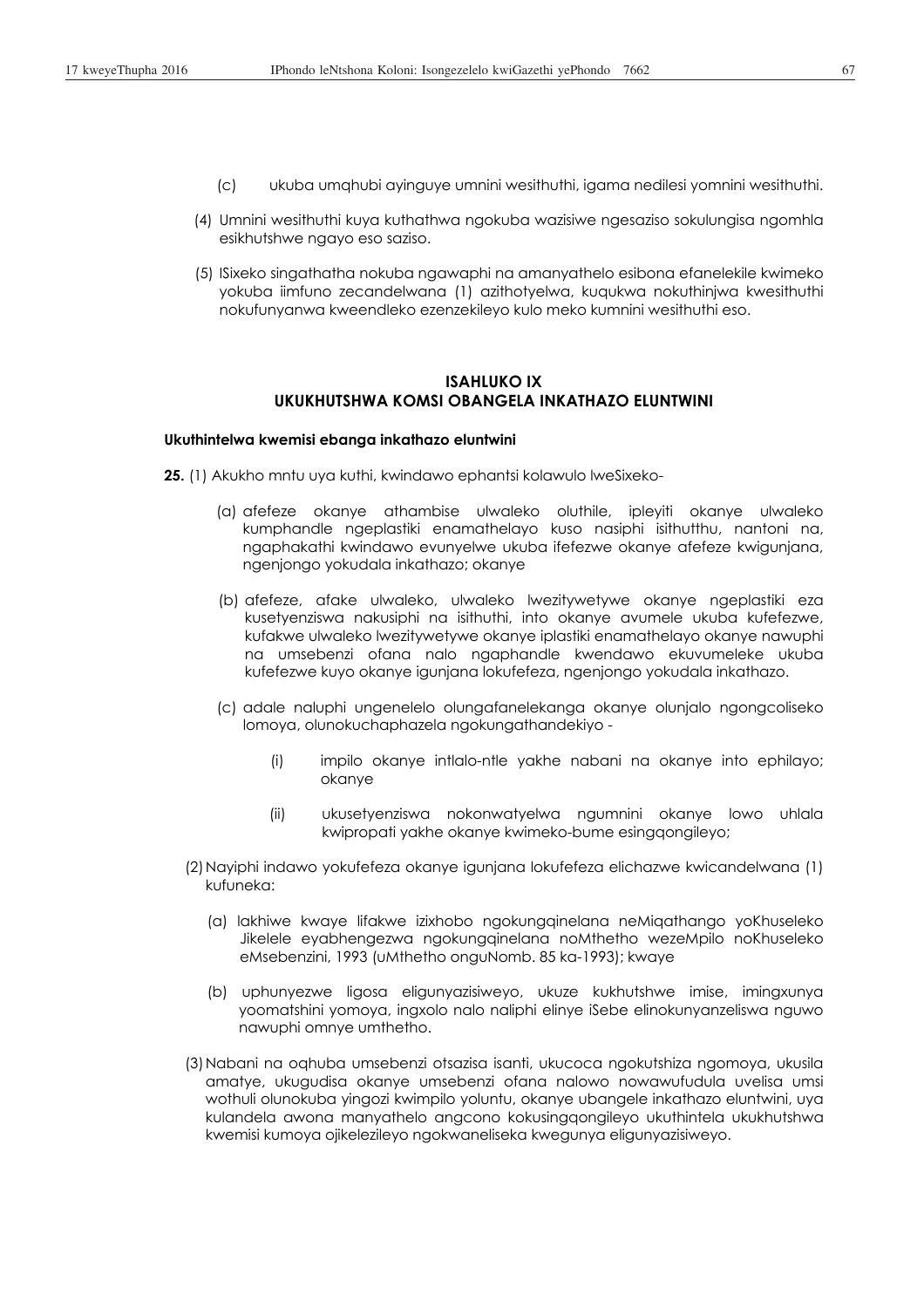- (4) Nabani na owenza umsebenzi ochazwe kwicandelwana (3) kufuneka amisele ubuncinane la manyathelo olawulo alandelayo:
	- (a) amanyathelo okulawula ukufunxwa kothuli;
	- (b) naliphi elinye inyathelo lolawulo elamkelwe ligosa lomgangatho womoya okanye ummeli wakhe ogunyazisiweyo.
- (5) Lowo uhlala okanye umnini wendawo kufuneka athintele ukubakho ngaphakathi, okanye ukukhutshwa kwayo nayiphi into eyinkathazo engcolisa umoya evela kwindawo yakhe.
- (6) Lowo uhlala okanye umnini waso nasiphina isakhiwo apho kuvela khona inkathazo yongcoliseko lomoya, okanye apho kukho inkathazo yongcoliseko lomoya, unetyala lolwaphulo-mthetho.

### **Ukukhutshwa komsi wothuli**

- **26.** (1) Nabani na owenza umsebenzi okanye ongenzi nto idala okanye ivumela ukukhutshwa kothuli kumoya ojikelezileyo olunokuba yingozi kwimpilo yoluntu nakwintlalo-ntle okanye olunokubangela inkathazo kubantu abahlala okanye abakhoyo kulo ndawo, umsebenzi okanye lo ndawo iya kwamkela elona cebo lingcono linokusebenza kokusingqongileyo ngokokwaneliseka kwegosa eligunyazisiweyo, ukuthintela nokucutha ukukhutshwa kwemisi.
	- (2) Igosa eligunyazisiweyo linokufuna nabani na okrokrelwa ngokudala inkathazo yothuli ukuba angenise isicwangciso solawulo lothuli ngexesha elimisiweyo kwisaziso esibhaliweyo.
	- (3) Isicwangciso solawulo lothuli esichazwe kwicandelwana (2) kufuneka:
		- (a) sichonge yonke imithombo yothuli kweso siza sichaphazelekileyo;
		- (b) sinike iinkcukacha ngawona manyathelo angcono anokwenzeka anokuthatyathwa ukucutha ukukhutshwa kothuli;
		- (c) sinike iinkcukacha neshedyuli yokumisela;
		- (d) sichonge umntu onoxanduva lokumisela amanyathelo;
		- (e) siqulunqe isicwangciso sokubeka esweni ukuwa kweentlalutye esibhakabhakeni; kwaye
		- (f) siseke incwadi yokubhala zonke izikhalazo ezifunyenwe ngabantu ngokuphathelene neentlalutye eziwa esibhakabhakeni, ze kubhalwe namanyathelo okulungisa le meko neempendulo kwezo zikhalazo.
- (4) Igosa eligunyazisiweyo linakho ukufuna amanyathelo ongeziweyo ukuba achazwe ngakumbi kwisicwangciso solawulo lothuli.
- (5) Isicwangciso solawulo lothuli masimiselwe ngexesha elimisiweyo elichazwe ligosa eligunyazisiweyo kwisaziso esibhaliweyo.
- (6) Ukungaphumeleli ukuthobela imiqathango yeli candelo kuthetha ukwaphula umthetho.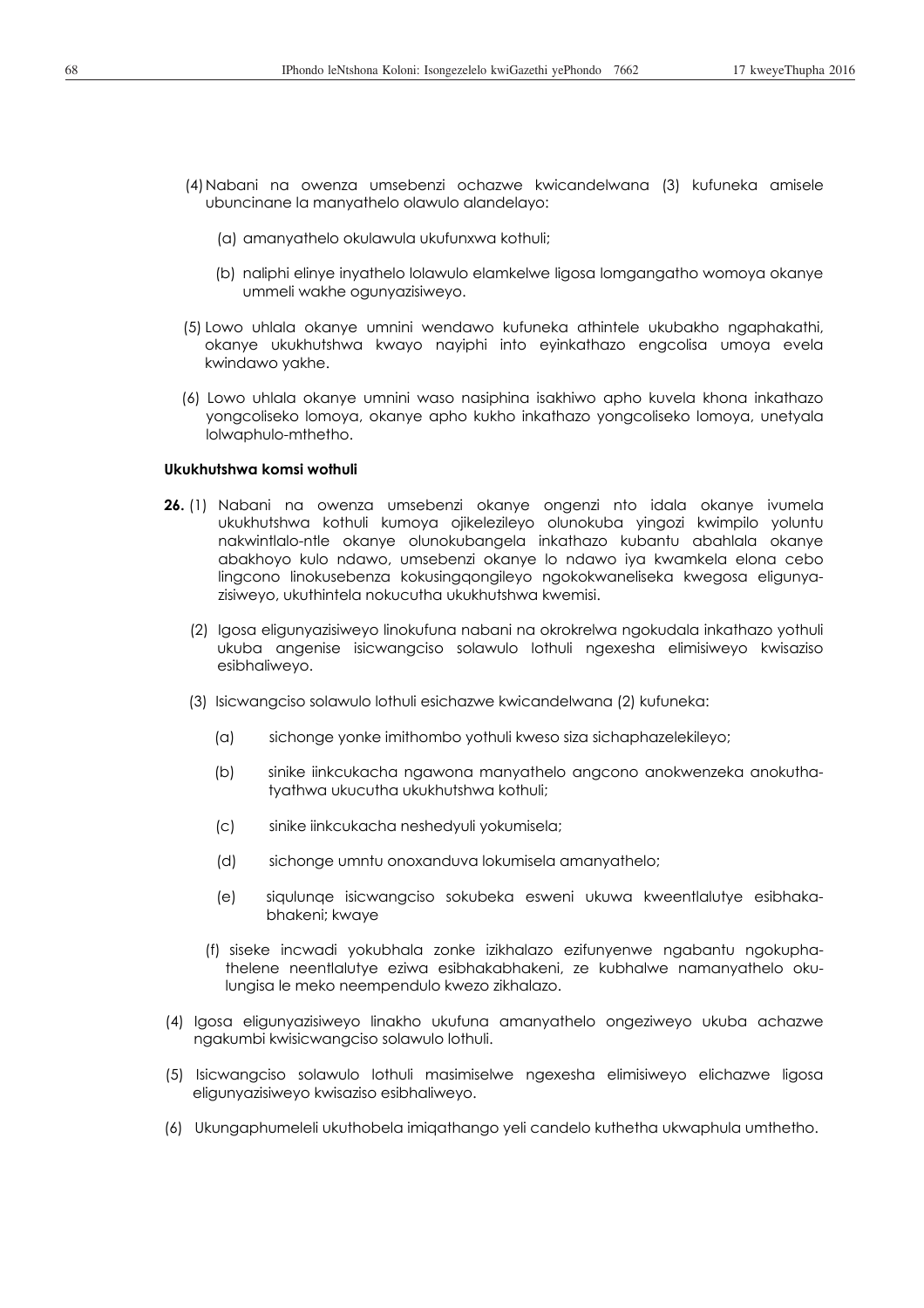### **Amanyathelo okupheliswa kwezinto eziyinkathazo eluntwini**

**27.** Nangaliphi na ixesha, iSixeko sinakho ukuhlawula ngokwalo naziphi iindleko ngokuthatha amanyathelo elibona ukuba ayimfuneko ukuze kulungiswe umonakalo obangelwa yinkathazo kwaye lithintele ukwenzeka kwakhona kwalo nkathazo, kwaye sinokuphinda sizifumane kwakhona ezo ndleko zifanelekileyo ezenziweyo kulo mntu unoxanduva lokudala inkathazo.

# **ISAHLUKO X IMIBANDELA GABALALA**

### **Isaziso sokuthobela**

- **28.**(1) Igosa eligunyazisiweyo linakho ukuthumela isaziso sokuthobela kuye nabani na elikholelwa ukuba unokwenza ngokuchasene, okanye wenze ngokwaphula imiqathango yoMthetho kaMasipala, liyalele lo mntu ukuba -
	- (a) athobele imiqathango efanelekileyo yecandelo loMthetho kaMasipala;
	- (b) athathe amanyathelo afanelekileyo okuthintela ukwenzeka kwakhona kokungathotyelwa kwemigaqo; kunye
	- (c) nokuthobela yonke imiqathango engeminye equlethwe kwisaziso.

(2) Isaziso sokuthobela phantsi kwecandelwana (1) sinokuthunyelwa -

- (a) emveni kokuba lowo uhlala kwindawo, umphathi okanye umnini wendawo leyo, ngokuthi -
	- (i) ithunyelwe kumntu ohlalayo, umphathi okanye umnini wendawo okanye, ukuba umnini akafumaneki okanye uhlala kumazwe aphesheya kweelwandle, i-arhente yomnini-propati;
	- (ii) ithunyelwe ngeposi ebhalisiweyo kwidilesi yokugqibela eyaziwayo yomnini okanye kwidilesi yokugqibela eyaziwayo ye-arhente; okanye
	- (iii) ithunyelwe kwidilesi apho kukho le ndawo, ukuba idilesi yomnini nedilesi ye-arhente azaziwa;
- (3) Ukungaphumeleli ukuthobela isaziso kuya kuba lulwaphulo-mthetho.

### **Ukunyanzeliswa**

- **29**. (1) Igosa eligunyazisiweyo malithathe onke amanyathelo asemthethweni, ayimfuneko nafanelekileyo ukuze kunyanzeliswe imiqathango yalo Mthetho kaMasipala.
	- (2) ISixeko sinakho ukuqulunqa iinkqubo zokunyanzelisa umthetho nekumele ukuba zithathele ingqalelo zonke iinkqubo zonyanzeliso-mthetho ezimiselwe ngurhulumente wesizwe okanye owephondo.

## **Izibheno**

**30.**(1) Nabani na unakho ukungenisa isibheno ngokuchasene nesigqibo esithathwe ligosa eligunyazisiweyo phantsi kwalo Mthetho kaMasipala ngokwenza isaziso esibhaliweyo ngesibheno ngokungqinelana nemiqathango yecandelo lama-62 loMthetho olawula iiNkqubo zikaMasipala.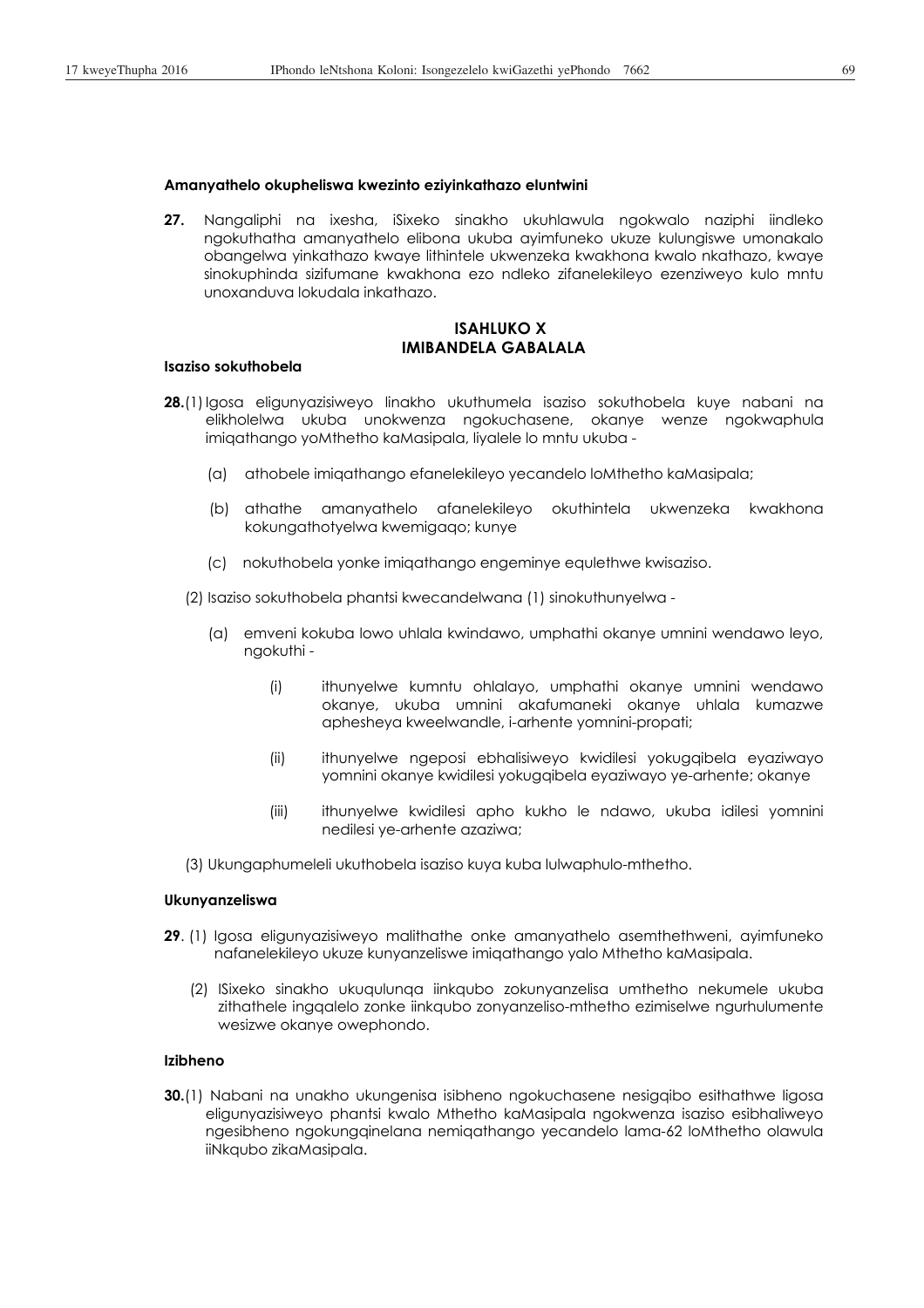### **Ukukhululelwa**

- **31.** (1) Nabani na unakho ukwenza isicelo kwiSixeko, ngokubhaliweyo, sokukhululelwa ekumiselweni kwemiqathango yalo Mthetho kaMasipala.
	- (2) ISixeko sinakho-
		- (a) ukuphumeza okanye ukukhaba isicelo sokukhululelwa; kwaye
		- (b) ukunyanzelisa imiqathango xa sinikezela isiphumezo sezicelo zokukhululelwa, ezenziwe ngokungqinelana necandelwana (1).
	- (3) Isicelo esenziwe ngokungqinelana necandelwana (1) masiphelekwe zizizathu ezivakalayo.
	- (4) ISixeko sinakho ukucela umfaki-sicelo owenza isicelo sokukhululelwa ukuba athathe amanyathelo afanelekileyo okuzisa eso sicelo kwingqwalasela yabantu abanomdla abafanelekileyo nabachaphazelekayo kunye noluntu.
	- (5) Amanyathelo achazwe kwicandelwana (4) makabandakanye ukupapashwa kwesaziso ubuncinane kumaphepha-ndaba amabini, elinye elijikeleziswa kwiphondo ze elinye ibe lelijikeleziswa kummandla wolawulo lweSixeko-
		- (a) enika izizathu zesicelo; kwaye
		- (b) siqulethe ezinye iinkcukacha eziphathelene nesicelo ngokokufuna kwegosa lomgangatho womoya.
	- (6) ISixeko sinakho
		- (a) ukuthi ngokuhamba kwexesha siphengulule nakuphi ukukhululelwa okunikezelwe ngokungqinelana neli candelo, kwaye sinokumisela eminye imiqathango esinokubona ifanelekile; kwaye
		- (b) ngokwezizathu ezilungileyo singakurhoxisa ukukhululelwa.
	- (7) ISixeko sinakho ukunganikezele ukukhululelwa phantsi kwecandelwana (1) de iSixeko sibe:
		- (a) sithathe amanyathelo afanelekileyo okuqinisekisa ukuba bonke abantu ekunokwenzeka ukuba amalungelo abo achaphazeleke ngokungathandekiyo ngokunikezelwa koku kukhululelwa, kuqukwa nabanini bomhlaba abamelene naye okanye abo bahlala apho, babe banolwazi ngesicelo sokukhululelwa.
		- (b) sibonelele abo bantu ngethuba elifanelekileyo lokuchasa eso sicelo; kwaye
		- (c) siqwalasele ngokufanelekileyo sithathele ingqalelo naziphi izichaso eziphakanyisiweyo.

### **Ukuzikhusela kumabango**

**32.** ISixeko asisayi kuthwala xanduva ngawo nawuphi umonakalo owenzeke kuyo nayiphi ipropati okanye indawo ngesenzo okanye ngokungenzi ngakwicala labasebenzi okanye amagosa eSixeko xa esenza nayiphi imisebenzi okanye esenza nawuphi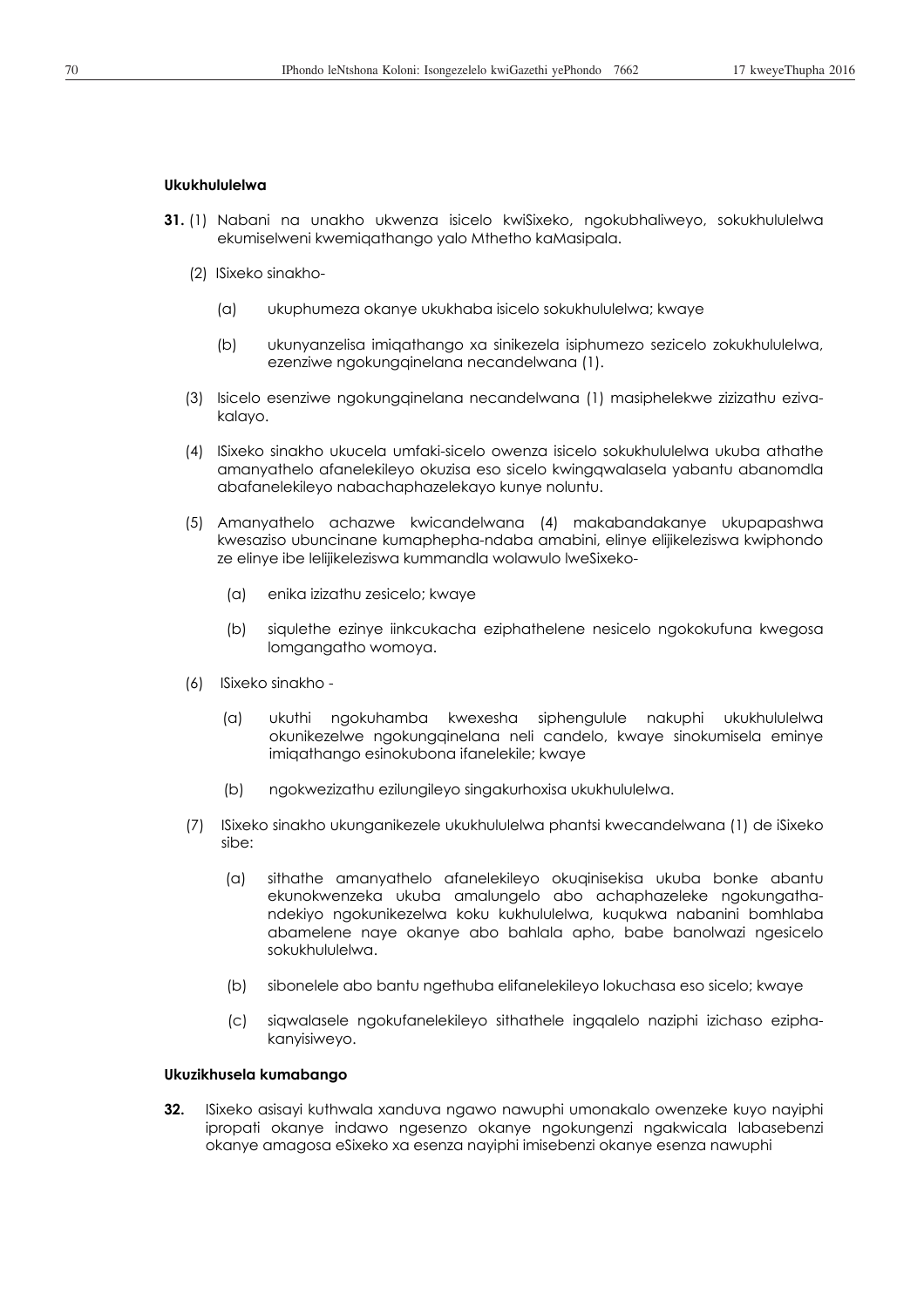umsebenzi ngokungqinelana nalo Mthetho kaMasipala, ukuba abo basebenzi okanye amagosa kufuneka, xa besenza lo msebenzi okanye beqhuba olo xanduva, bathathe amanyathelo afanelekileyo ukuthintela umonakalo kwezo propati okanye indawo.

# **ISAHLUKO XI AMATYALA KUNYE NEZOHLWAYO**

### **Amatyala kunye nezohlwayo**

- **33**.(1) Umntu owaphula imiqathango yamacandelo 4(1) and (2), 6(3), 10(1) and (2), 11(1), 12(1), 19(1), 19(3), 20(1), 20(2), 21(1), 22(1), 24(1), 25(3), (4) , (5) nele-(6) , 26(1), (2), (3) and (5), 28(1), (2) nele-(3) uya kuba netyala lolwaphulo-mthetho.
	- (2) Nabani na ofunyenwe enetyala lolwaphulo-mthetho ngokunxulumene nalo Mthetho kaMasipala uya kugwetywa isohlwayo okanye, esakugwetywa, uya kuvalelwa ixesha elingadlulanga kunyaka omnye (1) okanye zombini isohlwayo nokuvalelwa.
	- (3) Nabani na owaphula umthetho ngokuqhubekayo uya kuthwaliswa uxanduva lokuhlawula isohlwayo sosuku ngalunye ngexesha apho lo mntu engaphumeleli ngalo ukuthobela umyalelo, ukuthobela isaziso okanye isaziso sokulungisa, esikhutshwe ngokungqinelana nalo Mthetho kaMasipala.
	- (4) Lulwaphulo-mthetho ukunikezela ngeenkcukacha ezingenabunyaniso kwigosa eligunyazisiweyo ngokuphathelene nako nakuphi na ukukhutshwa okuphathelene nalo Mthetho kaMasipala.
	- (5) Kwimeko apho kungabonelelwanga ngesohlwayo esikhethekileyo, nabani na owaphula umthetho ngokungqinelana nalo Mthetho kaMasipala unetyala lokuhlawula isohlwayo nokuvalelwa ixesha elingadlulanga kunyaka omnye (1) okanye zombini oko kuvalelwa nesohlwayo.
	- (6) Ngaphezu kokumiselwa kwesohlwayo okanye ukuvalelwa, inkundla inakho ukuyalela nabani na onetyala lokwaphula umthetho phantsi kwalo Mthetho kaMasipala -
		- (a) ukuba alungise umonakalo owenziweyo; kunye
		- (b) nokuhlawula iindleko zomonakalo obangelwe komnye umntu okanye kwenye ipropati.

### **Ukubhangiswa nokugcinwa kweendawo ezithile**

- **34.** (1) Ngenxa yoko uMthetho kaMasipala weSixeko saseKapa: woLawulo loMgangatho woMoya ka-2010 uyabhangiswa.
	- (2) Nantoni na eyenziweyo okanye ethatyathwa njengeyenziweyo phantsi kwawo nawuphi na umthetho kamasipala ophathelene nomgangatho womoya isasebenza kwaye isesemthethweni kangangoko ungqinelana nalo Mthetho kaMasipala.

## **Isihloko esifutshane**

**35.** Lo Mthetho kaMasipala ubizwa ngokuba nguMthetho kaMasipala weSixeko saseKapa: woLawulo loMgangatho woMoya, ka-2016.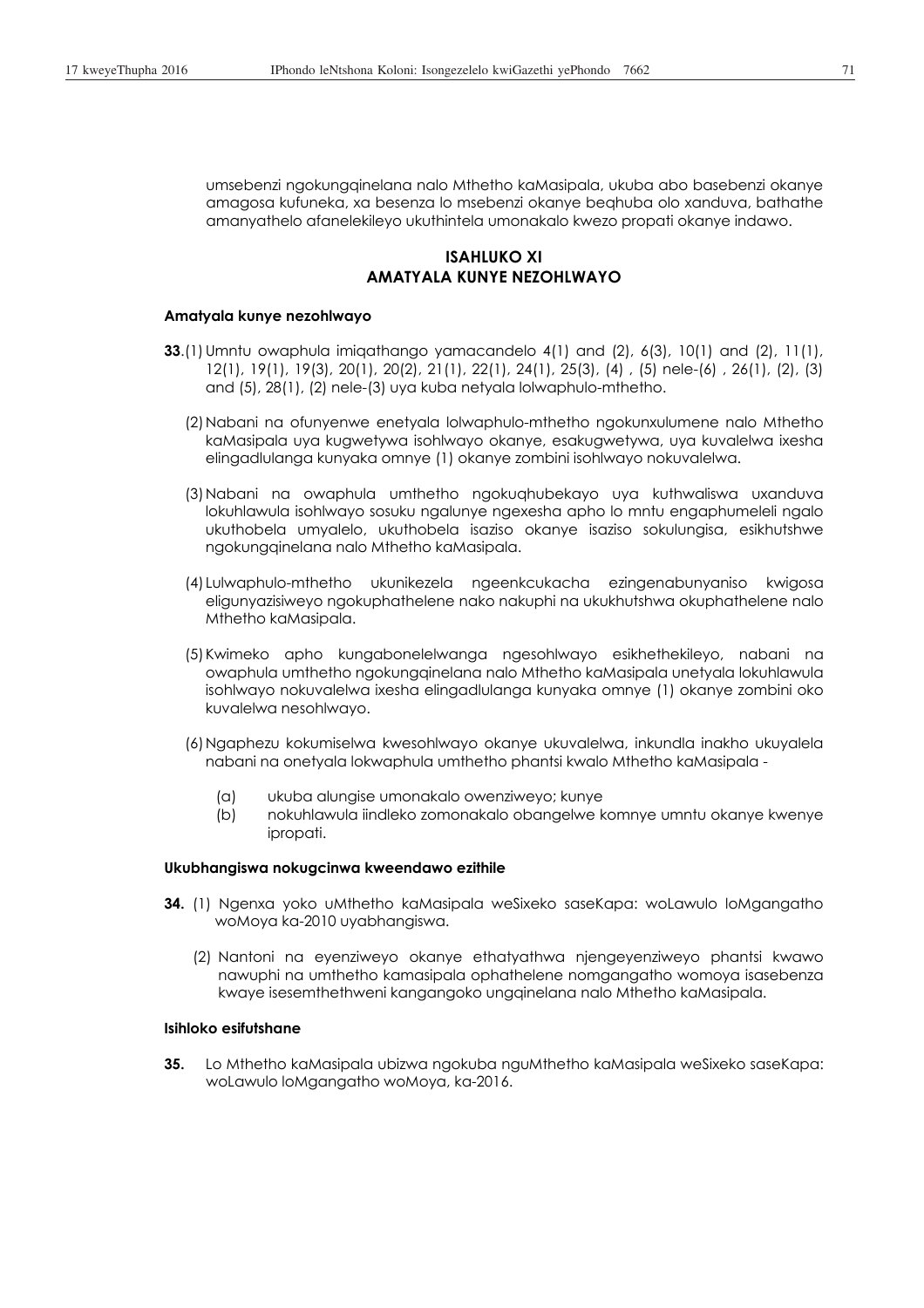# **ISHEDYULI 1**

## **Iinqobo ezisemthethweno nengcaciso ngezixhobo zokutshisa amafutha:**

- 1. Zonke izixhobo zokutshisa amafutha ezinakho ukutshisa ngaphezu kwe-100kg/h yamalahle, umthamo opheleleyo okanye amanye amafutha aziziqina ziya kufakelwa isixhobo sokusilawula esifanelekileyo kulungiselelwa ukucutha ukukhupha kwaso iintlalutye nothuli.
- 2. Isixhobo sokulawula siya kufakelwa ngendlela elungiselela ukuba silondolozeke lula.
- 3. Uxinzelelo olwamkelekileyo lokukhutshwa kweentlalutye nothuli kwitshimini esebenzela ibhoyilara ebaswa ngamalahle enenkqubo yomatshini epholisayo draught akuvumelekanga ukuba sibe ngaphezu kwama-250 mg/Nm3 (njengoko ilinganiswe kwi-0°C, 101,3 kPa ne-12% CO2). Kwimeko apho isixhobo esitshisa amafutha sibhengezwe njengesixhobo esiKhuphayo ngokuLawulekayo ngokungqinelana noMthetho woMgangatho woMoya, kuya kusetyenziswa iMiqathango yesixhobo esiKhuphayo ngokuLawulekayo.

Iinkqubo ezamkelweyo zokuvavanya iya kuba zezi:

## **US EPA:**

- 1. Inkqubo ye-17 In-Stack Particulate (PM).
- 2. Inkqubo ye-5 Particulate Matter (PM).

## **Imigangatho ye-ISO:**

ISO 9096: Ukukhutshwa kwemisi evela kwizinto ezimileyo – Isixhobo sokuqwalasela esiphathwayo soxinzelelo oluninzi lwezinto ezihlangeneyo. **Imigangatho yaseBritane** 

BS 3405:1983 Inkqubo yokulinganisa ukukhutshwa kweentlalutye eziquka iintlalutye nothuli (inkqubo eyenziwe lula).

4. ISixeko sinelungelo lokumemelela umnini okanye i-arhente yesixhobo esitshisa amafutha ukuba imisi ephuma kweso sixhobo sitshisa amafutha siphengululwe ngeendleko zakhe ngokwendlela eya kufunwa ligosa eligunyazisiweyo.

### **Ukogquma ngerabha iitshimini:**

Zonke izixhobo ezitshisa amafutha ezisebenzisa i-Oli yaMafutha aMakhulu okanye amanye amafutha olwelo afakwe isalfure elingana okanye engaphezu kwe-2.5 % ngokobunzima mazifakelwe iitshimini ezogqunywe ngokupheleleyo kusetyenziswa isithuba somoya esiyi-25mm okanye isixhobo sokogquma ngewulu yeminerali ukuthintela ukwakheka kwesidyobho se-asidi. Ezo tshimini mazilondolozwe zigcinwe zikwimo elungileyo ngalo lonke ixesha.

### **Ii-onti zokwenza ipizza ezibaswa ngeenkuni nezinye izixhobo zokubasa ezisebenzisa amafutha aziziqina:**

ii-onti zokwenza ipizza ezibaswa ngeenkuni nezinye izixhobo zokubasa ezisebenzisa amafutha aziziqina kufuneka zifakelwe iimpiko zokupholisa ngokomyalelo wegosa eligunyazisiweyo.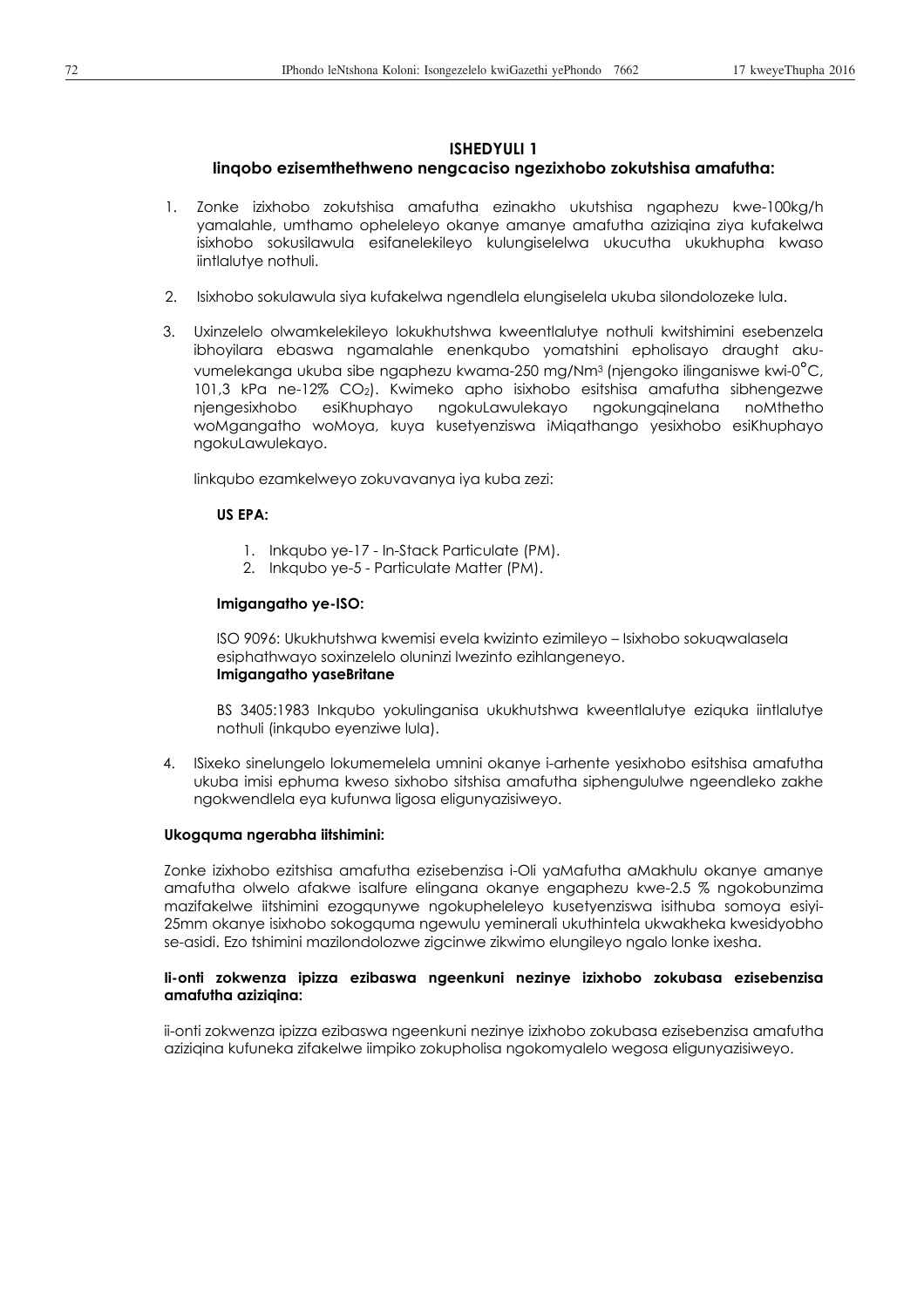## **ISHEDYULI YE-2**

## **Imisebenzi yolawulo olufanelekileyo ukuthintela okanye ukucutha ukukhutshwa komsi ophuma kwizityalo ezitshayo ezingaphandle**

- 1. Makuqwalaselwe ezinye iindlela zokutshisa umzekelo: ukugcina ukufuma emhlabeni kusenzelwa ukufunyanwa kwezakha-mziba zezityalo, zomiswe ukuze ziphinde zifunyanwe njengeenkuni.
- 2. Izityalo ezifanele ukuba zitshiswe (okufana nokucheba amagqabi, ukuzithena okanye ukugawula ukusuka kwindawo esenokukhula kwakhona) ngokomyalelo osisisthethe jikelele zivunyelwe ukuba zome zibe nembonakalo emdakana ngokwebala phambi kokuba zitshiswe.
- 3. Ngaphandle kweziphunzi zomthi okanye izikhondo zezityalo, indawo ekutshiswa kuyo mayibe kumgama wama-50 eemitha ubuncinane ukusuka nakuyiphi na indlela ngaphandle kwendlela ehamba enkulu yezithuthi, kunye nomgama we-100 yeemitha ukusuka kwindlela enkulu yezithuthi okanye kwindawo ehlala abantu kwipropati ekufuphi.
- 4. Kufuneka kuqwalaselwe ngokukuko icala obheka kulo namandla omoya, nomgangatho nemeko yezityalo eziza kutshiswa, phambi kokuba kuqaliswe ukutshisa.
- 5. Kwimeko yezityalo ezanyangwe ngesifefezi esinemichiza yolimo, nayiphi imiyalelo yomvelisi ebhalwe kwimiqondiso yaso nasiphi na isiqulathi ngokuphathelene nokutshiswa kwezityalo ezinyangiweyo mayiqwalaselwe.
- 6. Kufuneka kuvunyelwe iintsuku ezimbini zemozulu entle phambi kokuba kutshiswe.
- 7. Izityalo mazipakishwe ngokuqaqeneleyo kunokuba zicukaniswe ndawonye.
- 8. Umlilo ongephi, oqalwe ngezona zinto zome kakhulu, ze kufakwe ezinye izixhobo ngokuhamba kwexesha xa sele uvutha amadangatye, ungcono kunesiqhu esikhulu sezinto ezidityanisiweyo zitshiswe ze zishiywe zingakhathalelwanga.

**Qaphela:** Abantu abatshisa izityalo ngaphandle mabaqinisekise ukuba bathobela iimfuno zoMthetho olawula iMililo yaMadlelo neyaMahlathi weSizwe, 1998, (uMthetho we-101 ka-1998) owalungiswayo.

17 kweyeThupha 2016 54049